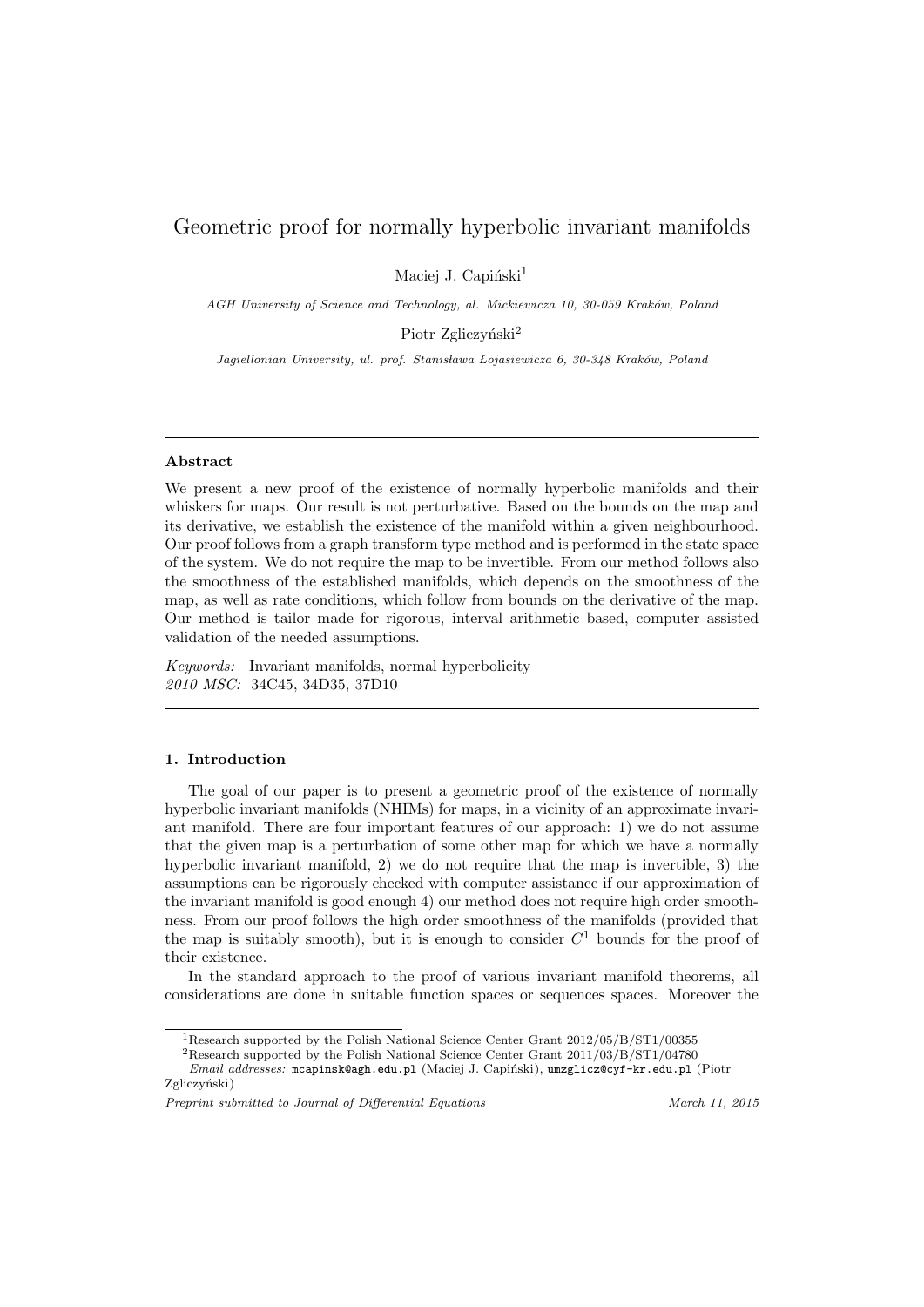existence of the invariant manifold for nearby map (or ODE) is usually assumed, see for example [\[4,](#page-62-0) [16,](#page-63-0) [20\]](#page-63-1) and the references given there. Typically these proofs do not give any computable bounds for the size of perturbation for which the invariant manifold exists.

Our result is in similar spirit to a number of results for establishing invariant manifolds that have recently emerged, which assume that there exists a manifold that is 'approximately' invariant, and provide conditions that ensure the existence of a true invariant manifold within a given neighborhood. In [\[1\]](#page-62-1) Bates, Lu and Zeng present such approach within a context of semiflows, which makes their method general and applicable to infinite dimensional systems and PDEs. Compared to [\[1\]](#page-62-1) our results is more explicit. Contrary to [\[1\]](#page-62-1), where main theorems about NHIM require that some constants are sufficiently small depending on other constants, in our main theorem we just have several explicit inequalities between pairs of constants. In [\[3,](#page-62-2) [11,](#page-63-2) [12,](#page-63-3) [13,](#page-63-4) [14\]](#page-63-5) Calleja, Celletti, Haro, de la Llave, Figueras, Fontich and Sire provide a framework and results of establishing existence of whiskered tori with quasi periodic dynamics, which is suitable for computer assisted validation. Our approach however allows for more general dynamics. All above proofs are based on constructions in suitable function spaces.

In contrast to the above mentioned approach, in our method the whole proof is made in the phase space. This method is not entirely new. For example, a similar approach is adapted in the proof of Jones [\[17\]](#page-63-6) in the context of slow-fast system of ODEs. Jones though considered a perturbation of a normally hyperbolic invariant manifold. In [\[5,](#page-62-3) [8\]](#page-62-4) an approach in the same spirit as in this paper has been applied to establish existence of topologically normally hyperbolic invariant manifolds. These results are based on topological arguments and do not establish the smoothness and the foliations of the invariant manifolds. Similar approach has been applied by Berger and Bounemoura [\[2\]](#page-62-5), where persistence and smoothness of invariant manifolds is established using geometric and topological methods. The result relies though on a perturbation of a normally hyperbolic invariant manifold.

The method in this paper is based on two types of conditions. The first are the topological conditions, which we refer to as 'covering relations'. These ensure that we have good topological alignment of the coordinates of the set within which we establish the existence of the manifold. The second type of conditions are based on the first derivative of the map and we refer to these as the 'rate conditions'. Our rate conditions are in the same spirit to those of Fenichel [\[9,](#page-62-6) [10\]](#page-63-7). They measure the strength of the hyperbolic contraction and expansion (within a neighborhood in which we search for our manifold), in comparison to the dynamics on the normal coordinates. The stronger the hyperbolicity is, the higher is the order of the smoothness that can be established.

Our construction of the manifolds follows from a graph transform type method. We prove that the manifolds emerge from passing to the limit of graphs in appropriate coordinates. This construction follows primarily from the covering conditions. To prove that the manifolds are Lipschitz, we show that our graphs are contained in cones (this is the approach that was taken in  $[8]$ . The novelty of this paper lies in the proof of the higher order smoothness. In our proof, this follows from establishing appropriate cone conditions for the graphs. We define higher order cones, which span around Taylor expansions of the graphs. We prove that these cones are preserved as we iterate the graphs. (Verification of this fact follows from our rate conditions.) We then show that higher order cone conditions imply higher order smoothness of the graphs, and that this smoothness is preserved as we pass to the limit.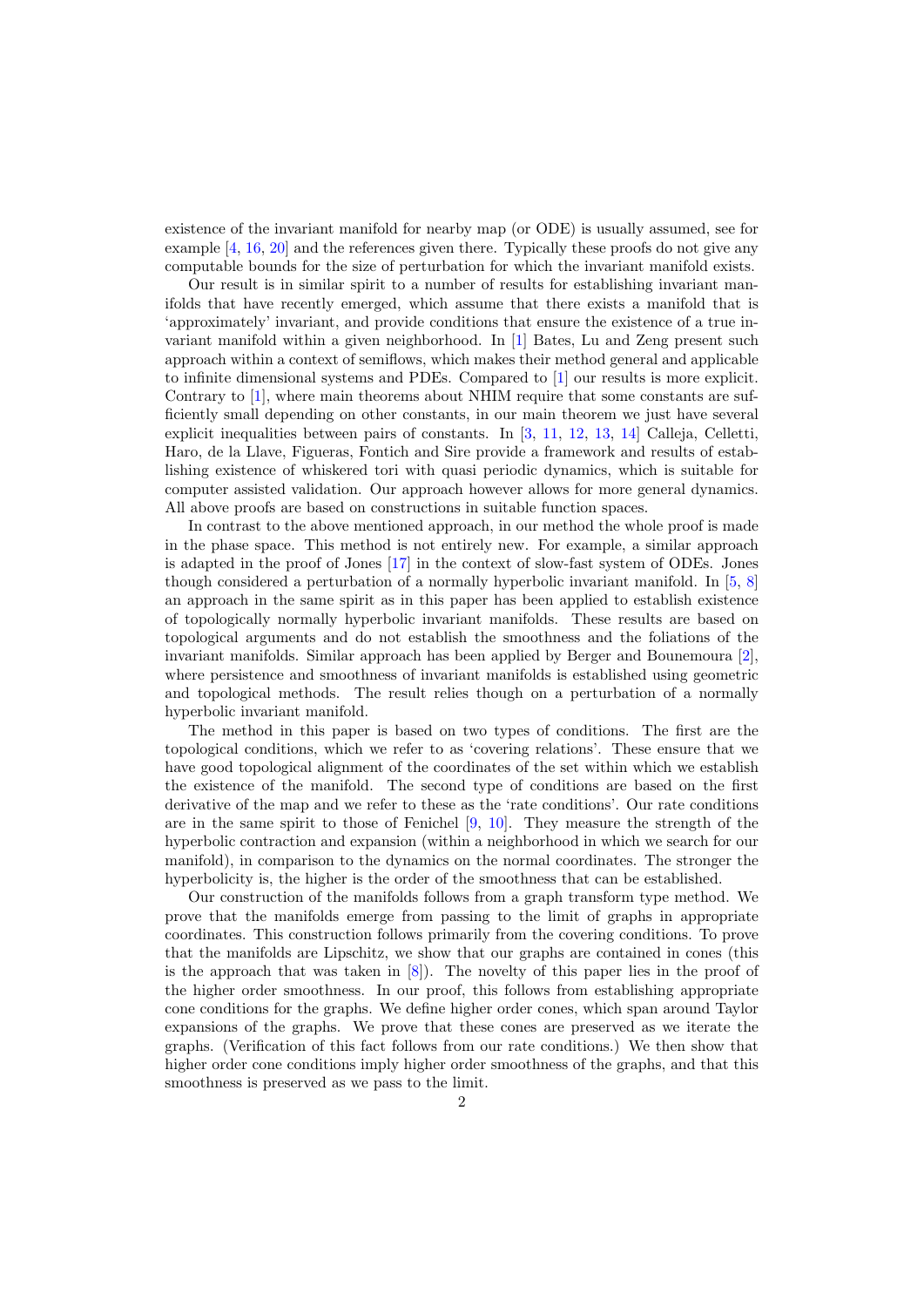We emphasize that in order to apply our method it is sufficient have a good guess on the position of the manifold and good estimates of the first derivative of the map. We do not require any estimates on its higher order derivatives. It is sufficient that we know that the map is appropriately smooth, and that the first derivative implies our rate conditions.

We believe that this approach is very well suited for computer assisted (rigorous, interval arithmetic based) validation of the needed assumptions. Similar approach has already been successfully applied in  $[5, 8]$  $[5, 8]$  $[5, 8]$  in the setting of the rotating Hénon map, in  $[6]$ to establish the center manifold in the restricted three body problem, in [\[7\]](#page-62-8) in the setting of a driven logistic map or in [\[21\]](#page-63-8) to establish a hyperbolic attractor in the Kuznetsov system. All these results follow from verification of cone conditions based on the estimates of the derivative. We believe that such estimates also imply rate conditions, hence the method from this paper can easily be used to establish smoothness and fibration of the manifolds. At present moment it appears that of approaches to NHIMs mentioned earlier in the introduction only the one based on the parameterization method [\[3,](#page-62-2) [11,](#page-63-2) [12,](#page-63-3) [13,](#page-63-4) [14\]](#page-63-5) are ready for computer assisted proof. This method is however restricted by the requirement of the quasi-periodic dynamics on the invariant torus.

The paper is organized as follows. After preliminaries introducing basic notations in Sections [3](#page-3-0) we state our main result for the case of the torus. Sections [4–](#page-11-0)[10](#page-31-0) contain the proof of our main result for the torus. In Section [11](#page-36-0) we show to how our construction can be carried over from the torus to arbitrary compact manifold. We decided to work first with the torus rather then a general manifold, because in that case we can have a global coordinate chart and the main ideas are not mixed with the technicalities connected with different charts. In Section  $12$  we apply our method to the rotating Hénon map.

## 2. Preliminaries

#### 2.1. Notations

For a point  $p = (x, y)$  we shall use  $\pi_x(p) = x$  to denote the projection of p onto the x coordinate. We use a notation  $B_k(p, R)$  for a ball of radius R in  $\mathbb{R}^k$ , centered at p. To simplify notations we shall write  $B_k(R) = B_k(0, R)$ . For a set  $A \subset \mathbb{R}^k$  we shall write  $\overline{A}$ for closure of A and ∂A for the boundary of A. Throughout the work, the notation  $\|\|$ will stand for the Euclidean norm, unless explicitly stated otherwise. For a set  $U \subset \mathbb{R}^n$ and a continuous function (homotopy)  $h : [0,1] \times U \to \mathbb{R}^n$ , for  $\alpha \in [0,1]$  we shall write  $h_{\alpha}(x)$  for  $h(\alpha, x)$ .

**Definition 1.** Let  $f : \mathbb{R}^n \to \mathbb{R}^k$  be a  $C^1$  function. We define the interval enclosure of the derivative Df on  $U \subset \mathbb{R}^n$ , as a set  $[Df(U)] \subset \mathbb{R}^{k \times n}$ , defined as

$$
[Df(U)] = \left\{ A = (a_{ij})_{\substack{i=1,\ldots,k \\ j=1,\ldots,n}} : a_{ij} \in \left[ \inf_{x \in U} \frac{\partial f_j}{\partial x_j}(x), \sup_{x \in U} \frac{\partial f_j}{\partial x_j}(x) \right] \right\}.
$$

**Definition 2.** Let  $A : \mathbb{R}^n \to \mathbb{R}^n$  be a linear map. Let  $||x||$  be any norm on  $\mathbb{R}^n$ , then we define

 $m(A) = \max \{ L \in \mathbb{R} : ||Ax|| \ge L ||x|| \text{ for all } x \in \mathbb{R}^n \}.$ 

For an interval matrix  $\mathbf{A} \subset \mathbb{R}^{k \times n}$  we set

 $m(\mathbf{A}) = \inf_{A \in \mathbf{A}} m(A).$ 3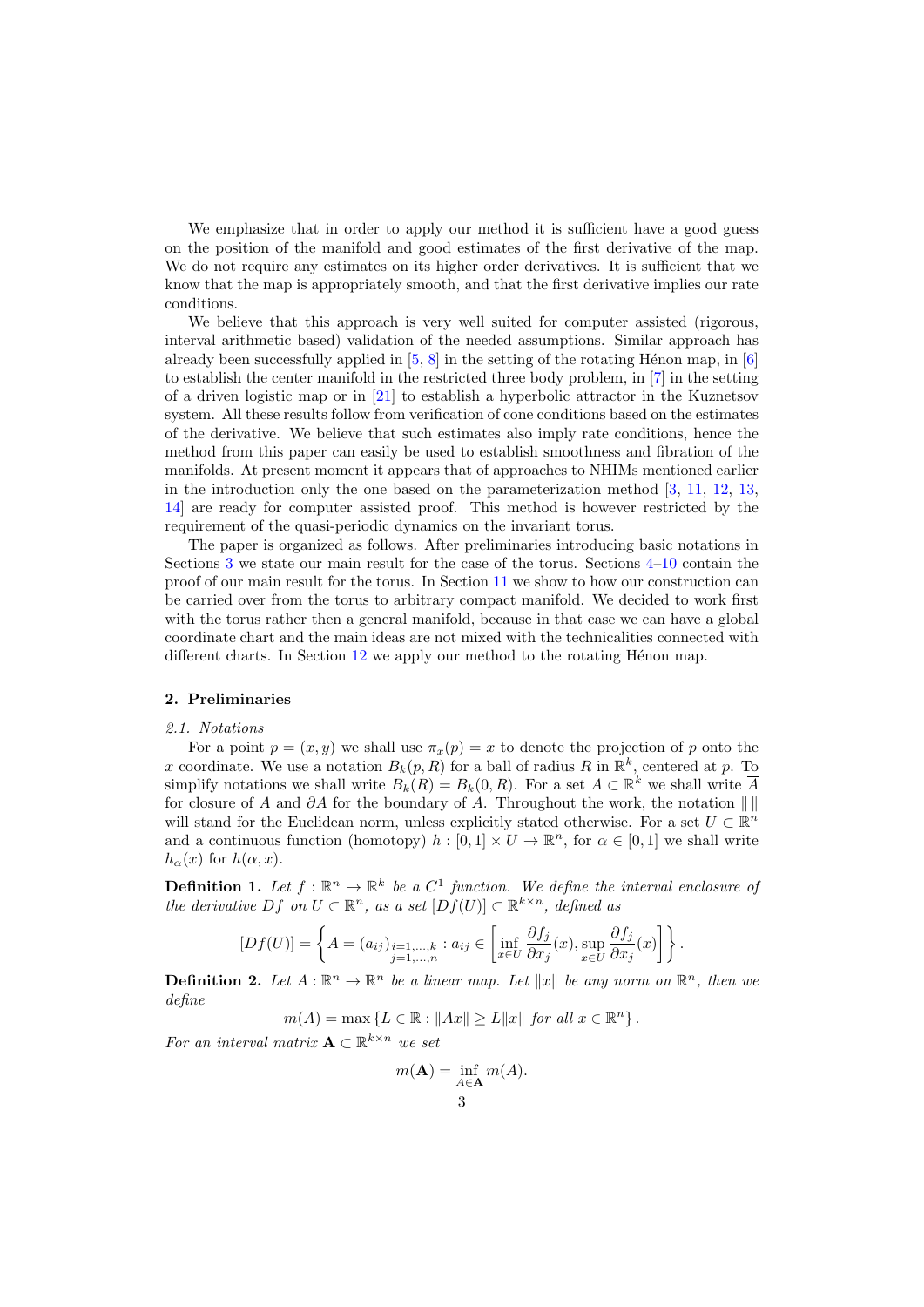# 2.2. Taylor formula

In this section we quickly set up the notations for the Taylor formula. Let

$$
f:\mathbb{R}^n\to\mathbb{R}^m
$$

The k-th derivative of  $f$  at  $p$  is a symmetric k-linear operator. On the basis it is defined as

$$
D^{k} f(p) (e_{i_1}, \ldots, e_{i_k}) = \left( \frac{\partial^{k} f_1(p)}{\partial x_{i_1} \ldots \partial x_{i_k}}, \ldots, \frac{\partial^{k} f_m(p)}{\partial x_{i_1} \ldots \partial x_{i_k}} \right).
$$

Using the following multi-index notation  $j = (j_1, \ldots, j_n) \in \mathbb{N}^n$ ,  $h = (h_1, \ldots, h_n) \in \mathbb{R}^n$ 

$$
|j| = j_1 + \dots + j_n, \qquad h^j = h_1^{j_1} h_2^{j_2} \dots h_n^{j_n},
$$
  

$$
j! = j_1! j_1! \dots j_n!, \qquad \frac{\partial^j g}{\partial x^j} = \frac{\partial^{|j|} g}{\partial x_1^{j_1} \dots \partial x_n^{j_n}},
$$

we can write out the value of  $D^k f(p)$  on the diagonal as

$$
D^{k} f(p)(h^{[k]}) = D^{k} f(p)(\underbrace{h, \ldots, h}_{k}) = \left( \begin{array}{c} \sum_{|j|=k} \frac{k!}{j!} h^{j} \frac{\partial^{j} f_{1}}{\partial x^{j}}(p) \\ \vdots \\ \sum_{|j|=k} \frac{k!}{j!} h^{j} \frac{\partial^{j} f_{m}}{\partial x^{j}}(p) \end{array} \right).
$$

The above formula is convenient to formulate the multi-dimensional version of the Taylor formula:

$$
f(p+h) = f(p) + T_{f,m,p}(h) + R_{f,m,p}(h),
$$

where  $T_{f,m,p}$  stands for the Taylor expansion of order m

$$
T_{f,m,p}(h) = \sum_{k=1}^{m} \frac{D^k f(p)}{k!} (h^{[k]}),
$$

and the reminder  $R_{f,m,p}(h)$  can be computed in the integral form

$$
R_{f,m,p}(h) = \int_0^1 \frac{(1-t)^m}{m!} D^{m+1} f(p+th) \left( h^{[m+1]} \right) dt.
$$

For  $f : \mathbb{R}^n \supset \text{dom}(f) \to \mathbb{R}^m$  and a set  $A \subset \text{dom}(f)$  we define

$$
||D^k f(p)|| = \sup \{ ||D^k f(p) (h^{[k]})|| : ||h|| = 1 \},
$$
  

$$
||f||_{C^m} = \sup_{p \in \text{dom}(f)} \max_{|k| \le m} \left\| \frac{\partial^k f}{\partial x^k}(p) \right\|,
$$
  

$$
||f(A)||_{C^m} = ||f|_A||_{C^m}.
$$

## <span id="page-3-0"></span>3. Main results

The goal of this section is to set up the structure for our NHIM, which will be diffeomorphic with a manifold Λ. To make the setup as simple as possible we will focus on the special case where  $\Lambda$  is a torus. This will simplify notations in many of the arguments, since we will not need to work with various local charts. We shall prepare the setup though in a way that will allow for a straightforward generalization to an arbitrary manifold without boundary. This will be done in section [11.](#page-36-0)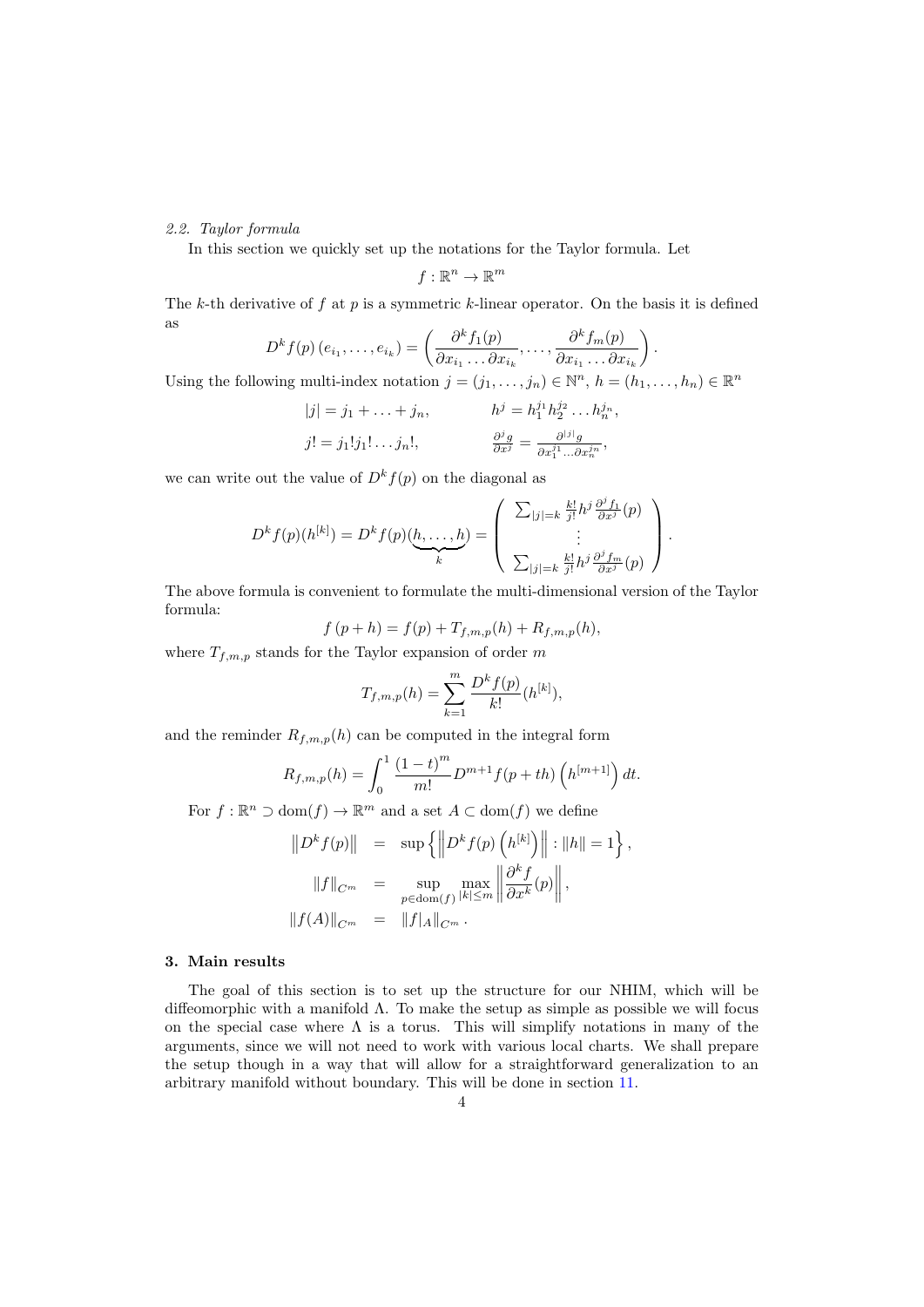## 3.1. Definitions and setup

In the simple situation when  $\Lambda$  is an c-dimensional torus, we are in a convenient situation, since we have a covering

$$
\varphi : \mathbb{R}^c \to \Lambda = (\mathbb{R}/\mathbb{Z})^c ,
$$

which gives us the set of charts being the restriction of  $\varphi$  to balls B in  $\mathbb{R}^c$ , which are small enough so that  $\varphi : B \to \Lambda$  is a homeomorphism on its image. We introduce a notation  $R_{\Lambda} > 0$  for a radius such that  $\varphi_{|B(\lambda,R_{\Lambda})}$  is a homeomorphism onto its image. When  $\Lambda$  is a torus, we can simply take  $R_{\lambda} = \frac{1}{2}$ . Introducing the notation  $R_{\Lambda}$  here though will simplify our future discussion in section  $\overline{11}$ , where we generalize the results.

Let  $R < \frac{1}{2}R_{\Lambda}$  and denote by D the set

$$
D = \Lambda \times \overline{B}_u(R) \times \overline{B}_s(R),
$$

where  $\overline{B}_n(R)$  stands for a closed ball of radius R, centered at zero, in  $\mathbb{R}^n$ . We consider a  $C^{k+1}$  map, for  $k \geq 1$ ,

$$
f: D \to \Lambda \times \mathbb{R}^u \times \mathbb{R}^s.
$$

Throughout the paper we shall use the notation  $z = (\lambda, x, y)$  to denote points in D. This means that notation  $\lambda$  will stand for points on  $\Lambda$ , notation x for points in  $\mathbb{R}^u$ , and y for points in  $\mathbb{R}^s$ . We will write f as  $(f_\lambda, f_x, f_y)$ , where  $f_\lambda, f_x, f_y$  stand for projections onto  $\Lambda$ ,  $\mathbb{R}^u$  and  $\mathbb{R}^s$ , respectively. On  $\mathbb{R}^c \times \mathbb{R}^u \times \mathbb{R}^s$  we will use the Euclidian norm.

In view of the further generalization to arbitrary manifold let us stress that our set D can be thought as a subset of the trivial vector bundle  $\mathbb{T}_c \times \mathbb{R}^u \times \mathbb{R}^s$ .

**Definition 3.** The set of points which are in the same good chart with point  $q \in D$  will be denoted by

$$
P(q) = \{ z \in D \mid \|\pi_{\lambda} z - \pi_{\lambda} q\| \le R_{\Lambda}/2 \}.
$$

Let  $L \in \left(\frac{2R}{R_{\Lambda}}, 1\right)$ , and let us define

$$
\mu_{s,1} = \sup_{z \in D} \left\{ \left\| \frac{\partial f_y}{\partial y}(z) \right\| + \frac{1}{L} \left\| \frac{\partial f_y}{\partial(\lambda, x)}(z) \right\| \right\},
$$

$$
\mu_{s,2} = \sup_{z \in D} \left\{ \left\| \frac{\partial f_y}{\partial y}(z) \right\| + L \left\| \frac{\partial f_{(\lambda, x)}}{\partial y}(z) \right\| \right\},
$$

$$
\xi_{u,1} = \inf_{z \in D} \left\{ m \left( \frac{\partial f_x}{\partial x}(z) \right) - \frac{1}{L} \left\| \frac{\partial f_x}{\partial(\lambda, y)}(z) \right\| \right\},
$$

$$
\xi_{u,1,P} = \inf_{z \in D} m \left[ \frac{\partial f_x}{\partial x}(P(z)) \right] - \frac{1}{L} \sup_{z \in D} \left\| \frac{\partial f_x}{\partial(\lambda, y)}(z) \right\|
$$

$$
\xi_{u,2} = \inf_{z \in D} \left\{ m \left( \frac{\partial f_x}{\partial x}(z) \right) - L \left\| \frac{\partial f_{(\lambda,y)}}{\partial x}(z) \right\| \right\},
$$

,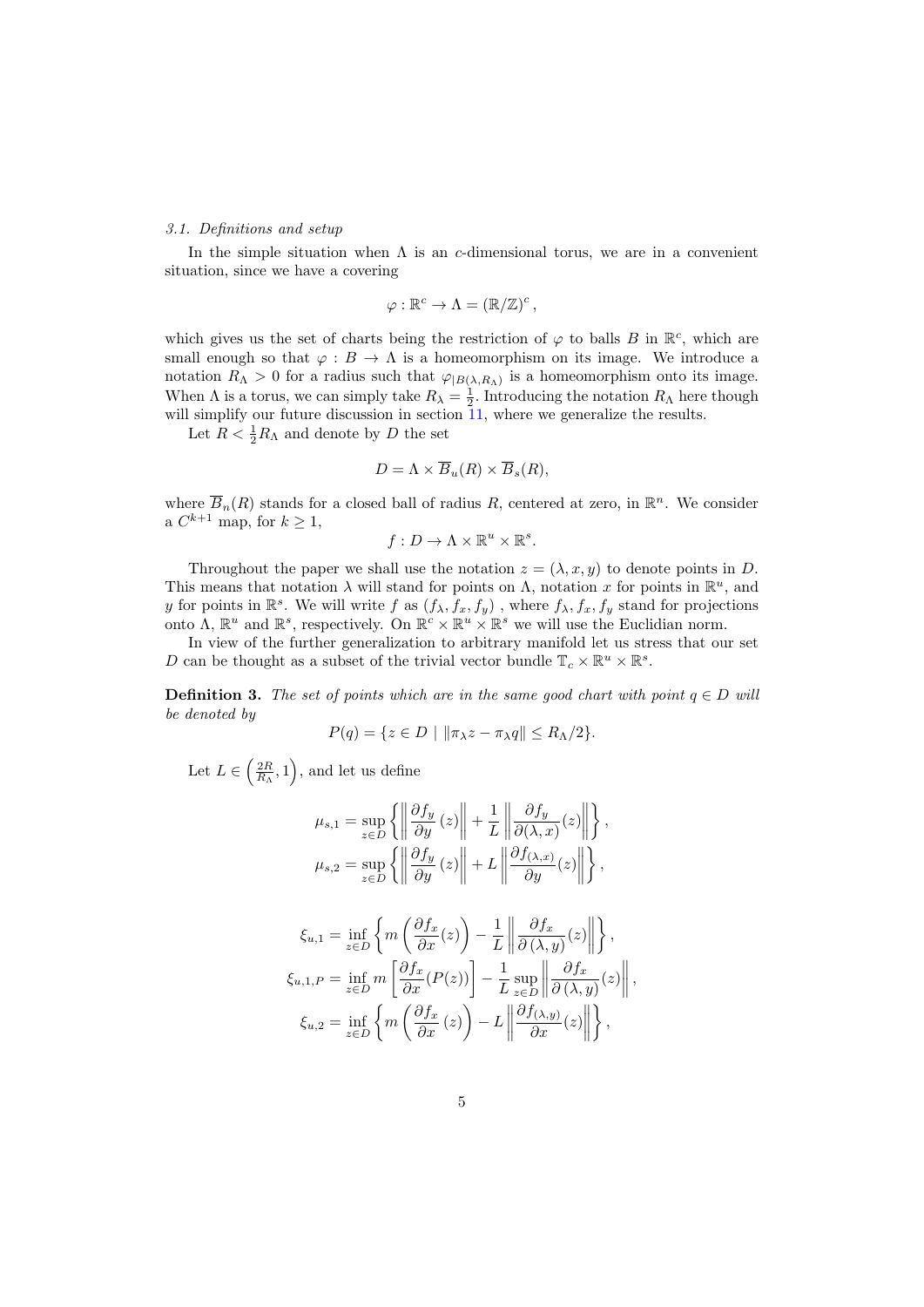$$
\mu_{cs,1} = \sup_{z \in D} \left\{ \left\| \frac{\partial f_{(\lambda,y)}}{\partial(\lambda,y)}(z) \right\| + L \left\| \frac{\partial f_{(\lambda,y)}}{\partial x}(z) \right\| \right\},
$$
\n
$$
\mu_{cs,2} = \sup_{z \in D} \left\{ \left\| \frac{\partial f_{(\lambda,y)}}{\partial(\lambda,y)}(z) \right\| + \frac{1}{L} \left\| \frac{\partial f_x}{\partial(\lambda,y)}(z) \right\| \right\},
$$
\n
$$
\xi_{cu,1} = \inf_{z \in D} \left\{ m \left( \frac{\partial f_{(\lambda,x)}}{\partial(\lambda,x)}(z) \right) - L \left\| \frac{\partial f_{(\lambda,x)}}{\partial y}(z) \right\| \right\},
$$
\n
$$
\xi_{cu,1,P} = \inf_{z \in D} m \left[ \frac{\partial f_{(\lambda,x)}}{\partial(\lambda,x)}(P(z)) \right] - L \sup_{z \in D} \left\| \frac{\partial f_{(\lambda,x)}}{\partial y}(z) \right\|,
$$
\n
$$
\xi_{cu,2} = \inf_{z \in D} \left\{ m \left( \frac{\partial f_{(\lambda,x)}}{\partial(\lambda,x)}(z) \right) - \frac{1}{L} \left\| \frac{\partial f_y}{\partial(\lambda,x)}(z) \right\| \right\}.
$$

**Remark 4.** Throughout the work, the  $L \in (\frac{2R}{R_A}, 1)$  is a fixed constant. We shall later see that L is associated with Lipschitz bounds on the established manifolds (hence the choice of notation).

The key to the naming of the constants is the following:

- $\bullet$   $\xi_{u,\cdot}, \xi_{cu,\cdot}$  the constants describing lower bound on the expansion in the unstable or center-unstable directions.
- $\mu_{s,\cdot}, \mu_{cs,\cdot}$  the constants describing upper bound for contraction constant in the stable or center-stable direction.
- The number 1 or 2 as second lower index is used according to the following rule: 1, when both partial derivatives are of the same component of f, for example  $f_{(\lambda,x)}$ in  $\mu_{cs,1}$ , while 2 is used the differentiation is done with respect to the same block of variables of various components of  $f$ .
- $\xi_{u,1}, \xi_{u,2}, \xi_{cu,1}, \xi_{cu,2}$  are the expansion bounds and  $\mu_{s,1}, \mu_{s,2}, \mu_{cs,1}, \mu_{cs,2}$  are the contraction bounds, that are used for the establishing of smoothness of invariant manifolds and their fibres.
- $\xi_{u,1,P}, \xi_{cu,1,P}$  are more stringent bounds (i.e.  $\xi_{\cdot,1,P} \leq \xi_{\cdot,1}$ ). They are used to ensure lower bounds on the expansion on the x and  $(\lambda, x)$  coordinates.

<span id="page-5-2"></span>**Definition 5.** We say that f satisfies rate conditions of order  $k \geq 1$  if  $\xi_{u,1}, \xi_{u,1,P}, \xi_{u,2}$ ,  $\xi_{cu,1}, \xi_{cu,1,P}, \xi_{cu,2}$  are strictly positive, and for all  $k \ge j \ge 1$  holds

<span id="page-5-3"></span><span id="page-5-1"></span><span id="page-5-0"></span>
$$
\mu_{s,1} < 1 < \xi_{u,1,P},\tag{1}
$$

$$
\frac{\mu_{cs,1}}{\xi_{u,1,P}} < 1, \qquad \frac{\mu_{s,1}}{\xi_{cu,1,P}} < 1,\tag{2}
$$

$$
\frac{(\mu_{cs,1})^{j+1}}{\xi_{u,2}} < 1, \qquad \frac{\mu_{s,2}}{(\xi_{cu,1})^{j+1}} < 1,\tag{3}
$$

$$
\frac{\mu_{cs,2}}{\xi_{u,1}} < 1, \qquad \frac{\mu_{s,1}}{\xi_{cu,2}} < 1. \tag{4}
$$

We say that f satisfies rate conditions of order zero, if only  $(1)$ – $(2)$  are satisfied.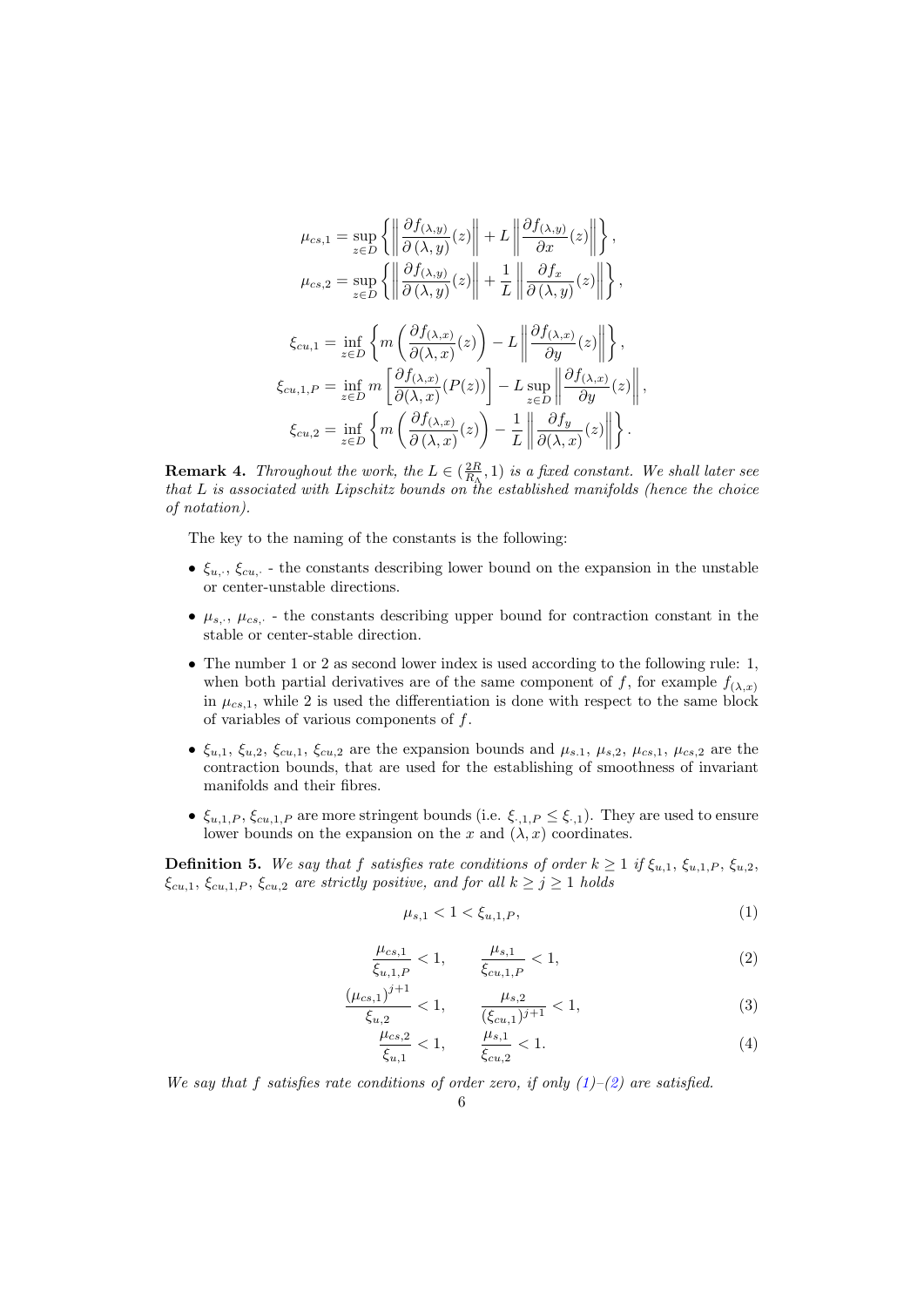

<span id="page-6-0"></span>Figure 1: The stable cone  $J_s(z, M)$  for  $M = \frac{1}{2}$  on the left, and  $M = 1$  on the right.

We introduce the following notation:

<span id="page-6-1"></span>
$$
J_s(z,M) = \{(\lambda, x, y) : \|(\lambda, x) - \pi_{\lambda, x} z\| \le M \|y - \pi_y z\| \},
$$
 (5)

$$
J_u(z, M) = \{ (\lambda, x, y) : ||(\lambda, y) - \pi_{\lambda, y} z|| \le M ||x - \pi_x z|| \}.
$$
 (6)

We shall refer to  $J_s(z, M)$  as a stable cone of slope M at z, and to  $J_u(z, M)$  as an unstable cone of slope  $M$  at  $z$ . The cones are depicted in Figures [1,](#page-6-0) [2.](#page-7-0)

<span id="page-6-2"></span>**Remark 6.** For any  $z^* \in D$  and  $z \in J_u(z^*, M)$  with  $M \leq \frac{1}{L}$  we see that

$$
\|\pi_{\lambda}(z^*-z)\| \le \|\pi_{(\lambda,y)}(z-z^*)\| \le 1/L \|\pi_x(z-z^*)\| \le 2R/L < R_{\Lambda}.
$$

This means that

$$
J_u(z^*,M)\cap D\subset\overline{B}_c(\lambda^*,R_\Lambda)\times\overline{B}_u(R)\times\overline{B}_s(R),
$$

for  $\lambda = \pi_{\lambda} z^*$ . Similarly, for  $M \leq \frac{1}{L}$ 

$$
J_s(z^*, M) \cap D \subset \overline{B}_c(\lambda^*, R_\Lambda) \times \overline{B}_u(R) \times \overline{B}_s(R).
$$

In other words, intersections of unstable (stable) cones with D are contained in sets on which we can use a single chart  $P(z^*)$ .

**Definition 7.** We say that a sequence  $\{z_i\}_{i=-\infty}^0$  is a (full) backward trajectory of a point  $z \text{ if } z_0 = z, \text{ and } f(z_{i-1}) = z_i \text{ for all } i \leq 0.$ 

Definition 8. We define the center-stable set in D as

$$
W^{cs} = \{ z : f^n(z) \in D \text{ for all } n \in \mathbb{N} \} .
$$

Definition 9. We define the center-unstable set in D as

 $W^{cu} = \{z : \text{there is a full backward trajectory of } z \text{ in } D\}.$ 

Definition 10. We define the maximal invariant set in D as

$$
\Lambda^* = \{ z : \text{there is a full trajectory of } z \text{ in } D \}.
$$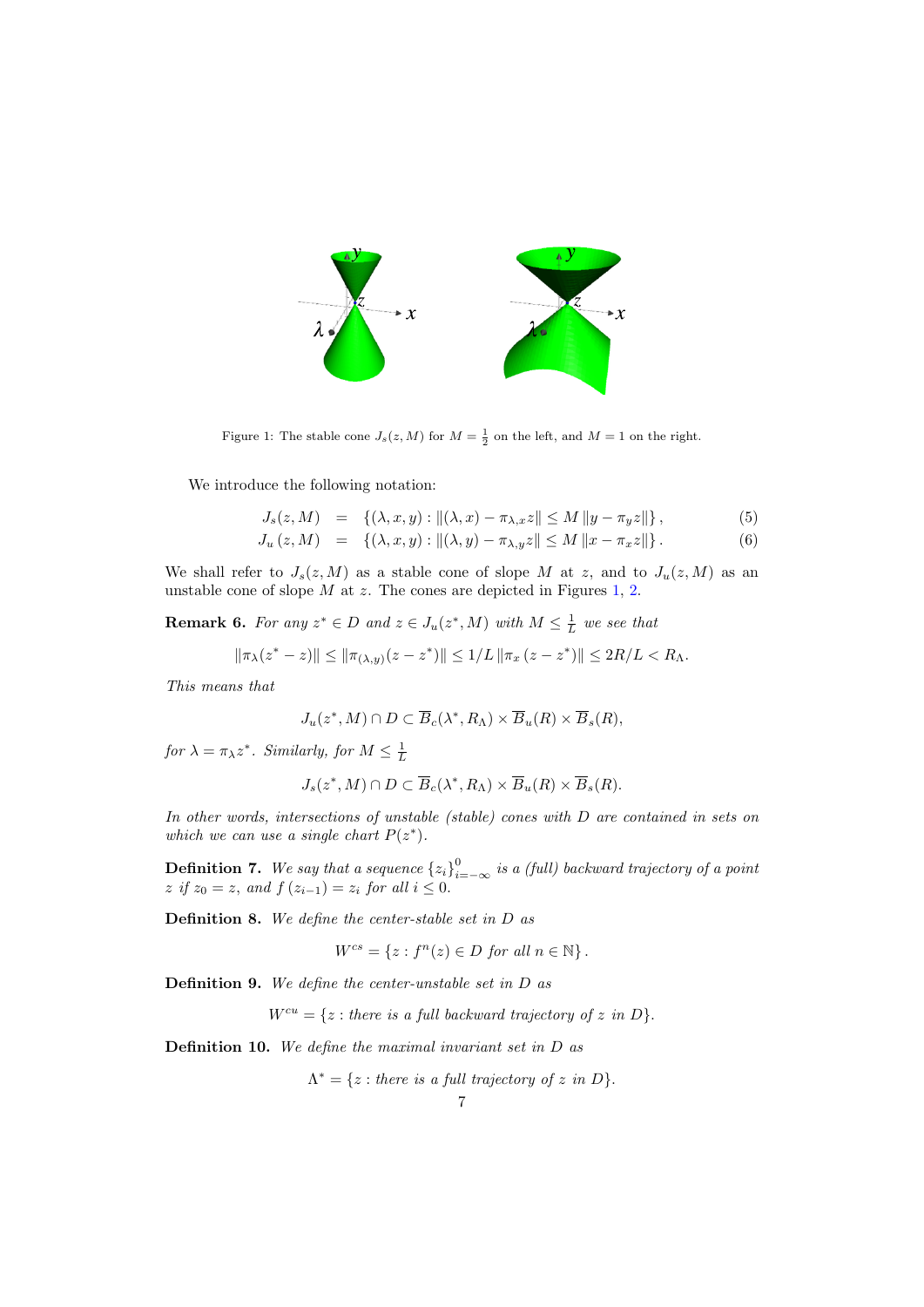

<span id="page-7-0"></span>Figure 2: The stable cone  $J_u(z, M)$  for  $M = \frac{1}{2}$  on the left, and  $M = 1$  on the right.

**Definition 11.** Assume that  $z \in W^{cs}$ . We define the stable fiber of z as

$$
W_z^s = \{ p \in D : f^n(p) \in J_s(f^n(z), 1/L) \cap D \text{ for all } n \in \mathbb{N} \}.
$$

<span id="page-7-1"></span>**Definition 12.** Assume that  $z \in W^{cu}$ . We define the unstable fiber of z as

$$
W_z^u = \{p \in D : \exists \ backward \ trajectory \{p_i\}_{i=-\infty}^0 \text{ of } p \text{ in } D, \\ \text{for any such backward trajectory} \\ \text{and any backward trajectory } \{z_i\}_{i=-\infty}^0 \text{ of } z \text{ in } D \\ \text{holds } p_i \in J_u(z_i, 1/L) \cap D \}.
$$

The definitions of  $W_z^s$  and  $W_z^u$  are related to cones, which is a nonstandard approach, the standard one is through convergence rates. We will show that our definition implies the convergence rate as in the standard theory.

Under our assumptions it will turn out that  $f$  is injective on  $W^{cu}$ . Therefore the backward orbit in the definition of  $W_q^u$  is unique.

<span id="page-7-2"></span>Definition 13. We say that f satisfies backward cone conditions if the following condition is fulfilled:

If  $z_1, z_2, f(z_1), f(z_2) \in D$  and  $f(z_1) \in J_s(f(z_2), 1/L)$  then

 $z_1 \in J_s(z_2, 1/L)$ .

Remark 14. The assumption that  $f$  satisfies backward cone conditions will turn out to be necessary in order to ensure that the established NHIM is a graph over Λ. After formulating our main Theorem [16,](#page-8-0) we follow up with Examples [21,](#page-10-0) [22,](#page-11-1) in which we demonstrate that without backward cone conditions the result cannot be obtained.

<span id="page-7-3"></span>For  $\lambda \in \Lambda$  we define the following sets:

$$
D_{\lambda} = \overline{B}_{c} (\lambda, R_{\Lambda}) \times \overline{B}_{u}(R) \times \overline{B}_{s}(R),
$$
  
\n
$$
D_{\lambda}^{+} = \overline{B}_{c} (\lambda, R_{\Lambda}) \times \overline{B}_{u}(R) \times \partial B_{s}(R),
$$
  
\n
$$
D_{\lambda}^{-} = \overline{B}_{c} (\lambda, R_{\Lambda}) \times \partial \overline{B}_{u}(R) \times B_{s}(R).
$$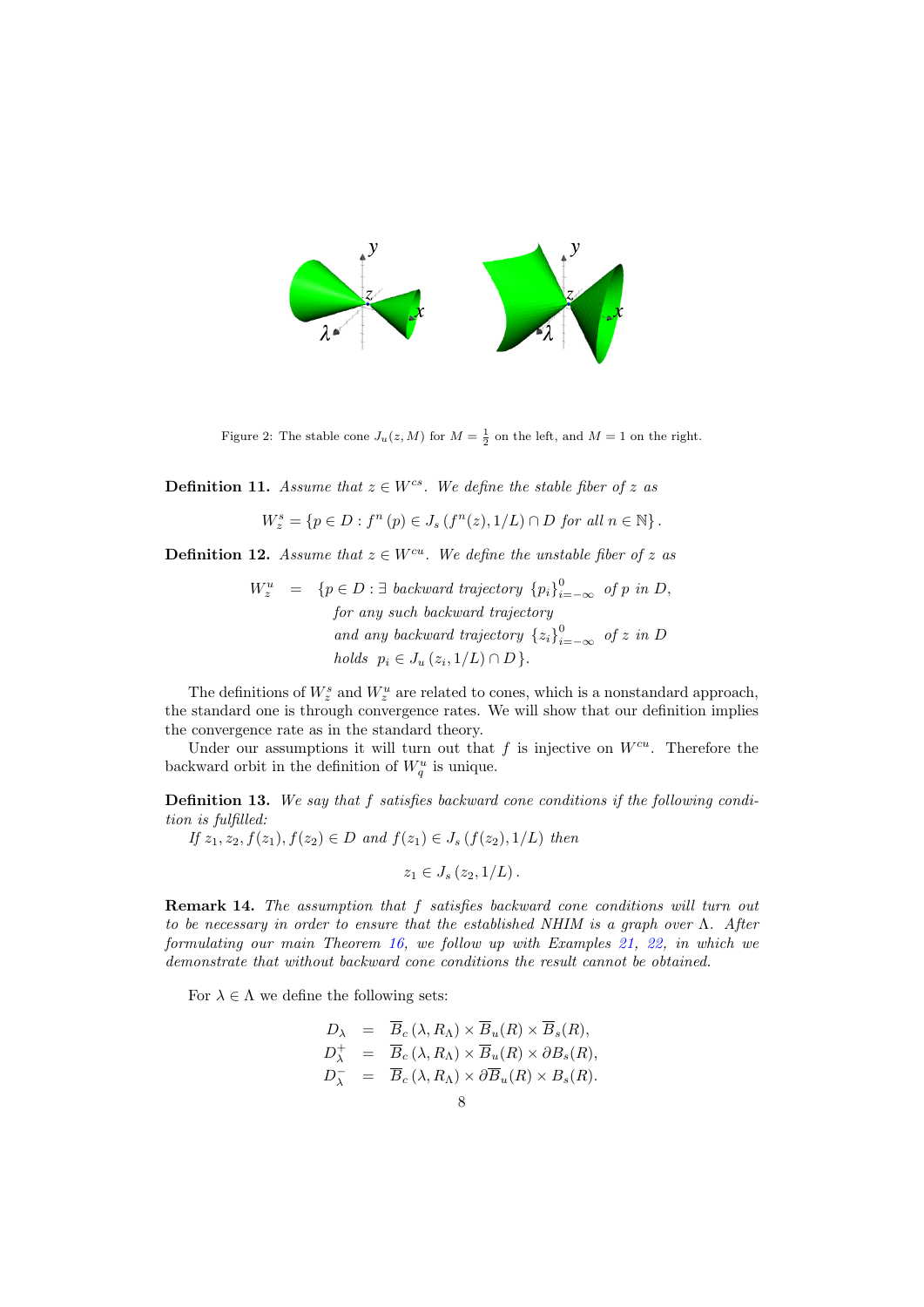**Definition 15.** We say that f satisfies covering conditions if for any  $z \in D$  there exists  $a \lambda^* \in \Lambda$ , such that the following conditions hold:

For  $U = J_u(z, 1/L) \cap D$ , there exists a homotopy h

$$
h:[0,1]\times U\to B_c\left(\lambda^*,R_\Lambda\right)\times\mathbb{R}^u\times\mathbb{R}^s,
$$

and a linear map  $A: \mathbb{R}^u \to \mathbb{R}^u$  which satisfy:

1.  $h_0 = f|_U$ , 2. for any  $\alpha \in [0,1]$ ,

<span id="page-8-1"></span>
$$
h_{\alpha} \left( U \cap D_{\pi_{\theta} z}^{-} \right) \cap D_{\lambda^{*}} = \emptyset, \tag{7}
$$

$$
h_{\alpha}(U) \cap D_{\lambda^*}^+ = \emptyset, \tag{8}
$$

3.  $h_1(\lambda, x, y) = (\lambda^*, Ax, 0),$ 4.  $A(\partial B_u(R)) \subset \mathbb{R}^u \setminus \overline{B}_u(R)$ .

In the above definition a reasonable choice for  $\lambda^*$  will be  $\lambda^* = \pi_\lambda f(z)$ . In fact any point sufficiently close to  $\pi_{\lambda} f(z)$  will be also good.

## 3.2. The main theorem

<span id="page-8-0"></span>**Theorem 16.** (Main result) Let  $k \geq 1$  and  $f: D \to \Lambda \times \mathbb{R}^u \times \mathbb{R}^s$  be a  $C^{k+1}$  map. If f satisfies covering conditions, rate conditions of order k and backward cone conditions, then  $W^{cs}$ ,  $W^{cu}$  and  $\Lambda^*$  are  $C^k$  manifolds, which are graphs of  $C^k$  functions

$$
w^{cs} : \Lambda \times \overline{B}_s(R) \to \overline{B}_u(R),
$$
  

$$
w^{cu} : \Lambda \times \overline{B}_u(R) \to \overline{B}_s(R),
$$
  

$$
\chi : \Lambda \to \overline{B}_u(R) \times \overline{B}_s(R),
$$

meaning that

$$
W^{cs} = \{ (\lambda, w^{cs}(\lambda, y), y) : \lambda \in \Lambda, y \in \overline{B}_s(R) \},
$$
  
\n
$$
W^{cu} = \{ (\lambda, x, w^{cu}(\lambda, y)) : \lambda \in \Lambda, x \in \overline{B}_u(R) \},
$$
  
\n
$$
\Lambda^* = \{ (\lambda, \chi(\lambda)) : \lambda \in \Lambda \}.
$$

Moreover,  $f_{|W^{cu}}$  is an injection, w<sup>cs</sup> and w<sup>cu</sup> are Lipschitz with constants L, and  $\chi$  is Lipschitz with the constant  $\frac{\sqrt{}}{\sqrt{2}}$  $\frac{\sqrt{2L}}{2}$  $\frac{\sqrt{2}L}{1-L^2}$ . The manifolds  $W^{cs}$  and  $W^{cu}$  intersect transversally, and  $W^{cs} \cap W^{cu} = \Lambda^*$ .

The manifolds  $W^{cs}$  and  $W^{cu}$  are foliated by invariant fibers  $W_z^s$  and  $W_z^u$ . The  $W_z^s$ and  $W_z^u$  are graphs of  $C^k$  functions

$$
w_z^s : \overline{B}_s(R) \to \Lambda \times \overline{B}_u(R),
$$
  

$$
w_z^u : \overline{B}_u(R) \to \Lambda \times \overline{B}_s(R),
$$

meaning that

$$
W_z^s = \left\{ (w_z^s(y), y) : y \in \overline{B}_s(R) \right\},
$$
  
\n
$$
W_z^u = \left\{ (\pi_\lambda w_z^u(x), x, \pi_y w_z^u(x)) : x \in \overline{B}_u(R) \right\}.
$$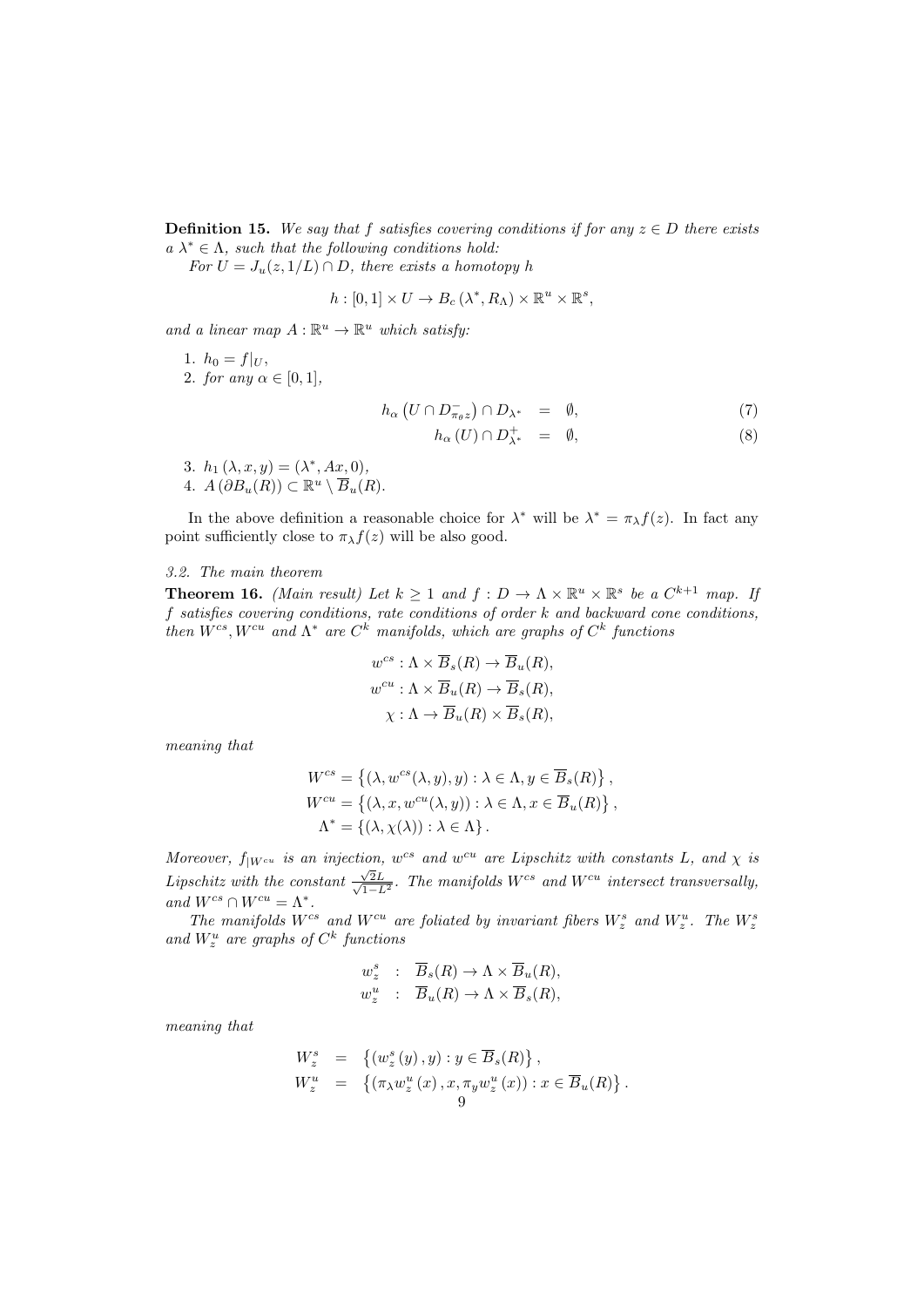The functions  $w_z^s$  and  $w_z^u$  are Lipschitz with constants  $1/L$ . Moreover,

$$
W_z^s = \{ p \in D : f^n(p) \in D \text{ for all } n \ge 0, \text{ and}
$$
  
\n
$$
\exists n_0, \exists C > 0 \text{ (which can depend on } p)
$$
  
\n*s.t.* for  $n \ge n_0$ ,  $f^n(p)$ ,  $f^n(z)$  are in the same chart and  
\n
$$
||f^n(p) - f^n(z)|| \le C\mu_{s,1}^n \},
$$

and if  $\{z_i\}_{i=-\infty}^0$  is the unique backward trajectory of z in D, then

 $W_z^u = \{p \in W^{cu} : \text{such that the unique backward trajectory } \{p_i\}_{i=-\infty}^0\}$ of  $p$  in  $D$  satisfies the following condition  $\exists n_0 \geq 0, \exists C > 0$  (which can depend on p) s.t. for  $n \geq n_0$ ,  $p_{-n}, z_{-n}$  are in the same chart and  $||p_{-n} - z_{-n}|| \leq C \xi_{u,1,P}^{-n}$ .

Observe that bound on  $L \in \left(\frac{2R}{R_{\Lambda}}, 1\right)$  gives us lower bounds for the Lipschitz constants for functions  $w^{cu}$ ,  $w^{cs}$ ,  $w^u$ ,  $w^s$ , which is clearly an overestimate for the case when  $\mathbb{T} \times$  $\{0\} \times \{0\}$  is our NHIM. This lower bound is a consequence of choices we have made when formulating Theorem [16,](#page-8-0) as we did not want to introduce different constants for each type of cones, plus several inequalities between them. However, below we give conditions which allow to obtain better Lipschitz constants.

<span id="page-9-2"></span>Theorem 17. Let  $M \in (0, 1/L)$  and

$$
\mu = \sup_{z \in D} \left\{ \left\| \frac{\partial f_y}{\partial y}(z) \right\| + M \left\| \frac{\partial f_y}{\partial (\lambda, x)}(z) \right\| \right\},\tag{9}
$$

$$
\xi = \inf_{z \in D} m \left( \left[ \frac{\partial f_{(\lambda, x)}}{\partial (\lambda, x)} (P(z)) \right] \right) - \frac{1}{M} \sup_{z \in D} \left\| \frac{\partial f_{(\lambda, x)}}{\partial y} (z) \right\|. \tag{10}
$$

If assumptions of Theorem [16](#page-8-0) hold true and also  $\frac{\xi}{\mu} > 1$ , then the function  $w_z^s$  from Theorem [16](#page-8-0) is Lipschitz with constant M.

<span id="page-9-1"></span>Theorem 18. Let  $M \in (0, 1/L)$  and

$$
\xi = \inf_{z \in D} m \left( \left[ \frac{\partial f_x}{\partial x} (P(z)) \right] \right) - M \sup_{z \in D} \left\| \frac{\partial f_x}{\partial (\lambda, y)} (z) \right\|,
$$
  

$$
\mu = \sup_{z \in D} \left\{ \left\| \frac{\partial f_{(\lambda, y)}}{\partial (\lambda, y)} (z) \right\| + \frac{1}{M} \left\| \frac{\partial f_{(\lambda, y)}}{\partial x} (z) \right\| \right\}.
$$

If assumptions of Theorem [16](#page-8-0) hold true and also  $\frac{\xi}{\mu} > 1$ , then the function  $w_z^u$  from Theorem [16](#page-8-0) is Lipschitz with constant M.

<span id="page-9-0"></span>Theorem 19. Let  $M \in (0, L)$  and

$$
\xi = \inf_{z \in D} m \left[ \frac{\partial f_{(\lambda, x)}}{\partial(\lambda, x)} (P(z)) \right] - M \sup_{z \in D} \left\| \frac{\partial f_{(\lambda, x)}}{\partial y} (z) \right\|,
$$
  

$$
\mu = \sup_{z \in D} \left\{ \left\| \frac{\partial f_y}{\partial y} (z) \right\| + \frac{1}{M} \left\| \frac{\partial f_y}{\partial(\lambda, x)} (z) \right\| \right\}.
$$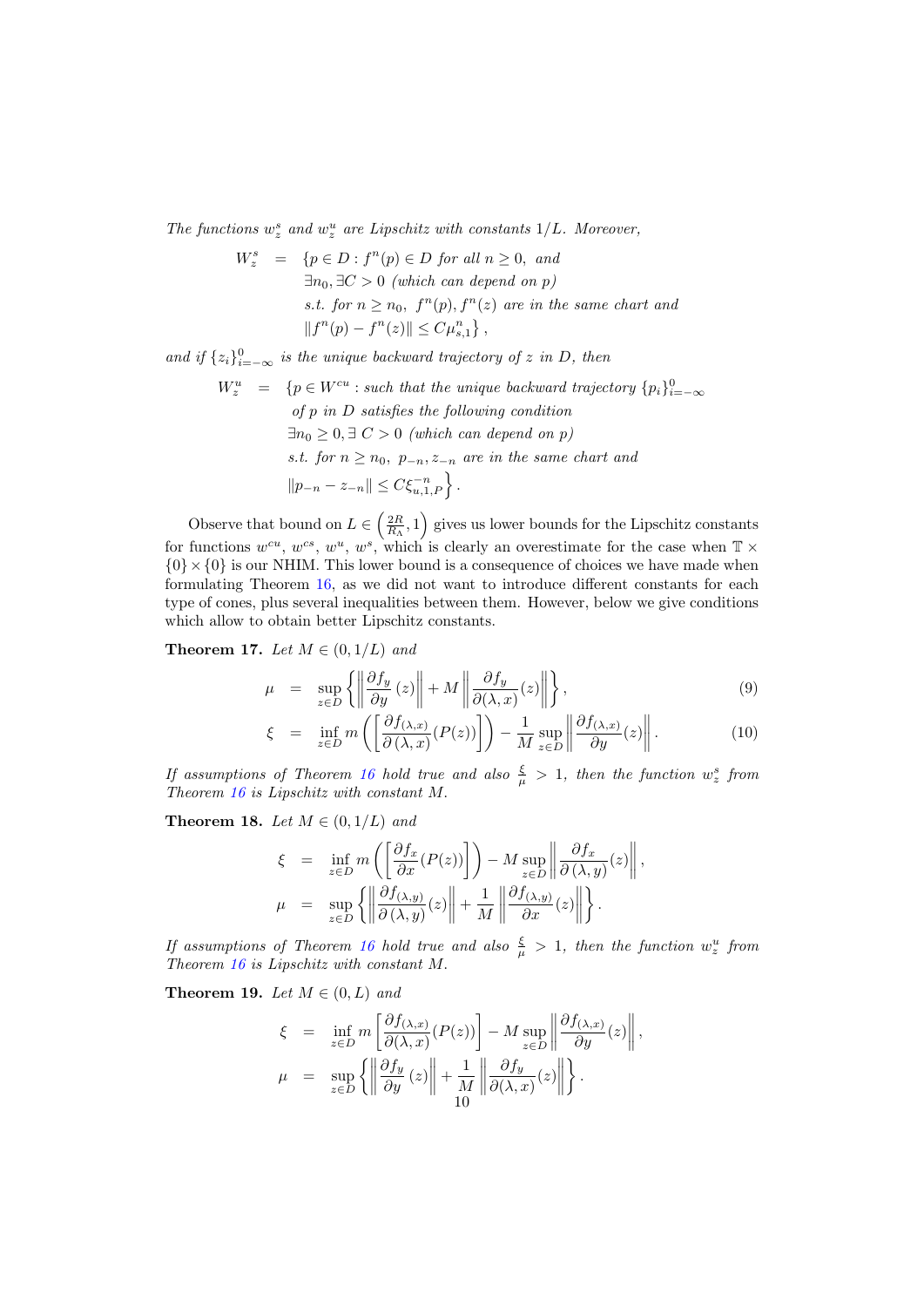

<span id="page-10-1"></span>Figure 3: The Möbius strip from Example [21.](#page-10-0)

If assumptions of Theorem [16](#page-8-0) hold true and also  $\frac{\xi}{\mu} > 1$ , then the function w<sup>cu</sup> from Theorem [16](#page-8-0) is Lipschitz with constant M.

<span id="page-10-2"></span>**Theorem 20.** Let  $M \in (0, L)$  and

$$
\xi = \inf_{z \in D} m \left[ \frac{\partial f_x}{\partial x} (P(z)) \right] - \frac{1}{M} \sup_{z \in D} \left\| \frac{\partial f_x}{\partial (\lambda, y)} (z) \right\|,
$$
  

$$
\mu = \sup_{z \in D} \left\{ \left\| \frac{\partial f_{(\lambda, y)}}{\partial (\lambda, y)} (z) \right\| + M \left\| \frac{\partial f_{(\lambda, y)}}{\partial x} (z) \right\| \right\}
$$

If assumptions of Theorem [16](#page-8-0) hold true and also  $\frac{\xi}{\mu} > 1$ , then the function w<sup>cs</sup> from Theorem [16](#page-8-0) is Lipschitz with constant M.

## 3.3. Comments on the inequalities and examples

Let  $J_s^c(z, M)$  and  $J_u^c(z, M)$  stand for the complements of  $J_s(z, M)$  and  $J_u(z, M)$ , respectively. We now comment about what various inequalities in Definition [5](#page-5-2) of rate conditions mean and what they are needed for:

- $\mu_{cs,1} < \xi_{u,1,P}$ : the forward invariance of  $J_u(z,1/L)$  (Corollary [34\)](#page-16-0).  $\xi_{u,1,P} > 1$ : the expansion in  $J_u(z, 1/L)$  for x - coordinate (Lemma [36\)](#page-16-1). This is needed for the proof of the existence of  $W^{cs}$  (Section [7\)](#page-21-0).
- $\xi_{cu,1,P} > \mu_{s,1}$ : the forward invariance of  $J_s^c(z,1/L)$  (Corollary [35\)](#page-16-2).  $\mu_{s,1} < 1$ : the contraction in y-direction in  $J_s(z, 1/L)$  (Lemma [37\)](#page-16-3). This is needed for the proof of the existence of  $W^{cu}$  (Section [6\)](#page-18-0).
- $\bullet$   $\frac{\mu_{s,2}}{(\epsilon)}$  $\frac{\mu_{s,2}}{(\xi_{cu,1})^{j+1}}$  < 1,  $j = 1, ..., k$ : the  $C^k$ -smoothness of  $W^{cu}$  (Lemma [48\)](#page-20-0).
- $\bullet \frac{(\mu_{cs,1})^{j+1}}{6}$  $\frac{s,1^{j+1}}{\xi_{u,2}} < 1, j = 1, ..., k$ : the  $C^k$ -smoothness of  $W^{cs}$  (Lemma [52\)](#page-23-0).
- $\bullet$   $\frac{\mu_{cs,1}}{\epsilon}$  $\frac{\mu_{cs,1}}{\xi_{u,1,P}}$  < 1: the existence of fibers  $W_q^u$  (Lemma [57\)](#page-27-0).  $\frac{\mu_{cs,2}}{\xi_{u,1}}$  < 1: the  $C^k$  smoothness of  $W_q^u$  (Lemma [59\)](#page-28-0).
- $\bullet$   $\frac{\mu_{s,1}}{\epsilon}$  $\frac{\mu_{s,1}}{\xi_{cu,1,P}}$  < 1: the existence of fibers  $W_q^s$  (Lemma [64\)](#page-33-0).  $\frac{\mu_{s,1}}{\xi_{cu,2}}$  < 1: the  $C^k$  smoothness of  $W_q^s$  (Lemma [66\)](#page-34-0).

<span id="page-10-0"></span>We now give two examples which show that in the absence of the backward cone condition, the invariant set might not be a graph over  $\Lambda$ .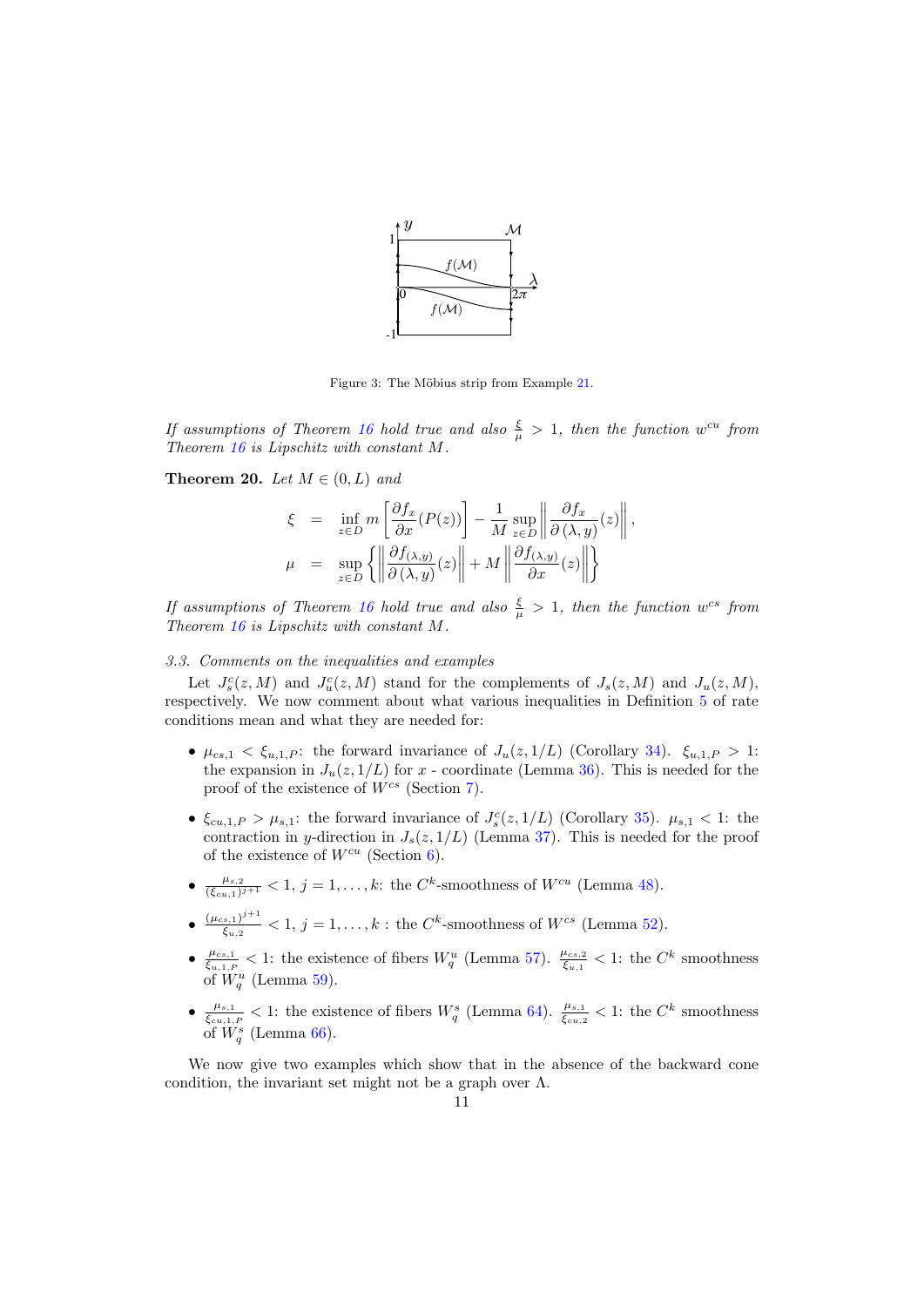

<span id="page-11-2"></span>Figure 4: The Möbius strip from Example [22.](#page-11-1)

Example 21. Consider a Möbius strip  $M$  depicted in Figure [3.](#page-10-1) The Möbius strip is parameterised by  $(\lambda, y)$ , with  $\lambda \in [0, 2\pi)$  and  $y \in \overline{B}_s(R) = [-1, 1]$ . The two vertical edges which are glued together are depicted with arrows.

Let  $\xi > 2$  be a constant. We consider a map  $f : \mathcal{M} \times \overline{B}_u(R) \to \mathcal{M} \times \overline{B}_u(R)$ ,

$$
f((\lambda, y), x) = \left( \left( 2\lambda, \frac{1}{4} + \frac{1}{4}\cos \lambda \right), \xi x \right).
$$

On the unstable coordinate  $x, f$  is simply a linear expansion. The stable coordinate  $y$  is the vertical coordinate on M. The coordinates  $(\lambda, y)$  and x are decoupled. Intuitively, on  $(\lambda, y)$  the map does the following. It projects M into a horizontal circle, and then stretches it and wraps twice around  $\mathcal M$  as in Figure [3.](#page-10-1) For such a map all assumptions of Theorem [16](#page-8-0) are fulfilled, except for the backward cone conditions. We see that in the absence of the backward cone conditions, the invariant manifold can be a set which is not a graph over  $\Lambda$ .

<span id="page-11-1"></span>Example 22. We can modify Example [21](#page-10-0) slightly to obtain a more interesting result. Assume that  $|\mu| < \frac{1}{4}$ ,  $\xi > 2$ , and consider

$$
f((\lambda, y), x) = \left( \left( 2\lambda, \frac{1}{4} + \frac{1}{4}\cos \lambda + \mu y \right), \xi x \right).
$$

The difference is that instead of collapsing  $M$  completely, we contract in the y coordinate. Then  $f(M)$  will be the set depicted on the left plot of Figure [4.](#page-11-2) The second iterate is shown in the right plot of Figure  $\lambda$ . We thus see that the invariant set has a Cantor structure.

Above examples are artificial. Similar features though can be found for instance in the Kuznetzov system (see [\[18\]](#page-63-9), [\[21\]](#page-63-8)), where we have a hyperbolic invariant set in  $\mathbb{R}^3$ , which has a Cantor set structure. By adding the assumption that  $f$  satisfies backward cone conditions we rule out such cases, and establish NHIMs that are graphs over  $\Lambda$ .

### <span id="page-11-0"></span>4. Cone evolution

In this section we introduce the notion of "higher order cones". These will be used to control the smoothness of established manifolds. The section contains auxiliary results. The construction of the manifolds is performed in Sections [6,](#page-18-0) [7](#page-21-0) and [8.](#page-24-0)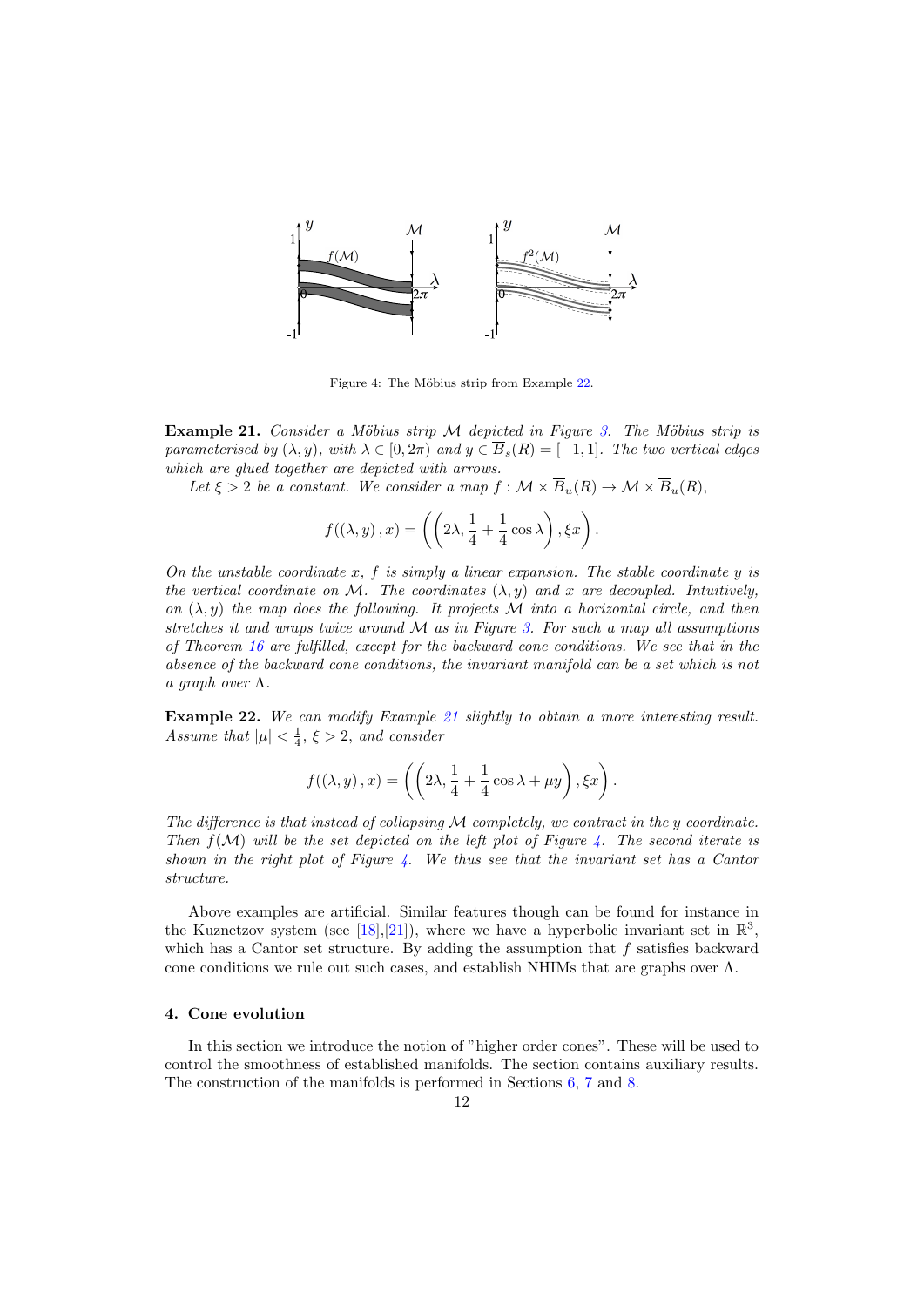#### <span id="page-12-3"></span>4.1. Unstable cones

In this section we introduce the cones. We formulate the results in a setting where we have two coordinates x and y, instead of the three coordinates  $\lambda$ , x, y from Section [3.](#page-3-0) This is because the results are formulated in more general terms. Later, we shall apply these taking  $x = (\lambda, x)$  and  $y = y$  (or, in other instances,  $x = x$  and  $y = (\lambda, y)$ ) in our construction of the manifolds. Thus, the subtle change of font in x and y plays an important role.

Let

<span id="page-12-0"></span>
$$
\mathcal{P}_m: \mathbb{R}^u \to \mathbb{R}^s, \qquad \mathcal{P}_m(0) = 0.
$$

be a polynomial of degree m.

**Definition 23.** We define an unstable cone of order m at z, spanned on  $\mathcal{P}_m$ , with a bound  $M > 0$ , as a set of the form

$$
J_u(z, \mathcal{P}_m, M) = \left\{ z + (\mathbf{x}, \mathbf{y} + \mathcal{P}_m(\mathbf{x})): \quad \|\mathbf{y}\| \le M \left\| \mathbf{x} \right\|^{m+1} \right\}.
$$
 (11)

**Remark 24.** We emphasize that the index m in  $J_u(z_0, \mathcal{P}_m, M)$  is important since it stands for the order m of the cone. Cones of order m are always associated with polynomials of degree m. Let us also observe that if we take a polynomial (of degree zero)  $\mathcal{P}_0 = 0$ , then for  $x = x$  and  $y = (\lambda, y)$  the cones defined in [\(6\)](#page-6-1) and [\(11\)](#page-12-0) are the same:

<span id="page-12-4"></span>
$$
J_u(z, \mathcal{P}_0 = 0, M) = J_u(z, M).
$$

For  $\delta > 0$  we define

$$
J_u(z_0, \mathcal{P}_m, M, \delta) = J_u(z_0, \mathcal{P}_m, M) \cap \overline{B}(0, \delta).
$$

The above defined cones are devised to control higher order derivatives of functions. The following lemmas explain this relation.

<span id="page-12-1"></span>**Lemma 25.** Assume that  $g : \mathbb{R}^u \supset \text{dom}(g) \to \mathbb{R}^s$  is a  $C^{m+1}$  function. Let  $x_0 \in \text{dom}(g)$ ,  $M > ||D^{m+1}g(x_0)||$ . Then there exists a  $\delta > 0$ , such that

$$
\{(x, g(x)) \mid ||x - x_0|| \le \delta\} \subset J_u(z_0, \mathcal{P}_m, M/(m+1)!)
$$
\n(12)

for  $z_0 = (x_0, g(x_0))$  and  $\mathcal{P}_m(x) = T_{g,m,x_0}(x)$ .

**Proof.** The proof is given in [Appendix B.](#page-47-0)

The crucial property of  $J_u$  is that Lemma [25](#page-12-1) can be reversed to give bounds on the higher order derivatives:

<span id="page-12-2"></span>**Lemma 26.** Assume that  $g : \mathbb{R}^u \supset \text{dom}(g) \to \mathbb{R}^s$  is a  $C^{m+1}$  function. Let  $x_0 \in \text{dom}(g)$ and assume that there exists  $\delta > 0$ , such that

$$
\{(x, g(x)) \mid ||x - x_0|| \le \delta\} \subset J_u(z_0, \mathcal{P}_m, M),
$$
\n(13)

where  $z_0 = (x_0, g(x_0))$  and  $\mathcal{P}_m(x) = T_{g,m,x_0}(x)$ . Then there exists a constant C (which depends only on m and s), such that for any  $j_1, \ldots, j_{m+1} \in \{1, \ldots, u\}$ 

$$
\left\|\frac{\partial^{m+1}g(\mathbf{x}_0)}{\partial \mathbf{x}_{i_1}\dots\partial \mathbf{x}_{i_{m+1}}}\right\| \leq CM.
$$
  
13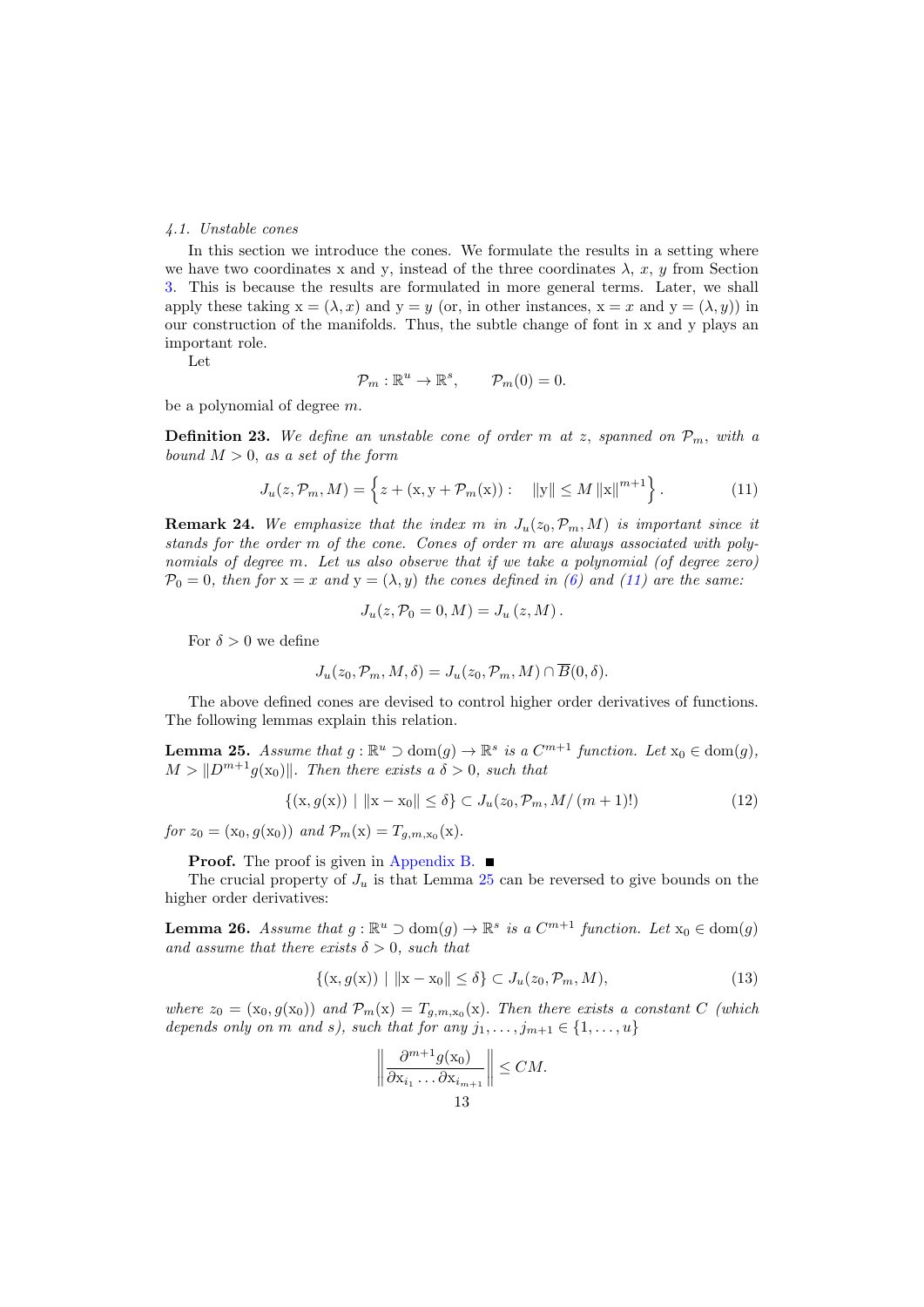# Proof. See [Appendix C.](#page-47-1) ■

We now show that when f satisfies certain conditions, unstable cones are mapped into themselves. We start with a simple case of cones of order zero.

<span id="page-13-0"></span>**Theorem 27.** Let  $U \subset \mathbb{R}^u \times \mathbb{R}^s$  be a convex neighborhood of zero and assume that  $f: U \to \mathbb{R}^u \times \mathbb{R}^s$  is a  $C^1$  map satisfying  $f(0) = 0$ . If for  $M > 0$ 

<span id="page-13-4"></span>
$$
m\left[\frac{\partial f_{\mathbf{x}}}{\partial \mathbf{x}}(U)\right] - M \sup_{\mathbf{x} \in U} \left\|\frac{\partial f_{\mathbf{x}}}{\partial \mathbf{y}}(z)\right\| \geq \xi, \tag{14}
$$

$$
\sup_{z \in U} \left\{ \left\| \frac{\partial f_y}{\partial y}(z) \right\| + \frac{1}{M} \left\| \frac{\partial f_y}{\partial x}(z) \right\| \right\} \le \mu,
$$
\n(15)

<span id="page-13-2"></span>and

$$
\frac{\xi}{\mu} > 1,\tag{16}
$$

then

$$
f(J_u(0,\mathcal{P}_0=0,M)\cap U)\subset \text{int}J_u(0,\mathcal{R}_0=0,M)\cup\{0\}.
$$

### Proof. See [Appendix D.](#page-50-0) ■

The following theorem shows that, under appropriate assumptions, cones of order  $m$ map to other cones, with the same bound M.

<span id="page-13-1"></span>**Theorem 28.** Let  $D \subset \mathbb{R}^u \times \mathbb{R}^s$  be a convex bounded neighborhood of zero and assume that  $f: D \to \mathbb{R}^u \times \mathbb{R}^s$  is a  $C^{m+1}$  map satisfying  $f(0) = 0$  and  $||f(D)||_{C^{m+1}} \leq C$ . Assume that we have two polynomials  $\mathcal{P}_m, \mathcal{R}_m : \mathbb{R}^u \to \mathbb{R}^s$  with coefficients bounded by C, such that

<span id="page-13-5"></span>
$$
\text{graph}(T_{\pi_y f \circ (\text{id}, \mathcal{P}_m), m, 0}) \subset \text{graph}(\mathcal{R}_m). \tag{17}
$$

<span id="page-13-6"></span>If for  $\xi > 0$ , and  $\rho < 1$ 

$$
m\left(\frac{\partial f_{\mathbf{x}}}{\partial \mathbf{x}}(0) + \frac{\partial f_{\mathbf{x}}}{\partial \mathbf{y}}(0)D\mathcal{P}_m(0)\right) \geq \xi,
$$
  

$$
\left\|\frac{\partial f_{\mathbf{x}}}{\partial \mathbf{y}}(0)\right\| \leq B,
$$
  

$$
\left\|\frac{\partial f_{\mathbf{y}}}{\partial \mathbf{y}}(0) - D\mathcal{R}_m(0)\frac{\partial f_{\mathbf{x}}}{\partial \mathbf{y}}(0)\right\| \leq \mu,
$$
 (18)

<span id="page-13-3"></span>and

$$
\frac{\mu}{\xi^{m+1}} < \rho,\tag{19}
$$

then there exists a constant  $M^* = M^*(C, B, 1/\xi, \rho)$ , such that for any  $M > M^*$  there exists a  $\delta = \delta(M, C, B, 1/\xi)$  such that

$$
f(J_u(0,\mathcal{P}_m,M,\delta)\cap D)\subset J_u(0,\mathcal{R}_m,M).
$$

Moreover, if for some  $K > 0$  holds  $C, B, \frac{1}{\xi} \in [0, K]$ , then  $M^*$  depends only on K and  $\rho$ .

**Proof.** See [Appendix E.](#page-50-1)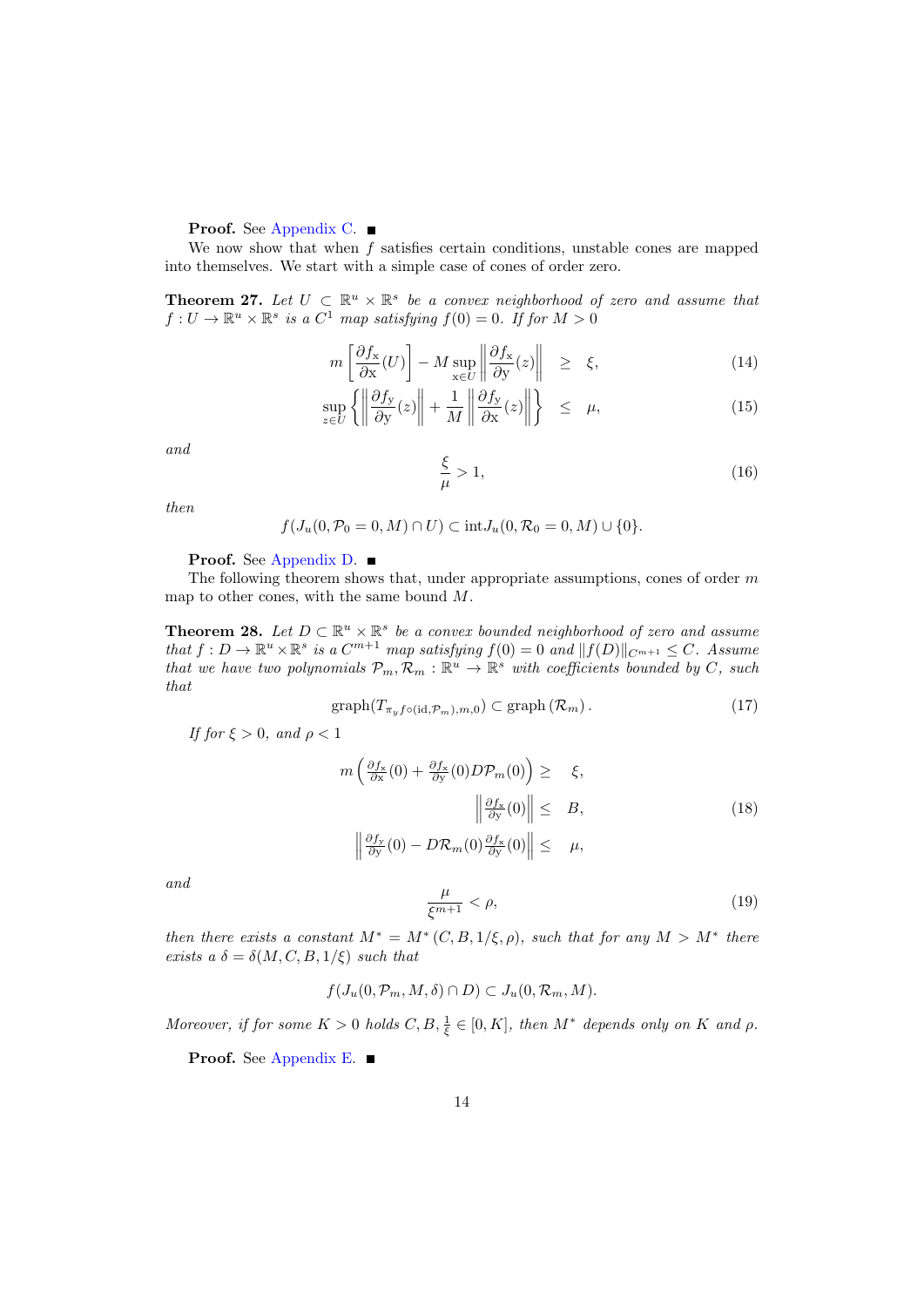<span id="page-14-2"></span>4.2. Stable cones

Let

$$
\mathcal{Q}_m: \mathbb{R}^s \to \mathbb{R}^u, \qquad \mathcal{Q}_m(0) = 0.
$$

be a polynomial of degree m.

**Definition 29.** We define a stable cone of order m at  $z_0$ , spanned on  $\mathcal{Q}_m$ , with a bound  $M > 0$ , as a set of the form

$$
J_s(z_0, Q_m, M) = \left\{ z_0 + (\mathbf{x} + Q_m(\mathbf{y}), \mathbf{y}) : ||\mathbf{x}|| \le M ||\mathbf{y}||^{m+1} \right\}.
$$

For  $\delta > 0$  we define

$$
J_s(z_0, \mathcal{Q}_m, M, \delta) = J_s(z_0, \mathcal{Q}_m, M) \cap \overline{B}(0, \delta),
$$

and we also denote complements of the cones as

$$
J_s^c(z_0, \mathcal{Q}_m, M) = \mathbb{R}^u \times \mathbb{R}^s \setminus J_s(z_0, \mathcal{Q}_m, M),
$$
  

$$
J_s^c(z_0, \mathcal{Q}_m, M, \delta) = \overline{B}(0, \delta) \setminus J_s(z_0, \mathcal{Q}_m, M, \delta).
$$

Mirror results to Lemmas [25,](#page-12-1) [26](#page-12-2) can be formulated for stable cones:

<span id="page-14-0"></span>**Lemma 30.** Assume that  $g : \mathbb{R}^s \supset \text{dom}(g) \to \mathbb{R}^u$  is a  $C^{m+1}$  function. Let  $y_0 \in \text{dom}(g)$ ,  $M > ||D^{m+1}g(y_0)||$ . Then there exists  $\delta > 0$ , such that

$$
\{(g(y), y) \mid ||y - y_0|| \le \delta\} \subset J_s(z_0, \mathcal{P}_m, M/(m+1)!)
$$

for  $z_0 = (g(y_0), y_0)$  and  $\mathcal{P}_m(y) = T_{g,m,y_0}(y)$ .

<span id="page-14-1"></span>**Lemma 31.** Assume that  $g : \mathbb{R}^s \supset \text{dom}(g) \to \mathbb{R}^u$  is a  $C^{m+1}$  function. Let  $y_0 \in \text{dom}(g)$ and assume that there exists  $\delta > 0$ , such that

$$
\{(g(y), y) \mid ||y - y_0|| \le \delta\} \subset J_u(z_0, \mathcal{P}_m, M),
$$

where  $z_0 = (g(y_0), y_0)$  and  $\mathcal{P}_m(y) = T_{g,m,y_0}(y)$ . Then there exists a constant C (which depends only on m), such that for any  $j_1, \ldots, j_{m+1} \in \{1, \ldots, u\}$ 

$$
\left\|\frac{\partial^{m+1}g(y_0)}{\partial y_{i_1}\dots\partial y_{i_{m+1}}}\right\| \le CM.
$$

Since proofs of Lemmas [30,](#page-14-0) [31](#page-14-1) follow from mirror arguments to the proofs of Lemmas [25,](#page-12-1) [26,](#page-12-2) we omit their proofs.

We now give the following theorems, which are in similar spirit to Theorem [27,](#page-13-0) [28.](#page-13-1) The difference is that they concern images of complements of cones (and not images of the cones themselves, as is the case in Theorems [27,](#page-13-0) [28.](#page-13-1))

<span id="page-14-3"></span>**Theorem 32.** Let  $U \subset \mathbb{R}^u \times \mathbb{R}^s$  be a convex neighborhood of zero and assume that  $f: U \to \mathbb{R}^u \times \mathbb{R}^s$  is a  $C^1$  map satisfying  $f(0) = 0$ . Assume that for  $M > 0$ 

<span id="page-14-4"></span>
$$
m\left(\left[\frac{\partial f_{\mathbf{x}}}{\partial \mathbf{x}}(U)\right]\right) - \frac{1}{M} \sup_{z \in U} \left\|\frac{\partial f_{\mathbf{x}}}{\partial \mathbf{y}}(z)\right\| \geq \xi,\tag{20}
$$

$$
\sup_{z \in U} \left\{ \left\| \frac{\partial f_y}{\partial y}(z) \right\| + M \left\| \frac{\partial f_y}{\partial x}(z) \right\| \right\} \le \mu,
$$
\n(21)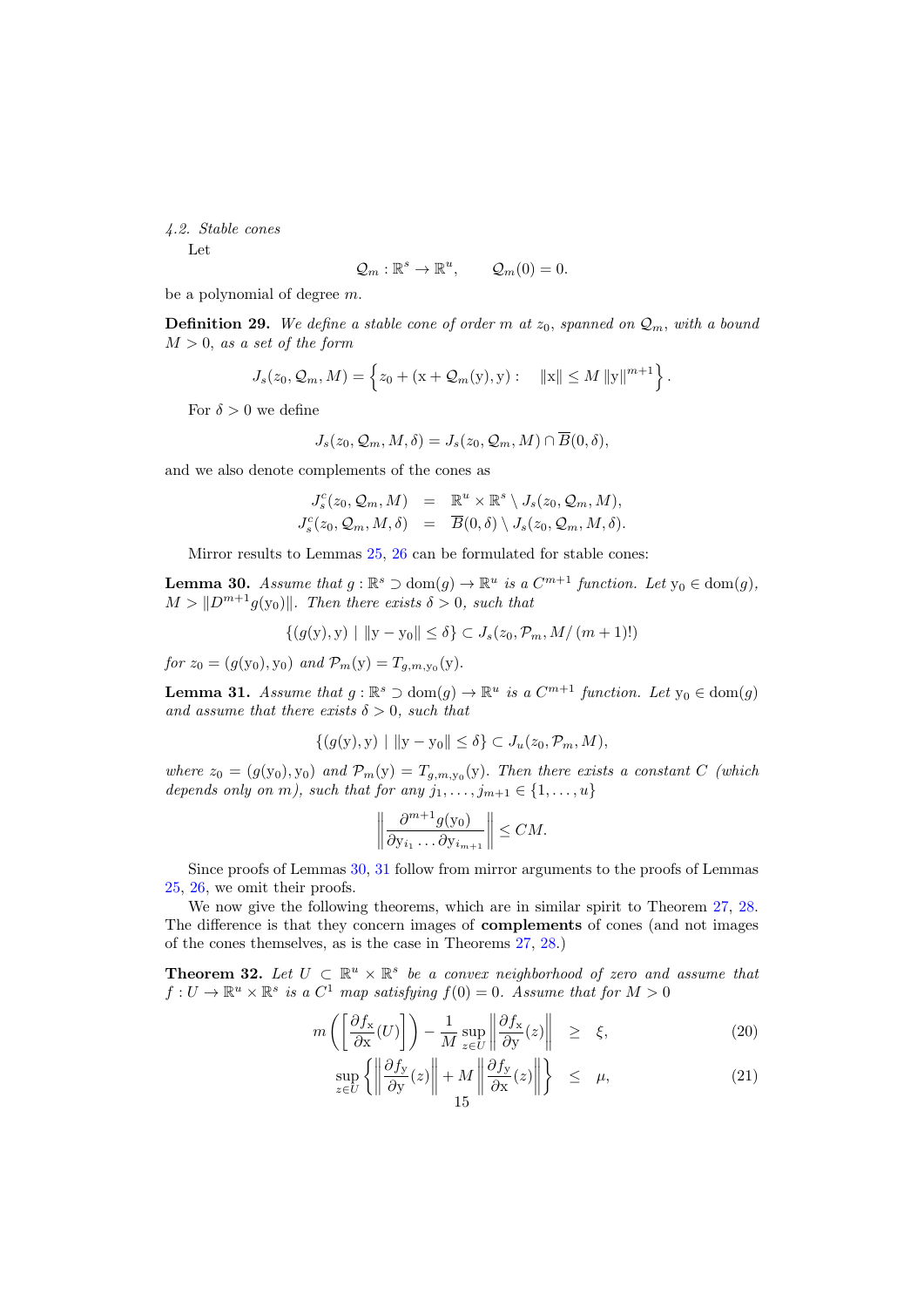<span id="page-15-2"></span>and

$$
\frac{\xi}{\mu} > 1,\tag{22}
$$

then

$$
f(\overline{J_s^c(0,\mathcal{Q}_0=0,M)}\cap U)\subset J_s^c(0,\mathcal{R}_0=0,M)\cup\{0\}.
$$

**Proof.** The result follows from Theorem [27.](#page-13-0) Details are given in [Appendix F.](#page-54-0)

<span id="page-15-0"></span>**Theorem 33.** Let  $D \subset \mathbb{R}^u \times \mathbb{R}^s$  be a convex bounded neighborhood of zero and assume that  $f: D \to \mathbb{R}^u \times \mathbb{R}^s$  is a  $C^{m+1}$  map satisfying  $f(0) = 0$  and  $||f(D)||_{C^{m+1}} \leq C$ . Assume that we have two polynomials  $\mathcal{Q}_m, \mathcal{R}_m : \mathbb{R}^s \to \mathbb{R}^u$  with coefficients bounded by C, such that

$$
\mathrm{graph}(T_{\pi_x f \circ (\mathcal{Q}_m, \mathrm{id}), m, 0}) \subset \mathrm{graph}(\mathcal{R}_m).
$$

If for  $\xi > 0$ , and  $\rho < 1$ 

$$
m\left(\frac{\partial f_{\mathbf{x}}}{\partial \mathbf{x}}(0) + D\mathcal{P}_{m}(0)\frac{\partial f_{\mathbf{y}}}{\partial \mathbf{x}}(0)\right) \geq \xi,
$$
  

$$
\left\|\frac{\partial f_{\mathbf{y}}}{\partial \mathbf{x}}(0)\right\| \leq B,
$$
  

$$
\left\|\frac{\partial f_{\mathbf{y}}}{\partial \mathbf{y}}(0) - \frac{\partial f_{\mathbf{y}}}{\partial \mathbf{x}}(0)D\mathcal{Q}_{m}(0)\right\| \leq \mu,
$$

<span id="page-15-1"></span>and

$$
\frac{\mu^{m+1}}{\xi} < \rho,\tag{23}
$$

then there exists a constant  $M^* = M^*(C, B, 1/\xi, \rho)$ , such that for any  $M > M^*$  there exists  $\delta = \delta(M)$  such that  $\delta = \delta(M, C, B, 1/\xi)$ 

$$
f(J_s^c(0,\mathcal{Q}_m,M,\delta)\cap U)\subset J_s^c(0,\mathcal{R}_m,M).
$$

Moreover, if for some  $K > 0$  holds  $C, B, \frac{1}{\xi} \in [0, K]$ , then  $M^*$  depends only on K and  $\rho$ .

**Proof.** The proof is given in [Appendix G.](#page-54-1)

#### 4.3. Center-stable and center-unstable cones

We now return to the setting in which we have three coordinates  $(\lambda, x, y)$ . Recall that in these coordinates stable cones  $J_s(z, M)$  and unstable cones  $J_u(z, M)$  were defined using  $(5-6)$ . In addition we define center-stable and center-unstable cones as

$$
J_{cs}(z, M) = \{(\lambda, x, y) : ||x - \pi_x z|| < M ||(\lambda, y) - \pi_{\lambda, y} z||\} \cup \{z\},
$$
  
\n
$$
J_{cu}(z, M) = \{(\lambda, x, y) : ||y - \pi_y z|| < M ||(\lambda, x) - \pi_{\lambda, x} z||\} \cup \{z\},
$$

respectively.

Observe that  $J_{cs}(z, M) = J_u^c(z, 1/M) \cup \{z\}$  and  $J_{cu}(z, M) = J_s^c(z, 1/M) \cup \{z\}$ . We see that  $J_{cs}(z, M)$  and  $J_{cu}(z, M)$  as defined above are not contained in domain of single good chart. However we will always take intersections of these cones with the domain of a good chart.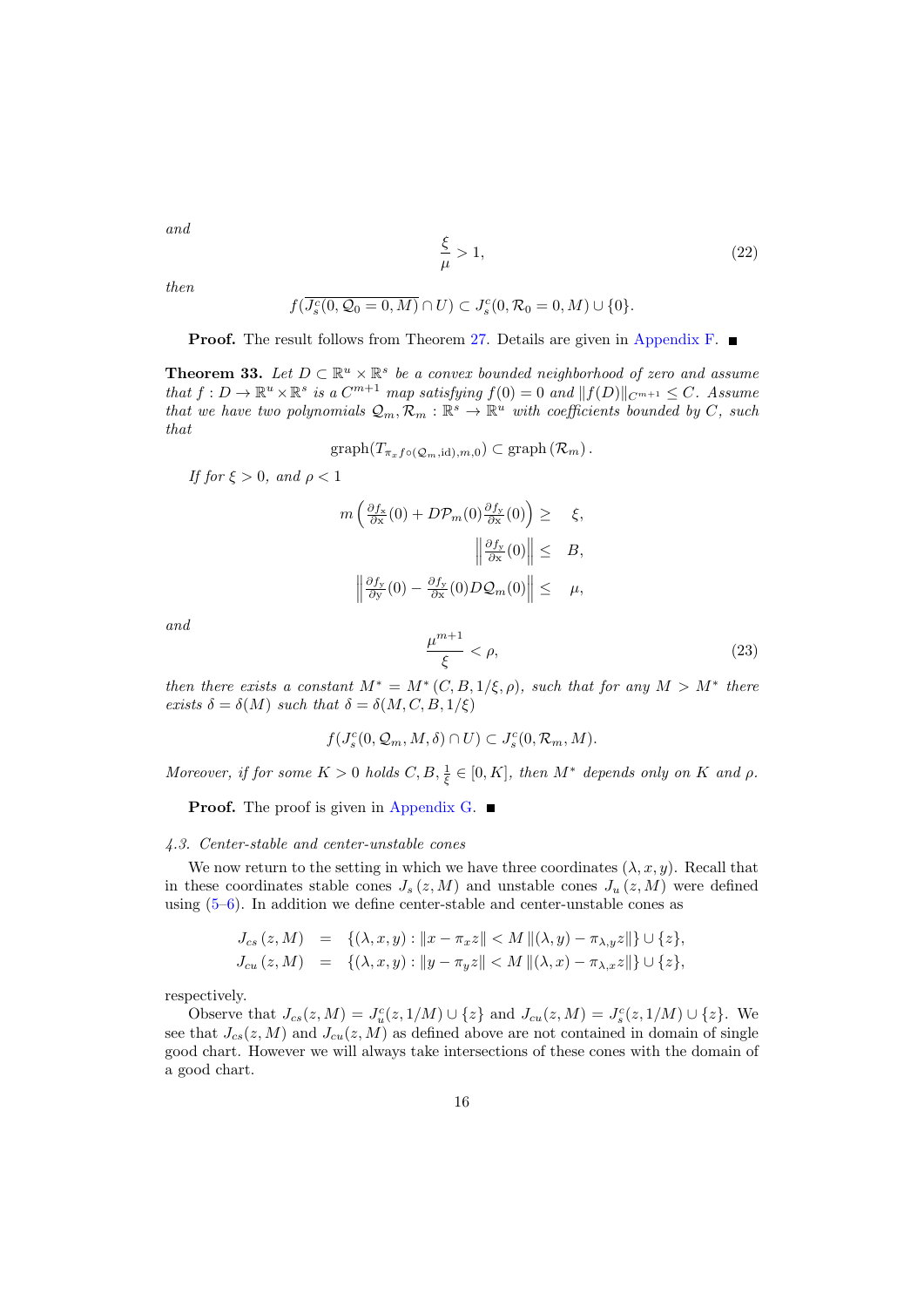As in section [3,](#page-3-0) we consider a  $C^{k+1}$  map, with  $k \geq 0$ ,

$$
f: D \to \Lambda \times \mathbb{R}^u \times \mathbb{R}^s,
$$

where  $D = \Lambda \times \overline{B}_u(R) \times \overline{B}_s(R)$ . We rewrite some of the results from sections [4.1,](#page-12-3) [4.2](#page-14-2) in terms of coordinates  $(\lambda, x, y)$ , formulating them as corollaries.

<span id="page-16-0"></span>**Corollary 34.** If f satisfies the rate conditions of order  $k = 0$  (see Definition [5\)](#page-5-2) then for any  $z \in D$ 

$$
f\left(J_u\left(z,1/L\right)\cap D\right)\subset \text{int}J_u\left(f(z),1/L\right)\cup\{f(z)\}.
$$

In alternative notation,  $f(J_{cs}^c(z,L) \cap D) \subset int J_{cs}^c(f(z),L) \cup \{f(z)\}.$ 

**Proof.** This follows from Theorem [27,](#page-13-0) taking coordinates  $x = x$ ,  $y = (\lambda, y)$  and constants  $M = 1/L$ ,  $\xi = \xi_{u,1,P}$ ,  $\mu = \mu_{cs,1}$ . The assumption [\(16\)](#page-13-2) of Theorem [27](#page-13-0) follows from the rate condition  $(2)$ .

<span id="page-16-2"></span>**Corollary 35.** If f satisfies the rate conditions of order  $k = 0$  then for any  $z \in D$ 

$$
f\left(\overline{J_{cu}(z,L)}\cap \overline{B}_c(\pi_\lambda z,R_\Lambda)\times \overline{B}_u(R)\times \overline{B}_s(R)\right)\subset J_{cu}(f(z),L).
$$

In alternative notation,

$$
f(\overline{J_s^c(z,1/L)} \cap \overline{B}_c(\pi_\lambda z, R_\Lambda) \times \overline{B}_u(R) \times \overline{B}_s(R)) \subset J_s^c(f(z), 1/L) \cup \{f(z)\}.
$$

**Proof.** This follows from Theorem [32,](#page-14-3) taking coordinates  $x = (\lambda, x)$ ,  $y = y$  and constants  $M = 1/L$ ,  $\xi = \xi_{cu,1,P}$ ,  $\mu = \mu_{s,1}$ .

<span id="page-16-1"></span>**Lemma 36.** If f satisfies the rate conditions of order  $k = 0$  and two points  $z_1, z_2 \in D$ satisfy  $z_1 \in J_u(z_2, 1/L)$ , then

$$
\|\pi_x(f(z_1)-f(z_2))\| \ge \xi_{u,1,P} \|\pi_x(z_1-z_2)\|.
$$

Proof. See [Appendix H.](#page-56-0) ■

<span id="page-16-3"></span>**Lemma 37.** If f satisfies the rate conditions of order  $k = 0$  and two points  $z_1, z_2 \in D$ , satisfy  $z_1 \in J_s(z_2, 1/L)$  and  $f(z_1) \in J_s(f(z_2), 1/L)$ , then

$$
\|\pi_y(f(z_1)-f(z_2))\| \leq \mu_{s,1} \|\pi_y(z_1-z_2)\|.
$$

Proof. See [Appendix I.](#page-57-0) ■

<span id="page-16-5"></span>**Lemma 38.** Assume that  $z_1, z_2$  are in the same chart. If f satisfies the rate conditions of order  $k = 0$  and  $z_1 \in J_{cu} (z_2, L)$ , then

$$
\|\pi_{(\lambda,x)}(f(z_1)-f(z_2))\| \geq \xi_{cu,1,P} \|\pi_{(\lambda,x)}(z_1-z_2)\|.
$$

Proof. See [Appendix J.](#page-57-1) ■

<span id="page-16-4"></span>**Lemma 39.** Assume that  $z_1, z_2$  and  $f(z_1), f(z_2)$  are in the same charts. If f satisfies the rate conditions of order  $k = 0$  and  $z_1 \in J_{cs}(z_2, L)$ , then

$$
\left\|\pi_{(\lambda,y)}(f(z_1)-f(z_2))\right\| \leq \mu_{cs,1} \left\|\pi_{(\lambda,y)}(z_1-z_2)\right\|.
$$

Proof. See [Appendix K.](#page-58-0) ■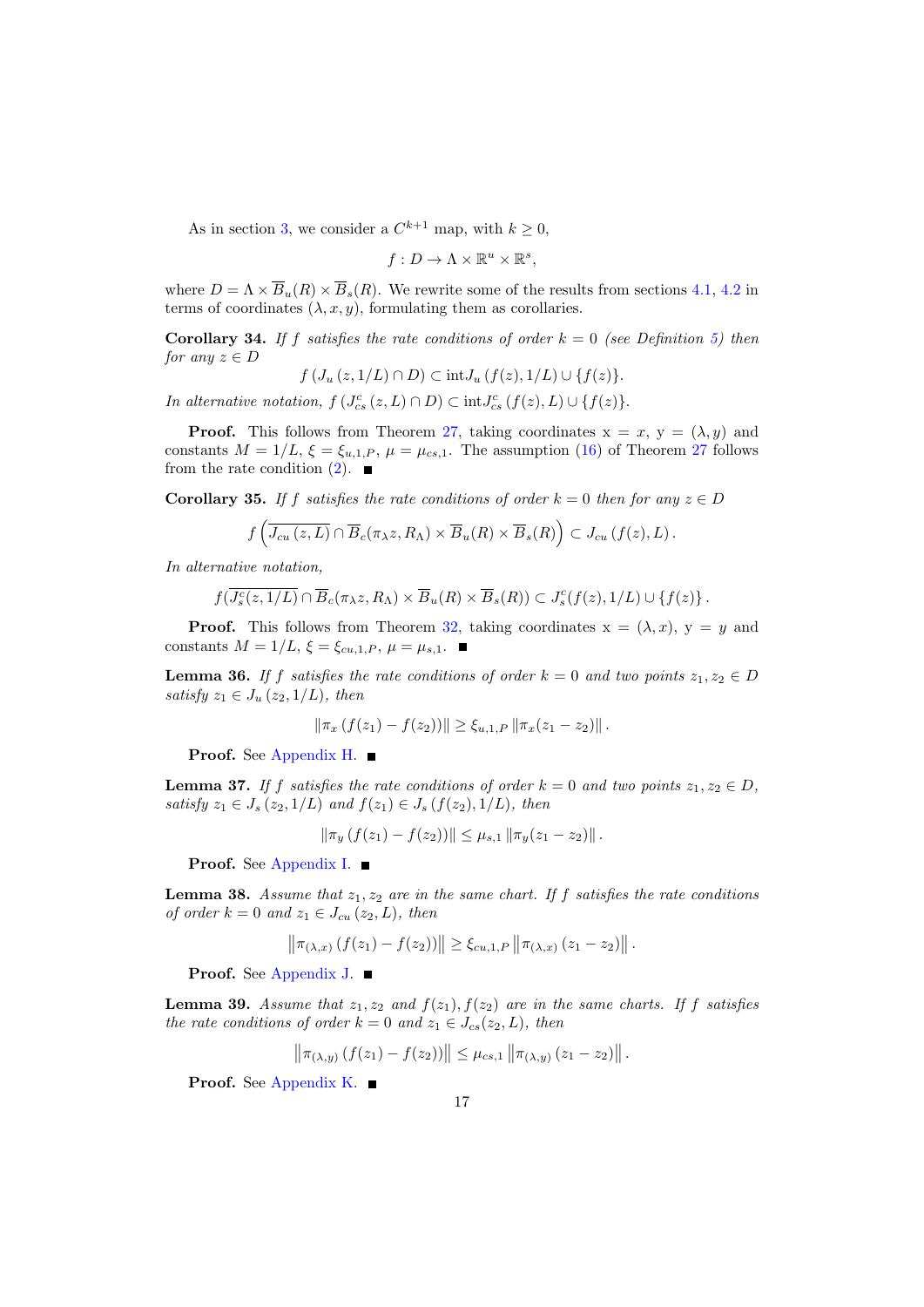## 5. Discs

In this section we introduce the notion of discs. These will be the building blocks for the construction of our invariant manifolds.

**Definition 40.** We say that a continuous function  $b : \overline{B}_u(R) \to D$  is a horizontal disc if for any  $x \in \overline{B}_u(R)$ 

<span id="page-17-4"></span>
$$
\pi_x b(x) = x \qquad and \qquad b\left(\overline{B}_u(R)\right) \subset J_u\left(b(x), 1/L\right). \tag{24}
$$

**Definition 41.** We say that a continuous function  $b : \overline{B}_s(R) \to D$  is a vertical disc if for any  $y \in \overline{B}_s(R)$ 

<span id="page-17-5"></span>
$$
\pi_y b(y) = y \qquad \text{and} \qquad b\left(\overline{B}_s(R)\right) \subset J_s\left(b(y), 1/L\right). \tag{25}
$$

By Remark [6,](#page-6-2) we see that any horizontal or vertical disc can be contained in a set on which we can use a single chart. This fact will prove important in Section [11](#page-36-0) where we reformulate our results for more general Λ.

In our former works  $[8, 22]$  $[8, 22]$  $[8, 22]$  the disks as defined above where said to satisfy cone conditions.

**Definition 42.** We say that a continuous function  $b : \Lambda \times \overline{B}_u(R) \to D$  is a centerhorizontal disc if for any  $(\lambda, x) \in \Lambda \times \overline{B}_u(R)$ 

 $\pi_{(\lambda, x)}b(\lambda, x) = (\lambda, x)$ 

<span id="page-17-2"></span>and

$$
b\left(\overline{B}_c(\lambda, R_\Lambda) \times \overline{B}_u(R)\right) \subset J_{cu}\left(b(\lambda, x), L\right). \tag{26}
$$

**Definition 43.** We say that a continuous function  $b : \Lambda \times \overline{B}_s(R) \to D$  is a center-vertical disc if for any  $(\lambda, y) \in \Lambda \times \overline{B}_s(R)$ 

$$
\pi_{(\lambda,y)}b(\lambda,y)=(\lambda,y)
$$

<span id="page-17-3"></span>and

$$
b\left(\overline{B}_c(\lambda, R_\Lambda) \times \overline{B}_s(R)\right) \subset J_{cs}\left(b(\lambda, y), L\right). \tag{27}
$$

<span id="page-17-0"></span>**Lemma 44.** Assume that  $b : \overline{B}_u(R) \to D$  is a horizontal disc. If f satisfies the covering conditions and the rate conditions of order  $l = 0$  , then there exists a horizontal disc  $b^*: \overline{B}_u(R) \to D$  such that  $f \circ b(\overline{B}_u(R)) \cap D = b^*(\overline{B}_u(R))$ . Moreover, if f and b are  $C^k$ , then so is  $b^*$ .

**Proof.** The proof is given in appendix [Appendix L.](#page-58-1)

The disc  $b^*$  from Lemma [44](#page-17-0) is a graph transform of  $b$ . From now on we shall use the notation  $\mathcal{G}_h(b)$  instead of  $b^*$ .

<span id="page-17-1"></span>**Lemma 45.** Assume that  $b : \Lambda \times \overline{B}_u(R) \to D$  is a center-horizontal disc. If f satisfies the covering conditions, backward cone conditions and the rate conditions of order  $l = 0$ , then there exists a center-horizontal disc  $b^* : \Lambda \times \overline{B}_u(R) \to D$  such that

$$
f \circ b(\Lambda \times \overline{B}_u(R)) \cap D = b^*(\Lambda \times \overline{B}_u(R)).
$$

Moreover, if f and b are  $C^k$ , then so is  $b^*$ .

**Proof.** The proof is given in appendix [Appendix M.](#page-61-0)

From now on we shall use the notation  $\mathcal{G}_{ch}(b)$  instead of  $b^*$  for the disc from Lemma [45.](#page-17-1)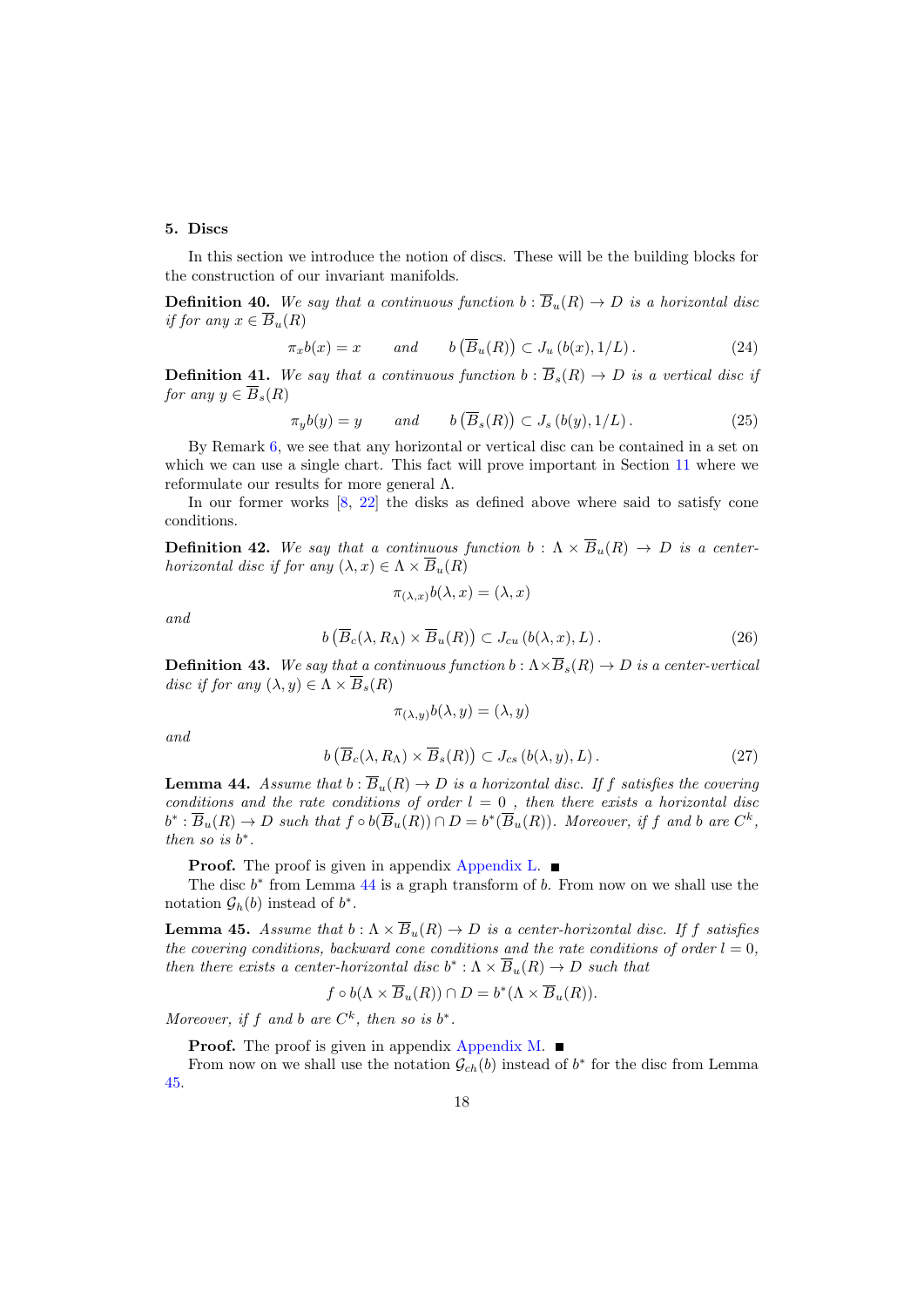#### <span id="page-18-0"></span>6. Center-unstable manifold

In this section we prove the existence and smoothness the manifold  $W^{cu}$  from Theorem [16.](#page-8-0) The proof follows from a graph transform type method, in which we take successive iterates of center-horizontal discs, and these converge to the center unstable manifold.

We start with the following lemma, which establishes the existence of  $W^{cu}$ .

<span id="page-18-4"></span>Lemma 46. Assume that f satisfies covering conditions, backward cone conditions and rate conditions of order  $l \geq 0$ . Let  $b_i$  be the sequence of center-horizontal discs defined as  $b_0(\lambda, x) = (\lambda, x, 0), b_{i+1} = \mathcal{G}_{ch}(b_i)$  for  $i > 0$ . Then  $b_i$  converge uniformly to a centerhorizontal disc  $(\lambda, x) \rightarrow (\lambda, x, w^{cu}(\lambda, x))$ , where

$$
w^{cu} : \Lambda \times \overline{B}_u(R) \to \overline{B}_s(R).
$$

Moreover

$$
W^{cu} = \{ (\lambda, x, w^{cu}(\lambda, x)) : \Lambda \times \overline{B}_u(R) \} .
$$

**Proof.** We use a notation  $\theta = (\lambda, x)$ . We will show that  $\pi_y b_i$  is a Cauchy sequence in the supremum norm, which converges to  $W^{cu}$ .

Let us fix  $\theta \in \Lambda \times \overline{B}_u(R)$ . For any  $k \in \mathbb{N}$ , since  $b_k$  is center-horizontal disk, there exists a finite backward orbit  $\{q_i^k\}_{i=-k,\dots,0}$ , such that

$$
q_0^k = b_k(\theta), \quad \pi_\theta(q_0^k) = \theta.
$$

From the backward cone condition it follows that for any  $i < 0$  points  $\{q_i^k\}$  for  $k \geq |i|$ are in the same chart and

$$
q_i^{k_1} \in J_s(q_i^{k_2}, 1/L), \qquad k_1, k_2 \ge |i|.
$$

Therefore we have

<span id="page-18-3"></span><span id="page-18-2"></span>
$$
||q_i^{k_1} - q_i^{k_2}|| \le (1 + 1/L) ||\pi_y(q_i^{k_1} - q_i^{k_2})||.
$$
 (28)

From Lemma [37](#page-16-3) it follows that for  $j \in \mathbb{Z}_- \cup \{0\}$ , and  $k_2 > k_1 \geq |j|$  holds

<span id="page-18-1"></span>
$$
\|\pi_y q_j^{k_1} - \pi_y q_j^{k_2}\| = \|\pi_y f^{k_1+j} (q_{-k_1}^{k_1}) - \pi_y f^{k_1+j} (q_{-k_1}^{k_2})\| \le
$$
  

$$
\le (\mu_{s,1})^{k_1+j} \|\pi_y (q_{-k_1}^{k_1} - q_{-k_1}^{k_2})\| \le 2R(\mu_{s,1})^{k_1+j}.
$$

$$
(29)
$$

From [\(29\)](#page-18-1) and [\(28\)](#page-18-2) it follows that for each  $j \in \mathbb{Z}_- \cup \{0\}$  holds

$$
||q_j^{k_1} - q_j^{k_2}|| \le (1 + 1/L)2R(\mu_{s,1})^{k_1 + j}, \qquad k_2 > k_1 \ge |j|.
$$
 (30)

Since  $q_0^k = b_k(\theta)$  condition [\(30\)](#page-18-3) establishes uniform convergence of  $b_k$  to  $b^*$ , moreover also the backward orbits form a Cauchy sequence and converge to full backward orbit of  $b^*(\theta)$ .

From the above it follows also that  $\pi_{\psi}b_k$  converge uniformly to a continuous function  $w^{cu}(\theta) = \pi_y b^*(\theta).$ 

Assume now that we have a  $z \in D$  that has a full backward trajectory  $\{z_k\}_{k=-\infty}^0$  in D. We need to show that  $z = (\theta^*, w^{cu}(\theta^*))$  for some  $\theta^* \in \Lambda \times \overline{B}_u(R)$ . Let  $z^* = (\theta^*, w^{cu}(\theta^*))$ for  $\theta^* = \pi_{\theta} z$ . We will show that  $z = z^*$ . Since  $\pi_{\theta} z = \pi_{\theta} z^*$ ,

$$
z \in J_s(z^*, 1/L).
$$
  
19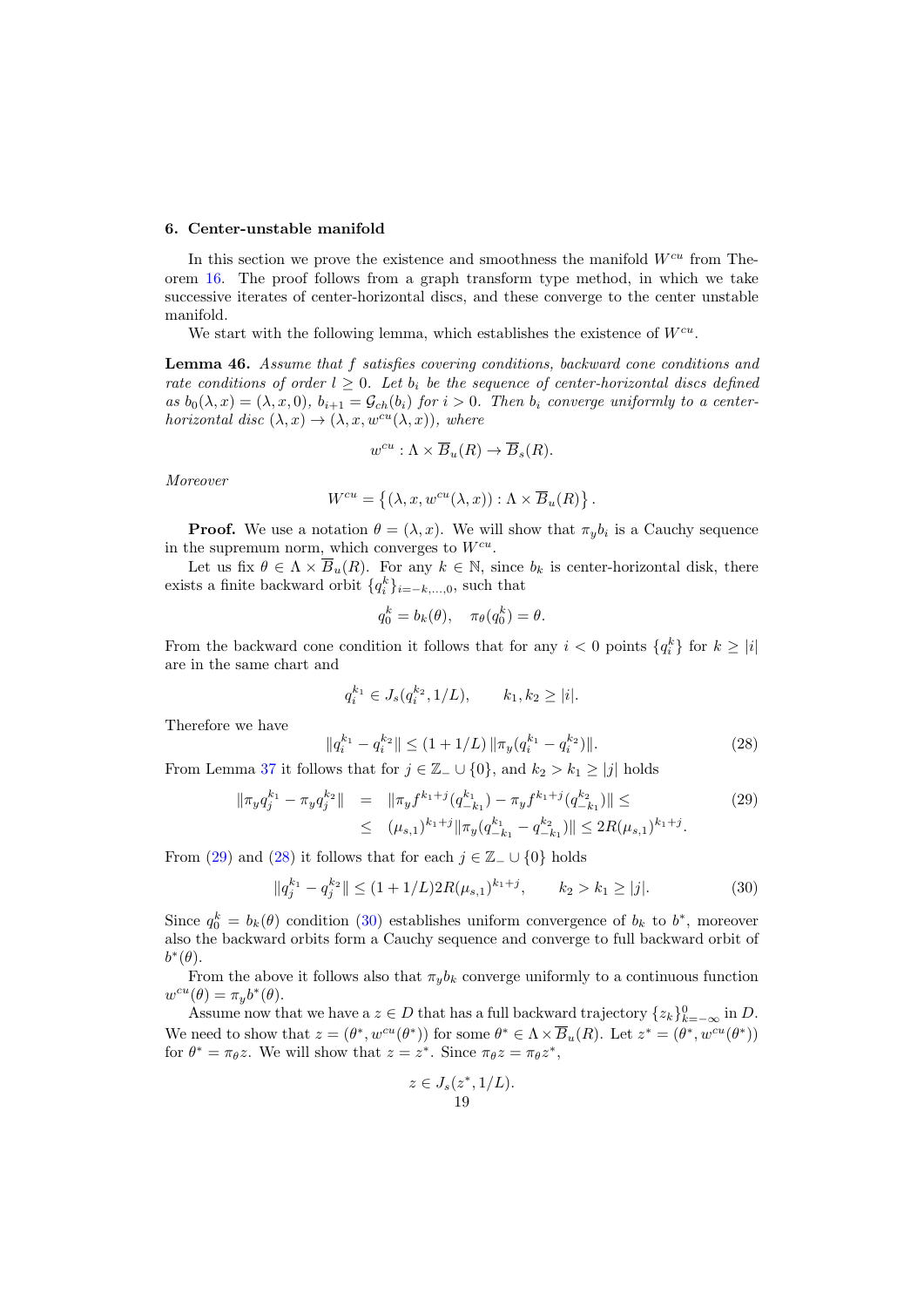Then for the backward trajectory  $\{z_k^*\}_{k=-\infty}^0$  of  $z^*$ , by the backward cone conditions,

$$
z_k \in J_s(z_k^*, 1/L)
$$
 for  $k = 0, -1, -2, \dots$ .

By Lemma [37,](#page-16-3) this implies that

$$
\|\pi_y(z^*-z)\| \leq (\mu_{s,1})^k \|\pi_y(z_k^*-z_k)\| \leq 2 (\mu_{s,1})^k.
$$

Since  $\mu_{s,1} < 1$ , we see that  $z^* = z$ .

Passing to the limit in the cone condition [\(26\)](#page-17-2) for  $b_k$  one can see that

$$
b^* \left( \overline{B}_c \left( \lambda, R_\Lambda \right) \times \overline{B}_u \left( R \right) \right) \subset \overline{J_{cu} \left( b \left( \lambda, x \right) \right)}.
$$

Since  $W^{cu}$  is invariant under f, by Corollary [35](#page-16-2) we obtain [\(26\)](#page-17-2) for  $b^*$ . Thus  $b^*$  is a center-horizontal disc.

<span id="page-19-1"></span>**Lemma 47.** Assume that f is  $C^{k+1}$  and satisfies covering conditions, backward cone conditions and rate conditions of order  $l \geq 0$ . Let  $m \leq k$ . Let  $b_i$  be the sequence of center-horizontal discs defined as  $b_0(\lambda, x) = (\lambda, 0, 0), b_{i+1} = \mathcal{G}_{ch}(b_i)$  for  $i = 0, 1, 2, \ldots$ Assume that  $b_i$  are  $C^m$  and that for any i,  $\|\pi_y b_i\|_{C^m} < c_m$ , with  $c_m$  independent of i. If the order l of the rate conditions is greater or equal to m, then  $\|\pi_y b_i\|_{C^{m+1}} < c_{m+1}$  for a constant independent of i.

**Proof.** Let us fix  $i \in \mathbb{N}$ . Our aim will be to show that  $\|\pi_y b_i\|_{C^{m+1}}$  is bounded and that the bound is independent of i. Let  $\theta_i$  be any chosen point from  $\Lambda \times \overline{B}_u(R)$  and let  $\theta_0, \ldots, \theta_i \in \Lambda \times \overline{B}_u(R)$  be a sequence such that

$$
b_{l+1}(\theta_{l+1}) = f(b_l(\theta_l)),
$$

for  $l = 0, \ldots, i - 1$ . Note that

$$
\theta_{l+1} = \pi_{\theta} f(b_l(\theta_l)).
$$

For  $l = 0, \ldots, i$  let  $\mathcal{P}_m^l : \mathbb{R}^{c+u} \supset B(0, \delta) \to \mathbb{R}^s$  be a polynomial of degree m, defined as

$$
\mathcal{P}_m^l = \pi_y b_l(\theta_l) + T_{\pi_y b_l, m, \theta_l}.
$$

Observe that since  $\|\pi_y b_l\|_{C^m} < c_m$  for  $c_m$  independent from l, the polynomials  $\mathcal{P}_m^l$ have a uniform bounds for their coefficients, which is independent from  $l$  and  $i$ . Since  $b_{l+1} = \mathcal{G}_{ch}(b_l)$  we also see that for  $l = 0, \ldots, i-1$ 

$$
\begin{array}{rcl}\n\text{graph}(T_{\pi_y f \circ (\text{id}, \mathcal{P}_m^l), m, 0}) & = & \text{graph}(T_{\pi_y f \circ b_l, m, 0}) \\
& = & \text{graph}(T_{\pi_y b_{l+1}, m, 0}) \\
& = & \text{graph}\left(\mathcal{P}_m^{l+1}\right).\n\end{array}
$$

Since  $\pi_{\nu}b_l$  are Lipschitz with a constant L

<span id="page-19-0"></span>
$$
||D\mathcal{P}_m^l(\theta)|| \leq L.
$$

Let us consider coordinates  $x = (\lambda, x)$  y = y and let,  $\xi = \xi_{cu,1}$ ,  $\mu = \mu_{s,2}$  and  $B = ||f||_{C_1}$ . Then, from Theorem [28,](#page-13-1) for sufficiently large M and sufficiently small  $\delta$ 

$$
f(J_{cu}(b_l(\theta_l), \mathcal{P}_m^l, M, \delta)) \subset J_{cu}(b_{l+1}(\theta_{l+1}), \mathcal{P}_m^{l+1}, M). \tag{31}
$$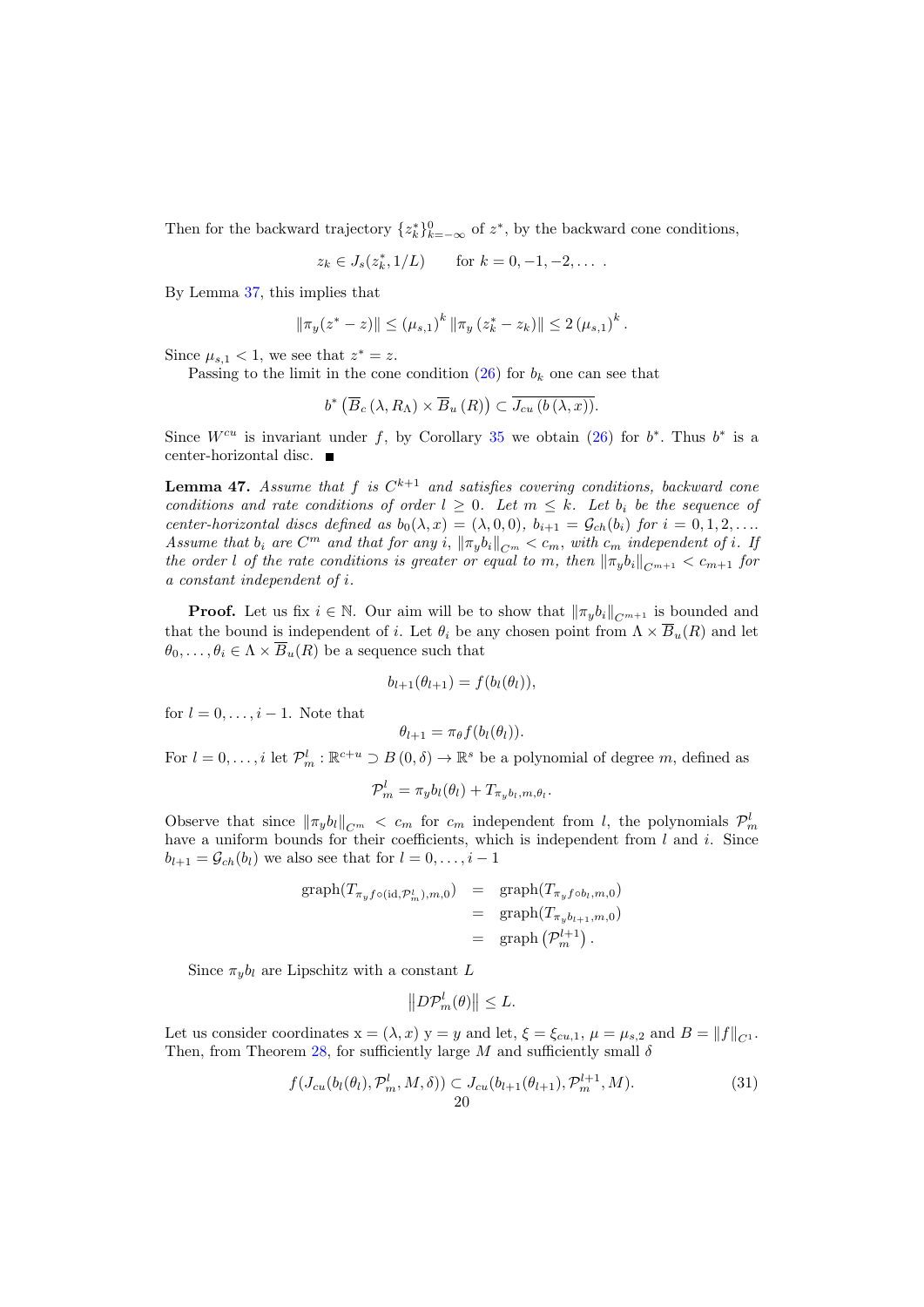Note that the choice of M and  $\delta$  does not depend on l. Since  $b_0$  is a flat disc, we have

<span id="page-20-1"></span>
$$
b_0(B_{c+u}(\theta_0,\delta)) \subset J_{cu}(b_0(\theta_0), \mathcal{P}_m^0 = 0, M, \delta).
$$

This by [\(31\)](#page-19-0) implies that

$$
b_l(B_{c+u}(\theta_l,\delta)) \subset J_{cu}(b_l(\theta_l), \mathcal{P}_m^l, M, \delta).
$$
\n(32)

From [\(32\)](#page-20-1), by Lemma [26,](#page-12-2) we obtain a uniform bound

$$
\left\|\frac{\partial^{m+1}\pi_y b_i(\theta_i)}{\partial x_{i_1}\dots\partial x_{i_{m+1}}}\right\| \le CM,
$$

where C is independent of  $\theta_i$ . This means that

$$
\|\pi_y b_i\|_{C^{m+1}} \le c_{m+1},
$$

<span id="page-20-0"></span>where  $c_{m+1}$  depends on CM and  $c_m$ , but is independent of i.

**Lemma 48.** If f satisfies the assumptions of Theorem [16,](#page-8-0) then the manifold  $W^{cu}$  is  $C^k$ .

**Proof.** Let  $b_i$  be the sequence of center-horizontal discs defined as  $b_0(\lambda, x) = (\lambda, 0, 0)$ ,  $b_{i+1} = \mathcal{G}_{ch}(b_i)$ , for  $i > 0$ . By Lemma [45,](#page-17-1) we know that  $b_i$  are  $C^{k+1}$ . By Lemma [46](#page-18-4) we know that they converge uniformly to

$$
W^{cu} = \{(\theta, w^{cu}(\theta)) : \theta \in \Lambda \times \overline{B}_u\}.
$$

We need to show that  $C^k$  smoothness is preserved as we pass to the limit.

Since  $\pi_{\nu}b_i$  are Lipschitz with a constant L, we see that  $\|\pi_{\nu}b_i\|_{C_1} \leq c_1$ , where  $c_1$  is independent of i. Rate conditions of order k, imply rate conditions of order m for  $m \leq k$ ; in particular for  $m = 1$ . Hence, by Lemma [47](#page-19-1) we obtain that  $\|\pi_y b_i\|_{C^2} \leq c_2$ .

Applying Lemma [47](#page-19-1) inductively we obtain that  $\|\pi_y b_i\|_{C^{k+1}} \leq c_{k+1}$ , with  $c_{k+1}$  independent of i. This implies that derivatives of  $\pi_y b_i$  of order smaller or equal to k are uniformly bounded and uniformly equicontinuous. This by the Arzela Ascoli theorem implies that  $\pi_y b_i$  and their derivatives of order smaller or equal to k converge uniformly. Thus  $w^{cu}$  is  $\overrightarrow{C}^k$ , as required.

<span id="page-20-2"></span>**Lemma 49.** If f satisfies the assumptions of Theorem [16,](#page-8-0) then  $f|_{W^{cu}}$  is injective.

**Proof.** If  $p_1, p_2 \in D$  and  $f(p_1) = f(p_2)$  then  $f(p_1) \in J_s(f(p_2), 1/L)$  and by the backward cone conditions  $p_1 \in J_s(p_2, 1/L)$  hence by Remark [6,](#page-6-2)  $p_1$  and  $p_2$  are in the same chart. This means that it is enough to show that for any  $p_1, p_2 \in W^{cu}$  which are on the same chart, we can not have  $p_1 \neq p_2$  and  $f(p_1) = f(p_2)$ .

Let  $\theta_1 \in \Lambda \times \overline{B}_u(R)$ ,  $\theta_2 \in \overline{B}_c(\pi_\lambda \theta, R_\Lambda) \times \overline{B}_u(R)$  and  $\theta_1 \neq \theta_2$ . By Corollary [36](#page-16-1) it follows that

$$
\|\pi_{\theta}f(\theta_1, w^{cu}(\theta_1)) - \pi_{\theta}f(\theta_2, w^{cu}(\theta_2))\| \geq \xi_{cu,1,P} \|\theta_1 - \theta_2\|.
$$

This implies that  $f(\theta_1, w^{cu}(\theta_1)) \neq f(\theta_2, w^{cu}(\theta_2))$ , as required.

Lemmas [46,](#page-18-4) [48](#page-20-0) and [49](#page-20-2) combined, prove the assertion about  $W^{cu}$  from Theorem [16.](#page-8-0)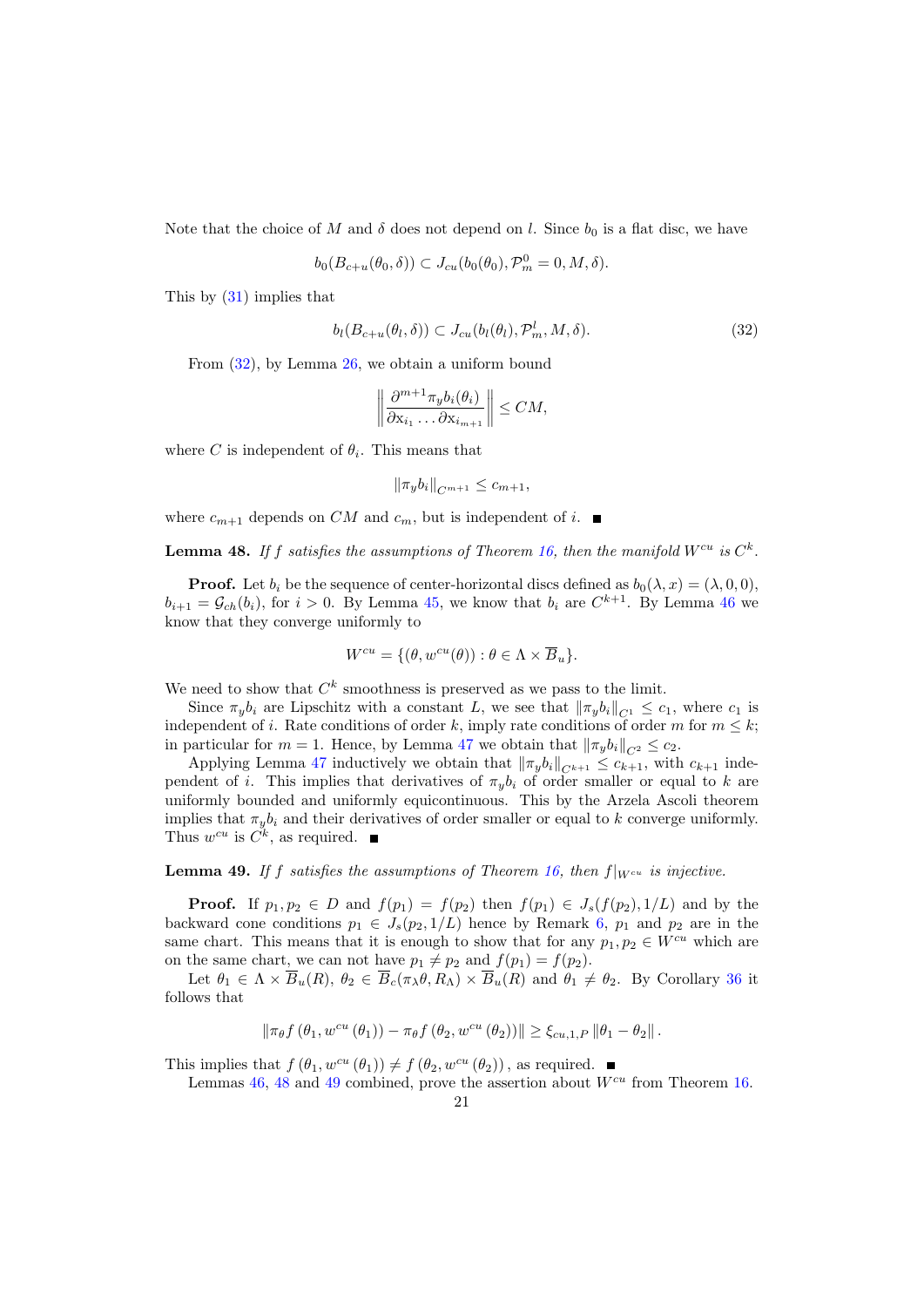We finish the section by proving Theorem [19.](#page-9-0) Proof of Theorem [19.](#page-9-0) The result follows from showing that

<span id="page-21-1"></span>
$$
\|\pi_y(b_i(\theta_1) - b_i(\theta_2))\| \le M \|\pi_\theta(b_i(\theta_1) - b_i(\theta_2))\|.
$$
\n(33)

By definition of  $b_0$ , [\(33\)](#page-21-1) clearly holds for  $i = 0$ . To prove (33) for all  $i \in \mathbb{N}$ , one can inductively apply the same argument as the one from the proof of Theorem [32](#page-14-3) (page [55\)](#page-54-0). Passing with i to infinity we obtain our claim.  $\blacksquare$ 

### <span id="page-21-0"></span>7. Center-stable manifold

The goal of this section is to establish the existence of the center stable manifold  $W^{cs}$ from Theorem [16.](#page-8-0)

We will represent  $W^{cs}$  as a limit of graphs of smooth functions. Here we take the first step in this direction. For any  $i \in \mathbb{Z}_+$  and  $(\lambda, y) \in \Lambda \times \overline{B}_s(R)$  we consider the following problem: Find  $x$  such that

<span id="page-21-2"></span>
$$
\pi_x f^i(\lambda, x, y) = 0 \tag{34}
$$

under the constraint

$$
f^{l}(\lambda, x, y) \in D, \quad l = 0, 1, \dots, i.
$$
\n
$$
(35)
$$

From Lemma [44](#page-17-0) it follows immediately that this problem has a unique solution  $x_i(\lambda, y)$ which is as smooth as  $f$ .

<span id="page-21-4"></span>**Lemma 50.** Let  $b_i : \Lambda \times B_s(R) \to D$  be given by  $b_i(\lambda, y) = (\lambda, x_i(\lambda, y), y)$ . Then  $b_i$  is a center vertical disc and the sequence  $b_i$  converges uniformly to  $W^{cs}$ . Moreover,  $W^{cs}$  is a center vertical disk in D, such that

<span id="page-21-3"></span>
$$
\pi_x W^{cs} \subset B_u(R). \tag{36}
$$

**Proof.** To show that  $b_i$  is a center vertical disc, we have to prove that if  $\lambda_1 \in$  $B_c(\lambda_2, R_\Lambda)$ , then  $b_i(\lambda_1, y_1) \in J_{cs}(b_i(\lambda_2, y_2), L)$ . We will argue by the contradiction. Assume that  $b_i(\lambda_1, y_1) \notin J_{cs}$   $(b_i(\lambda_2, y_2), L)$ , which implies  $b_i(\lambda_1, y_1) \in J_u$   $(b_i(\lambda_2, y_2), 1/L)$ . Then from Lemma [36,](#page-16-1) applied inductively, it follows that

$$
\|\pi_x(f^i(b_i(\lambda_1,y_1)) - f^i(b_i(\lambda_2,y_2)))\| \ge \xi_{u,1,P}^i \|\pi_x(b_i(\lambda_2,y_2) - b_i(\lambda_2,y_2))\| > 0.
$$

This contradicts  $(34)$ . This establishes that  $b_i$  are center vertical discs.

To prove the uniform convergence of  $b_i$  we show the Cauchy condition for this sequence. Let  $i, j \in \mathbb{Z}_+$ . We have  $b_i(\lambda, y) \in J_u(b_{i+j}(\lambda, y), 1/L)$ , hence by Lemma [36](#page-16-1)

$$
\|\pi_x(f^{i}(b_i(\lambda, y)) - f^{i}(b_{i+j}(\lambda, y)))\| \ge \xi_{u,1,P}^i \|\pi_x(b_i(\lambda, y) - b_{i+j}(\lambda, y))\|.
$$

Since

$$
\|\pi_x(f^i(b_i(\lambda, y)) - f^i(b_{i+j}(\lambda, y)))\| = \|\pi_x f^i(b_{i+j}(\lambda, y))\| \le R
$$

we obtain

$$
\|\pi_x(b_i(\lambda, y) - b_{i+j}(\lambda, y))\| \le \frac{R}{\xi_{u,1,P}^i}.
$$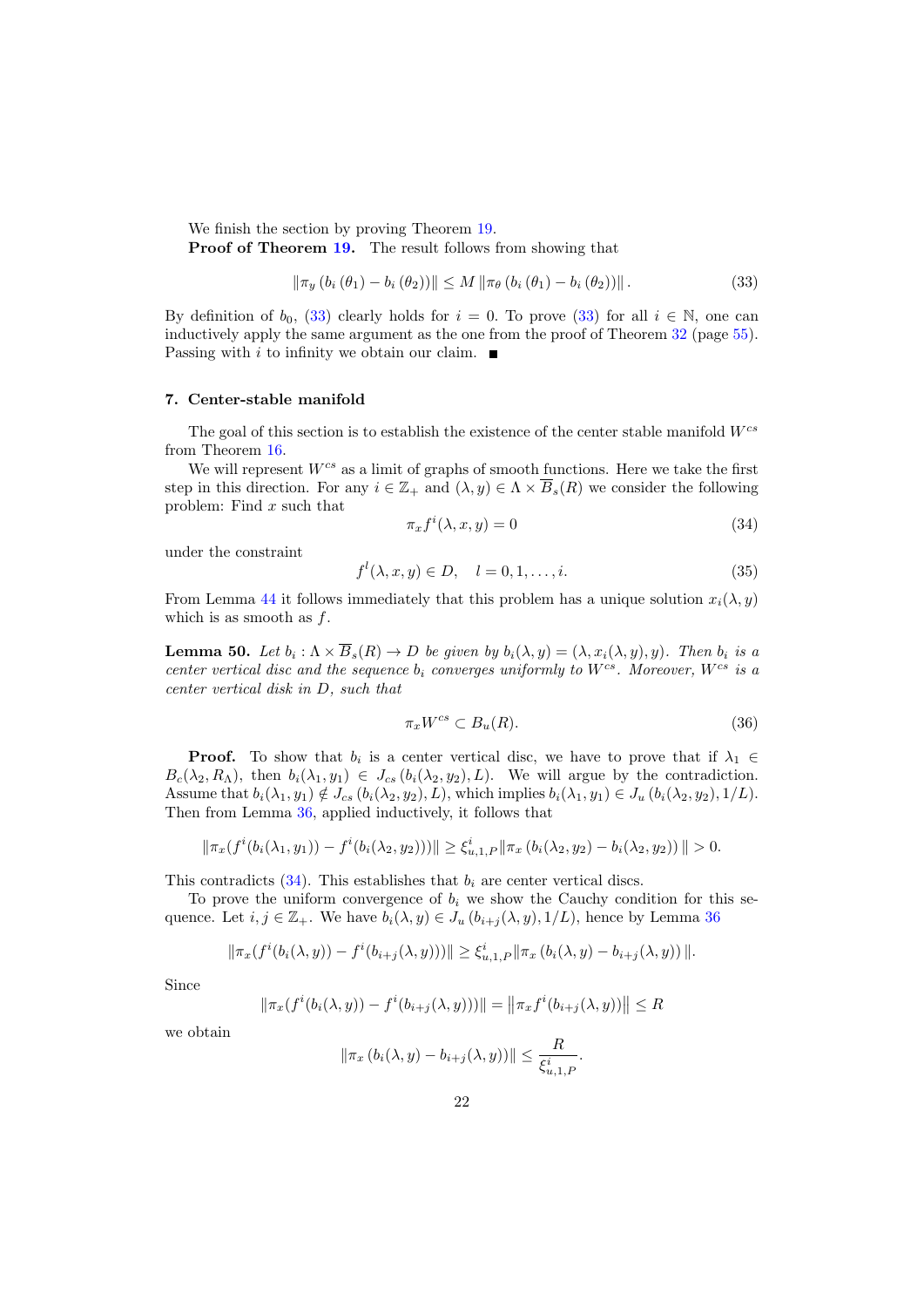This, since  $\xi_{u,1,P} > 1$ , proves uniform convergence of  $b_i$  to some disk b. Observe that

$$
\left\{b(\lambda, y) : (\lambda, y) \in \Lambda \times \overline{B}_s(R)\right\} \subset W^{cs},
$$

because for each  $(\lambda, y) \in \Lambda \times \overline{B}_s(R)$ ,  $b(\lambda, y) = \lim_{i \to \infty} b_i(\lambda, y)$  and

<span id="page-22-0"></span>
$$
f^{l}(b_i(\lambda, y)) \in D, \quad l = 0, \dots, i. \tag{37}
$$

Fixing l in [\(37\)](#page-22-0) and passing to the limit with i, we obtain that for all  $l \in \mathbb{Z}_+$ ,  $f^l(b(\lambda, y)) \in$ D.

We now need to show that we can not have a point  $z \in W^{cs}$  such that  $z \neq b \left( \pi_{(\lambda,y)} z \right)$ . Since  $b\left(\pi_{(\lambda,y)}z\right) \in J_u(z,1/L)$ , by Lemma [36,](#page-16-1) for all  $i \geq 0$ 

$$
\|\pi_x(f^i(b(\pi_{(\lambda,y)}z)) - f^i(z))\| \geq \xi^i_{u,1,P} \|\pi_x(b(\pi_{(\lambda,y)}z) - z)\|.
$$

Since  $\|\pi_x(f^i(b(\pi_{(\lambda,y)}z))-f^i(z))\|\leq 2R$  and since  $\xi_{u,1,P}>1$ , we see that  $\pi_x(b(\pi_{(\lambda,y)}z)-z)=$ 0, which implies that  $b(\pi_{(\lambda,y)}z) = z$ .

Condition [\(36\)](#page-21-3) is an immediate consequence of [\(7\)](#page-8-1), since if we had  $z \in W^{cs}$  with  $\|\pi_x z\| = R$  then  $f(z) \notin D$ .

We finish by showing that  $b$  is a center-vertical disc. We have already established that  $b_i$  are center-vertical discs. Passing to the limit, for any  $(\lambda, y) \in \Lambda \times B_s(R)$ ,

$$
b\left(\overline{B}_c(\lambda, R_\Lambda) \times \overline{B}_s(R)\right) \subset \overline{J_{cs}\left(b(\lambda, y), L\right)}.
$$
\n(38)

The condition [\(27\)](#page-17-3) follows from Corollary [34](#page-16-0) by the following argument. If we had a point in  $(\lambda^*, y^*) \neq (\lambda, y)$  such that

<span id="page-22-2"></span><span id="page-22-1"></span>
$$
b(\lambda^*, y^*) \in \partial J_{cs} (b(\lambda, y), L)
$$

then  $b(\lambda^*, y^*) \in J_{cs}^c(b(\lambda, y), L)$  and by Corollary [34,](#page-16-0)

$$
f(b(\lambda^*, y^*)) \in \text{int} J_{cs}^c(f(b(\lambda, y)), L). \tag{39}
$$

<span id="page-22-4"></span>Since  $f(W^{cu}) = W^{cu},$  [\(39\)](#page-22-1) contradicts [\(38\)](#page-22-2).

**Lemma 51.** Let  $m \leq k$ . Let  $b_i$  be the sequence of center-horizontal discs defined in Lemma [50.](#page-21-4) Assume that  $b_i$  are  $C^m$  and that for any i,  $\|\pi_x b_i\|_{C^m} < c_m$ , with  $c_m$  independent of i. If f satisfies rate conditions of order m, then  $\|\pi_x b_i\|_{C^{m+1}} < c_{m+1}$  for a constant independent of i.

**Proof.** The proof goes along the same lines as the proof of Lemma [47.](#page-19-1) We shall write  $\theta = (\lambda, y)$ . Since b<sub>i</sub> follows from the solution of problem [\(34\)](#page-21-2)

$$
f(b_{l+1}(\Lambda \times \overline{B}_s(R))) \subset b_l(\Lambda \times \overline{B}_s(R)).
$$
\n(40)

Let us fix  $i \in \mathbb{N}$ . Our aim will be to show that  $\|\pi_x b_i\|_{C^{m+1}}$  is bounded and that the bound is independent of i. Let  $\theta_i$  be any chosen point from  $\Lambda \times \overline{B}_s(R)$  and let  $\theta_{i-1}, \ldots, \theta_0 \in \Lambda \times \overline{B}_u(R)$  be a sequence defined as

<span id="page-22-3"></span>
$$
\theta_l = \pi_{\theta} f(b_{l+1}(\theta_{l+1})),
$$
  
23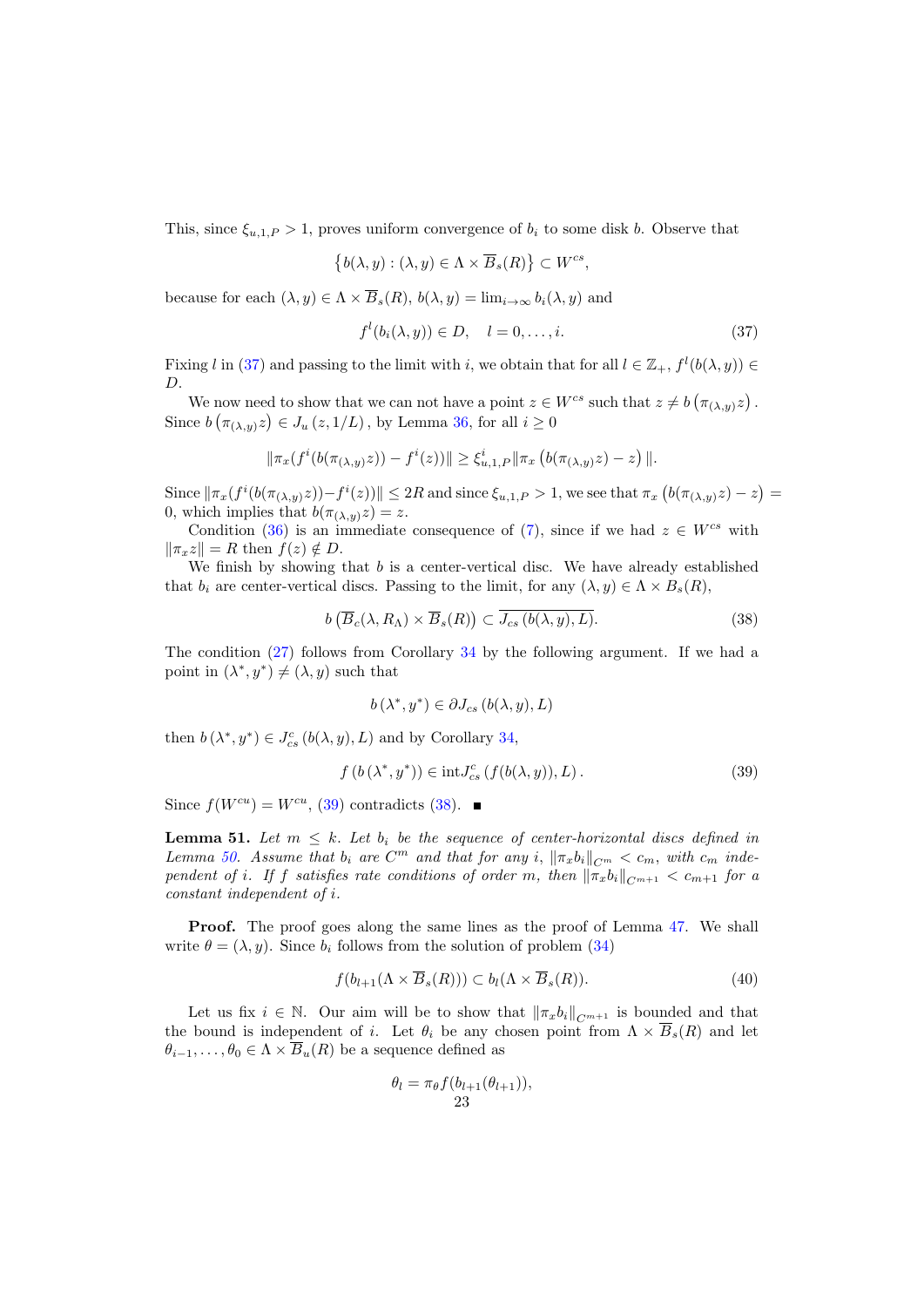for  $l = 0, \ldots, i - 1$ . By  $(40)$ ,

$$
b_l(\theta_l) = f(b_{l+1}(\theta_{l+1})).
$$

For  $l = 0, \ldots, i$ , let  $\mathcal{P}_m^l : \mathbb{R}^{c+s} \supset B(0,\delta) \to \mathbb{R}^s$  be a polynomial of degree m, defined as

$$
\mathcal{P}_m^l = \pi_x b_l \left( \theta_l \right) + T_{\pi_x b_l, m, \theta_l}.
$$

Since  $\|\pi_y b_l\|_{C^m} < c_m$  for  $c_m$  independent from l, the polynomials  $\mathcal{P}_m^l$  have a uniform bounds for their coefficients, which is independent from  $l$  and  $i$ . Since  $b_l$  are center vertical discs,  $\pi_x b_l$  are Lipschitz with a constant L, hence

<span id="page-23-1"></span>
$$
||D\mathcal{P}_m^l(0)|| \leq L.
$$

Let us consider coordinates  $x = x$ ,  $y = (\lambda, y)$  and constants  $\xi = \xi_{u,2}$ ,  $\mu = \mu_{cs,1}$  and  $B = ||f||_{C_1}$ . By [\(40\)](#page-22-3) we see that for  $k = 0, \ldots, i - 1$ 

$$
\begin{array}{rcl}\n\text{graph}(T_{\pi_x f \circ (\text{id}, \mathcal{P}_m^{l+1}), m, 0}) & = & \text{graph}(T_{\pi_x f \circ b_{l+1}, m, 0}) \\
& \subset & \text{graph}(T_{\pi_x b_l, m, 0}) \\
& = & \text{graph}(\mathcal{P}_m^l)\n\end{array}
$$

From Theorem [33,](#page-15-0) for sufficiently large M and sufficiently small  $\delta$ 

$$
f(J_{cs}^{c}(b_{l+1}(\theta_{l+1}), \mathcal{P}_m^{l+1}, M, \delta)) \subset J_{cs}^{c}(b_l(\theta_l), \mathcal{P}_m^l, M). \tag{41}
$$

Note that the choice of M and  $\delta$  does not depend on l. Since  $b_0(\lambda, y) = (\lambda, 0, y)$  is a flat disc, we have

<span id="page-23-2"></span>
$$
b_0(B_{c+s}(\theta_0,\delta)) \subset J_{cu}(b_0(\theta_0), \mathcal{P}_m^0 = 0, M, \delta).
$$

This by [\(41\)](#page-23-1) implies that

$$
b_l(B_{c+u}(\theta_k,\delta)) \subset J_{cu}(b_l(\theta_l), \mathcal{P}_m^l, M, \delta).
$$
\n(42)

From [\(42\)](#page-23-2), by Lemma [31,](#page-14-1) we obtain a uniform bound

$$
\left\|\frac{\partial^{m+1}\pi_x b_i(\theta_i)}{\partial y_{i_1}\dots\partial y_{i_{m+1}}}\right\| \le CM,
$$

where C is independent of  $\theta_i$ . This means that

$$
\|\pi_x b_i\|_{C^{m+1}} \leq c_{m+1},
$$

<span id="page-23-0"></span>where  $c_{m+1}$  depends on CM and  $c_m$ , but is independent of i.

**Lemma 52.** If f satisfies the assumptions from Theorem [16,](#page-8-0) then the manifold  $W^{cs}$  is  $C^k.$ 

**Proof.** The functions  $\pi_x b_i$  are  $C^{k+1}$  and uniformly Lipschitz with constant L. The fact that  $C^k$  smoothness is preserved as we pass to the limit follows from Lemma [51](#page-22-4) and mirror arguments to the proof of Lemma  $48.$ 

We finish the section by proving Theorem [20:](#page-10-2)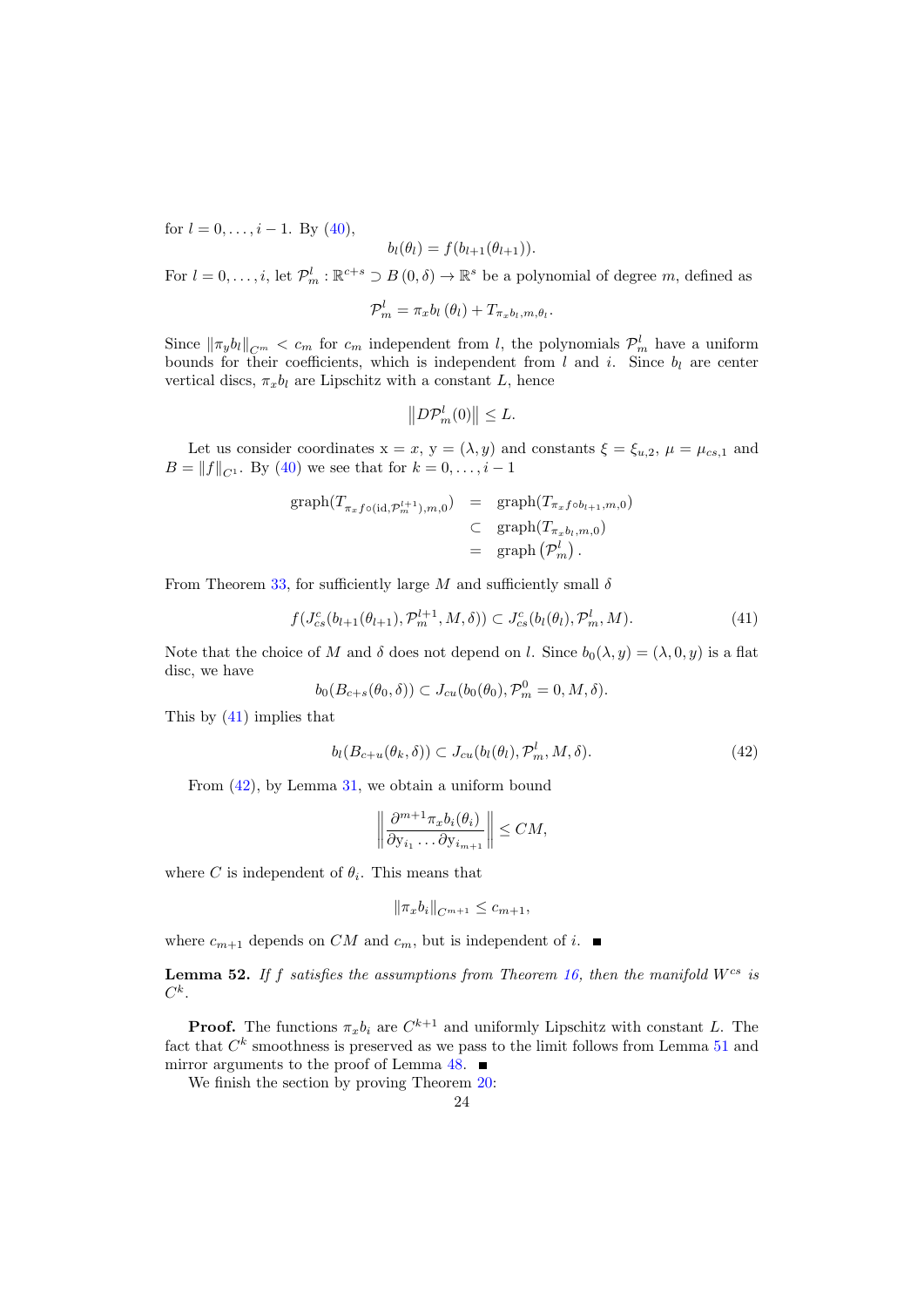<span id="page-24-1"></span>**Proof of Theorem [20.](#page-10-2)** We shall write  $\theta = (\lambda, y)$ . Our first aim is to show that for  $\theta_1 \neq \theta_2$ 

$$
\|\pi_x(b_i(\theta_1) - b_i(\theta_2))\| \le M \|\theta_1 - \theta_2\|.
$$
 (43)

Let  $z_1 = b_i (\theta_1)$ ,  $z_2 = b_i (\theta_2)$  and suppose that [\(43\)](#page-24-1) does not hold. Then  $z_1 \in J_u(z_2, 1/M)$ . From Theorem [27](#page-13-0) (taking  $x = x$ ,  $y = \theta$  and  $1/M$  in place of M) we see that for  $l = 0, \ldots i$ ,  $f^l(z_1) \in J_u(f^l(z_2), 1/M)$ . By the same argument as the one in the proof of Lemma [36](#page-16-1) (on page [57\)](#page-56-0) we have

$$
\left\|\pi_{x}\left(f^{i}\left(z_{1}\right)-f^{i}\left(z_{2}\right)\right)\right\| \geq \xi^{i}\left\|\pi_{x}\left(z_{1}-z_{2}\right)\right\| > 0,
$$

which contradicts the fact that by definition of  $b_i$ ,  $\pi_x f^i(z_1) = \pi_x f^i(z_2) = 0$ . Thus we have proven  $(43)$ .

The claim follows by passing with i to infinity in [\(43\)](#page-24-1).  $\blacksquare$ 

#### <span id="page-24-0"></span>8. Normally hyperbolic manifold

In this section we establish the existence of the normally hyperbolic invariant manifold from Theorem [16.](#page-8-0) Throughout the section we assume that assumptions of Theorem [16](#page-8-0) are satisfied.

<span id="page-24-3"></span>**Lemma 53.** For any  $\lambda^* \in \Lambda$  there exists a point  $p^* \in W^{cu} \cap W^{cs}$  with  $\pi_{\lambda} p^* = \lambda^*$ .

**Proof.** Let  $G : \overline{B}_c(\lambda^*, R_\Lambda) \times \overline{B}_u(R) \times \overline{B}_s(R) \to \overline{B}_c(\lambda^*, R_\Lambda) \times \overline{B}_u(R) \times \overline{B}_s(R)$  be defined as

$$
G(\lambda, x, y) = (\lambda^*, w^{cs}(\lambda, y), w^{cu}(\lambda, x)).
$$

By the Brouwer fixed point theorem, there exists a  $p^*$  such that  $G(p^*) = p^*$ . We see that  $\pi_{\lambda} p^* = \lambda^*$ . Let  $x^* = \pi_x p^*$  and  $y^* = \pi_y p^*$ . Since  $G(p^*) = p^*$ ,

$$
w^{cs}(\lambda^*, y^*) = x^*,
$$
  

$$
w^{cu}(\lambda^*, x^*) = y^*,
$$

hence

$$
p^* = (\lambda^*, x^*, w^{cu}(\lambda^*, x^*)) = (\lambda^*, w^{cs}(\lambda^*, y^*), y^*)
$$

clearly lies on  $W^{cu} \cap W^{cs}$ .

<span id="page-24-4"></span>**Lemma 54.** Let  $p \in W^{cu} \cap W^{cs}$ , then  $W^{cu}$  and  $W^{cs}$  intersect transversally at p.

**Proof.** The manifold  $W^{cu}$  is parameterized by  $\phi_{cu} : (\lambda, x) \to (\lambda, x, w^{cu}(\lambda, x))$  and  $W^{cs}$  is parameterized by  $\phi_{cs} : (\lambda, y) \to (\lambda, w^{cs}(\lambda, y), y)$ . Let

<span id="page-24-2"></span>
$$
V = \text{span}\{D\phi_{cu}(p)v + D\phi_{cs}(p)w : v \in \mathbb{R}^c \times \mathbb{R}^u, w \in \mathbb{R}^c \times \mathbb{R}^s\}.
$$

We need to show that

$$
V = \mathbb{R}^c \times \mathbb{R}^u \times \mathbb{R}^s. \tag{44}
$$

We see that V is equal to the range of the  $(c + u + s) \times (c + c + u + s)$  matrix

$$
A = \begin{pmatrix} \mathrm{id} & \mathrm{id} & 0 & 0 \\ 0 & \frac{\partial w_{cs}}{\partial \lambda} & \mathrm{id} & \frac{\partial w_{cs}}{\partial y} \\ \frac{\partial w_{cu}}{\partial \lambda} & 0 & \frac{\partial w_{cu}}{\partial x} & \mathrm{id} \end{pmatrix}.
$$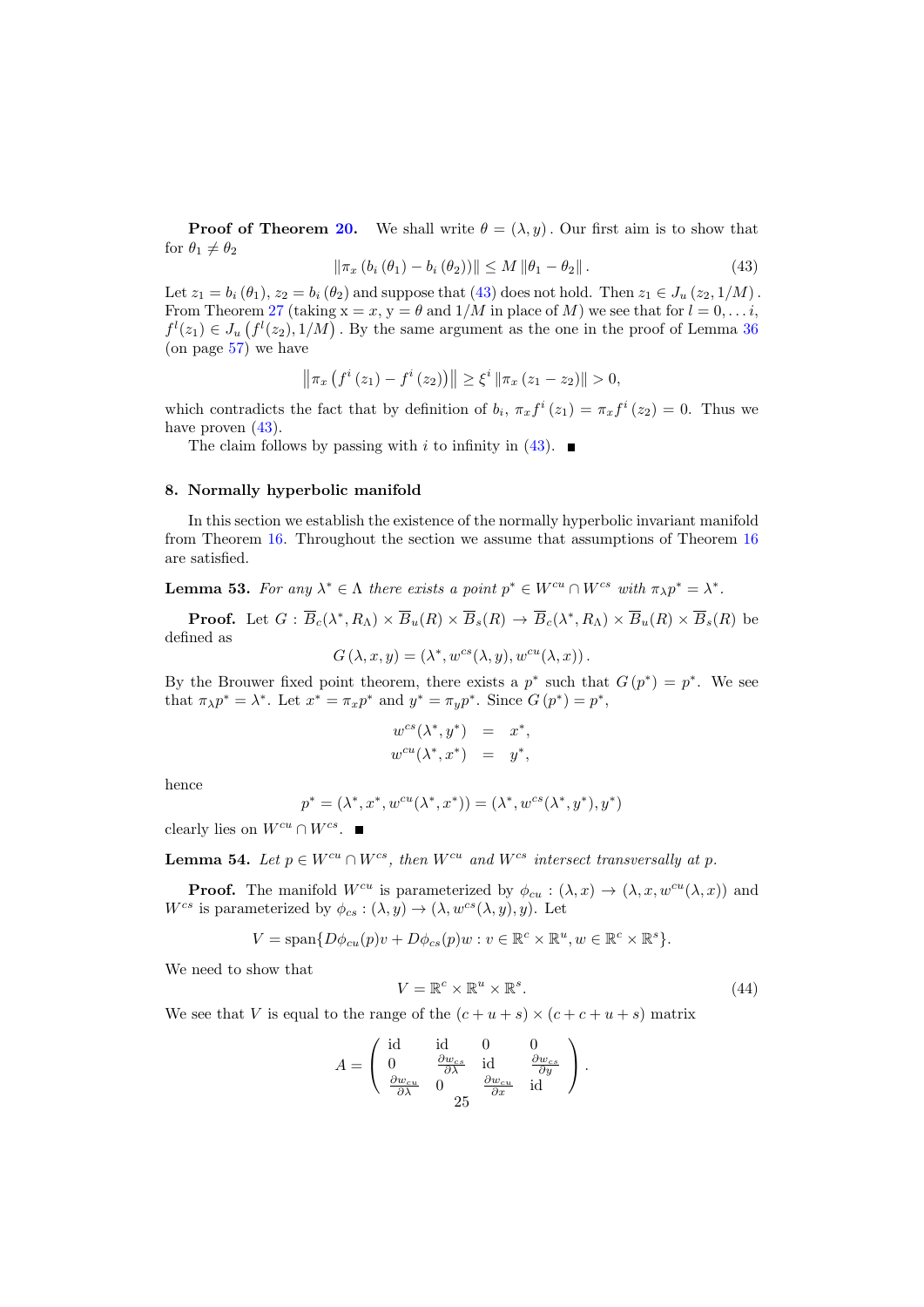We will show that

$$
B = \begin{pmatrix} \operatorname{id} & \frac{\partial w_{cs}}{\partial y} \\ \frac{\partial w_{cu}}{\partial x} & \operatorname{id} \end{pmatrix}
$$

is invertible. If for  $q = (x, y)$ ,  $Bq = 0$  then

$$
x - \frac{\partial w_{cs}}{\partial y} \frac{\partial w_{cu}}{\partial x} x = 0,
$$

which since  $w_{cs}$  and  $w_{cu}$  are Lipschitz with constant  $L < 1$  implies that  $x = 0$ , and in turn that  $y = 0$ . Since B is invertible, it is evident that the rank of A is  $c + u + s$ , which implies  $(44)$ .

**Lemma 55.** The  $\Lambda^* = W^{cu} \cap W^{cs}$  is a  $C^k$  manifold, which is a graph over  $\Lambda$  of a function  $\chi : \Lambda \to \overline{B}_u \times \overline{B}_s$ , which is Lipschitz with a constant  $\frac{\sqrt{2L}}{\sqrt{1-L}}$  $\frac{\sqrt{2L}}{1-L^2}$ .

**Proof.** From Lemma [53](#page-24-3) it follows that for every  $\lambda \in \Lambda$  the set  $W^{cu} \cap W^{cs} \cap \{p \in \Lambda\}$  $D | \pi_{\lambda} = \lambda$  is nonempty. We will show that this set consists from one point  $\chi(\lambda)$  and  $\chi$  is a function satisfying the Lipschitz condition.

Assume that  $p_1 = (\lambda_1, x_1, y_1) \in W^{cs} \cap W^{cu}$  and  $p_2 = (\lambda_2, x_2, y_2) \in W^{cs} \cap W^{cu}$ . Moreover, we assume that  $\lambda_1 \in B_c(\lambda_2, R_\Lambda)$  (they are in the same chart). Therefore we know that

<span id="page-25-0"></span>
$$
p_1 \quad \in \quad J_{cu}\left(p_2, L\right),\tag{45}
$$

$$
p_1 \quad \in \quad J_{cs}(p_2, L) \,. \tag{46}
$$

Let  $(\lambda, x, y) = p_1 - p_2 = (\lambda_1 - \lambda_2, x_1 - x_2, y_1 - y_2)$ . By  $(45-46)$  we obtain

$$
||y|| \le L ||(\lambda, x)||
$$
,  $||x|| \le L ||(\lambda, y)||$ ,

hence

$$
||y||^{2} \leq L^{2} (||\lambda||^{2} + ||x||^{2}),
$$
  

$$
||x||^{2} \leq L^{2} (||\lambda||^{2} + ||y||^{2}).
$$

From above

$$
\left(\|x\|^2 + \|y\|^2\right) \left(1 - L^2\right) \le 2L^2 \left\|\lambda\right\|^2,
$$

which gives

$$
||(x,y)|| \leq \frac{\sqrt{2}L}{\sqrt{1-L^2}} ||\lambda||.
$$

Observe that this implies that if  $\lambda_1 = \lambda_2$ , then  $p_1 = p_2$ . This establishes the uniqueness of the intersection of  $W^{cu} \cap W^{cs} \cap {\{p \in D \mid \pi_{\lambda} = \lambda\}}$ , therefore  $\chi(\lambda)$  is well defined.

From the above computations it follows that

$$
\|\chi(\lambda_1) - \chi(\lambda_2)\| \le \frac{\sqrt{2}L}{\sqrt{1 - L^2}} \|\lambda_1 - \lambda_2\|.
$$

The fact that  $\Lambda^*$  is a graph of a  $C^k$  function  $\chi : \Lambda \to \overline{B}_u \times \overline{B}_s$  follows from [\(54\)](#page-24-4) and the fact that  $W^{cu}$  and  $W^{cs}$  are  $C^k$ .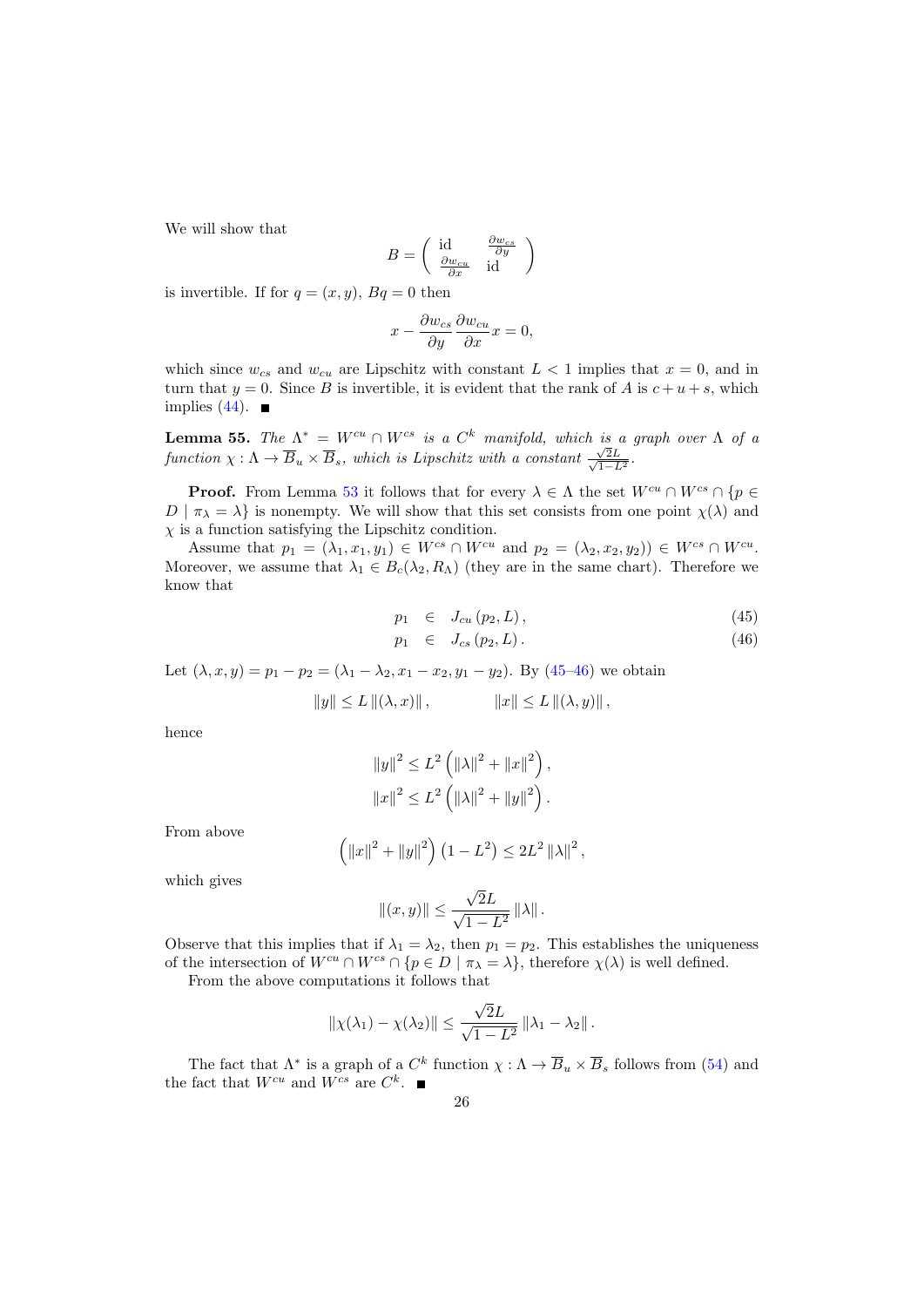# <span id="page-26-2"></span>9. Unstable fibers

The goal of this section is to establish the existence of the foliation of  $W^{cu}$  into unstable fibers  $W_z^u$  for  $z \in W^{cu}$ . In this section  $\theta = (\lambda, y)$ . Throughout this section we assume that assumptions of Theorem [16](#page-8-0) hold.

For  $z \in D$  we define  $b_z$  as a horizontal disk in D by  $b_z(x) = (\pi_\lambda z, x, \pi_y z)$ .

By Lemma [49](#page-20-2) we know that  $f|_{W^{cu}}$  is injective, hence for any  $z \in W^{cu}$  the backward trajectory is unique and equal to  $\left\{ (f|_{W^{cu}})^i \right\}$ . To simplify notations we shall denote  $i=-\infty$ . such backward trajectory by  $z_i = (f|_{W^{cu}})^i$ , for  $i = 0, -1, \ldots$ 

For  $z \in W^{cu}$  consider a sequence of horizontal disks in D,

$$
d_{n,z} = \mathcal{G}_h^n(b_{z_{-n}}), \quad n = 1, 2, \dots \tag{47}
$$

where  $G_h$  is the graph transform defined just after Lemma [44.](#page-17-0) Our aim will be to show that  $d_{n,z}$  converge to  $W_z^u$ , as defined by Definition [12.](#page-7-1) We start with a technical lemma.

<span id="page-26-1"></span>**Lemma 56.** Assume that  $f^j(z) \in D$  for  $j = 0, 1, ..., n$ . If  $f^j(q_i) \in J_u(f^j(z), 1/L) \cap D$ , for  $i = 1, 2$  and  $j = 0, 1, ..., n$  and

$$
f^n(q_1) \notin J_u(f^n(q_2), 1/L)
$$

then for  $j = 0, 1, \ldots, n$  holds

$$
\|\pi_{\theta}(f^{j}(q_{1}) - f^{j}(q_{2}))\| \leq \frac{4R}{L} \left(\frac{\mu_{cs,1}}{\xi_{u,1,P}}\right)^{j} \frac{1}{(\xi_{u,1,P})^{n-j}},
$$

$$
\|f^{j}(q_{1}) - f^{j}(q_{2})\| \leq (1+L) \frac{4R}{L} \left(\frac{\mu_{cs,1}}{\xi_{u,1,P}}\right)^{j} \frac{1}{(\xi_{u,1,P})^{n-j}}.
$$

**Proof.** Our assumption  $f^j(q_i) \in J_u(f^j(z), 1/L)$ ,  $i = 1, 2$  and  $j = 0, 1, \ldots, n$  implies that  $f^j(q_1), f^j(q_2), f^j(z)$  are contained in the same charts for  $j = 0, 1, \ldots, n$ .

By Corollary [34,](#page-16-0)  $f^j(q_1) \notin J_u(f^j(q_2), 1/L)$  for  $j = 0, 1, \ldots, n$ , hence

<span id="page-26-0"></span>
$$
f^j(q_1) \in J_{cs}(f^j(q_2), L).
$$

By Lemma [39](#page-16-4) this implies for  $j = 1, 2, \ldots, n$ 

$$
\|\pi_{\theta}(f^{j}(q_1) - f^{j}(q_2))\| \leq \mu_{cs,1} \|\pi_{\theta}(f^{j-1}(q_1) - f^{j-1}(q_2))\| \leq \mu_{cs,1}^{j} \|\pi_{\theta}(q_1 - q_2)\|.
$$
 (48)

We estimate  $\|\pi_{\theta}(q_1 - q_2)\|$  using the expansion in the x-direction. By Lemma [36](#page-16-1) we have for  $i = 1, 2$ 

$$
2R \geq \|\pi_x(f^n(q_i) - f^n(z))\| \geq \xi_{u,1,P} \|\pi_x(f^{n-1}(q_i) - f^{n-1}(z))\| \geq \xi_{u,1,P}^n \|\pi_x(q_i - z)\|,
$$

hence we obtain

$$
\|\pi_x(q_i - z)\| \le \frac{2R}{\xi_{u,1,P}^n}.
$$

Since  $q_i \in J_u(z, 1/L)$  we get

$$
\|\pi_{\theta}(q_i - z)\| \leq \frac{1}{L} \|\pi_x(q_i - z)\| \leq \frac{2R}{L\xi_{u,1,P}^n}.
$$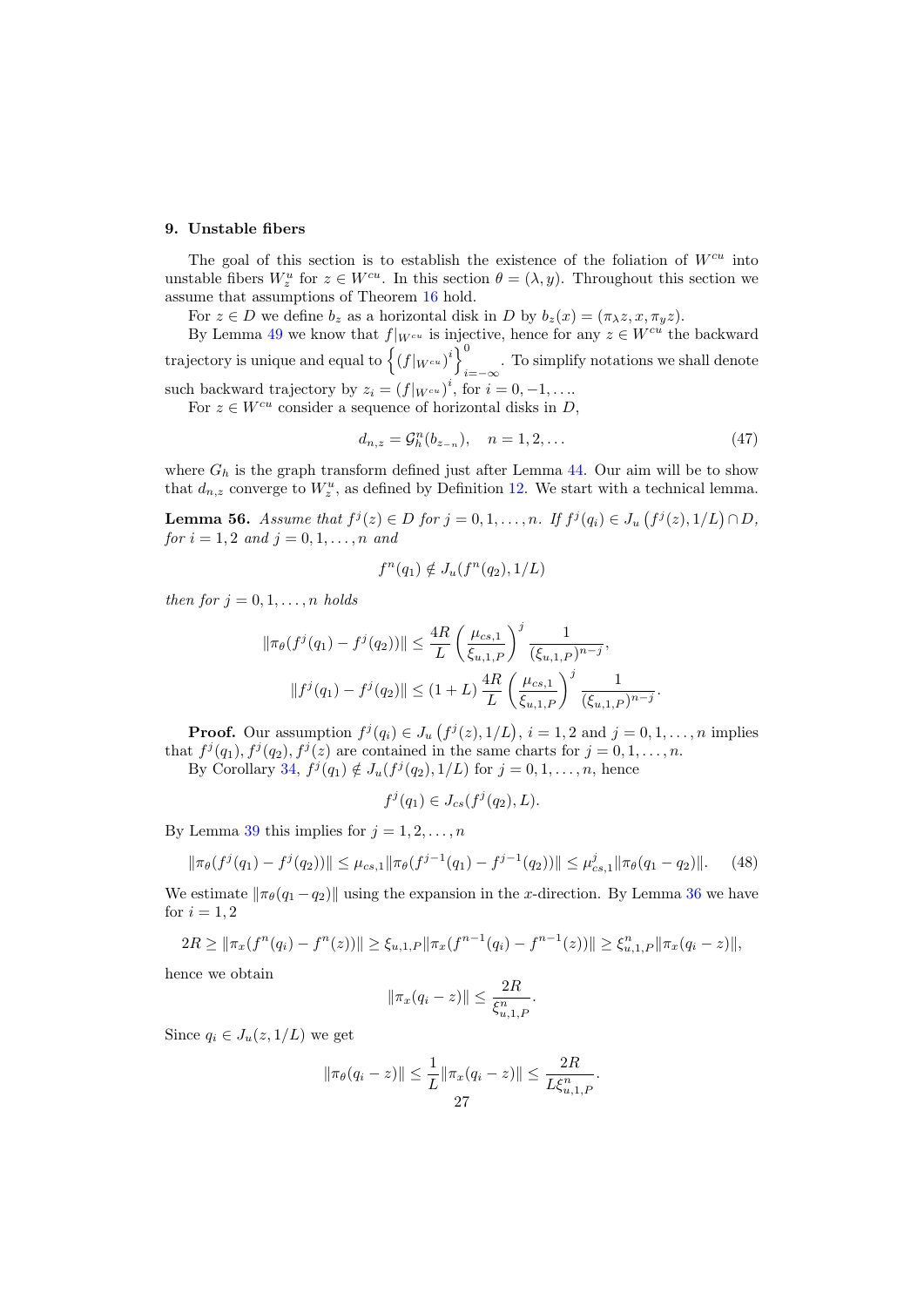From the triangle inequality we obtain

$$
\|\pi_{\theta}(q_1 - q_2)\| \le \|\pi_{\theta}(q_1 - z)\| + \|\pi_{\theta}(q_2 - z)\| \le \frac{4R}{L\xi_{u,1,P}^n}.
$$

By combining the above inequality with [\(48\)](#page-26-0) we obtain

$$
\|\pi_{\theta}(f^{j}(q_1)-f^{j}(q_2))\| \leq \frac{4R}{L} \left(\frac{\mu_{cs,1}}{\xi_{u,1,P}}\right)^{j} \frac{1}{\xi_{u,1,P}^{n-j}}.
$$

Since  $f^{n}(q_{1}) \notin J_{u}(f^{n}(q_{2}), 1/L),$ 

$$
\|\pi_{\theta}\left(f^{n}(q_{1})-f^{n}(q_{2})\right)\|>\frac{1}{L}\|\pi_{x}\left(f^{n}(q_{1})-f^{n}(q_{2})\right)\|,
$$

hence

$$
||f^{j}(q_{1}) - f^{j}(q_{2})|| \le ||\pi_{\theta} (f^{j}(q_{1}) - f^{j}(q_{2}))|| + ||\pi_{x} (f^{j}(q_{1}) - f^{j}(q_{2}))||
$$
  

$$
\le (1 + L) \frac{4R}{L} \left(\frac{\mu_{cs,1}}{\xi_{u,1,P}}\right)^{j} \frac{1}{(\xi_{u,1,P})^{n-j}}
$$

as required.

<span id="page-27-0"></span>**Lemma 57.** Assume that  $z \in W^{cu}$ . For any  $n \geq 0$ ,  $d_{n,z}$  is a horizontal disc and the sequence  $d_{n,z}$  converges uniformly to a horizontal disk  $d_z$ . Moreover,

$$
W_z^u = \left\{ (\pi_\lambda w_z^u(x), x, \pi_y w_z^u(x)) : x \in \overline{B}_u(R) \right\},\,
$$

where  $w_z^u : \overline{B}_u(R) \to \Lambda \times \overline{B}_s(R)$  and  $d_z(x) = (\pi_\lambda w_z^u(x), x, \pi_y w_z^u(x)).$ 

**Proof.** We show first the uniform convergence. Let us fix  $x \in \overline{B}_u(R)$ . Our goal is to estimate  $||d_{n+j,z}(x) - d_{n,z}(x)||$ . Observe first that from the definition of the graph transform  $\mathcal{G}_h$ , it follows that for each  $n \in \mathbb{Z}_+$  and for each  $x \in \overline{B}_u(R)$  the point  $d_{n,z}(x)$ has a backward orbit  ${p_i}_{i=-n}^0$  of length  $n+1$ ,

$$
p_0 = d_{n,z}(x), \quad f(p_i) = p_{i+1} \quad \text{for } i = -n, -n+1, \dots, -1
$$
  
\n
$$
p_i \in J_u(z_i, 1/L), \quad p_i \in d_{n+i,z_i}(\overline{B}_u(R)) \quad \text{for } i = -n, -n+1, \dots, -1, 0.
$$

Let  $n, j$  be positive integers. From the above observation we can find (define)  $q_1$ and  $q_2$  as follows. Let  $q_1$  be such that  $f^i(q_1) \in J_u(z_{-n+i}, 1/L)$  for  $i = 0, 1, ..., n$ and  $f^{n}(q_1) = d_{n,z}(x)$ , analogously, let  $q_2$  be such that  $f^{i}(q_2) \in J_u(z_{-n+i}, 1/L)$  for  $i = 0, 1, \ldots, n$  and  $f^{(n)}(q_2) = d_{n+j,z}(x)$ .

Observe that since

$$
\pi_x(f^n(q_2) - f^n(q_1)) = \pi_x(d_{n,z}(x) - d_{n+j,z}(x)) = 0,
$$

we have  $\|\pi_{\theta}(f^{n}(q_2) - f^{n}(q_1))\| = \|f^{n}(q_2) - f^{n}(q_1)\|$ . Assume that  $f^{n}(q_2) \neq f^{n}(q_1)$ , then from Lemma [56](#page-26-1) applied to  $q_1$ ,  $q_2$  and  $z_{-n}$  it follows that

$$
||d_{n,z}(x) - d_{n+j,z}(x)|| = ||\pi_{\theta}(d_{n,z}(x) - d_{n+j,z}(x))|| \leq \frac{4R}{L} \left(\frac{\mu_{cs,1}}{\xi_{u,1,P}}\right)^n.
$$
  
28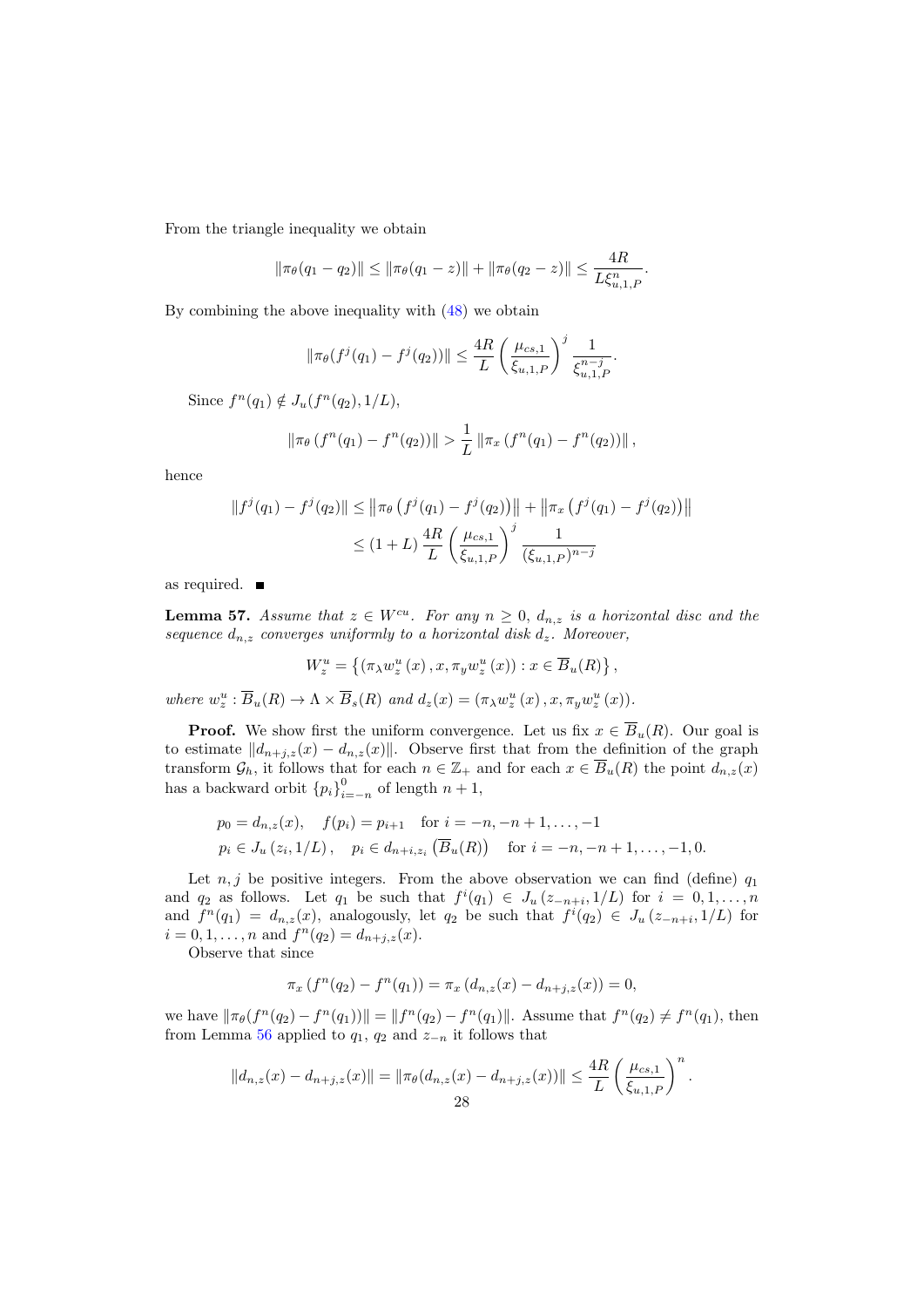Since by our assumptions  $\frac{\mu_{cs,1}}{\xi_{u,1,P}} < 1$ , we see that  $d_{n,z}$  is a Cauchy sequence. Let us denote the limit by  $d_z$ .

Since  $b_{z_{-n}}$  is a horizontal disc, so by Lemma [44](#page-17-0) is  $d_{n,z} = \mathcal{G}_h^n(b_{z_{-n}})$ . The properties [\(24\)](#page-17-4) are preserved when passing to the limit, hence  $d_z$  is a horizontal disc.

We show that for all  $x \in \overline{B}_u(R)$ ,  $d_z(x) \in W^{cu}$ . For this we need to construct a full backward orbit through  $d_z(x)$ . Let us consider backward orbits through  $d_{n,z}(x)$  of length  $n+1$ . From Lemma [56](#page-26-1) it follows that they converge to full backward orbit through  $d_z(x)$ . Therefore  $d_z(x) \in W^{cu}$  for  $x \in \overline{B}_u(R)$ . From this reasoning it follows also that for  $i < 0$ 

<span id="page-28-1"></span>
$$
\mathcal{G}_h(d_{z_i}) = d_{z_{i+1}}.\tag{49}
$$

We will now show that  $\{d_z(x) \mid x \in \overline{B}_u(R)\} \subset W_z^u$ . For any  $x \in \overline{B}_u(R)$  and backward trajectory  ${p_i}_{i=-\infty}^0$  of  $d_z(x)$ , from [\(49\)](#page-28-1) it follows that  $p_i \in d_{z_i}$  for  $i \leq 0$ . Since  $d_{z_i}$  are horizontal discs we infer that  $p_i \in J_u(z_i, 1/L)$ , as required.

To show that  $W_z^u \subset \{d_z(x) \mid x \in \overline{B}_u(R)\}\,$  let us consider  $p \in W^{cu}$ , with a back-ward trajectory (note that by Lemma [49](#page-20-2) such trajectory is unique)  ${p_i}_{i=-\infty}^0$ ,  $p_i =$  $(f|_{W^{cu}})^i(p)$ , such that  $p_i \in J_u(z_i, 1/L)$  for all  $i < 0$ . Let  $x = \pi_x p$ . We will show that  $p = d_z(x)$ . From Lemma [56](#page-26-1) it follows that

$$
||p - d_z(x)|| = ||\pi_\theta(p - d_z(x))|| = \lim_{n \to \infty} ||\pi_\theta(p - d_{n,z}(x))|| \le \lim_{n \to \infty} \frac{4R}{L} \left(\frac{\mu_{cs,1}}{\xi_{u,1,P}}\right)^n = 0.
$$

Therefore  $p = d_z(x)$ .

The function  $w_z^u$  can be defined as  $w_z^u(x) = \pi_\theta d_z(x)$ .

<span id="page-28-2"></span>**Lemma 58.** Let  $m \leq k$ . Let  $d_{n,z}$  be the sequence of horizontal discs defined as  $d_{n,z}$  =  $\mathcal{G}_h^i(b_{z_{-n}})$ . Assume that  $d_{n,z}$  are  $C^m$  and that for any i,  $\|\pi_\theta d_{n,z}\|_{C^m} < c_m$ , with  $c_m$ independent of n. If f satisfies rate conditions of order m, then  $\|\pi_\theta d_{n,z}\|_{C^{m+1}} < c_{m+1}$ for a constant independent of n.

Proof. The proof follows from identical arguments to the proof of Lemma [47.](#page-19-1) The only difference is that when we apply Theorem [28,](#page-13-1) we choose coordinates  $x = x$ ,  $y = \theta =$  $(\lambda, y)$  and constants  $\xi = \xi_{1,u}, \mu = \mu_{cs,2}$ . Note that conditions [\(1\)](#page-5-0), [\(4\)](#page-5-3) imply [\(19\)](#page-13-3) for any  $m \geq 0$ .

<span id="page-28-0"></span>**Lemma 59.** For any  $z \in W^{cu}$  the manifold  $W_z^u$  is  $C^k$ .

**Proof.** The functions  $\pi_{\theta}d_{n,z}$  are  $C^{k+1}$  and uniformly Lipschitz with constant  $1/L$ . The fact that  $C^k$  smoothness is preserved as we pass to the limit follows from Lemma [58](#page-28-2) and mirror arguments to the proof of Lemma [48.](#page-20-0)

<span id="page-28-3"></span>**Lemma 60.** For any  $z \in W^{cu}$ . If  $p \in W_z^u$ , then for  $n \geq 0$   $f_{|W^{cu}}^{-n}(p)$ ,  $f|_{W^{cu}}^{-n}(z)$  are in the same chart and

$$
\left\| \left( f_{|W^{cu}} \right)^{-n} (p) - \left( f|_{W^{cu}} \right)^{-n} (z) \right\| \leq \left( 1 + \frac{1}{L} \right) \|\pi_x(p-z)\| \xi_{u,1,P}^{-n}, \qquad n \geq 0.
$$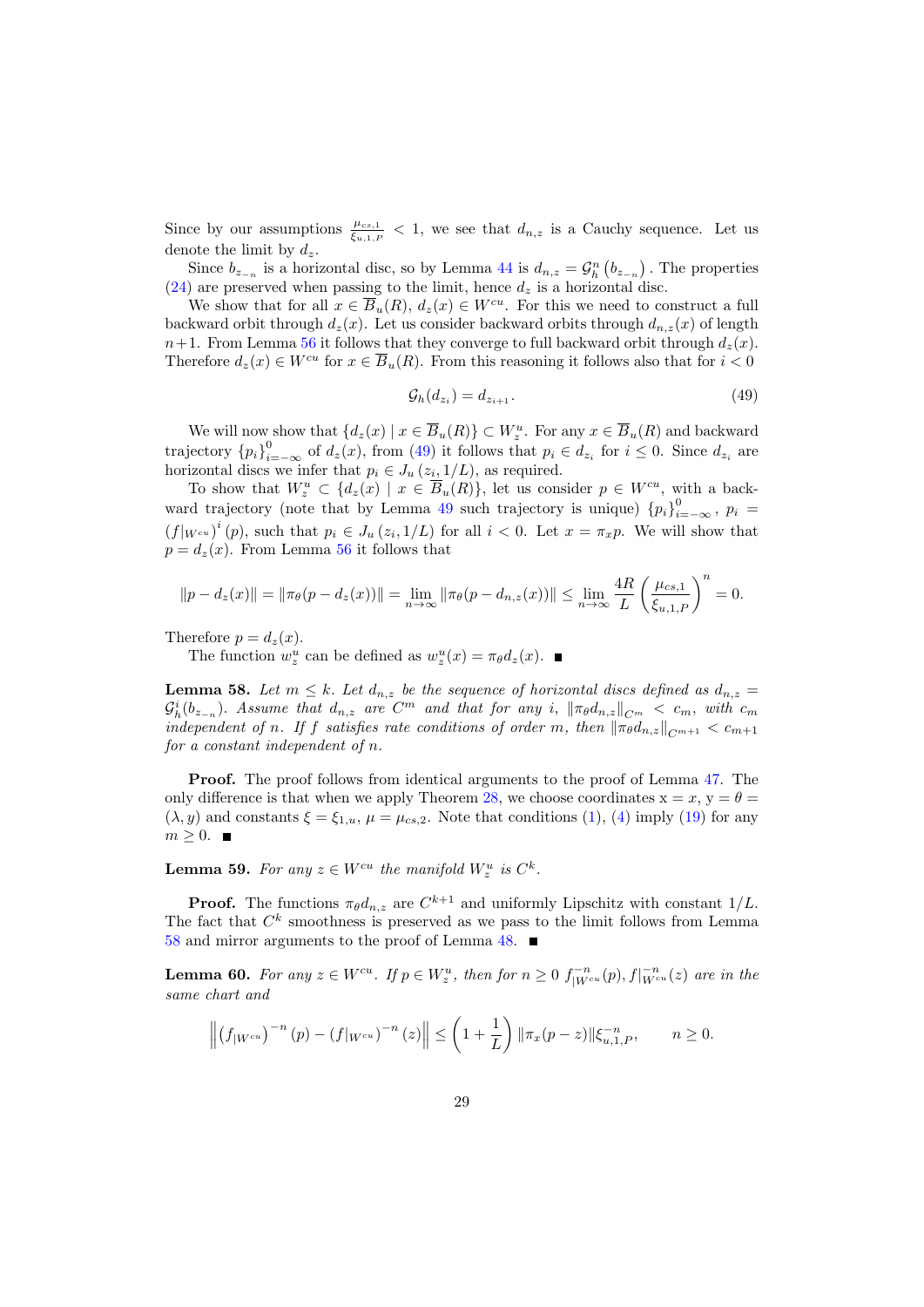**Proof.** We first observe that for any  $q_1, q_2 \in D$ , such that  $q_1 \in J_u(q_2, 1/L)$ , holds

$$
\|\pi_{\theta}(q_1 - q_2)\| \leq \frac{1}{L} \|\pi_x(q_1 - q_2)\|,
$$

<span id="page-29-0"></span>
$$
||q_1 - q_2|| \le ||\pi_\theta (q_1 - q_2)|| + ||\pi_x (q_1 - q_2)|| \le \left(1 + \frac{1}{L}\right) ||\pi_x (q_1 - q_2)||. \tag{50}
$$

Let  $p \in W_z^u$ . By Lemma [49,](#page-20-2) backward trajectories of p and z are unique and equal to  $p_{-n} = (f|_{W^{cu}})^{-n}(p), z_{-n} = (f|_{W^{cu}})^{-n}(z),$  for  $n \ge 0$ . Note that by the definition of  $W_z^u$ , for  $i = 0, \ldots, n$ ,  $p_{-i} \in J_u(z_{-i}, 1/L)$ . Let us fix  $n \ge 0$ . From Lemma [36](#page-16-1) and [\(50\)](#page-29-0), it follows that

$$
\|\pi_x(p-z)\| = \|\pi_x(f^n(p_{-n}) - f^n(z_{-n}))\|
$$
  
\n
$$
\geq \xi_{u,1,P}^n \|\pi_x(p_{-n} - z_{-n})\|
$$
  
\n
$$
\geq \xi_{u,1,P}^n \left(1 + \frac{1}{L}\right)^{-1} \|p_{-n} - z_{-n}\|.
$$

This proves that for any point in  $W_z^u$  holds

$$
||p_{-n} - z_{-n}|| \le \xi_{u,1,P}^{-n} C,
$$

for  $C = \left(1 + \frac{1}{L}\right) \|\pi_x(p - z)\|$ , as required.

<span id="page-29-2"></span>**Lemma 61.** For  $z \in W^{cu}$  we define a set  $U = U(z)$  as

$$
U = \{p \in D : \exists \text{ backward trajectory } \{p_i\}_{i=-\infty}^0 \text{ of } p \in D, \text{ and}
$$
  
for any such  $\{p_i\}, \exists C > 0 \text{ (which may depend on } p), \exists n_0 \ge 0$   
s.t. for  $n \ge n_0, p_{-n}$  and  $(f|_{W^{cu}})^{-n}(z)$  are in the same good chart  
and  $\left\|p_{-n} - (f|_{W^{cu}})^{-n}(z)\right\| \le C\xi_{u,1,P}^{-n}\}.$ 

Then

$$
W_z^u = U.
$$

**Proof.** Observe that from Lemma [60](#page-28-3) we obtain  $W_z^u \subset U$ . We will show that  $U \subset W_z^u$ by contradiction.

Let  $p \in U \setminus W_z^u$ . Obviously  $p \in W^{cu}$ , hence for  $i \leq 0$ , by Lemma [49,](#page-20-2) its backward trajectory is uniquely defined. Let  $i^* = -n_0 \leq 0$ . Then for  $n \leq i^*$  points  $p_{-n}, z_{-n}$  lie in the same chart and

<span id="page-29-1"></span>
$$
||p_{-n} - z_{-n}|| \le C \xi_{u,1,P}^{-n}.
$$
\n(51)

Since  $p \notin W_z^u$  then there exists  $j_0 \leq 0$  such that  $p_{j_0} \notin J_u(z_{j_0}, 1/L)$ . From the forward invariance of  $J_u$ 's (see Cor. [34\)](#page-16-0) it follows that  $p_j \notin J_u(z_j, 1/L)$  for  $j \leq j_0$ . Hence we can find  $i^{**} \leq i^* < 0$  such that  $p_{i^{**}} \notin J_u(z_{i^{**}}, 1/L)$ . For any  $i \leq i^{**}$  holds

$$
p_i \in J_{cs}(z_i, L), \quad \text{for } i \le i^{**}
$$

For  $n > |i^{**}|$  from Lemma [39](#page-16-4)

$$
\|\pi_{\theta}\left(f(p_{-n})-f(z_{-n})\right)\| \leq \mu_{cs,1} \|\pi_{\theta}\left(p_{-n}-z_{-n}\right)\|,
$$
  
30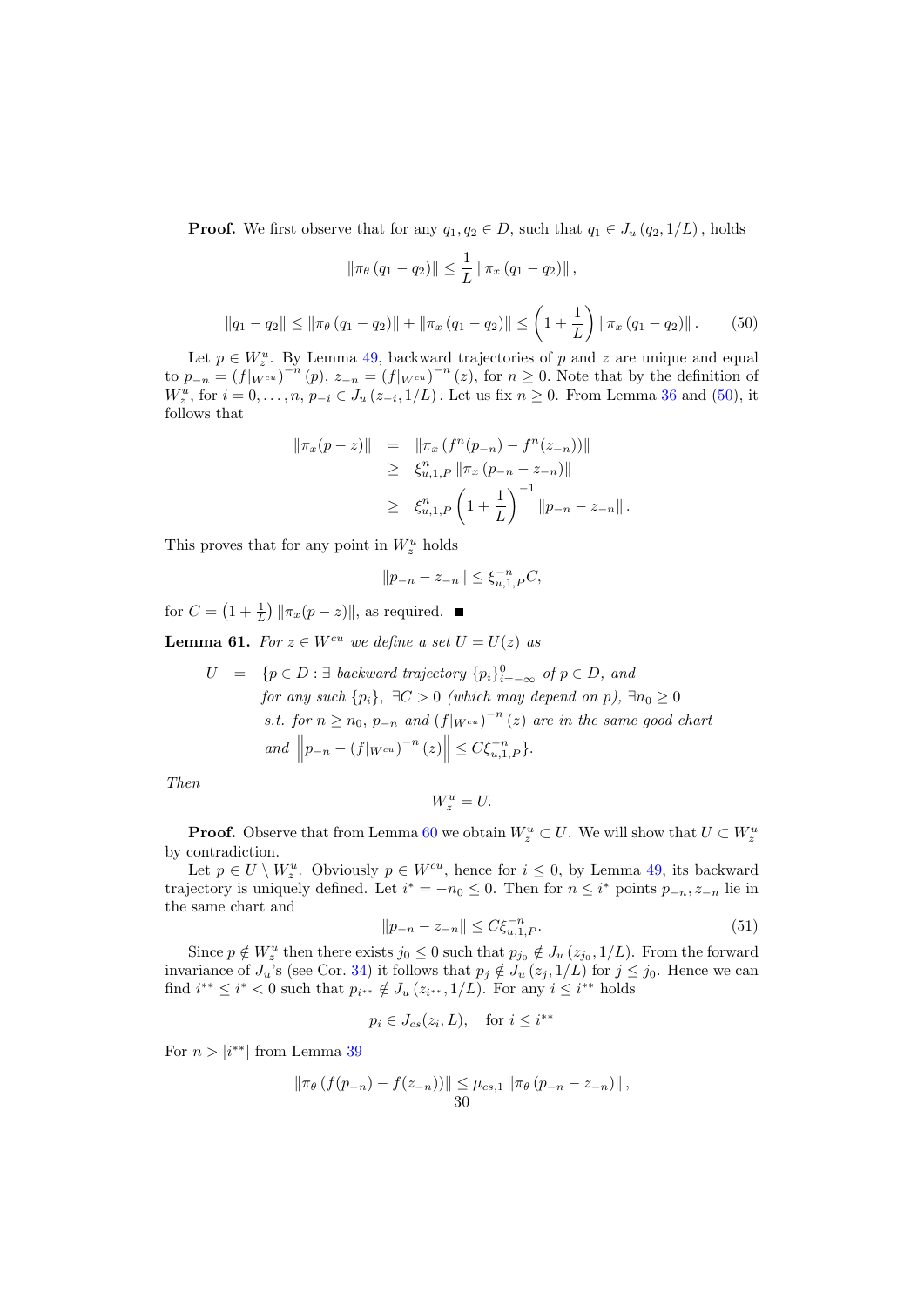hence, by the same argument,

$$
\|\pi_{\theta}(p_{i^{**}} - z_{i^{**}})\| = \|\pi_{\theta}\left(f^{n+i^{**}}(p_{-n}) - f^{n+i^{**}}(z_{-n})\right)\|
$$
  
\n
$$
\leq \mu_{cs,1}^{n+i^{**}} \|\pi_{\theta}(p_{-n} - z_{-n})\|
$$
  
\n
$$
= \mu_{cs,1}^n \mu_{cs,1}^{i^{**}} \|\pi_{\theta}(p_{-n} - z_{-n})\|,
$$

and in turn

<span id="page-30-0"></span>
$$
||p_{-n} - z_{-n}|| \ge ||\pi_{\theta} (p_{-n} - z_{-n})||
$$
  
\n
$$
\ge \mu_{cs,1}^{-n} \left( \mu_{cs,1}^{-i^{**}} ||\pi_{\theta} (p_{i^{**}} - z_{i^{**}})|| \right).
$$
 (52)

Since  $\xi_{u,1,P} > \mu_{cs,1}$ , conditions [\(51\)](#page-29-1) and [\(52\)](#page-30-0) contradict each other. This means that  $p \in W_z^u$ , as required.

Lemmas [57,](#page-27-0) [59,](#page-28-0) [61](#page-29-2) combined prove the claims about  $W_z^u$  from Theorem [16.](#page-8-0) We now prove Theorem [18,](#page-9-1) which can be used to obtain tighter Lipschitz bounds on  $w_z^u$ .

**Proof of Theorem [18.](#page-9-1)** From Theorem [27,](#page-13-0) taking coordinates  $x = x$ ,  $y = \theta$ , for  $q \in D$ , since  $\frac{\xi}{\mu} > 1$ ,

<span id="page-30-1"></span>
$$
f\left(J_u\left(q,M\right)\cap D\right)\subset J_u\left(f\left(q\right),M\right). \tag{53}
$$

By definition of  $d_{0,z}$ , it follows that  $d_{0,z}(x_1) \in f(J_u(d_{0,z}(x_2), M) \cap D)$ , for any  $x_1, x_2 \in \overline{B}_u$ . By [\(53\)](#page-30-1), since  $d_{n,z} = \mathcal{G}(d_{n-1,z})$ , we see that

$$
d_{n,z}(x_1) \in f(J_u(d_{n,z}(x_2), M) \cap D),
$$

for any  $x_1, x_2 \in \overline{B}_u$ . Hence

$$
\|\pi_{\theta}\left(d_{n,z}(x_1)-d_{n,z}(x_2)\right)\| \le M\|\pi_x\left(d_{n,z}(x_1)-d_{n,z}(x_2)\right)\| = M\|x_1-x_2\|,
$$

and passing with  $n$  to infinity gives

$$
||w_z^u(x_1) - w_z^u(x_2)|| \le M ||x_1 - x_2||,
$$

<span id="page-30-2"></span>as required.

**Proposition 62.** Let  $z \in W^{cu}$ . Then the intersection  $W_z^u \cap W^{cs}$  consists of a single point and is transversal. Also the intersection  $W_z^u \cap \Lambda^*$  consists of a single point.

Proof. The proof follows from similar arguments to the proofs of Lemma [53](#page-24-3) and Theorem [54.](#page-24-4)

First we show that  $W_z^u$  and  $W^{cs}$  intersect. By Remark [6,](#page-6-2) for any point  $q \in W_z^u$  we have

$$
W_z^u \subset D_{\pi_\lambda q} = \overline{B}_c \left( \pi_\lambda q, R_\Lambda \right) \times \overline{B}_u(R) \times \overline{B}_s(R).
$$

Let us define the following function  $G: D_{\pi_{\lambda}q} \to D_{\pi_{\lambda}q}$ ,

$$
G\left(\lambda,x,y\right)=\left(\pi_{\lambda}w_{z}^{u}(x),w^{cs}\left(\lambda,y\right),\pi_{y}w_{z}^{u}(x)\right).
$$

By the Brouwer theorem we know that there exists a  $q^* = (\lambda^*, x^*, y^*)$  for which  $q^* =$  $G(q^*)$ . This means that

$$
W_z^u \ni (\pi_\lambda w_z^u(x^*), x^*, \pi_y w_z^u(x^*)) = q^* = (\lambda^*, w^{cs}(\lambda^*, y^*), y^*) \in W^{cs},
$$
  
31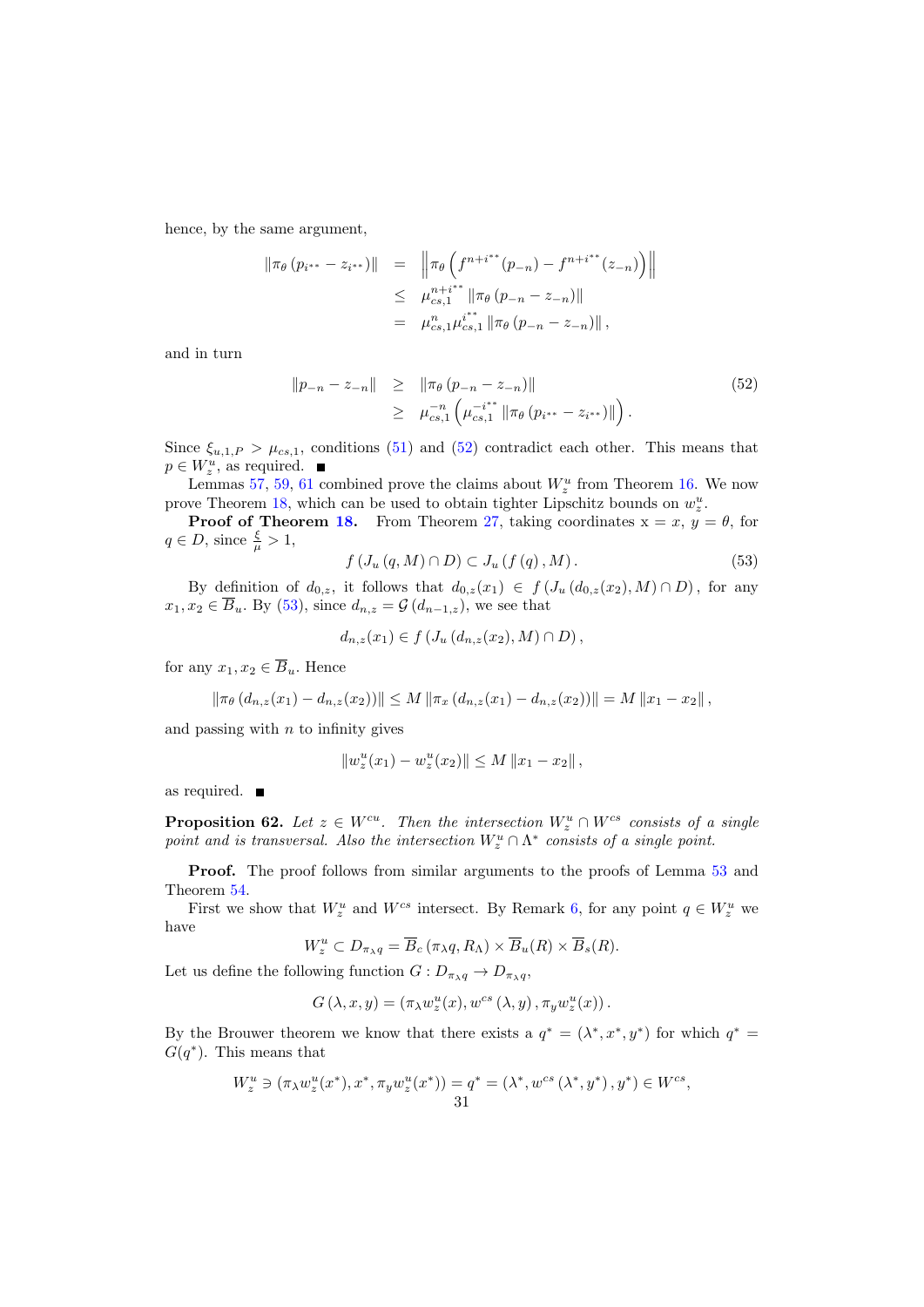hence  $q^* W_z^u \cap W^{cs}$ .

Now we show that the intersection point is unique. Let  $q_1, q_2 \in W_z^u \cap W_{\infty}^{cs}$ . Since  $W_z^u$ is a vertical disc,

<span id="page-31-1"></span>
$$
\left\|\pi_{(\lambda,y)}(q_1 - q_2)\right\| \le 1/L \left\|\pi_x(q_1 - q_2)\right\|.
$$
 (54)

Since  $W^{cs}$  is a center-vertical disc, if  $q_1 \neq q_2$  then

$$
\|\pi_x (q_1 - q_2)\| < L \|\pi_{(\lambda, y)} (q_1 - q_2)\| \,,
$$

a contradiction with  $(54)$ , hence  $q_1 = q_2$ .

Now we prove the transversality of the intersection. This is a similar argument to the proof of Theorem [54.](#page-24-4) We first note that since  $W_z^u$  is a center-vertical disc,  $w_z^u$  is Lipschitz with a constant  $\rho < 1/L$ . The manifold  $W_z^u$  is parameterized by  $\phi_{z,u} : x \to$  $(\pi_\lambda w_z^u(x), x, \pi_y w_z^u(x))$  and  $W^{cs}$  is parameterized by  $\phi_{cs} : (\lambda, y) \to (\lambda, w^{cs}(\lambda, y), y)$ . Let

<span id="page-31-2"></span>
$$
V = \text{span}\{D\phi_{z,u}(x^*)v + D\phi_{cs}(\lambda^*, y^*)w : v \in \mathbb{R}^u, w \in \mathbb{R}^c \times \mathbb{R}^s\}.
$$

We need to show that

$$
V = \mathbb{R}^c \times \mathbb{R}^u \times \mathbb{R}^s. \tag{55}
$$

We see that V is equal to the range of the  $(c + u + s) \times (c + u + s)$  matrix

$$
A = \begin{pmatrix} \frac{\partial \pi_{\lambda} w_{z}^{u}}{\partial x} & \text{id} & 0\\ \text{id} & \frac{\partial w^{cs}}{\partial \lambda} & \frac{\partial w^{cs}}{\partial y} \\ \frac{\partial \pi_{y} w_{z}^{u}}{\partial x} & 0 & \text{id} \end{pmatrix}.
$$

We will show that

$$
B = \begin{pmatrix} \frac{\partial \pi_{\lambda} w_{z}^{u}}{\partial x} & \text{id} \\ \text{id} & \frac{\partial w^{cs}}{\partial \lambda} \end{pmatrix}
$$

is invertible. If for  $p = (\lambda, x)$ ,  $Bp = 0$  then

$$
x - \frac{\partial \pi_\lambda w_z^u}{\partial x} \frac{\partial w^{cs}}{\partial \lambda} x = 0,
$$

which since  $w_z^u$  and  $w^{cs}$  are Lipschitz with constants  $\rho < 1/L$  and  $L < 1$ , respectively, implies that  $x = 0$ , and in turn that  $\lambda = 0$ . Since B is invertible, it is evident that the rank of A is  $c + u + s$ , which implies [\(55\)](#page-31-2).

Since  $W_z^u \subset W^{cu}$  we see that  $q^* \in W_z^u \cap W^{cs} \subset W^{cu} \cap W^{cs} = \Lambda^*$ , hence  $q^* \in W_z^u \cap \Lambda^*$ . The fact that the intersection point is unique follows from the fact that  $\Lambda^* \subset W^{cu}$  and already established uniqueness of the intersection point  $W_z^u \cap W^{cs}$ .

## <span id="page-31-0"></span>10. Stable fibers

The goal of this section is to establish the existence of the foliation of  $W^{cs}$  into the stable fibers  $W_z^s$  for  $z \in W^{cs}$ . In this section  $\theta = (\lambda, x)$ . Throughout the section we assume that the assumptions of Theorem [16](#page-8-0) hold.

Let us fix a point  $z \in W^{cs}$ . Let  $y \in \overline{B}_s$  and consider the following problem: Find  $\theta$ such that

$$
\pi_{\theta}\left(f^{n}\left(\theta,y\right)-f^{n}\left(z\right)\right)=0,\\32
$$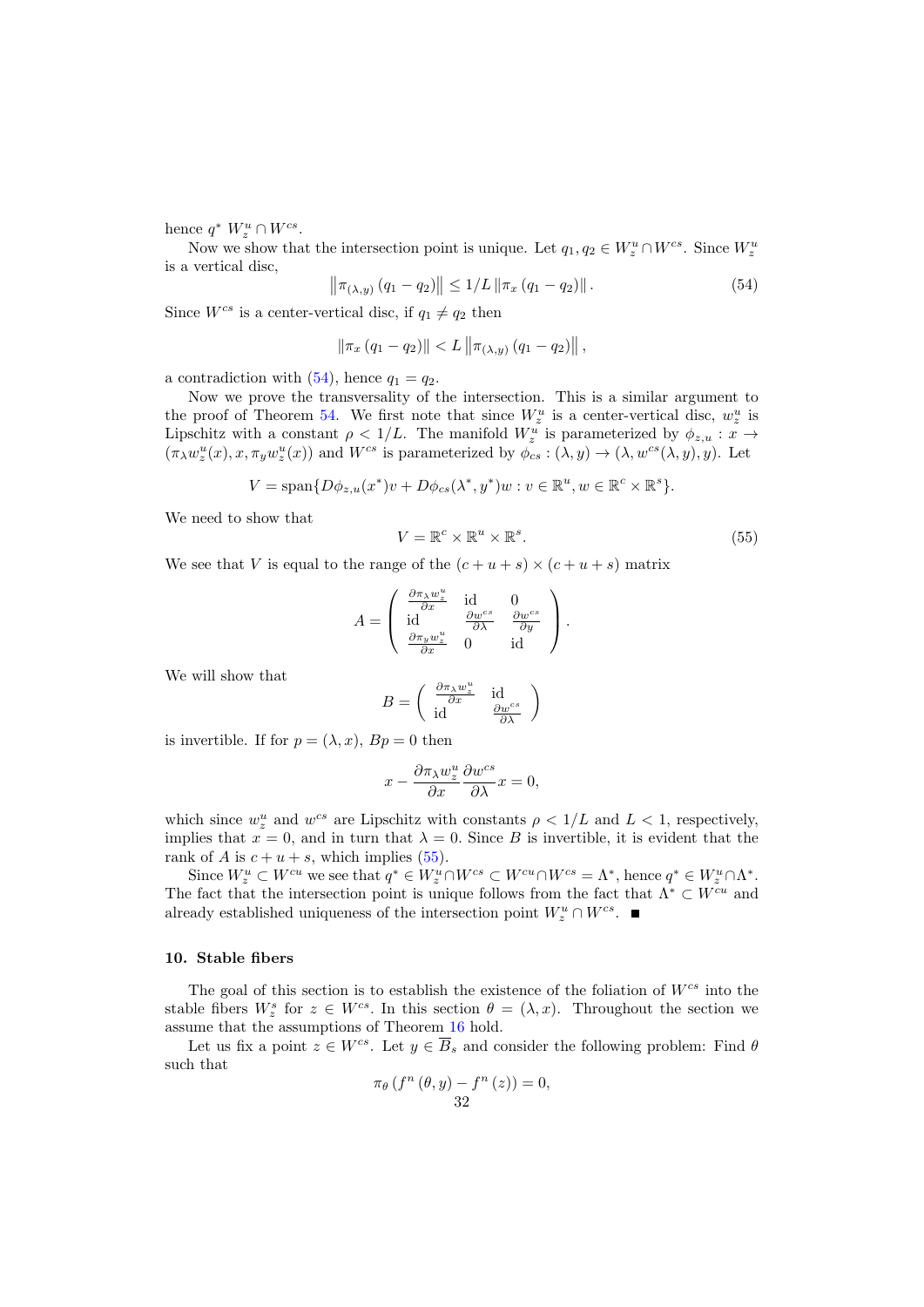under the constraint

$$
f^i(\theta, y) \in D \qquad \text{for } i = 1, \dots, n.
$$

By taking  $b_y(\theta) = (\theta, y)$  and observing that  $f^i(\theta, y) = f^i(b_y(\theta))$ , from Lemma [45](#page-17-1) it follows immediately that this problem has a unique solution  $\theta(y)$  which is as smooth as f.

<span id="page-32-2"></span>We define

$$
d_{n,z}(y) = (\theta(y), y). \tag{56}
$$

Our objective will be to prove that  $d_{n,z}(y)$  are vertical disks converging uniformly to  $W_z^s$ as  $n$  tends to infinity. First we prove a technical lemma.

<span id="page-32-1"></span>**Lemma 63.** Assume that  $f^j(z) \in D$  for  $j = 0, 1, ..., n$ . If  $f^j(q_i) \in J_s(f^j(z), 1/L) \cap D$ for  $i = 1, 2, j = 1, ..., n$  and if

$$
q_1 \notin J_s(q_2, 1/L)
$$

then

$$
\|\pi_{\theta}(q_{1} - q_{2})\| \leq \frac{4R}{L} \left(\frac{\mu_{s,1}}{\xi_{cu,1,P}}\right)^{n},
$$
  

$$
\|q_{1} - q_{2}\| \leq (1+L) \frac{4R}{L} \left(\frac{\mu_{s,1}}{\xi_{cu,1,P}}\right)^{n}.
$$

**Proof.** Our assumption  $f^j(q_i) \in J_s(f^j(z), 1/L)$ ,  $i = 1, 2$  and  $j = 0, 1, \ldots, n$  implies that  $f^j(q_1), f^j(q_2), f^j(z)$  are contained in the same charts for  $j = 0, 1, \ldots, n$ .

By Corollary [35,](#page-16-2)  $f^j(q_1) \notin J_s(f^j(q_2), 1/L)$  for  $j = 0, 1, ..., n$ , hence  $f^j(q_1) \in J_{cu}(f^j(q_2), L)$ . By Lemma [38](#page-16-5) this implies

$$
\|\pi_{\theta}(f^{n}(q_1) - f^{n}(q_2))\| \geq \xi_{cu,1,P} \|\pi_{\theta}(f^{n-1}(q_1) - f^{n-1}(q_2))\| \geq \ldots \geq \xi_{cu,1,P}^n \|\pi_{\theta}(q_1 - q_2)\|.
$$
\n(57)

We estimate  $\|\pi_{\theta}(f^{n}(q_1) - f^{n}(q_2))\|$  using the contraction in the y-direction. By Lemma [37,](#page-16-3) for  $i = 1, 2$ ,

<span id="page-32-0"></span>
$$
\begin{array}{rcl}\n\|\pi_y \left( f^n(q_i) - f^n(z) \right)\| & \leq & \mu_{s,1} \|\pi_y \left( f^{n-1}(q_i) - f^{n-1}(z) \right)\| \\
& \leq & \mu_{s,1}^n \|\pi_y \left( q_i - z \right)\| \leq \mu_{s,1}^n 2R.\n\end{array}
$$

Since  $f^{n}(q_i) \in J_s(f^{n}(z), 1/L)$ ,

$$
\|\pi_{\theta}\left(f^{n}(q_{i})-f^{n}(z)\right)\| \leq \frac{1}{L} \|\pi_{y}\left(f^{n}(q_{i})-f^{n}(z)\right)\| \leq \mu_{s,1}^{n} \frac{2R}{L}
$$

which by the triangle inequality implies

$$
\|\pi_{\theta}\left(f^{n}(q_{1})-f^{n}(q_{2})\right)\| \leq \|\pi_{\theta}\left(f^{n}(q_{1})-f^{n}(z)\right)\|+\|\pi_{\theta}\left(f^{n}(q_{2})-f^{n}(z)\right)\|
$$
  

$$
\leq \mu_{s,1}^{n} \frac{4R}{L}.
$$

Combining the above with [\(57\)](#page-32-0),

$$
\|\pi_{\theta}(q_1 - q_2)\| \leq \frac{4R}{L} \left(\frac{\mu_{s,1}}{\xi_{cu,1,P}}\right)^n.
$$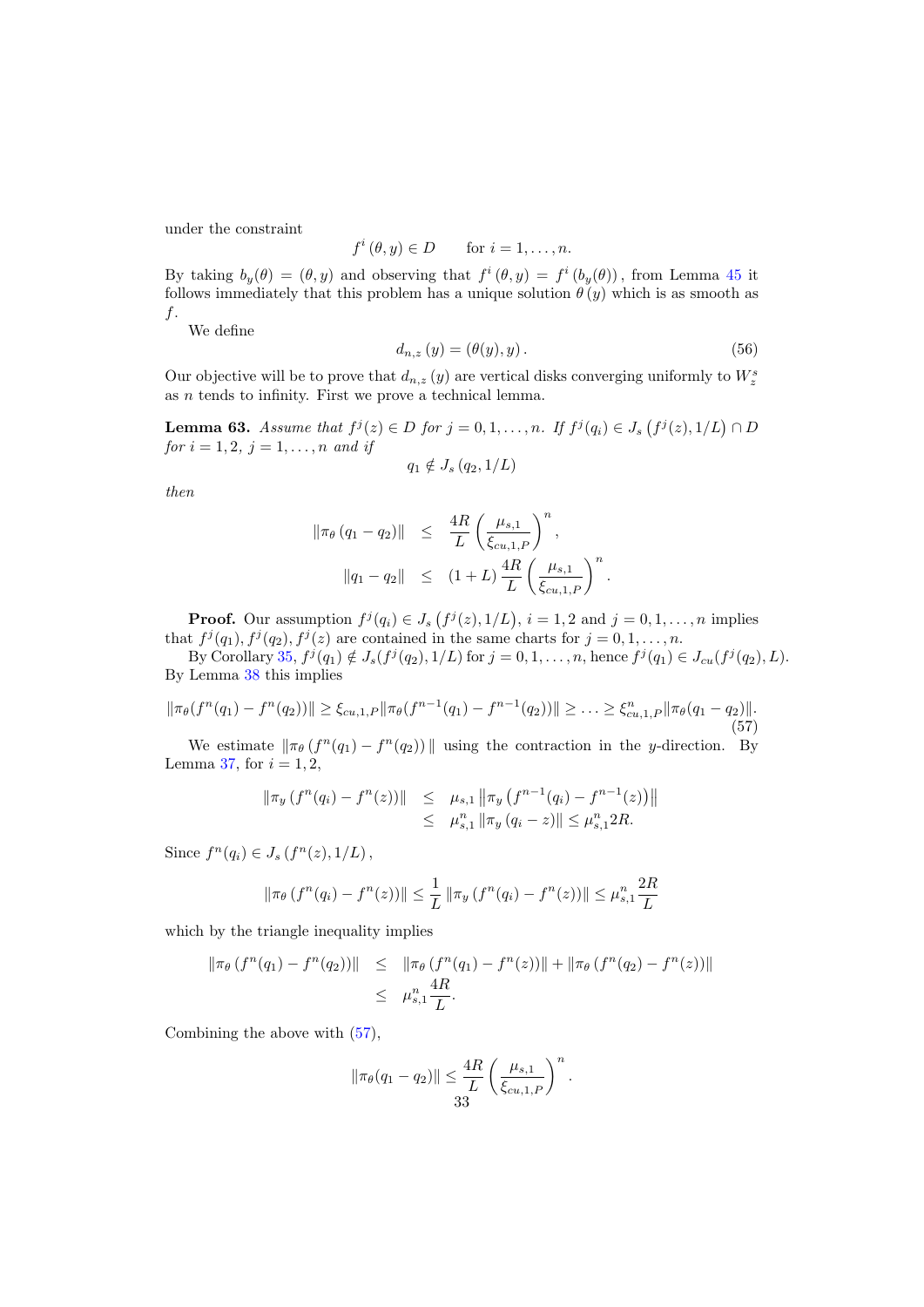Since  $q_1 \in J_{cu}(q_2, L)$ , then

$$
\|\pi_y (q_1 - q_2)\| \leq L \|\pi_\theta (q_1 - q_2)\|,
$$

hence

$$
\|q_1 - q_2\| \leq \|\pi_y (q_1 - q_2)\| + \|\pi_\theta (q_1 - q_2)\|
$$
  

$$
\leq (1+L) \frac{4R}{L} \left(\frac{\mu_{s,1}}{\xi_{cu,1,P}}\right)^n,
$$

<span id="page-33-0"></span>as required.

**Lemma 64.** For any  $n \geq 0$ ,  $d_{n,z}$  is a vertical disc and the sequence  $d_{n,z}$  converges uniformly to horizontal disk  $d_z$ . Moreover,  $W_z^s = \{(w_z^s(y), y) : y \in \overline{B}_s(R)\}\)$ , where  $w_z^s$ :  $\overline{B}_s(R) \to \Lambda \times \overline{B}_u(R)$  and  $d_z(y) = (w_z^s(y), y)$ 

**Proof.** Let  $y_1, y_2 \in \overline{B}_s(R)$ . By construction,

$$
\pi_{(\lambda,x)}f^{n}(d_{n,z}(y_{1})) = \pi_{(\lambda,x)}f^{n}(z) = \pi_{(\lambda,x)}f^{n}(d_{n,z}(y_{2})),
$$
\n(58)

and  $f^{i}(d_{n,z}(y_1)), f^{i}(d_{n,z}(y_2)) \in D$  for  $i = 0, ..., n$ . Since [\(58\)](#page-33-1) implies that

<span id="page-33-1"></span>
$$
f^{n} (d_{n,z} (y_1)) \in J_s (f^{n} (d_{n,z} (y_2)), 1/L),
$$

by the backward cone condition,

<span id="page-33-4"></span>
$$
d_{n,z}(y_1) \in J_s(d_{n,z}(y_2), 1/L),
$$

which means that  $d_{n,z}$  is a vertical disc. Also, for any  $y \in \overline{B}_s(R)$ , since  $f^n(d_{n,z}(y)) \in$  $J_s(f^n(z),1/L)$ , by the backward cone condition,

<span id="page-33-2"></span>
$$
f^{j}(d_{n,z}(y)) \in J_s(f^{j}(z), 1/L) \quad \text{for } j = 0, ..., n.
$$
 (59)

Observe that since

<span id="page-33-3"></span>
$$
\pi_y (d_{n,z} (y) - d_{n+j,z} (y)) = 0,
$$
\n(60)

we have  $\|\pi_{\theta}(d_{n,z}(y) - d_{n+j,z}(y))\| = \|d_{n,z}(y) - d_{n+j,z}(y)\|$ . Assume that  $d_{n,z}(y) \neq$  $d_{n+j,z}(y)$ . By [\(60\)](#page-33-2) we see that  $d_{n,z}(y) \notin J_s(d_{n+j,z}(y), 1/L)$ . From Lemma [63](#page-32-1) applied to  $q_1 = d_{n,z}(y)$ ,  $q_2 = d_{n+j,z}(y)$  and z it follows that

$$
||d_{n,z}(y) - d_{n+j,z}(y)|| = ||\pi_{\theta}(d_{n,z}(y) - d_{n+j,z}(y))|| \le \frac{4R}{L} \left(\frac{\mu_{s,1}}{\xi_{cu,1,P}}\right)^n.
$$
 (61)

Note that if  $d_{n,z}(y) = d_{n+j,z}(y)$ , then [\(61\)](#page-33-3) also holds. Since by our assumptions  $\frac{\mu_{s,1}}{\xi_{cu,1,P}}$ 1, therefore  $d_{n,z}$  is a Cauchy sequence in supremum norm. Let us denote the limit by  $d_z$ .

The  $d_{n,z}$  are vertical discs. The properties  $(25)$  are preserved when passing to the limit, hence  $d_z$  is a vertical disc.

We show that for all  $y \in \overline{B}_s(R)$ ,  $d_z(y) \in W^{cs}$ . By construction, for any  $i \geq 0$  and  $n \geq i$ ,  $f^i(d_{n,z}(y)) \in D$ . Passing to the limit with n to infinity gives  $f^i(d_z(y)) \in D$ , as required.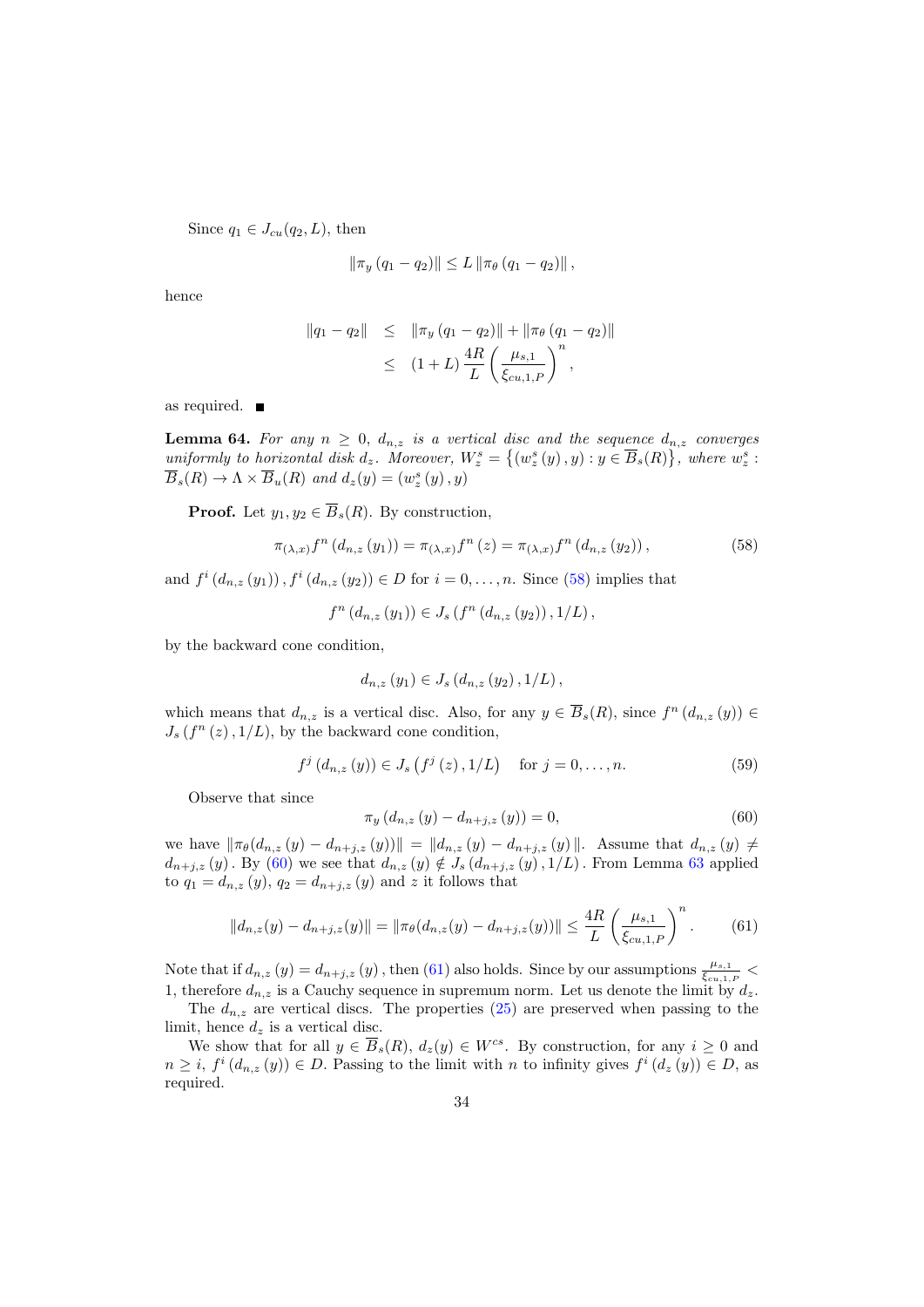By [\(59\)](#page-33-4), passing to the limit with n to infinity, we see that for any  $j \geq 0$ 

$$
f^{j}(d_{n,z}(y)) \in J_s(f^{j}(z), 1/L),
$$

hence  $\{d_z(y) \mid y \in \overline{B}_s(R)\} \subset W_z^s$ .

To show that  $W_z^s \subset \{d_z(y) \mid y \in \overline{B}_s(R)\}\,$  let us consider  $p \in W^{cs}$ , such that  $f^j(p) \in$  $J_s(f^j(z), 1/L)$  for all  $j \geq 0$ . Let  $y = \pi_y p$ . We will show that  $p = d_z(y)$ . From Lemma [63,](#page-32-1) (taking  $q_1 = p$ , and  $q_2 = d_z(y)$ ), it follows that

$$
||p - d_z(y)|| = ||\pi_\theta(p - d_z(y))|| \le \frac{4R}{L} \left(\frac{\mu_{s,1}}{\xi_{cu,1,P}}\right)^n \to 0, \quad n \to \infty.
$$

Therefore  $p = d_z(y)$ .

The function  $w_z^s$  can be defined as  $w_z^s(y) = \pi_{\theta} d_z(y)$ .

<span id="page-34-1"></span>**Lemma 65.** Let  $m \leq k$ . Let  $d_{n,z}$  be the sequence of vertical discs defined in [\(56\)](#page-32-2). Assume that  $d_{n,z}$  are  $C^m$  and that for any n,  $\|\pi_\theta d_{n,z}\|_{C^m} < c_m$ , with  $c_m$  independent of n. If f satisfies rate conditions of order m, then  $\|\pi_\theta d_{n,z}\|_{C^{m+1}} < c_{m+1}$  for a constant independent of n.

Proof. The proof follows from identical arguments to the proof of Lemma [51.](#page-22-4) The noticeable difference is that when we apply Theorem [33,](#page-15-0) we should choose coordinates  $x = \theta = (\lambda, x), y = y$  and constants  $\xi = \xi_{cu,2}, \mu = \mu_{s,1}$ . Note that conditions [\(1\)](#page-5-0), [\(4\)](#page-5-3) imply [\(23\)](#page-15-1) for any  $m \geq 0$ . ■

<span id="page-34-0"></span>**Lemma 66.** For any  $z \in W^{cs}$  the manifold  $W_z^s$  is  $C^k$ .

**Proof.** The functions  $\pi_{\theta}d_{n,z}$  are  $C^{k+1}$  and uniformly Lipschitz with constant  $1/L$ . The fact that  $C^k$  smoothness is preserved as we pass to the limit follows from Lemma [65](#page-34-1) and mirror arguments to the proof of Lemma [48.](#page-20-0)  $\blacksquare$ 

<span id="page-34-2"></span>**Lemma 67.** Let  $z \in W^{cs}$ . If  $p \in W_z^s$ , then for  $n \geq 0$   $f^n(p)$ ,  $f^n(z)$  are in the same chart and

$$
||f^{n}(p) - f^{n}(z)|| \le \left(1 + \frac{1}{L}\right) ||\pi_{y}(p - z)|| \mu_{s,1}^{n}, \qquad n \ge 0.
$$

**Proof.** We first observe that for any  $q_1, q_2 \in D$ , such that  $q_1 \in J_s(q_2, 1/L)$ , holds

$$
\|\pi_{\theta}(q_1-q_2)\| \leq \frac{1}{L} \|\pi_y(q_1-q_2)\|,
$$

hence

$$
||q_1 - q_2|| \le ||\pi_\theta (q_1 - q_2)|| + ||\pi_y (q_1 - q_2)|| \le \left(1 + \frac{1}{L}\right) ||\pi_y (q_1 - q_2)||.
$$

Let  $p \in W_s^s$ , which means that  $f^i(p) \in J_s(f^i(z), 1/L) \cap D$ , for all  $i \geq 0$ . From Lemma [37](#page-16-3) it follows for  $n > 0$  that

$$
\|\pi_y(f^n(p) - f^n(z))\| \le (\mu_{s,1})^n \|\pi_y(p - z)\|.
$$
  
35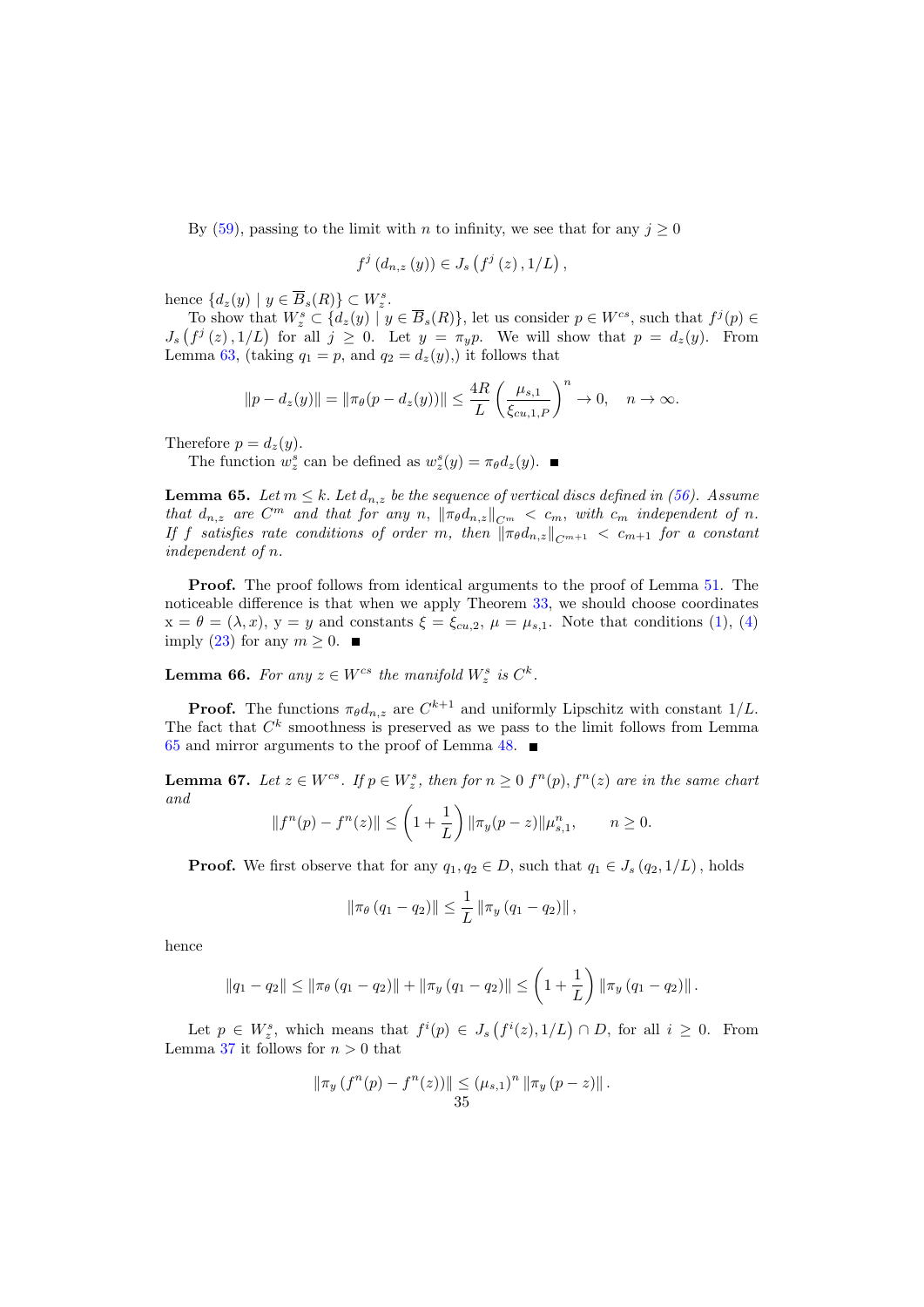Therefore

$$
||f^{n}(p) - f^{n}(z)|| \leq \left(1 + \frac{1}{L}\right) ||\pi_{y}(f^{n}(p) - f^{n}(z))||
$$
  

$$
\leq \mu_{s,1}^{n}\left(1 + \frac{1}{L}\right) ||\pi_{y}(p - z)||,
$$

<span id="page-35-2"></span>as required.

**Lemma 68.** For any  $z \in W^{cs}$ , let us define a set  $U = U(z)$  as

$$
U = \{p \in D : f^{n}(p) \in D \text{ for all } n \ge 0, \text{ and}
$$
  
\n
$$
\exists n_0 \ge 0, \exists C > 0 \text{ (which may depend on } p, z)
$$
  
\n*s.t.* for  $n \ge n_0$ ,  $f^{n}(p)$  and  $f^{n}(z)$  are in the same good chart and  
\n
$$
||f^{n}(p) - f^{n}(z)|| \le C\mu_{s,1}^{n}\}.
$$

 $\label{eq:Chen} \begin{aligned} \textit{Then } W^s_z = U. \end{aligned}$ 

**Proof.** From Lemma [67](#page-34-2) it follows that  $W_z^s \subset U$ . It remains to prove that  $U \subset W_z^s$ . For the proof by the contradiction let us consider  $p \in U \setminus W_z^s$ . Observe that from the backward cone condition (Definition [13\)](#page-7-2), since  $p \notin W_z^s$ , it follows that for  $i \geq n_0$  holds  $f^i(p) \notin J_s(f^i(z), 1/L)$ . Hence  $f^i(p) \in J_{cu}(f^i(z), L)$  for any  $i \geq n_0$  (this makes sense because  $f^{i}(p)$  and  $f^{i}(z)$  are in the same good chart for  $i \ge n_0$ .) Hence from Lemma [38](#page-16-5) it follows that

<span id="page-35-1"></span>
$$
\left\|\pi_{\theta}\left(f^{n_0+i}(p)-f^{n_0+i}(z)\right)\right\| \geq \xi_{cu,1,P}^i \left\|\pi_{\theta}\left(f^{n_0}(p)-f^{n_0}(z)\right)\right\|,
$$

and thus for any  $n > n_0$ 

$$
\|\pi_{\theta}\left(f^{n}(p)-f^{n}(z)\right)\| \geq \xi_{cu,1,P}^{n}\left(\xi_{cu,1,P}^{-n_{0}}\|\pi_{\theta}\left(f^{n_{0}}(p)-f^{n_{0}}(z)\right)\|\right). \tag{62}
$$

By our assumption

<span id="page-35-0"></span>
$$
||f^{n}(p) - f^{n}(z)|| \le C\mu_{s,1}^{n}, \quad n \ge n_{0}.
$$
\n(63)

Since  $\mu_{s,1} < \xi_{cu,1,P}$ , conditions [\(63\)](#page-35-0) and [\(62\)](#page-35-1) contradict each other. This means that  $p \in W_z^s$ , as required.

Lemmas [64,](#page-33-0) [66,](#page-34-0) [68](#page-35-2) combined prove the claims about  $W_z^u$  from Theorem [16.](#page-8-0) We now prove Theorem [17,](#page-9-2) which can be used to obtain tighter Lipschitz bounds on  $w_z^s$ .

**Proof of Theorem [17.](#page-9-2)** Observe that by definition of  $d_{n,z}$ , for any  $y_1, y_2 \in \overline{B}_s(R)$ 

<span id="page-35-4"></span>
$$
\pi_{(\lambda,x)}(f^{n}(d_{n,z}(y_1))) = \pi_{(\lambda,x)}(f^{n}(z)) = \pi_{(\lambda,x)}f^{n}(d_{n,z}(y_2)),
$$

hence for  $y_1 \neq y_2$ 

<span id="page-35-3"></span>
$$
f^{n}(d_{n,z}(y_2)) \notin J_s^c(f^{n}(d_{n,z}(y_1)), M).
$$
 (64)

By Theorem [32,](#page-14-3) taking  $x = x$  and  $y = (\lambda, y)$ , for  $i = 1, \ldots, n$ ,

$$
f(J_s^c(f^{i-1}(d_{n,z}(y_1)), M) \cap D) \subset J_s^c(f^i(d_{n,z}(y_1)), M). \tag{65}
$$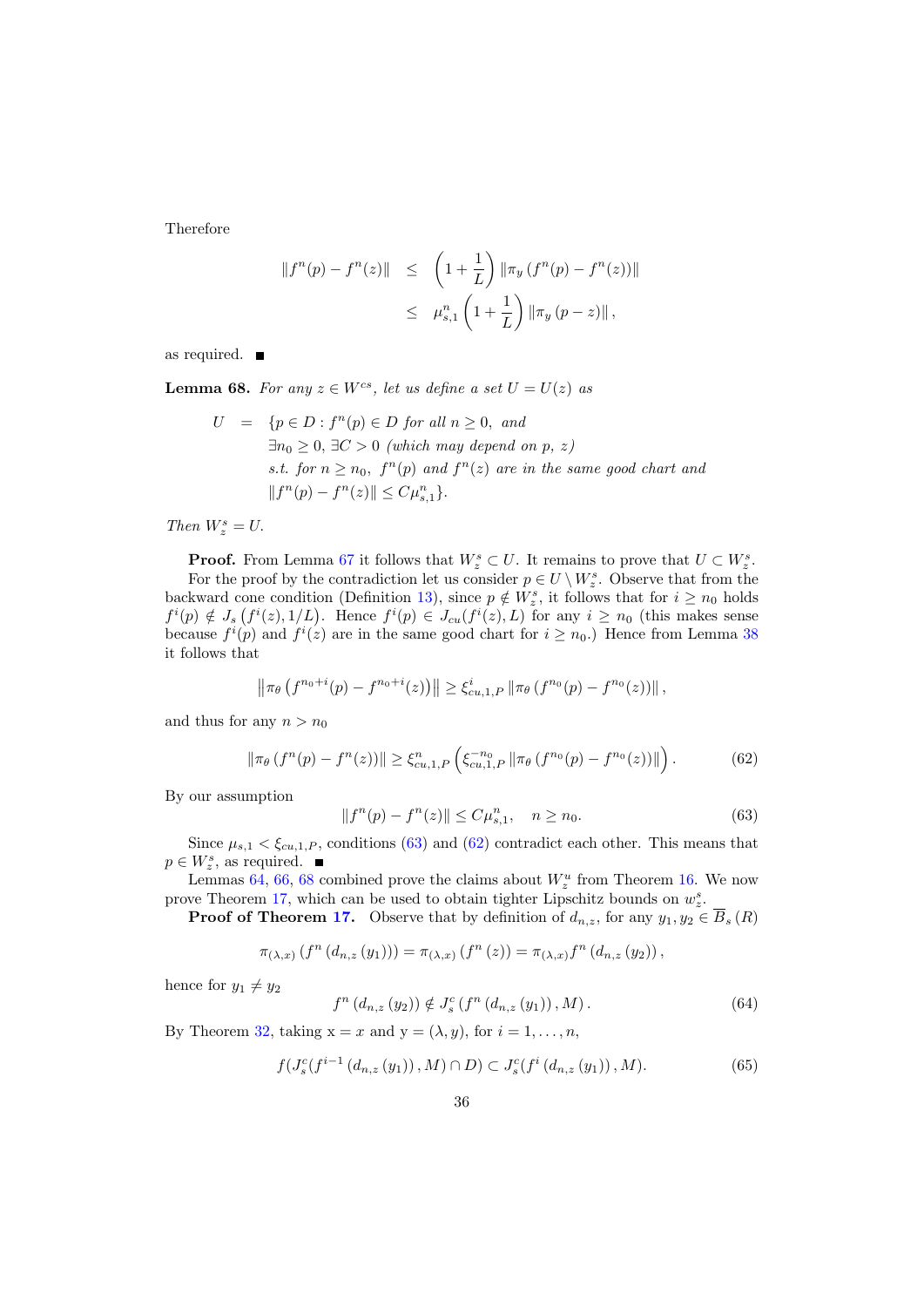This means that

<span id="page-36-1"></span>
$$
d_{n,z}(y_2) \notin J_s^c(d_{n,z}(y_1), M). \tag{66}
$$

(Since otherwise from [\(65\)](#page-35-3) and [\(64\)](#page-35-4) we would get a contradiction.) By definition of  $d_{n,z}$ ,

$$
\pi_y d_{n,z} (y_i) = y_i \quad \text{for } i = 1, 2,
$$

which combined with  $(66)$  gives

$$
\left\|\pi_{(\lambda,x)}(d_{n,z}(y_1)-d_{n,z}(y_2))\right\| \le M \left\|\pi_y(d_{n,z}(y_1)-d_y(y_2))\right\| = M \left\|y_1-y_2\right\|,
$$

as required.  $\blacksquare$ 

**Proposition 69.** Let  $z \in W^{cs}$ . Then the intersection  $W_z^s \cap W^{cu}$  consists of a single point and is transversal. The intersection  $W_z^s \cap \Lambda^*$  consists of a single point.

**Proof.** The result follows from similar arguments to the proof of Proposition [62.](#page-30-2)  $\blacksquare$ 

## <span id="page-36-0"></span>11. Invariant manifolds for vector bundles

The previous discussion was focused on the setting where  $\Lambda$  was a torus. We now generalize the result for  $\Lambda$  which are compact manifolds without boundaries.

#### 11.1. Vector bundles

We start by recalling the definition of the vector bundle [\[15\]](#page-63-11).

**Definition 70.** Let B, E be topological spaces. Let  $p : E \to B$  be a continuous map. A vector bundle chart on  $(p, E, B)$  with domain U and dimension n is a homeomorphism  $\varphi: p^{-1}(U) \to U \times \mathbb{R}^n$ , where  $U \subset B$  is open and such that

$$
\pi_1 \circ \varphi(z) = p(z), \quad \text{for } z \in p^{-1}(U).
$$

We will denote such bundle chart by a pair  $(\varphi, U)$ .

For each  $\lambda \in U$  we define the homeomorphism  $\varphi_{\lambda}$  to be the composition

$$
\varphi_{\lambda}:p^{-1}(\lambda)\stackrel{\varphi}{\to}\{\lambda\}\times\mathbb{R}^n\to\mathbb{R}^n.
$$

A vector bundle atlas  $\Phi$  on  $(p, E, B)$  is a family of vector bundle charts on  $(p, E, B)$  with the values in the same  $\mathbb{R}^n$ , whose domains cover B and such that whenever  $(\varphi, U)$  and  $(\psi, V)$  are in  $\Phi$  and  $\lambda \in U \cap V$ , the homeomorphism  $\psi_{\lambda} \varphi_{\lambda}^{-1} : \mathbb{R}^n \to \mathbb{R}^n$  is linear. The map

$$
U \cap V \ni \lambda \mapsto \psi_{\lambda} \varphi_{\lambda}^{-1} \in GL(n)
$$

is continuous for all pairs of charts in Φ.

A maximal vector bundle atlas  $\Phi$  is a vector bundle structure on  $(p, E, B)$ . We then call  $\gamma = (p, E, B, \Phi)$  a vector bundle having (fibre) dimension n, projection p, total space E and base space B.

The fibre over  $\lambda \in B$  is the space  $p^{-1}(\lambda) = \gamma_{\lambda} = E_{\lambda}$ .  $\gamma_{\lambda}$  has the vector space structure.

If the E, B are  $C<sup>r</sup>$  manifolds and all maps appearing in the above definition are  $C<sup>r</sup>$ , then we will say that the bundle  $(p, E, B, \Phi)$  is a C<sup>r</sup>-bundle.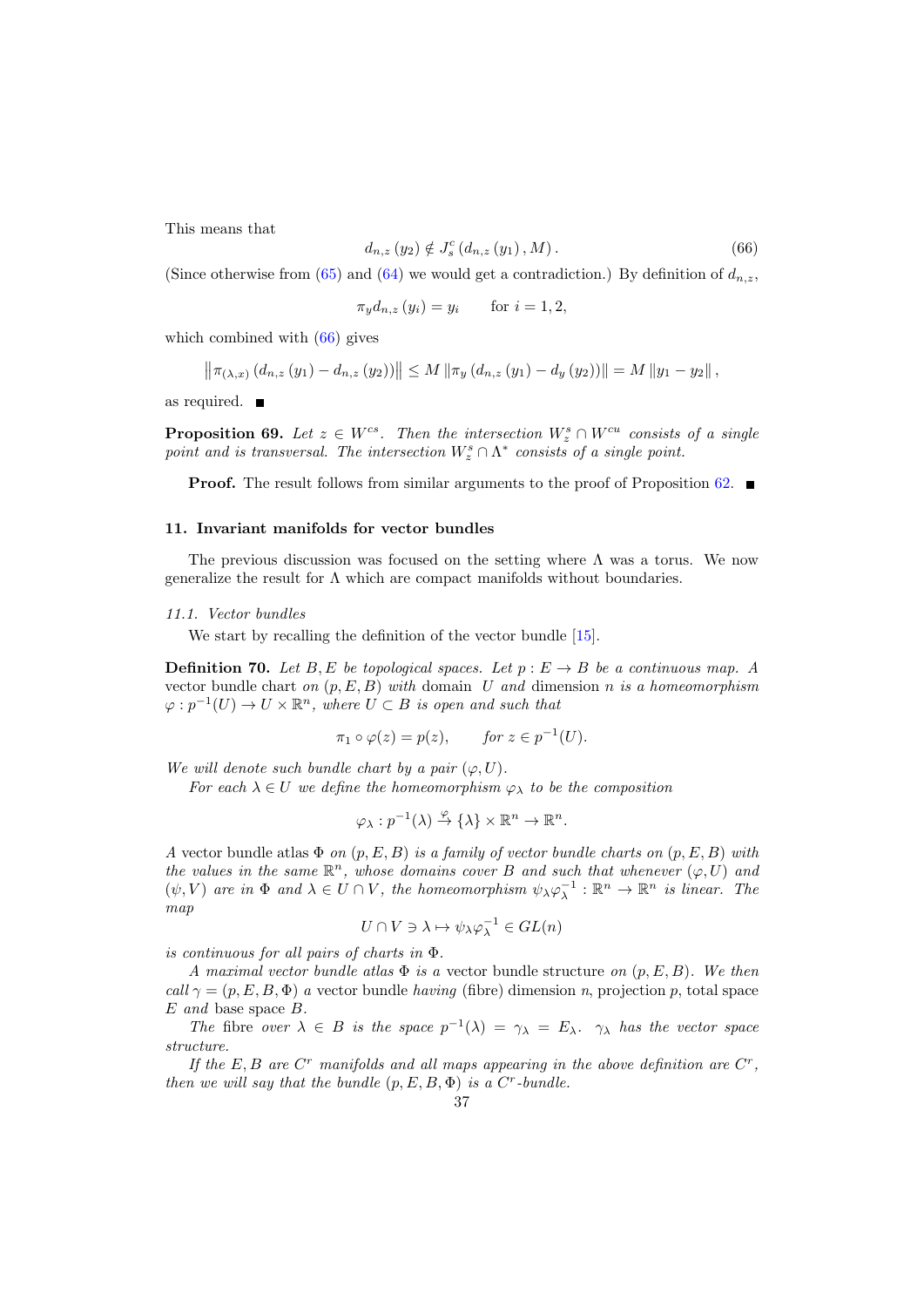One can introduce the notion of subbundles, morphisms etc. (see [\[15\]](#page-63-11) and references given there). The fibers can have a structure: for example a scalar product, a norm, which depend continuously on the base point.

**Definition 71.** We say that the vector bundle  $\gamma$  is a Banach vector bundle with fiber being the Banach space  $(F, \|\cdot\|)$ , if for each  $\lambda \in B$  the fiber  $\gamma_{\lambda}$  is a Banach space with norm  $\|\cdot\|_{\lambda}$  such that for each bundle chart  $(\varphi, U)$  the map  $\varphi_{\lambda}: E_{\lambda} \to F$  is an isometry  $(\|\varphi_\lambda(v)\| = \|v\|_{\lambda}).$ 

For vector bundles  $\gamma_1$ ,  $\gamma_2$  over the same base space one can define  $\gamma = \gamma_1 \oplus \gamma_2$  by setting  $\gamma_{\lambda} = \gamma_{1,\lambda} \oplus \gamma_{2,\lambda}$ . In the following, points in  $\gamma_1 \oplus \gamma_2$  will be denoted by a triple  $(\lambda, v_1, v_2)$ , where  $\lambda \in B$ ,  $v_1 \in \gamma_{1,\lambda}$  and  $v_2 \in \gamma_{2,\lambda}$ . If  $\gamma_1$  and  $\gamma_2$  are both Banach bundles, then  $\gamma_1 \oplus \gamma_2$  is also a Banach vector bundle with the norm on  $\gamma_{1,\lambda} \oplus \gamma_{2,\lambda}$  defined by  $||(v_1, v_2)||_\lambda = \sqrt{||v_1||_\lambda^2 + ||v_2||_\lambda^2}$ . We will also always assume that the atlas on bundle  $\gamma_1 \oplus \gamma_2$  respects this structure, namely if  $(\eta, U)$  is a bundle chart for  $\gamma_1 \oplus \gamma_2$ , then its restriction (obtained through projection) to  $\gamma_i$  is also a bundle chart for  $\gamma_i$  for  $i = 1, 2$ .

#### 11.2. Formulation of the result

Assume that, we have Banach vector bundles  $\gamma_u$ ,  $\gamma_s$ ,  $\gamma = \gamma_u \oplus \gamma_s$ . Let u and s be the fiber dimension of  $\gamma_u$  and  $\gamma_s$ , respectively. Let the base space for  $\gamma$ , denoted by  $\Lambda$ , be a  $C^k$  compact manifold without boundary of dimension c. We consider  $D \subset \gamma_u \oplus \gamma_s$ defined as:

$$
D = \{ (\lambda, v_1, v_2) \in \gamma_u \oplus \gamma_s \mid \lambda \in \Lambda, v_1 \in \gamma_{u,\lambda}, v_2 \in \gamma_{s,\lambda}, \quad ||v_1|| \le R, \quad ||v_2|| \le R \}.
$$

Consider a finite open covering  $\{\mathcal{U}_i\}$  of  $\Lambda$  and an atlas  $\{(\eta_i, \mathcal{U}_i)\},\$  where

$$
\eta_i:\mathcal{U}_i\to\eta_i\left(\mathcal{U}_i\right)\subset\mathbb{R}^c
$$

<span id="page-37-0"></span>are charts. We assume that there exists a  $R_{\Lambda} > 0$  such that for any  $\lambda \in \Lambda$  there exists an i such that

$$
\overline{B}_c(\eta_i(\lambda), R_\Lambda) \subset \eta_i(\mathcal{U}_i).
$$
\n(67)

Also, we assume that for any  $\eta_i$  there exists a  $\lambda$  such that [\(67\)](#page-37-0) holds true.

**Definition 72.** We refer to a chart  $(\eta_i, \mathcal{U}_i)$  satisfying [\(67\)](#page-37-0) as a good chart for  $\lambda$ .

We assume that for each  $(\eta_i, \mathcal{U}_i)$  we have a vector bundle chart for  $\gamma$  of the form  $\varphi_i = (p, \varphi_i^u, \varphi_i^s) : p^{-1} (\mathcal{U}_i) \to \mathcal{U}_i \times \mathbb{R}^s \times \mathbb{R}^u$ . We define maps

$$
\tilde{\eta}_i : p^{-1}(\mathcal{U}_i) \to \mathbb{R}^c \times \mathbb{R}^u \times \mathbb{R}^s,
$$

as

$$
\tilde{\eta}_{i}\left(\lambda, v_{1}, v_{2}\right) = \left(\eta_{i}\left(\lambda\right), \varphi_{i,\lambda}^{u}\left(v_{1}\right), \varphi_{i,\lambda}^{s}\left(v_{2}\right)\right),
$$

and sets

$$
\widetilde{\mathcal{U}}_i = p^{-1}(\mathcal{U}_i) \cap D,
$$
  
\n
$$
D_i = \widetilde{\eta}_i \left( \widetilde{\mathcal{U}}_i \right) = \eta_i \left( \mathcal{U}_i \right) \times B_u \left( R \right) \times B_s \left( R \right).
$$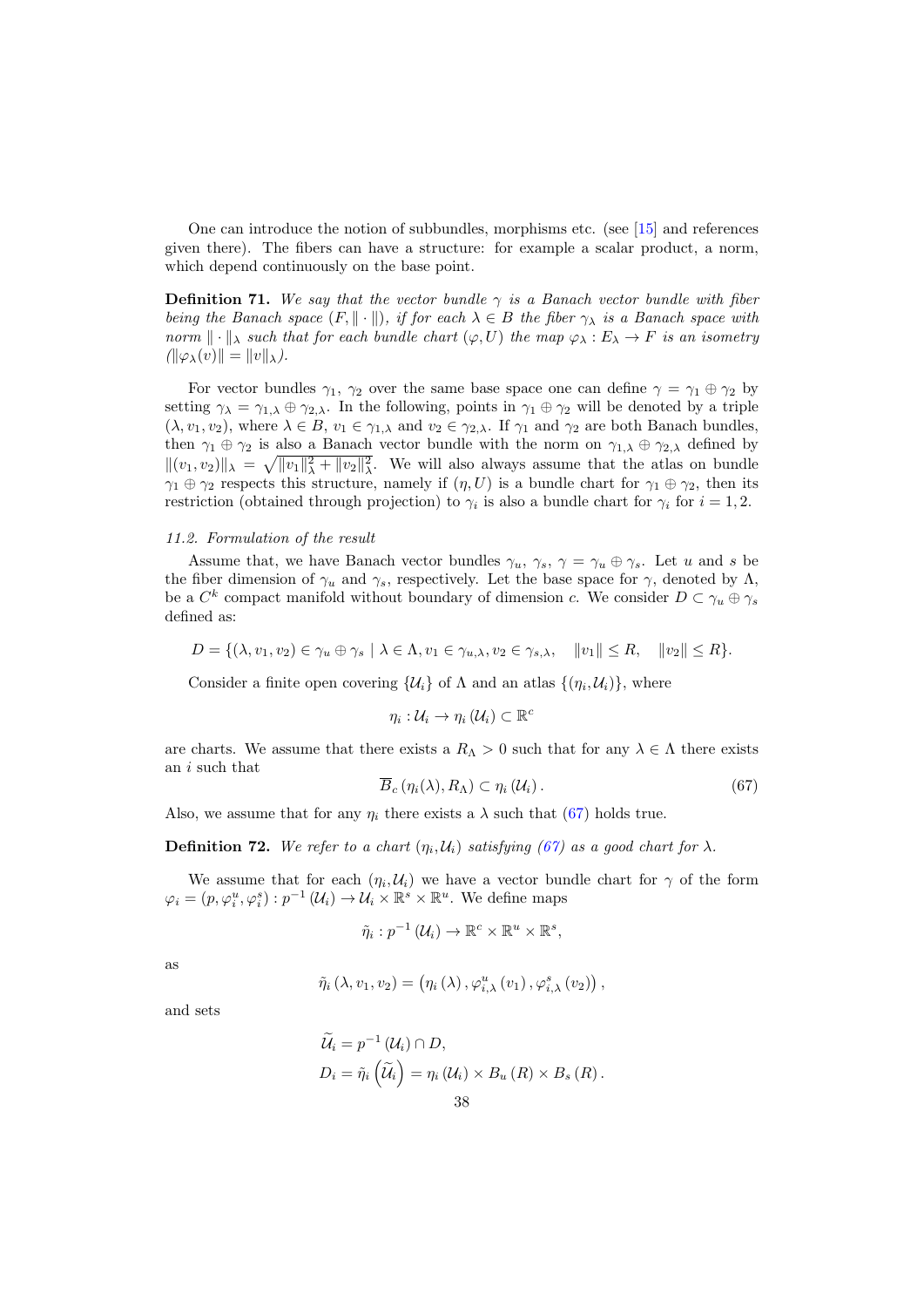**Definition 73.** We say that  $\tilde{\eta}_i$  is a good chart for  $z \in \gamma_u \oplus \gamma_s$  if  $\eta_i$  is a good chart for  $p(z) \in \Lambda$ .

We use a notation  $z = (\lambda, v_1, v_2)$  for points in  $\gamma_u \oplus \gamma_s$  and  $(\theta, x, y) \in \mathbb{R}^c \times \mathbb{R}^u \times \mathbb{R}^s$  to make the distinction between those on the bundle and those in local coordinates.

We fix a constant  $L \in \mathbb{R}$  satisfying

$$
L\in \left(\frac{2R}{R_{\Lambda}},1\right).
$$

**Remark 74.** Using mirror arguments to those in Remark [6](#page-6-2) we see that for any  $M \leq \frac{1}{L}$ and any good chart  $\tilde{\eta}_i$  around  $z \in D$ , holds

$$
J_s(\tilde{\eta}_i(z), M) \cap D_i \subset \overline{B}_c(\pi_\theta \tilde{\eta}_i(z), R_\Lambda) \times \overline{B}_u(R) \times \overline{B}_s(R),
$$
  

$$
J_u(\tilde{\eta}_i(z), M) \cap D_i \subset \overline{B}_c(\pi_\theta \tilde{\eta}_i(z), R_\Lambda) \times \overline{B}_u(R) \times \overline{B}_s(R).
$$

This is important for us, since it is one of the reasons why the proof presented in previous sections will also work for the current setting. For instance, one of the founding blocks of the proof was the Lemma  $44$ , which states that images of horizontal discs are horizontal discs. Horizontal discs are contained in cones, and here we see that the relevant fragments of the cones will lie in local coordinates. This will allow us to consider conditions defined locally.

We consider a map

$$
f: D \to \gamma_u \oplus \gamma_s.
$$

For any  $z \in D$ , a good chart  $\tilde{\eta}_i$  around z and a good chart  $\tilde{\eta}_i$  around  $f(z)$  we can define (locally around  $\tilde{\eta}_i(z)$ )

$$
f_{ji} := \tilde{\eta}_j \circ f \circ \tilde{\eta}_i^{-1}.
$$

For a chart  $\eta_i$  we define sets  $D_i^+, D_i^- \subset \mathbb{R}^c \times \mathbb{R}^u \times \mathbb{R}^s$  as

$$
D_i^+ = \eta_i (\mathcal{U}_i) \times \overline{B}_u(R) \times \partial B_s(R),
$$
  

$$
D_i^- = \eta_i (\mathcal{U}_i) \times \partial \overline{B}_u(R) \times B_s(R).
$$

<span id="page-38-0"></span>**Definition 75.** We say that f satisfies covering conditions if for any  $z \in D$  the following conditions hold:

For any good chart  $\tilde{\eta}_i$  around z, there exists a good chart  $\tilde{\eta}_j$  around  $f(z)$  such that the set

$$
U=J_u(\tilde{\eta}_i(z),1/L)\cap D_i
$$

is contained in the domain of  $f_{ji}$ . Additionally, for  $\theta^* = \pi_{\theta} \tilde{\eta}_j(f(z))$ , there exists a homotopy

$$
h:[0,1]\times U\to B_c(\theta^*,R_\Lambda)\times\mathbb{R}^u\times\mathbb{R}^s,
$$

and a linear map  $A: \mathbb{R}^u \to \mathbb{R}^u$  which satisfy:

1.  $h_0 = f_{ii}|_U$ ,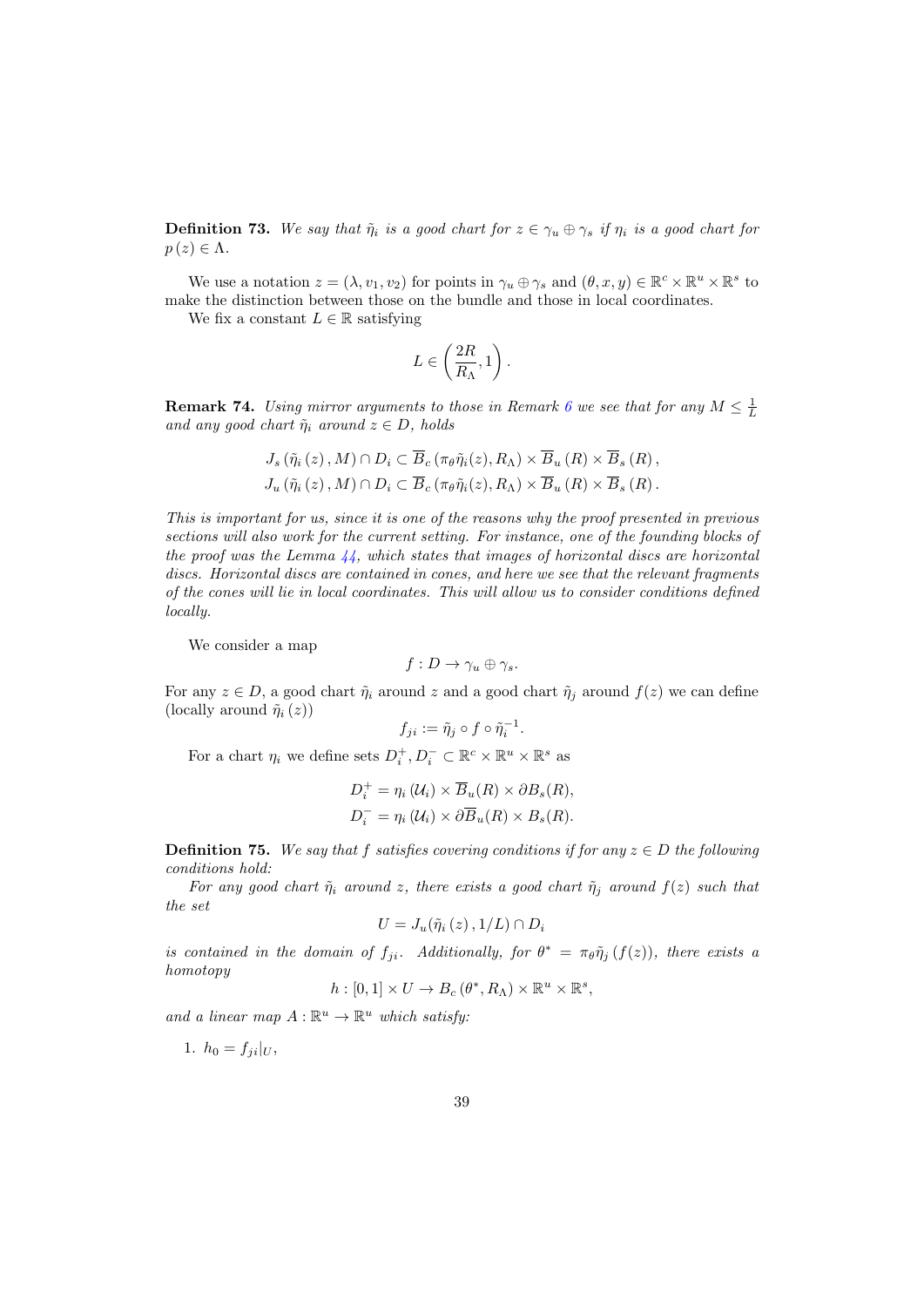2. for any  $\alpha \in [0,1]$ ,

$$
h_{\alpha}\left(U\cap D_{i}^{-}\right)\cap D_{j}=\emptyset,\tag{68}
$$

$$
h_{\alpha}(U) \cap D_j^+ = \emptyset,\tag{69}
$$

3.  $h_1(\theta, x, y) = (\theta^*, Ax, 0),$ 4.  $A(\partial B_u(R)) \subset \mathbb{R}^u \setminus \overline{B}_u(R)$ .

**Definition 76.** For  $z \in D$ , we refer to  $(\tilde{\eta}_i, \tilde{\eta}_i)$  which satisfy the conditions of Definition [75](#page-38-0) as a good charts pair for z.

We assume that for any  $z \in D$  and any good chart  $\eta_j$  for z there exists an i such that  $(\tilde{\eta}_i, \tilde{\eta}_i)$  is a good charts pair.

We use a notation

$$
\mathfrak{C}(z) = \{ (j,i) : (\tilde{\eta}_j, \tilde{\eta}_i) \text{ is a good charts pair for } z \},
$$

$$
\mathfrak{C}=\bigcup_{z\in D}\mathfrak{C}(z).
$$

We now define the constants

$$
\xi_{u,1,P} = \inf_{(j,i)\in\mathfrak{C}} m \left[ \frac{\partial (f_{ji})_x}{\partial x} (\text{dom } (f_{ji})) \right] - \frac{1}{L} \sup_{(j,i)\in\mathfrak{C},z\in\text{dom}(f_{ji})} \left\| \frac{\partial (f_{ji})_x}{\partial (\lambda, y)} (z) \right\|,
$$
  

$$
\xi_{cu,1,P} = \inf_{(j,i)\in\mathfrak{C}} m \left[ \frac{\partial (f_{ji})_{(\lambda,x)}}{\partial (\lambda, x)} (\text{dom } (f_{ji})) \right] - L \sup_{(j,i)\in\mathfrak{C},z\in\text{dom}(f_{ji})} \left\| \frac{\partial (f_{ji})_{(\lambda,x)}}{\partial y} (z) \right\|.
$$

Similarly, we define constants which are analogues of  $\mu_{\iota,\kappa}, \xi_{\iota,\kappa}$ , (for  $\iota \in \{u, s, cu, cs\}$ and  $\kappa \in \{1, 2\}$  from section [3,](#page-3-0) by changing the conditions under the sup and inf, from " $z \in D$ " to " $(j, i) \in \mathfrak{C}, z \in \text{dom}(f_{ii})$ ".

Definition 77. We say that f satisfies cone conditions and rate conditions of order  $k \geq 1$  if the inequalities from Definition [5](#page-5-2) are satisfied.

**Definition 78.** We say that f satisfies backward cone conditions if for any  $z \in D$  and a good charts pair  $(\tilde{\eta}_j, \tilde{\eta}_i)$  for z, the following condition is fulfilled:

If  $z' \in D$ ,  $f(z') \in \widetilde{\mathcal{U}}_j$  and  $\widetilde{\eta}_j(f(z')) \in J_s(\widetilde{\eta}_j(f(z)), 1/L)$  then  $z' \in \widetilde{\mathcal{U}}_i$  and

$$
\tilde{\eta}_i(z')\in J_s\left(\tilde{\eta}_i\left(z\right),1/L\right).
$$

**Definition 79.** For  $z \in D$ , we refer to  $(\tilde{\eta}_{i_n}, \tilde{\eta}_{i_{n-1}}, \ldots, \tilde{\eta}_{i_0})$  as a good charts sequence for z, if  $(\tilde{\eta}_{i_{k+1}}, \tilde{\eta}_{i_k})$  is a good charts pair for  $f^k(z)$ .

For a good chart sequence  $(\tilde{\eta}_{i_n}, \tilde{\eta}_{i_{n-1}}, \ldots, \tilde{\eta}_{i_0})$  we use a notation

$$
f_{i_n,\dots,i_0}=f_{i_n i_{n-1}}\circ \dots \circ f_{i_2 i_1}\circ f_{i_1 i_0}.
$$

<span id="page-39-0"></span>We can now formulate our result.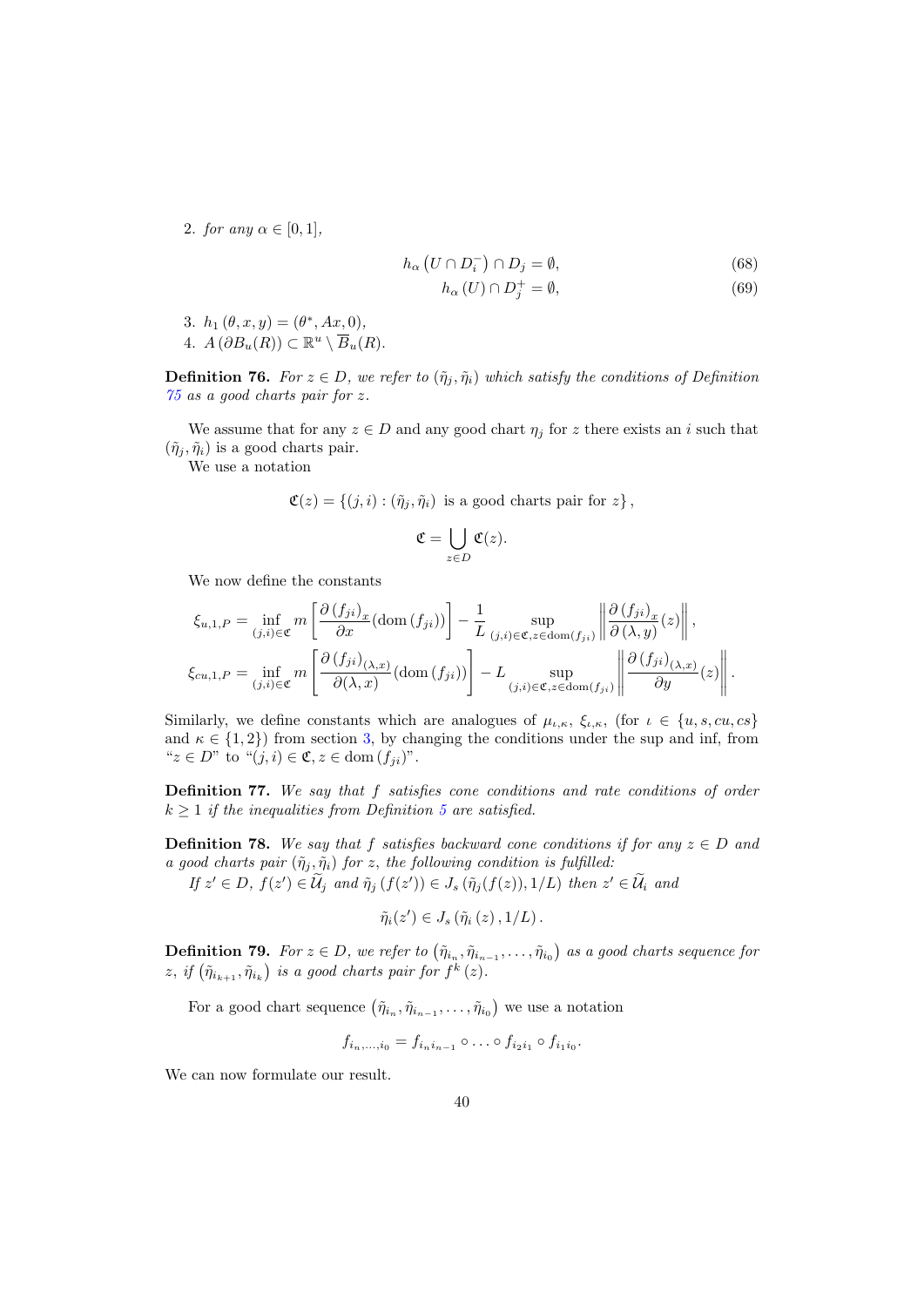**Theorem 80.** If f is  $C^{k+1}$  and satisfies covering conditions, rate conditions of order k and backward cone conditions, then  $W^{cs}$ ,  $W^{cu}$  and  $\Lambda^*$  are  $C^k$  manifolds. In local coordinates given by a chart  $\tilde{\eta}_i$ , the manifolds are graphs of  $C^k$  functions

$$
w_i^{cs}: \eta_i(\mathcal{U}_i) \times \overline{B}_s(R) \to \overline{B}_u(R),
$$
  
\n
$$
w_i^{cu}: \eta_i(\mathcal{U}_i) \times \overline{B}_u(R) \to \overline{B}_s(R),
$$
  
\n
$$
\chi_i: \eta_i(\mathcal{U}_i) \to \overline{B}_u(R) \times \overline{B}_s(R),
$$

meaning that

$$
\tilde{\eta}_i \left( W^{cs} \cap \tilde{\mathcal{U}}_i \right) = \left\{ (\theta, w_i^{cs}(\theta, y), y) : \theta \in \eta_i \left( \mathcal{U}_i \right), y \in \overline{B}_s(R) \right\},\
$$

$$
\tilde{\eta}_i \left( W^{cu} \cap \tilde{\mathcal{U}}_i \right) = \left\{ (\theta, x, w_i^{cu}(\theta, y)) : \theta \in \eta_i \left( \mathcal{U}_i \right), x \in \overline{B}_u(R) \right\},\
$$

$$
\tilde{\eta}_i \left( \Lambda^* \cap \tilde{\mathcal{U}}_i \right) = \left\{ (\theta, \chi(\theta)) : \theta \in \eta_i \left( \mathcal{U}_i \right) \right\}.
$$

Moreover,  $f_{|W^{cu}}$  is an injection.

For any  $z \in W^{cs}$  and any good chart  $\tilde{\eta}_i$  around z,

$$
\tilde{\eta}_{i}\left(W^{cs}\cap\widetilde{\mathcal{U}}_{i}\right)\subset J_{cs}\left(\tilde{\eta}_{i}\left(z\right),L\right).
$$

For any  $z \in W^{cu}$  and any good chart  $\tilde{\eta}_i$  around z,

$$
\tilde{\eta}_{i}\left(W^{cu}\cap \widetilde{\mathcal{U}}_{i}\right)\subset J_{cu}\left(\tilde{\eta}_{i}\left(z\right),L\right),\,
$$

Also, for any  $z \in \Lambda^*$  and any good chart  $\tilde{\eta}_i$  around z, for  $M = \frac{\sqrt{2}}{\sqrt{3}}$  $\frac{\sqrt{2L}}{2}$  $\frac{\sqrt{2L}}{1-L^2},$ 

$$
\tilde{\eta}_i\left(\Lambda^*\cap\widetilde{\mathcal{U}}_i\right)\subset\left\{(\theta,x,y):\left\|(x,y)-\pi_{(x,y)}\tilde{\eta}_i\left(z\right)\right\|\leq M\left\|\theta-\pi_\theta\tilde{\eta}_i\left(z\right)\right\| \right\}.
$$

The manifolds  $W^{cs}$  and  $W^{cu}$  intersect transversally, and  $W^{cs} \cap W^{cu} = \Lambda^*$ .

The manifolds  $W^{cs}$  and  $W^{cu}$  are foliated by invariant fibers  $W_z^s$  and  $W_z^u$ , which in local coordinates given by any good chart  $\tilde{\eta}_i$  around z are graphs of  $C^k$  functions

$$
w_{z,i}^s : \overline{B}_s(R) \to \eta_i(\mathcal{U}_i) \times \overline{B}_u(R),
$$
  

$$
w_{z,i}^u : \overline{B}_u(R) \to \eta_i(\mathcal{U}_i) \times \overline{B}_s(R),
$$

The functions  $w_{z,i}^s$  and  $w_{z,i}^u$  are Lipschitz with constants  $1/L$ . Moreover,

 $W_z^s = \{p \in D : f^n(p) \in D \text{ for all } n \geq 0, \text{ and}$  $\exists C > 0$  (which can depend on p) s.t. for  $n \geq 0$ , and any good charts sequence  $(\tilde{\eta}_{i_n}, \ldots, \tilde{\eta}_{i_0})$  for z  $||f_{i_n,...,i_0}(p) - f_{i_n,...,i_0}(z)|| \leq C \mu_{s,1}^n \},$ 

and

 $W_z^u = \{p \in W^{cu} : the \ unique \ backward \ trajectory \{p_i\}_{i=-\infty}^0 \ of \ p \ in \ D, \ and \ for$ any such  $\{p_i\}$ , and the unique backward trajectory  $\{z_i\}_{i=-\infty}^0$  of z in D  $\exists C > 0$  (which can depend on p) s.t. for  $n \geq 0$ , and any good charts sequence  $(\tilde{\eta}_{i_0}, \ldots, \tilde{\eta}_{i_{-n}})$  for  $z_{-n}$  $\|\tilde{\eta}_{i_{-n}}(p_{-n})-\tilde{\eta}_{i_{-n}}(z_{-n})\|\leq C\xi_{u,1,F}^{-n}$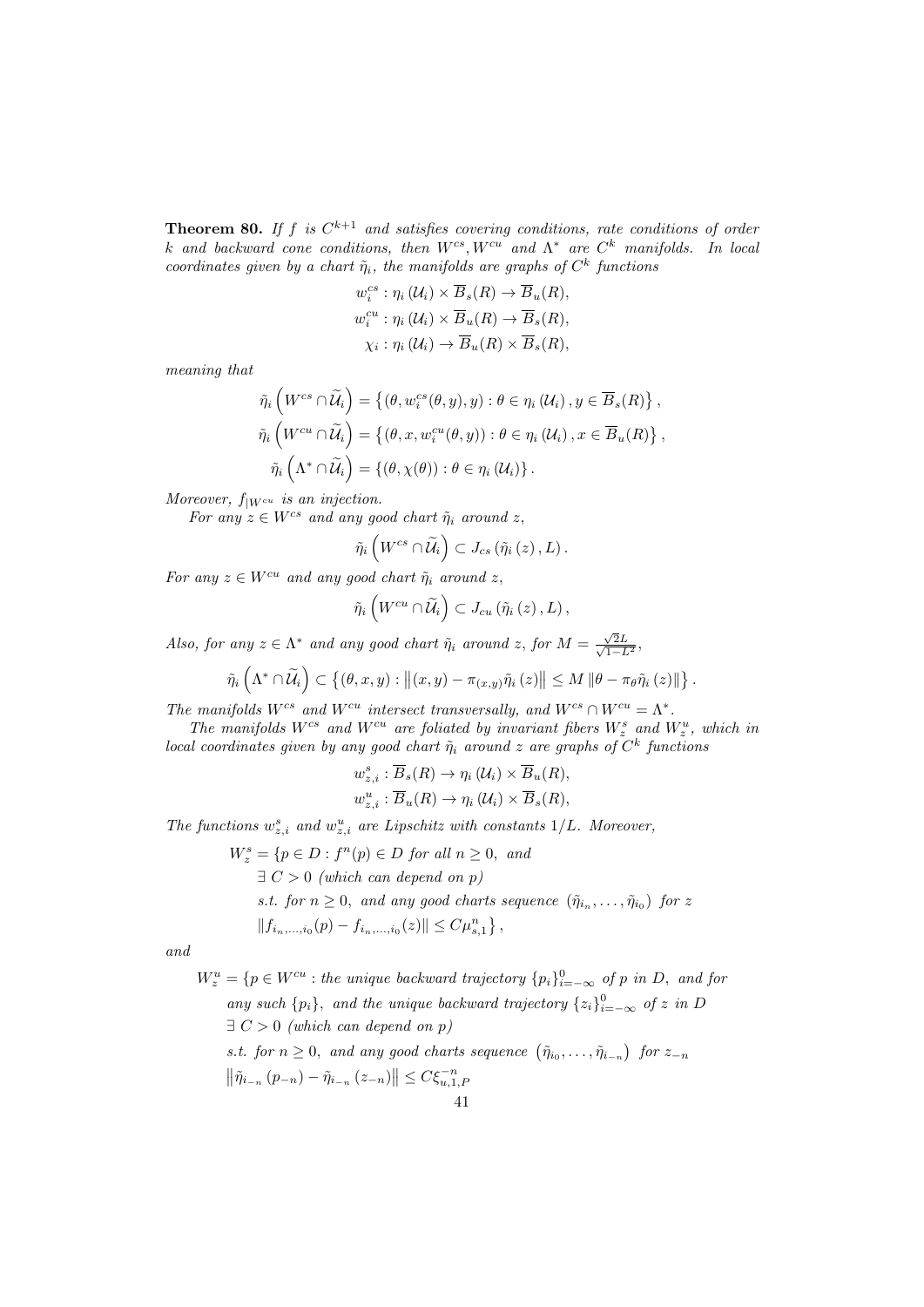#### 11.3. Outline of the proof

The proof of the theorem follows from the same arguments as the proof of Theorem [16.](#page-8-0) The only difference is that instead of investigating compositions  $f^n$ , we consider good chart sequences  $(\tilde{\eta}_{i_n}, \ldots, \tilde{\eta}_{i_0})$  and local maps  $f_{i_n, \ldots, i_0}$ .

We shall now focus on the needed changes to perform the construction. We first go over the construction of the center-unstable manifold (see section  $6$ ). The construction of the center-unstable manifold is based on propagation of horizontal discs. In our context we modify the definition of the horizontal disc as follows:

<span id="page-41-2"></span>**Definition 81.** We say that a set  $b \subset D$  is a horizontal disc if for any  $z \in b$  there exists a good chart  $\tilde{\eta}_i$  around z such that  $b \subset \mathcal{U}_i$  and a continuous function  $b_i : B_u(R) \to D_i$ 

<span id="page-41-1"></span>
$$
\tilde{\eta}_i(b) = b_i \left( \overline{B}_u(R) \right),
$$
  
\n
$$
\pi_x b_i(x) = x,
$$
  
\n
$$
b_i \left( \overline{B}_u(R) \right) \subset J_u \left( b_i(x), 1/L \right) \qquad \text{for any } x \in \overline{B}_u \left( R \right). \tag{70}
$$

We say that b is  $C^k$  if  $b_i$  are  $C^k$ .

With such definition we have a mirror result to Lemma [44](#page-17-0) . This is done in Lemma [83.](#page-41-0)

**Remark 82.** Lemmas [83,](#page-41-0) [86](#page-42-0) are the core of the construction of both  $W^{cu}$  and  $W^{cs}$ . For this reason we go into some degree of detail outlining its proof, pointing out differences in approach when working with local maps.

<span id="page-41-0"></span>**Lemma 83.** Assume that  $b \subset D$  is a horizontal disc. If f satisfies covering conditions and rate conditions of order  $k \geq 0$ , then there exists a horizontal disc  $b^* \subset D$  such that  $f(b) \cap D = b^*$ . Moreover if b and f are  $C^k$  then so is  $b^*$ .

**Proof.** The proof is a mirror argument to the proof of Lemma [44.](#page-17-0) We therefore restrict our attention to setting up the local maps needed for the construction.

Let let us fix  $z \in b$ . Let  $\tilde{\eta}_i$  be a good chart around z, for which conditions [\(70\)](#page-41-1) hold. Let  $\tilde{\eta}_j$  be the good chart around  $f(z_0)$  from Definition [75.](#page-38-0) Note that  $(\tilde{\eta}_j, \tilde{\eta}_i)$  is a good charts pair. Let  $\theta^* = \pi_\theta \tilde{\eta}_j(f(z))$ . Existence and smoothness of  $b_j^* : \overline{B}_u(R) \to D_j$  such that

$$
f_{ji} \circ b_i \left( \overline{B}_u \left( R \right) \right) \cap D_i = b_j^* \left( \overline{B}_u \left( R \right) \right)
$$

follows from a mirror construction to the one from the proof of Lemma [44.](#page-17-0) We can define

$$
b^* = \tilde{\eta}_j^{-1} \circ b_j^* \left( \overline{B}_u \left( R \right) \right).
$$

By construction,  $b_j^*$  satisfies [\(70\)](#page-41-1).

Let us now take any  $\hat{z} \in b^*$ . We need to prove that we have a good chart  $\tilde{\eta}_j$  for  $\hat{z}$ , for which conditions from Definition [81](#page-41-2) hold. By our construction  $\hat{z} = f(\hat{z}_0)$ , for some  $\hat{z}_0 = \hat{z}_0(\hat{z}) \in b$ . Let  $\tilde{\eta}_i$  be the good chart around  $\hat{z}_0$  for which conditions [81](#page-41-2) hold for b. Let  $\tilde{\eta}_{\hat{\jmath}}$  be the good chart around  $\hat{z} = f(\hat{z}_0)$  from Definition [75.](#page-38-0) Once again, from the same construction as in the proof of Lemma [44](#page-17-0) follows the existence and smoothness of  $b_j^*$ .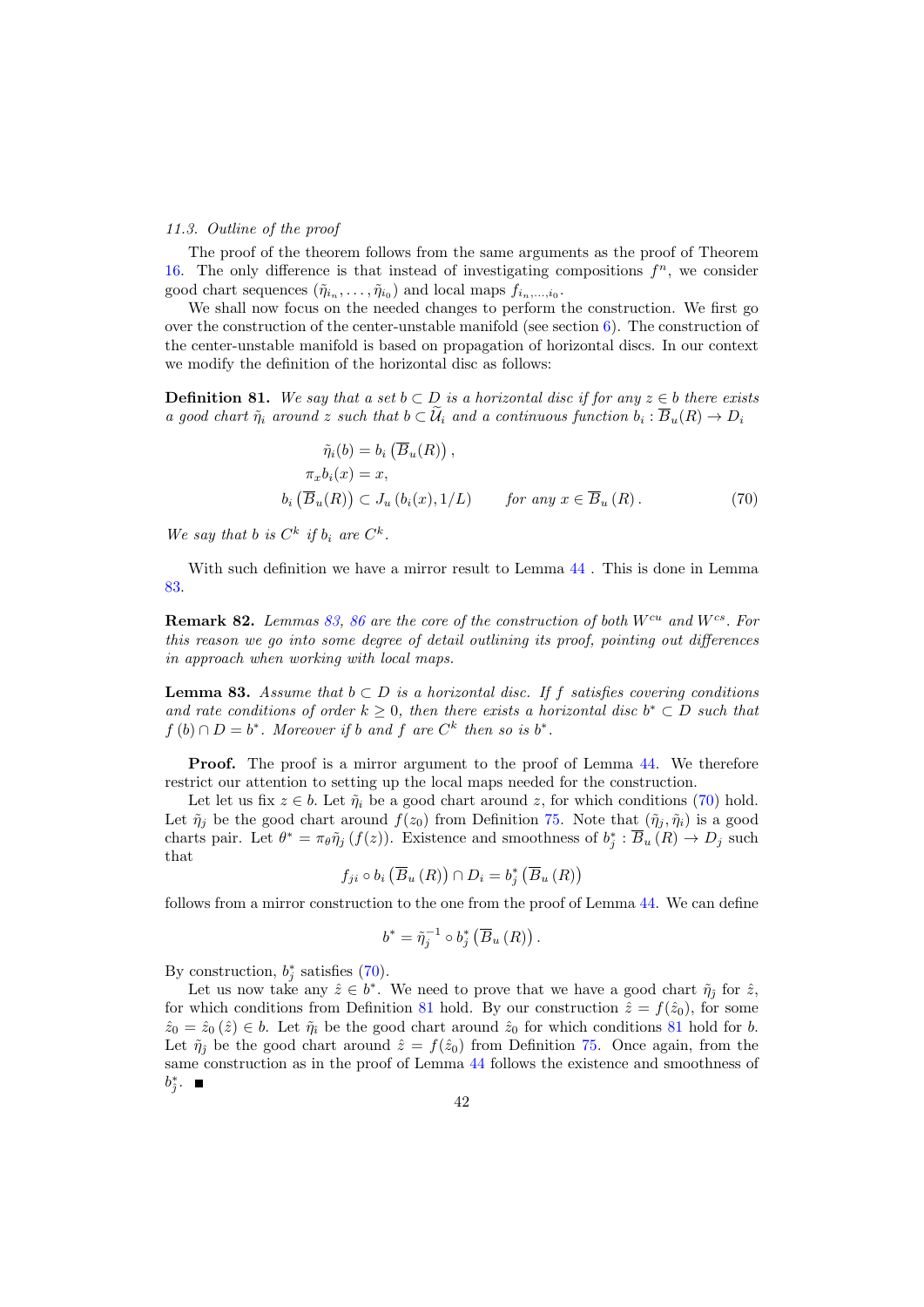**Remark 84.** From the proof we see that for  $z \in b$  such that  $f(z) \in b^* \subset D$  and for a good charts pair  $(\tilde{\eta}_i, \tilde{\eta}_i)$  for z we can construct  $b_i$  satisfying [\(81\)](#page-41-2). The chart  $\tilde{\eta}_i$  is a good chart for  $f(z)$ .

**Definition 85.** Let  $D_u = \pi_{\gamma_u} D \subset \gamma_u$ . We say that a function  $b: D_u \to D$  is a centerhorizontal disc if for any  $(\lambda, v_1) \in D_u$ 

$$
\pi_{\gamma_u}b\left(\lambda, v_1\right) = \left(\lambda, v_1\right),\,
$$

and for any  $z \in b(\gamma_u)$  and any good chart  $\tilde{\eta}_i$  around z

$$
\tilde{\eta}_i \circ b(D_u) \cap D_i \subset J_{cu} \left( \tilde{\eta}_i(z), L \right). \tag{71}
$$

<span id="page-42-0"></span>**Lemma 86.** Assume that b is a center-horizontal disc. If  $f$  satisfies covering conditions, backward cone conditions and rate conditions of order  $l \geq 0$ , then there exists a centerhorizontal disc  $b^*$  such that

$$
f(b(D_u)) \cap D = b^*(D_u).
$$

Moreover, if f and b are  $C^k$ , then so is  $b^*$ .

Proof. The proof goes along the same lines as the proof of Lemma [45.](#page-17-1) We will outline the differences concerning the choices of local maps.

We start by showing that

<span id="page-42-1"></span>
$$
f \circ b \left( D_u \right) \cap D \neq \emptyset. \tag{72}
$$

To this end, we consider  $\lambda \in \Lambda$  and define  $b^{\lambda} = \gamma_{\lambda} \cap b(D_{u})$ . By mirror arguments to the ones from the proof of Lemma [45](#page-17-1) it follows that  $b^{\lambda}$  is a horizontal disc. By Lemma [83](#page-41-0)  $f(b^{\lambda}) \cap D \neq \emptyset$ , which implies [\(72\)](#page-42-1).

Using the same arguments as those from the proof of Lemma [45](#page-17-1) it follows that  $\pi_{\gamma_u} \circ f \circ b : D_u \to \gamma_u$  is an injective open map. By  $(72)$   $\pi_{\gamma_u} \circ f \circ b (D_u) \cap D_u \neq \emptyset$ . If  $(\lambda, v_1) \in \partial D_u$  then  $||v_1|| = R$ . Let  $z = (\lambda, v_1, v_2) = b(\lambda, v_1)$ . Let  $(\tilde{\eta}_j, \tilde{\eta}_i)$  be a good charts pair for z and  $U = J_u(\tilde{\eta}_i(z), 1/L)$ . Using the same argument as in the proof of Lemma [45](#page-17-1) it follows that  $\pi_{\theta} f_{ji} (D_i^-\cap U)\cap D_j = \emptyset$ . Thus  $\pi_{\gamma_u} \circ f \circ b (\partial D_u) \cap D_u = \emptyset$ . This means that

$$
\pi_{\gamma_u} \circ f \circ b \left( D_u \right) \cap D_u = D_u,
$$

hence for any  $(\lambda^*, v_1^*) \in D_u$  there exists a  $(\lambda, v_1) \in D_u$  such that  $\pi_{\gamma_u} \circ f \circ b(\lambda, v_1) =$  $(\lambda^*, v_1^*)$ . We can define  $b^* (\lambda^*, v_1^*) = f \circ b(\lambda, v_1)$ . All the desired properties of  $b^*$  follow from mirror arguments to the proof of Lemma  $45.$ 

For a center-horizontal disc b we use the notation  $G(b)$  for the center-horizontal disc  $b^*$  from Lemma  $86$ .

<span id="page-42-2"></span>**Lemma 87.** Let  $b_0$ :  $D_u \rightarrow D$  be defined as  $b_0(\lambda, v_1) = (\lambda, v_1, 0)$ . If assumptions of Theorem [80](#page-39-0) are satisfied, then  $\mathcal{G}^k(b_0)$  converges to  $W^{cu}$  as k tends to infinity.

**Proof.** Let us fix  $(\lambda, v_1) \in D_u = \pi_{\gamma_u} D$ . Let  $k_2 \geq k_1$  and let us define  $q_0^{k_1} =$  $\mathcal{G}^{k_1}b(\lambda, v_1)$  and  $q_0^{k_2} = \mathcal{G}^{k_2}b(\lambda, v_2)$ . By definition of  $\mathcal{G}$ , there exist backward trajectories  ${q_i^{k_1}}_{i=-k_1}^0, {q_i^{k_2}}_{i=-k_2}^0$ 

$$
f\left(q_i^{k_1}\right) = q_{i+1}^{k_1}, \quad f\left(q_i^{k_1}\right) = q_{i+1}^{k_1}.
$$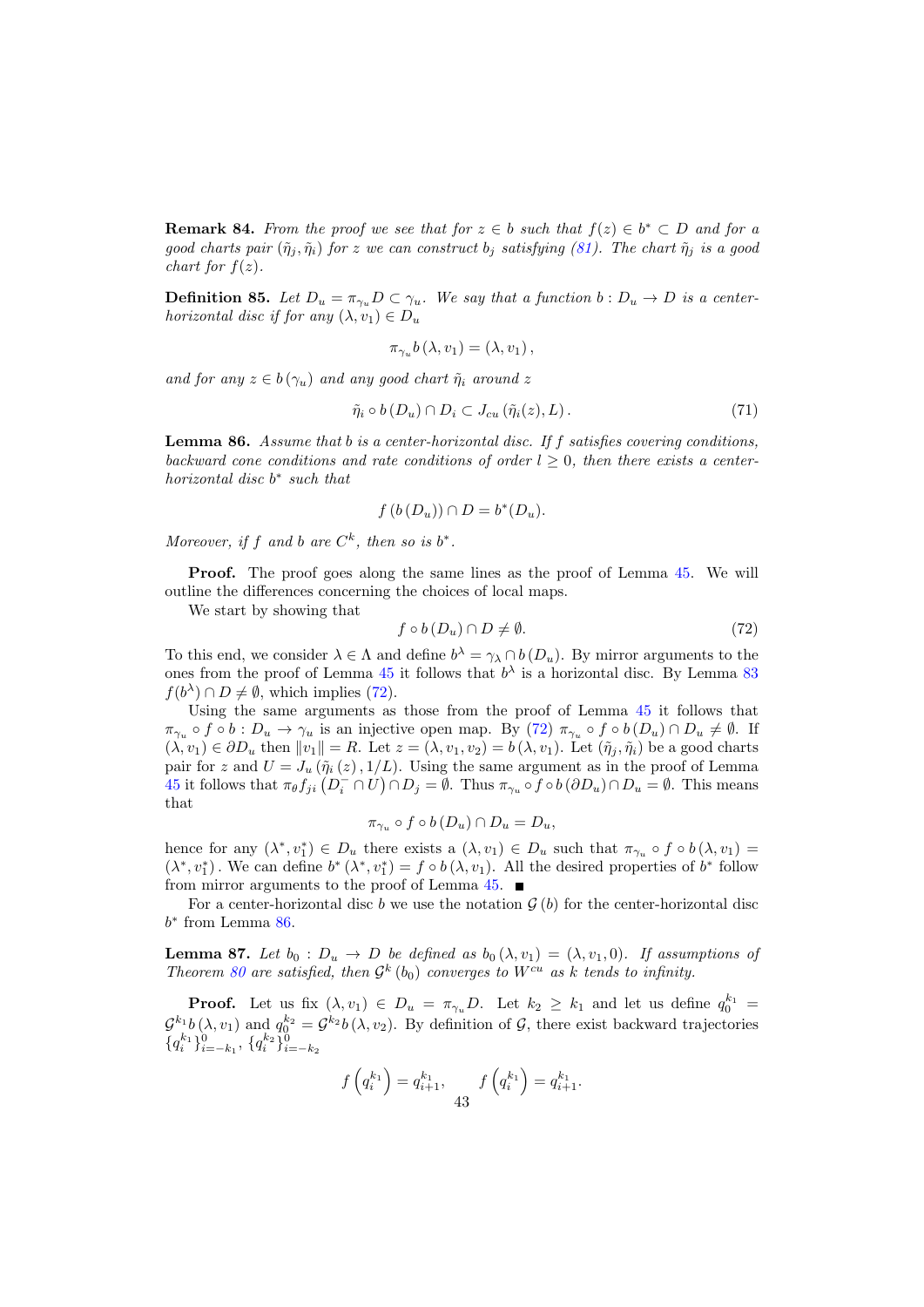Since  $\pi_{\gamma_u} \mathcal{G}^{k_i} b(\lambda, v_1) = (\lambda, v_1)$ , we see that  $q_0^{k_1} - q_0^{k_2} = \pi_{v_2} \left( q_0^{k_1} - q_0^{k_2} \right)$  hence we can compute

$$
\left\|q_0^{k_1} - q_0^{k_2}\right\| = \left\|\pi_{v_2}\left(q_0^{k_1} - q_0^{k_2}\right)\right\|,
$$

and the norm is independent of the considered chart. Let us take a good chart sequence  $(\tilde{\eta}_{i_{k_1}}, \tilde{\eta}_{i_{k_1-1}}, \ldots, \tilde{\eta}_{i_0})$  for  $q_{-k_1}^{k_1}$ . Since f satisfies backward cone conditions,  $(\tilde{\eta}_{i_{k_1}}, \tilde{\eta}_{i_{k_1-1}}, \ldots, \tilde{\eta}_{i_0})$ is also a good sequence for  $q_{-k_1}^{k_2}$ . From mirror computations to the ones from the proof of Lemma [46](#page-18-4) (see [\(30\)](#page-18-3))

$$
\begin{aligned} \left\| \mathcal{G}^{k_1} b\left(\lambda, v_1\right) - \mathcal{G}^{k_2} b\left(\lambda, v_1\right) \right\| &= \left\| q_0^{k_1} - q_0^{k_2} \right\| \\ &\leq \left( 1 + 1/L \right) 2R(\mu_{s,1})^{k_1} .\end{aligned}
$$

We note that the estimate is independent of the choice of the good chart sequence. Thus we obtain uniform convergence of  $\mathcal{G}^k b\left(\lambda, v_1\right)$ .

The proof of the fact that  $\mathcal{G}^k b(\lambda, v_1)$  converges to  $W^{cu}$  follows from mirror arguments to the ones in the proof of Lemma  $46.$ 

Lemma [87](#page-42-2) establishes the existence of  $W^{cu}$ . The proof of its smoothness follows from arguments identical to the proof of the smoothness when  $\Lambda$  was a torus (Lemma [48\)](#page-20-0). All the arguments in the proof are local, and can be performed using local maps passing through good chart sequences.

We now move to outlining the method for the proof of the existence of  $W^{cs}$ . First we give two definitions.

**Definition 88.** We say that  $b \subset D$  is a vertical disc if for any  $z \in b$  there exists a good chart  $\tilde{\eta}_i$  around z such that  $b \subset \mathcal{U}_i$  and a continuous function  $b_i : \overline{B}_s(R) \to D_i$ 

$$
\tilde{\eta}_i(b) = b_i \left( \overline{B}_s(R) \right),
$$
  
\n
$$
\pi_y b_i(y) = y,
$$
  
\n
$$
b_i \left( \overline{B}_s(R) \right) \subset J_s \left( b_i(y), 1/L \right) \quad \text{for any } y \in \overline{B}_s \left( R \right).
$$

We say that b is  $C^k$  if  $b_i$  are  $C^k$ .

**Definition 89.** Let  $D_s = \pi_{\gamma_s} D \subset \gamma_s$ . We say that a continuous function  $b : D_s \to D$  is a center-vertical disc if for any  $(\lambda, v_2) \in D_s$ 

$$
\pi_{\gamma_s}b(\lambda,v_2)=(\lambda,v_2)
$$

and for any  $z \in b(\gamma_s)$  and any good chart  $\tilde{\eta}_i$  around z

$$
\tilde{\eta}_i \circ b(D_u) \cap D_i \subset J_{cs}(\tilde{\eta}_i(z), L).
$$

The construction of  $W^{cs}$  is analogous to the one from section [7:](#page-21-0) For any  $i \in \mathbb{Z}_+$  and  $(\lambda, v_2) \in D_s$  we consider the following problem: Find x such that

$$
\pi_{v_1} f^i(\lambda, v_1, v_2) = 0
$$

under the constraint

$$
f^{l}(\lambda, v_1, v_2) \in D, \quad l = 0, 1, ..., i.
$$
  
44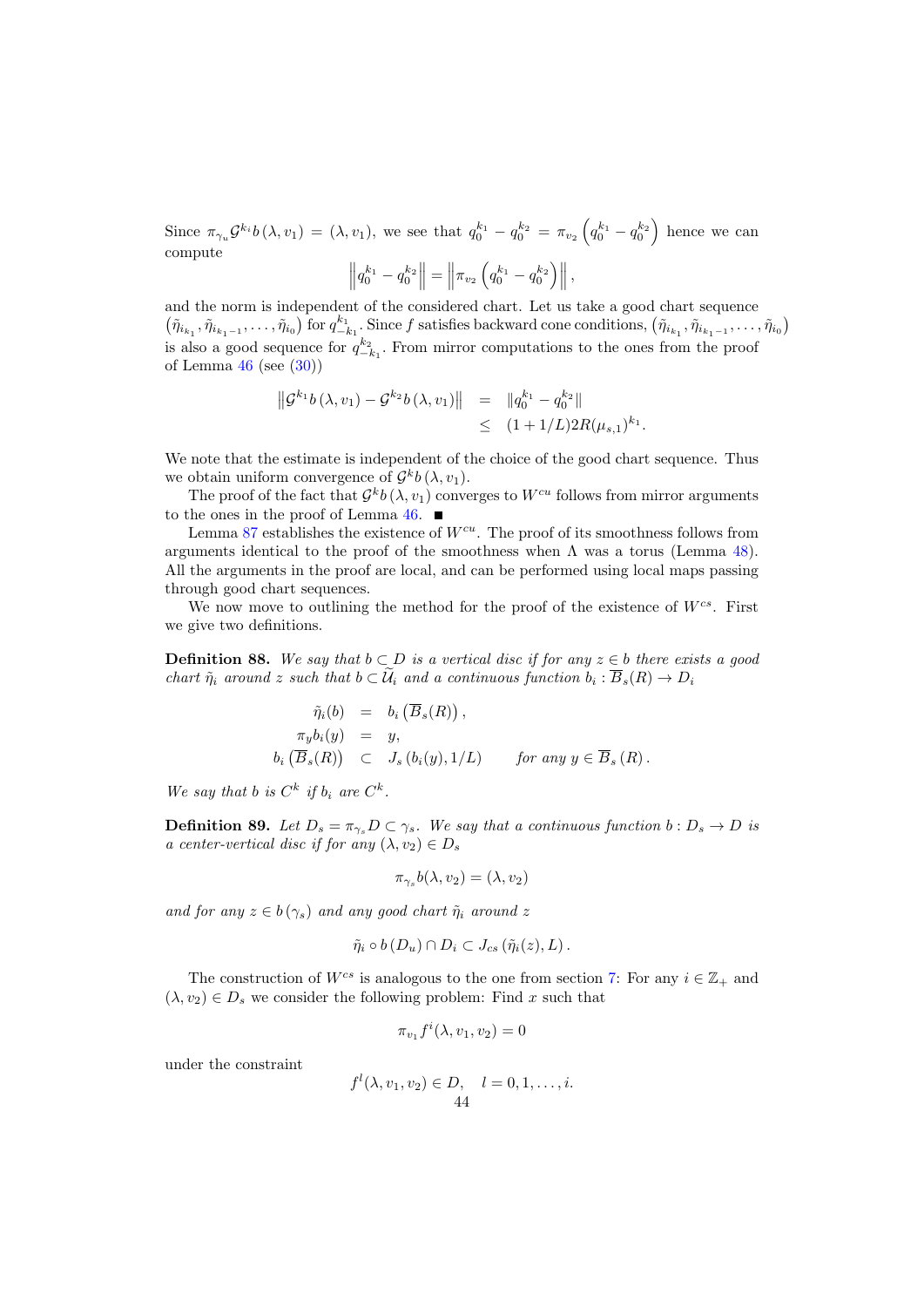From Lemma [83](#page-41-0) it follows that this problem has a unique solution  $v_{1,i}(\lambda, v_2)$  which is as smooth as f.

We consider  $b_i: D_s \to D$  given by  $b_i(\lambda, v_2) = (\lambda, v_{1,i}(\lambda, v_2), v_2)$ . Then, using mirror arguments to the proof of Lemma [50,](#page-21-4)  $b_i$  is a center vertical disc and the sequence  $b_i$ converges uniformly to  $W^{cs}$ . The proof of the smoothness of  $W^{cs}$  follows from mirror arguments to the proof of Lemma [52.](#page-23-0)

Intersection of  $W^{cu}$  and  $W^{cs}$  gives the center manifold  $\Lambda^*$ .

Vertical and horizontal discs are contained in local charts. Thus the arguments for the existence of  $W_z^s$  and  $W_z^u$  follow from identical arguments as those from sections [9,](#page-26-2) [10.](#page-31-0) The only difference is that instead of working with compositions of  $f$ , we work with compositions of local maps passing through good chart sequences.

### <span id="page-44-0"></span>12. Numerical example

We consider a one dimensional torus (circle)  $\Lambda$  and the rotating Hénon map  $F_{\varepsilon}$ :  $\Lambda\times\mathbb{R}^2\to\Lambda\times\mathbb{R}^2,$ 

<span id="page-44-1"></span>
$$
F_{\varepsilon}(\lambda, q_1, q_2) = (\theta + c + \varepsilon q_1 \cos(2\pi\lambda)), 1 + q_2 - a q_1^2 + \varepsilon \cos(2\pi\lambda), bq_1). \tag{73}
$$

We take  $a = 0.68$ ,  $b = 0.1$  and an arbitrary constant  $c \in \mathbb{R}$ . We investigate the existence and smoothness of the NHIM and its associated stable/unstable manifolds for a range of parameters  $\varepsilon = [\varepsilon_1, \varepsilon_2]$ .

We consider the maps [\(73\)](#page-44-1) in local coordinates  $(\lambda, x, y)$  given by the linear change

$$
(\lambda, q_1, q_2) = C(\lambda, x, y) + (0, q_1^*, q_2^*),
$$

where

$$
q_1^* = \frac{-(1-b) - \sqrt{(1-b)^2 + 4a}}{2a} \approx -2.0433,
$$
  

$$
q_2^* = bq_1^* \approx -0.20433.
$$

and

$$
C = \left(\begin{array}{ccc} 1 & 0 & 0 \\ 0 & 1 & -0.3553203857 \\ 0 & 0.03553203857 & 1 \end{array}\right).
$$

Thus, in local coordinates  $p = (\lambda, x, y)$ , we consider the family of maps

$$
f_{\varepsilon}(p) = F_{\varepsilon}(Cp + (0, q_1^*, q_2^*)) - (0, q_1^*, q_2^*).
$$

The choice of  $(q_1^*, q_2^*)$  is dictated by the fact that this is a hyperbolic fixed point for the Henon map (with  $\varepsilon = 0$ ). The matrix C diagonalizes (roughly) the linear part of F into a Jordan normal form.

For a fixed interval  $\varepsilon = [\varepsilon_1, \varepsilon_2]$ , we consider the set  $D_{\varepsilon} = \Lambda \times \overline{B}_{u=1} (R) \times \overline{B}_{s=1} (R)$ , with  $R = \varepsilon_2$ . Below we take two examples of  $\varepsilon = [0, 0.0001]$  and  $\varepsilon = [0.009, 0.01]$ . The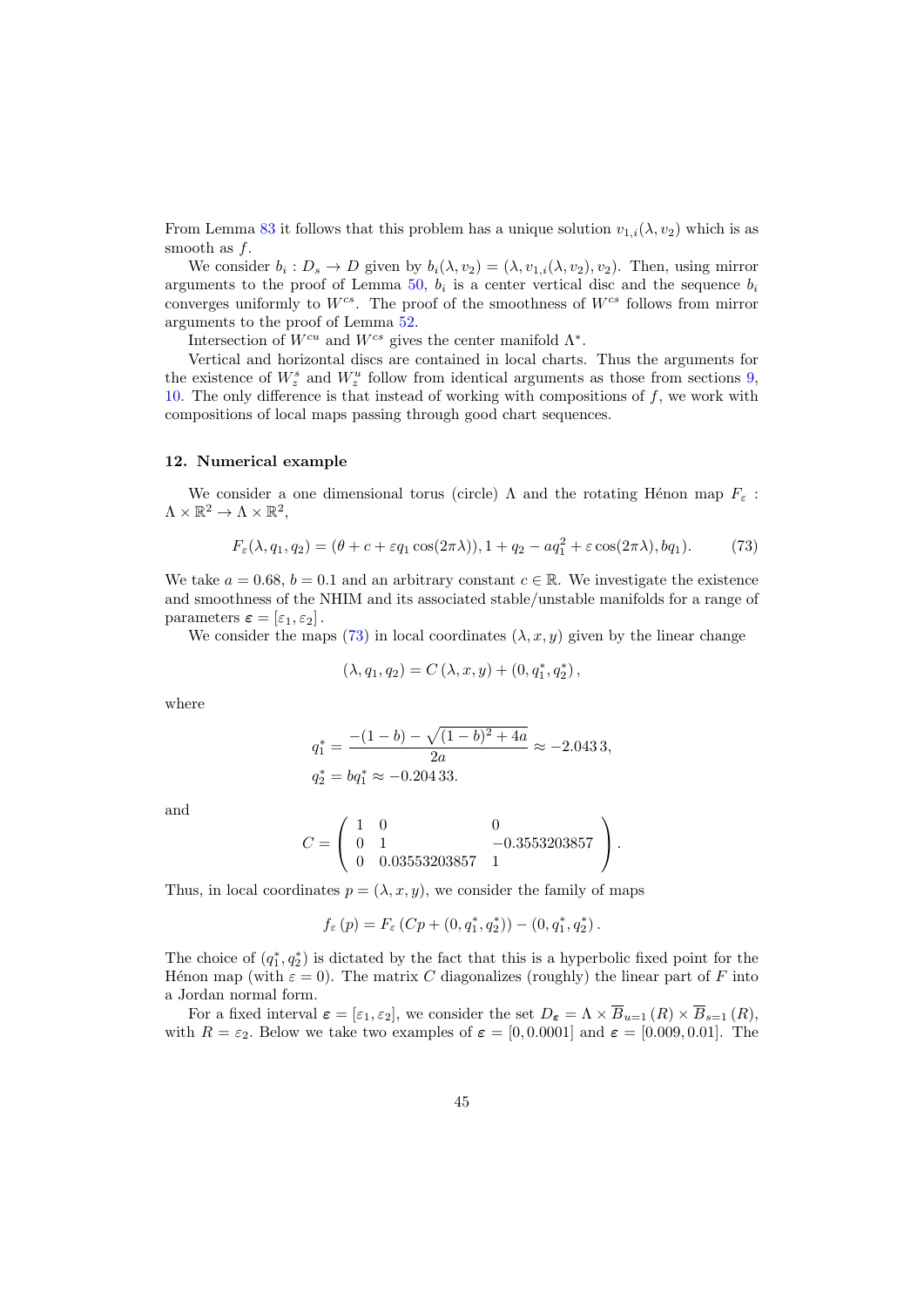bounds for  $[Df_{\epsilon}(D_{\epsilon})]$  for these two intervals are:

<span id="page-45-1"></span>
$$
\begin{bmatrix}\nDf_{[0,0.0001]} \left(D_{[0,0.0001]}\right)\n\end{bmatrix} = \begin{pmatrix}\n\frac{1+0.00129}{1-0.00129} & \frac{0+0.000101}{-0.000100} & \frac{0+0.000036}{-0.000065} \\
\frac{0+0.00029}{0-0.000621} & 2.81455 & \frac{0+0.000065}{-0.000065} \\
0-0.000023 & 0+0.000007 & -0.035535 \\
0-0.000023 & 0-0.00007 & -0.03554 \\
0-0.000023 & 0-0.010001 & \frac{0+0.003554}{-0.000655} \\
0-0.000007 & 0-0.003554 & \frac{0+0.003554}{-0.0006468} \\
0-0.0002205 & 0+0.000647 & -0.035762 \\
0-0.002205 & 0+0.000647 & -0.035762 \\
0-0.0002205 & 0-0.000647 & -0.035762\n\end{bmatrix}.
$$
\n(75)

Above, by convention,  $1^{+0.00129}_{-0.00129}$  stands for the interval  $[1 - 0.00129, 1 + 0.00129]$  and 2.8[1](#page-45-0)4 $_{17}^{55}$  stands for [2.81417, 2.81455]. We choose  $L = 1 - \frac{1}{100}$ , and in Table 1 display coefficients that were computed based on [\(74\)](#page-45-1) and [\(75\)](#page-45-1).

|                | $\varepsilon = [0, 0.0001]$ | $\varepsilon = [0.009, 0.01]$ |
|----------------|-----------------------------|-------------------------------|
| $\xi_{u,1}$    | 2.81352                     | 2.7303                        |
| $\xi_{u,1,P}$  | 2.81352                     | 2.7303                        |
| $\xi_{u,2}$    | 2.81408                     | 2.78624                       |
| $\xi_{cu,1}$   | 0.997718                    | 0.748463                      |
| $\xi_{cu,2}$   | 0.997766                    | 0.753236                      |
| $\xi_{cu,1,P}$ | 0.997718                    | 0.748463                      |
| $\mu_{s,1}$    | 0.0355597                   | 0.0382945                     |
| $\mu_{s,2}$    | 0.0356074                   | 0.0430675                     |
| $\mu_{cs,1}$   | 1.0014                      | 1.14097                       |
| $\mu_{cs,2}$   | 1.00196                     | 1.19691                       |

<span id="page-45-0"></span>Table 1: Coefficients for the rate conditions computed from [\(74\)](#page-45-1) and [\(75\)](#page-45-1).

In a similar fashion one can compute the coefficients for other intervals, and based on these compute the order of the rate conditions. In Table [2](#page-45-2) we show a sequence of intervals spanning from  $\varepsilon = 0$  to  $\varepsilon = \frac{1}{100}$ , together with the established order.

| ε                | order | ε               | order | ε              | order |
|------------------|-------|-----------------|-------|----------------|-------|
| [0, 0.0001]      | 737   | [0.0005, 0.001] | 73    | [0.005, 0.006] | 11    |
| [0.0001, 0.0002] | 368   | [0.001, 0.002]  | 36    | [0.006, 0.007] | 9     |
| [0.0002, 0.0003] | 245   | [0.002, 0.003]  | 24    | [0.007, 0.008] | 8     |
| [0.0003, 0.0004] | 184   | [0.003, 0.004]  |       | [0.008, 0.009] |       |
| [0.0004, 0.0005] | 147   | [0.004, 0.005]  | 14    | [0.009, 0.01]  |       |

<span id="page-45-2"></span>Table 2: Rate conditions order for various parameters.

To establish the covering condition we have numerically verified that  $\pi_y f_\epsilon (D_\epsilon) \subset$  $\text{int}\pi_y D_\epsilon$  and that for  $D_\epsilon^{-\text{,left}} = \Lambda \times \{-R\} \times \overline{B}_s(R)$  and  $D_\epsilon^{-\text{,right}} = \Lambda \times \{R\} \times \overline{B}_s(R)$ holds

$$
\pi_x f_{\epsilon} \left( D_{\epsilon}^{-,\text{left}} \right) < -R
$$
 and  $\pi_x f_{\epsilon} \left( D_{\epsilon}^{-,\text{right}} \right) > R$ .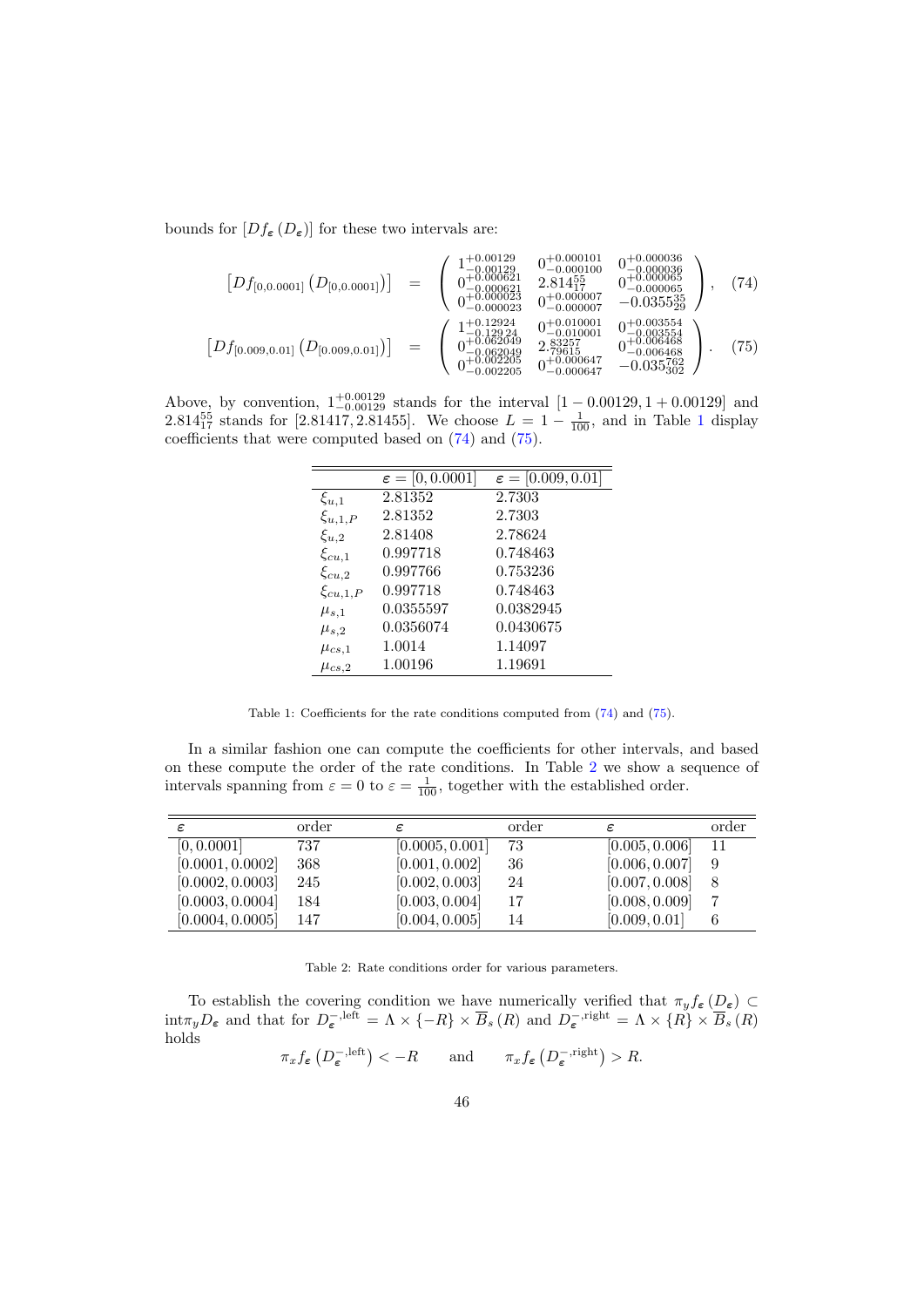Now we show how we verified the backward cone conditions. Since  $\lambda \in \mathbb{R}$  mod  $2\pi$ , we can take  $R_{\Lambda} = 1$ . If  $p_1 \in J_s(p_2, 1/L)$ , then

$$
\|\pi_{\lambda}(p_1 - p_2)\| \le \frac{1}{L} \|\pi_y(p_1 - p_2)\| \le \frac{1}{L} 2\varepsilon_2.
$$

Let  $U = \left[-\frac{2}{L}\varepsilon_2, \frac{2}{L}\varepsilon_2\right] \times \overline{B}_u(R) \times \overline{B}_s(R)$ , then  $p_1 - p_2 \in U$  and

$$
\|\pi_{\lambda}(f^{-1}(p_1) - f^{-1}(p_2))\| \le \max [\left|\pi_{\lambda}(Df(D))^{-1} U\right|].
$$

We verify numerically that  $\max \left[ \left| \pi_{\lambda} \left( Df\left( D \right) \right)^{-1}U \right|$  $\vert R_{\Lambda}$ . This means that

$$
f^{-1}(p_1) \in \overline{B}_c(\pi_\lambda f^{-1}(p_2), R_\Lambda) \times \overline{B}_u(R) \times \overline{B}_s(R),
$$

and the backward cone condition for  $z_1 = f^{-1}(p_1)$ ,  $z_2 = f^{-1}(p_2)$  follows from Corollary [35.](#page-16-2)

Remark 90. The smoothness established in Table [2](#page-45-2) is not optimal. The example serves only to demonstrate that our method is applicable. We choose a single change of coordinates and use global estimates on the derivative of the map. With a more careful choice of changes to local coordinates and by a local treatment of the estimates on the derivatives one could obtain better results.

All computations were performed using the  $\text{CAPD}^5$  $\text{CAPD}^5$  package.

# Appendix A. An auxiliary lemma

<span id="page-46-1"></span>**Lemma 91.** Let  $U \subset \mathbb{R}^u \times \mathbb{R}^s$  be a convex bounded neighborhood of zero and assume that  $f: U \to \mathbb{R}^s$  is a  $C^{m+1}$  map satisfying  $f(0) = 0$  and

$$
||f(U)||_{C^{m+1}} \leq c,
$$
\n(A.1)

$$
\frac{\partial^l f}{\partial x^l}(0) = 0, \quad \text{for } |l| \le m. \tag{A.2}
$$

Then

$$
f(x,y) = \frac{\partial f}{\partial y}y + g_2(x,y),
$$

where

$$
g_2(x, y) \leq C(||y||^2 + ||x|| ||y|| + ||x||^{m+1}),
$$

with C depending on c, the diameter of U and m.

<span id="page-46-0"></span><sup>5</sup>Computer Assisted Proofs in Dynamics: <http://capd.ii.uj.edu.pl/>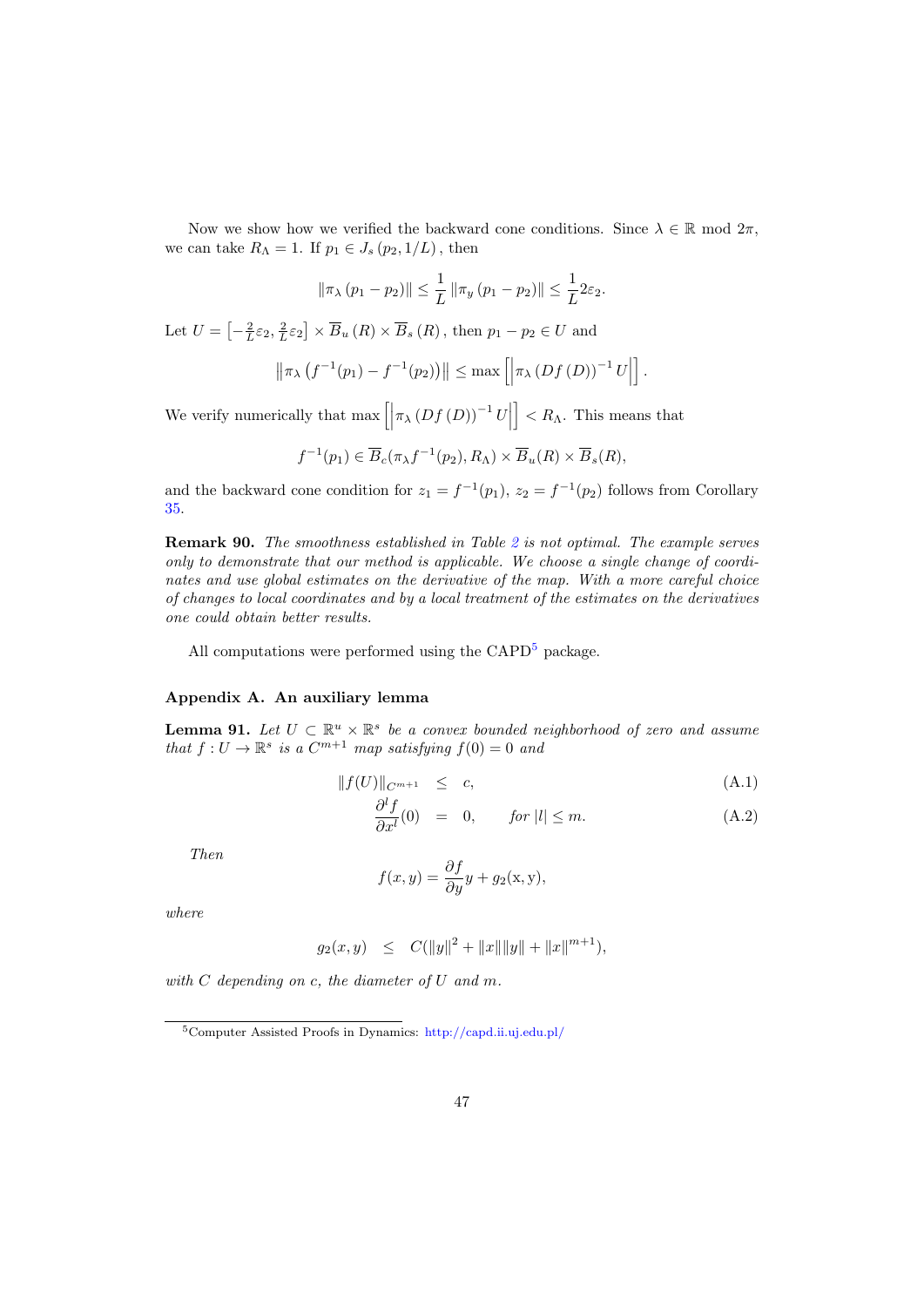Proof. Let us consider the Taylor formula with the integral remainder of order  $(m + 1)$  (here the convexity is used). We group the second or higher order terms in this expansion in three groups. The first group contains only the terms independent of x. The second group contains both  $x$  and  $y$ . The sums in both groups can be can be bounded by  $C_1||y||^2$  and  $C_2||x|| ||y||$ , respectively, where constants  $C_1$  and  $C_2$  depend on c, the diameter of  $U$  and  $m$ . The last group contains a single term coming from the reminder

$$
\frac{1}{m!} \int_0^1 D^{m+1} f(t(x, y))(x^{[m+1]}) dt,
$$

which bounded by  $\frac{c}{(m+1)!}||x||^{m+1}$ .

## <span id="page-47-0"></span>Appendix B. Proof of Lemma [25](#page-12-1)

**Proof.** For sufficiently small  $\delta$ , if  $||x - x_0|| \leq \delta$  then  $M > ||D^{m+1}g(x)||$ , hence

$$
\|g(x) - g(x_0) - \mathcal{P}_m(x - x_0)\|
$$
\n
$$
= \|R_{m+1,p}(x - x_0)\|
$$
\n
$$
= \left\| \int_0^1 \frac{(1 - t)^m}{m!} D^{m+1} g(x_0 + th) \left( (x - x_0)^{[m+1]} \right) dt \right\|
$$
\n
$$
\leq \int_0^1 \frac{(1 - t)^m}{m!} M \|x - x_0\|^{m+1} dt
$$
\n
$$
= \frac{M}{(m+1)!} \|x - x_0\|^{m+1}
$$

Therefore for  $||x - x_0|| \leq \delta$  we have

$$
(x, g(x)) = (x_0, g(x_0)) + (x - x_0, P_m(x) + y),
$$

where  $y = g(x) - g(x_0) - \mathcal{P}_m(x)$  satisfies  $||y|| \leq \frac{M}{(m+1)!} ||x - x_0||^{m+1}$ . Hence [\(12\)](#page-12-4) is satisfied.

# <span id="page-47-1"></span>Appendix C. Proof of Lemma [26](#page-12-2)

The proof of Lemma [26](#page-12-2) is based on the following result.

<span id="page-47-2"></span>**Lemma 92.** Let  $\|\cdot\|$  be an euclidean norm on  $\mathbb{R}^n$ . Let  $B: \mathbb{R}^n \times \mathbb{R}^n \times \cdots \times \mathbb{R}^n \to \mathbb{R}$  be k-linear symmetric form. Assume that  $M > 0$  is such that for all  $h \in \mathbb{R}^n$  holds

$$
|B(h^{[k]})| \le M \|h\|^k.
$$

Let  $\{e_i\}_{i=1,\ldots,n} \in \mathbb{R}^n$  be an orthonormal basis.

Then there exists  $c = k^k$  such that for all  $(i_1, i_2, \ldots, i_k) \in \{1, \ldots, n\}^k$ 

$$
|B(e_{i_1}, e_{i_2}, \dots, e_{i_k})| \le cM.
$$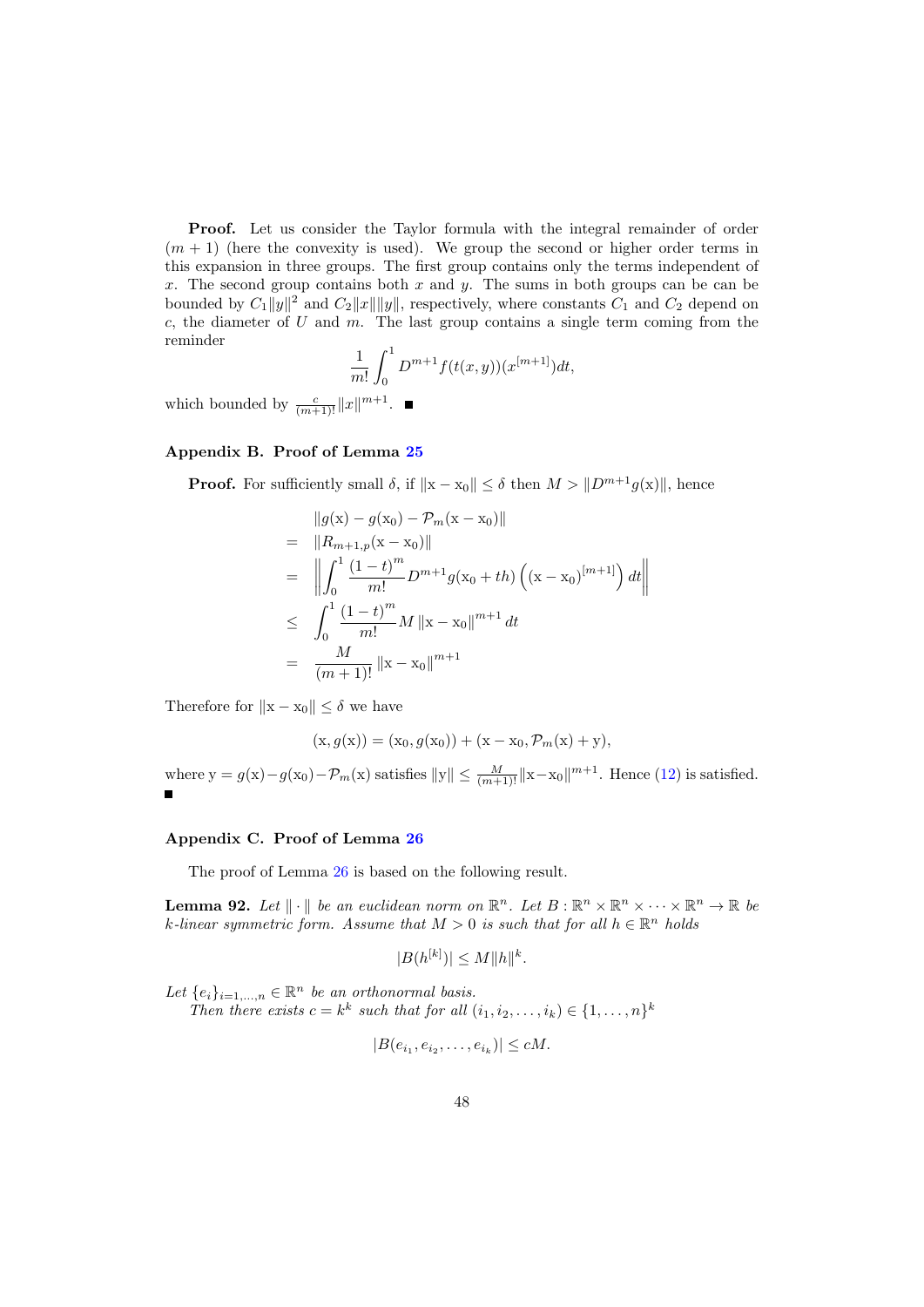**Proof.** We now introduce some notations. For any set Z by  $#Z$  we will denote its number of elements. To deal with symmetric multiindices we define a set  $S_{n,k}$  $\{1,\ldots,n\}^k$  by

$$
S_{n,k} = \{i \in \{1, \ldots, n\}^k \mid i_m \leq i_{m+1}, \quad m = 1, \ldots, k-1\}.
$$

For any  $i \in \{1, \ldots, n\}^k$  by  $z = S(i)$  we denote a unique element in  $S_{n,k}$ , such that for each  $j \in \{1, \ldots, n\}$  holds  $\#\{m \mid i_m = j\} = \#\{m \mid z_m = j\}$ . Hence  $S(i)$  is an 'ordered' i. For  $i \in S_{n,k}$  we define a multiplicity of i, denoted by  $m(i)$ ,

$$
m(i) = \# \{ S^{-1}(i) \}.
$$

For  $i \in S_{n,k}$  and  $j \in \{1, \ldots, n\}$  we define a multiplicity of j in i by

$$
m(j, i) = #\{m \mid i_m = j\}.
$$

It is easy to see that

$$
m(i) = \frac{k!}{\prod_{j=1,...,n} (m(j,i)!)}.
$$

For  $i \in \{1, ..., n\}^k$  we write  $x^i = x_{i_1} x_{i_2} ... x_{i_k}$ .

Let us denote by D the diagonal of B, i.e.  $\mathcal{D}: \mathbb{R}^n \to \mathbb{R}, \mathcal{D}(h) = B(h^{[k]})$ . Let us consider the following polynomial of degree k of n variables  $x_1, \ldots, x_n$ 

$$
P(x_1,...,x_n) = D\left(\sum_{i=1}^n x_i e_i\right)
$$
  
= 
$$
\sum_{i \in \{1,...,n\}^k} x_{i_1} x_{i_2} ... x_{i_k} B(e_{i_1}, e_{i_2},...,e_{i_k})
$$
  
= 
$$
\sum_{l \in S_{n,k}} m(l) x_{l_1} x_{l_2} ... x_{l_k} B(e_{l_1}, e_{l_2},...,e_{l_k}).
$$

Now our task can is reduced to the following one: given bounds on  $P(x_1, \ldots, x_n)$  can we produce bounds for its coefficients.

First of all we will develop a formula for each coefficient. To shorten some expressions let us denote coefficients of  $P$  by  $p_l$ , that is,

<span id="page-48-0"></span>
$$
P(x_1, \ldots, x_n) = \sum_{l \in S_{n,k}} p_l x^l, \quad p_l = m(l)B(e_{l_1}, e_{l_2}, \ldots, e_{l_k}).
$$
 (C.1)

Each coefficient  $p_l$  can be computed by finite differences as follows.

For any polynomial  $W(x_1, \ldots, x_n)$  and  $i = 1, \ldots, n$  we define a finite difference operator  $\Delta_i$  as

$$
(\Delta_i W)(x_1,\ldots,x_n) := W(x_1,\ldots,x_i+1/2,\ldots,x_n) - W(x_1,\ldots,x_i-1/2,\ldots,x_n).
$$

It is easy to see that  $\Delta_i W$  is a polynomial, whose degree with respect to variable  $x_i$ decreases by 1 (if it is nonzero). It is easy to check that  $\Delta_i\Delta_j = \Delta_j\Delta_i$ . For  $l \in \{1,\ldots,n\}^d$ we set

$$
\Delta^l = \Delta_{l_1} \Delta_{l_2} \dots \Delta_{l_s}.
$$
  
49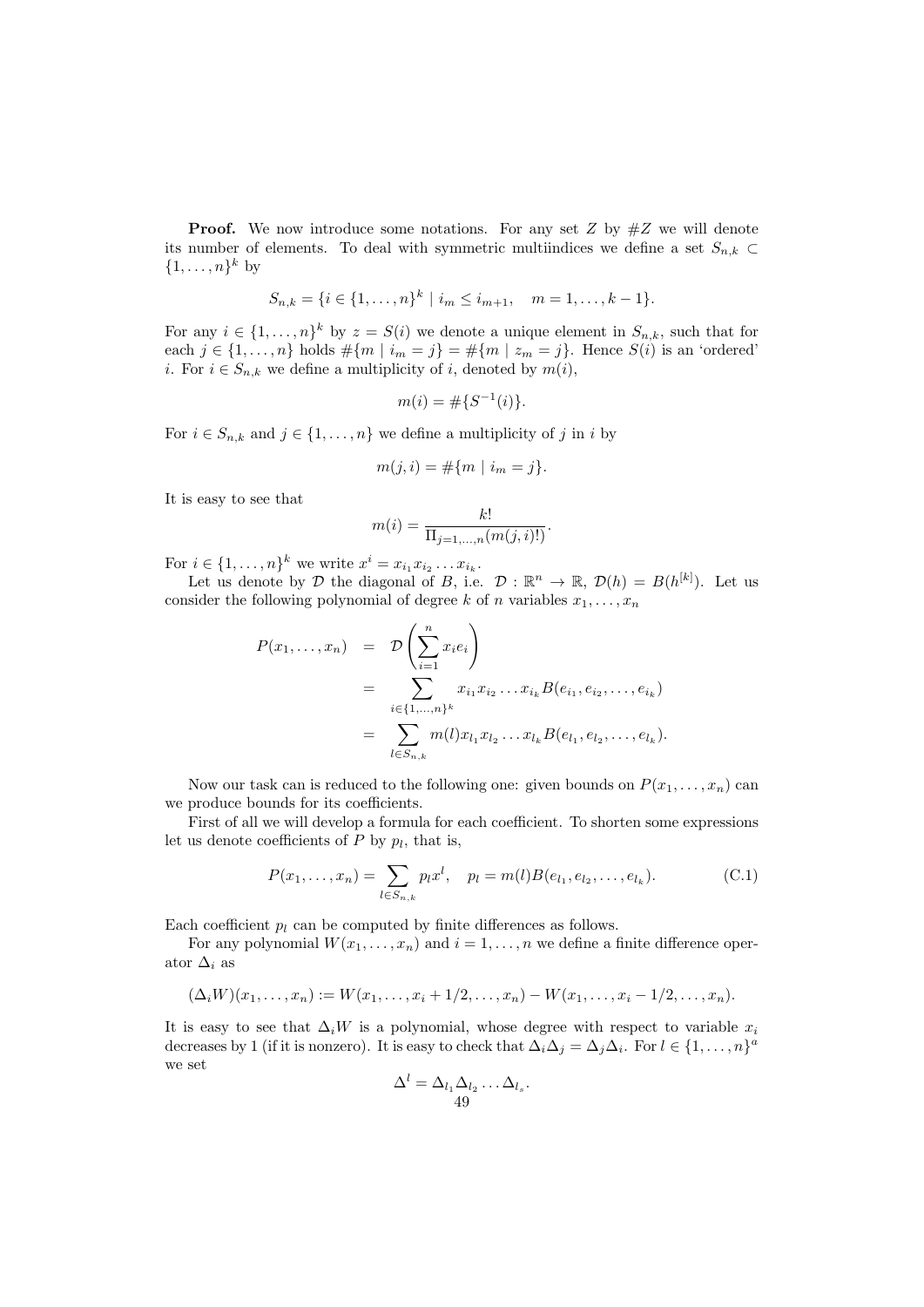We shall use the fact that for any polynomial  $W(x_1, \ldots, x_n) = \sum_l w_l x^l$ , any k and  $l \in S_{n,k}$  we have

$$
(\Delta^l W)(0,\ldots,0) = (\Pi_{i=1,\ldots,n}(m(i,l)!)) w_l.
$$

Observe that for polynomial P given by [\(C.1\)](#page-48-0) and  $l \in S_{n,k} \Delta^l P$  is a constant polynomial. Therefore from the above formula we obtain

$$
p_l = (\Pi_{i=1,...,n} m(i,l))^{-1} \Delta^l P.
$$

Now we are ready to estimate  $p_l$ . We set  $(x_1, \ldots, x_n) = 0$ . Observe that  $\Delta^l P$  will involve  $2^k$  terms of the form  $\pm P(j_1,\ldots,j_n)$ , where  $j_r \in \{-k/2,\ldots,k/2\}$  and  $\sum_{r=1}^n |j_r| \leq k/2$ .

Hence

$$
|p_l| \le |\Delta^l P| \le 2^k \max_{\|x\| \le k/2} |P(x_1, \dots, x_n)| \le Mk^k
$$

Therefore

<span id="page-49-0"></span>
$$
|B(e_{l_1},\ldots,e_{l_k})| \leq \frac{Mk^k}{m(l)} \leq Mk^k.
$$

We are now ready to prove Lemma [26:](#page-12-2)

Proof. Using the Taylor formula

$$
||R_{m+1,x_0}(h)|| = ||g(x_0 + h) - g(x_0) - P_m(h)|| \le M ||h||^{m+1}.
$$
 (C.2)

Let  $S^u$  denotes the sphere of radius 1 in  $\mathbb{R}^u$ . Let  $e \in S^u$  and let  $h = \eta e$  for  $\eta \in [0,1]$ . Then

<span id="page-49-1"></span>
$$
R_{m+1,x_0}(h) = \int_0^1 \frac{(1-t)^m}{m!} D^{m+1} g(x_0 + th) \left( h^{[m+1]} \right) dt
$$
  
\n
$$
= \eta^{m+1} \int_0^1 \frac{(1-t)^m}{m!} D^{m+1} g(x_0 + t \eta e) \left( e^{[m+1]} \right) dt
$$
  
\n
$$
= \eta^{m+1} \int_0^1 \frac{(1-t)^m}{m!} D^{m+1} g(x_0) \left( e^{[m+1]} \right) dt + \eta^{m+1} \varepsilon(x_0, e, \eta)
$$
  
\n
$$
= \eta^{m+1} \frac{D^{m+1} g(x_0)}{(m+1)!} \left( e^{[m+1]} \right) + \eta^{m+1} \varepsilon(x_0, e, \eta), \qquad (C.3)
$$

where

$$
\varepsilon(\mathbf{x}_0, e, \eta) = \int_0^1 \frac{(1-t)^m}{m!} \left( D^{m+1} g(\mathbf{x}_0 + t\eta e) \left( e^{[m+1]} \right) - D^{m+1} g(\mathbf{x}_0) \left( e^{[m+1]} \right) \right) dt
$$

Since  $D^{m+1}g$  is continuous,  $\varepsilon(x_0, e, \eta) \to 0$  as  $\eta \to 0$ . Combining [\(C.2\)](#page-49-0) and [\(C.3\)](#page-49-1) we obtain

$$
\eta^{m+1} \left\| \frac{D^{m+1} g(x_0)}{(m+1)!} \left( e^{[m+1]} \right) \right\| - \eta^{m+1} \left\| \varepsilon(x_0, e, \eta) \right\| \le M \eta^{m+1}.
$$

Dividing by  $\eta^{m+1}$  and passing with  $\eta$  to zero gives

$$
\left\|\frac{D^{m+1}g(\mathbf{x}_0)}{(m+1)!}\left(e^{[m+1]}\right)\right\| \le M.
$$
50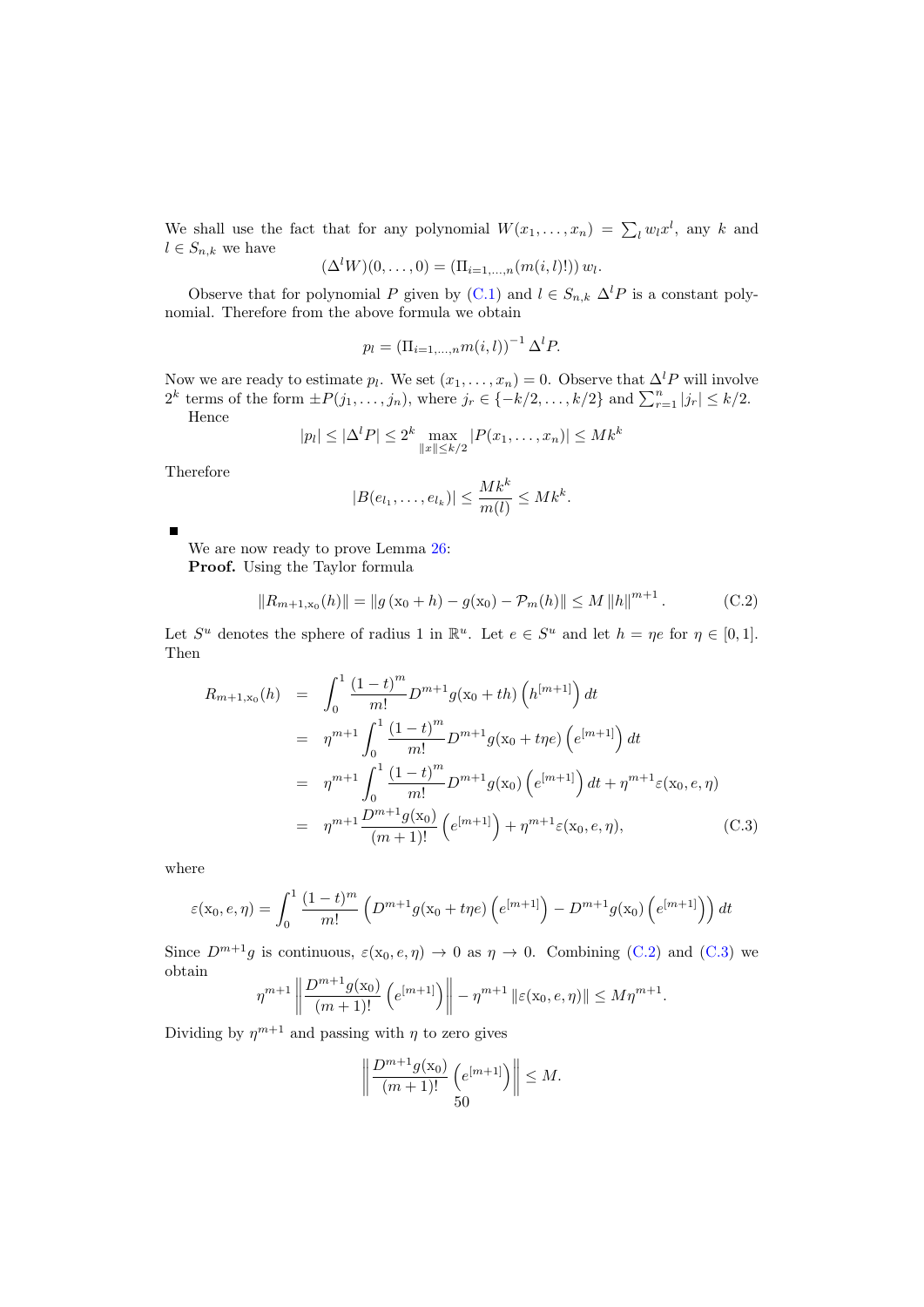This by Lemma [92](#page-47-2) gives

$$
\left\|\frac{\partial^{m+1}g(x_0)}{\partial x_{i_1}\dots\partial x_{i_{m+1}}}\right\| \leq \left\|\frac{\partial^{m+1}g_1(x_0)}{\partial x_{i_1}\dots\partial x_{i_{m+1}}}\right| + \dots + \left\|\frac{\partial^{m+1}g_s(x_0)}{\partial x_{i_1}\dots\partial x_{i_{m+1}}}\right\|
$$
  

$$
\leq s(m+1)!cM,
$$

which concludes our proof. ■

# <span id="page-50-0"></span>Appendix D. Proof of Theorem [27](#page-13-0)

**Proof.** If  $(x, y) \in J_u(0, \mathcal{P}_0, M)$  then  $||y|| \leq M ||x||$ . Since

$$
f(x, y) = f(0) + \int_0^1 Df(t(x, y))dt(x, y) \in [Df(U)] (x, y)
$$

by  $(14)$  we obtain

$$
\begin{array}{rcl} \|\pi_{\mathbf{x}}f(\mathbf{x},\mathbf{y})\| & \geq & m\left(\left[\frac{\partial f_{\mathbf{x}}}{\partial \mathbf{x}}(U)\right]\right) \|\mathbf{x}\| - \sup_{z \in U} \left\|\frac{\partial f_{\mathbf{x}}}{\partial \mathbf{y}}(z)\right\| \|\mathbf{y}\| \\ & \geq & \left(m\left(\left[\frac{\partial f_{\mathbf{x}}}{\partial \mathbf{x}}(U)\right]\right) - M \sup_{z \in U} \left\|\frac{\partial f_{\mathbf{x}}}{\partial \mathbf{y}}(z)\right\| \right) \|\mathbf{x}\| \geq \xi \|\mathbf{x}\|. \end{array}
$$

Using [\(15\)](#page-13-4) in the last inequality, we have

$$
\|\pi_y f(\mathbf{x}, \mathbf{y})\| = \left\| \int_0^1 \frac{\partial f_{\mathbf{y}}}{\partial \mathbf{x}} (t(\mathbf{x}, \mathbf{y})) \mathbf{x} + \frac{\partial f_{\mathbf{y}}}{\partial \mathbf{y}} (t(\mathbf{x}, \mathbf{y}))) \mathbf{y} dt \right\|
$$
  
\n
$$
\leq \int_0^1 \left\| \frac{\partial f_{\mathbf{y}}(t(\mathbf{x}, \mathbf{y}))}{\partial \mathbf{x}} \right\| \|\mathbf{x}\| + \left\| \frac{\partial f_{\mathbf{y}}(t(\mathbf{x}, \mathbf{y}))}{\partial \mathbf{y}} \right\| \|\mathbf{y}\| dt
$$
  
\n
$$
\leq M \int_0^1 \left( \frac{1}{M} \left\| \frac{\partial f_{\mathbf{y}}(t(\mathbf{x}, \mathbf{y}))}{\partial \mathbf{x}} \right\| \|\mathbf{x}\| + \left\| \frac{\partial f_{\mathbf{y}}(t(\mathbf{x}, \mathbf{y}))}{\partial \mathbf{y}} \right\| \|\mathbf{x}\| \right) dt
$$
  
\n
$$
\leq M \mu \|\mathbf{x}\|.
$$

From the above estimates and [\(16\)](#page-13-2), if  $(x, y) \neq 0$  we obtain

$$
\frac{\|\pi_{\mathbf{x}}f(\mathbf{x}, \mathbf{y})\|}{\|\pi_{\mathbf{y}}f(\mathbf{x}, \mathbf{y})\|} \ge \frac{\xi \|\mathbf{x}\|}{M\mu \|\mathbf{x}\|} > \frac{1}{M}.
$$

This implies

$$
\|\pi_{\mathbf{y}}f(\mathbf{x},\mathbf{y})\| < M \|\pi_{\mathbf{x}}f(\mathbf{x},\mathbf{y})\|,
$$

hence,  $f(x, y) \in int J_u(0, \mathcal{R}_0 = 0, M)$ , as required.

# <span id="page-50-1"></span>Appendix E. Proof of Theorem [28](#page-13-1)

<span id="page-50-2"></span>We start by proving the theorem with an additional assumption that  $\mathcal{P}_m = \mathcal{Q}_m = 0$ , and that  $\frac{\partial^l f_y}{\partial x^l}(0) = 0$ , for  $|l| \leq m$ . We formulate this as a lemma: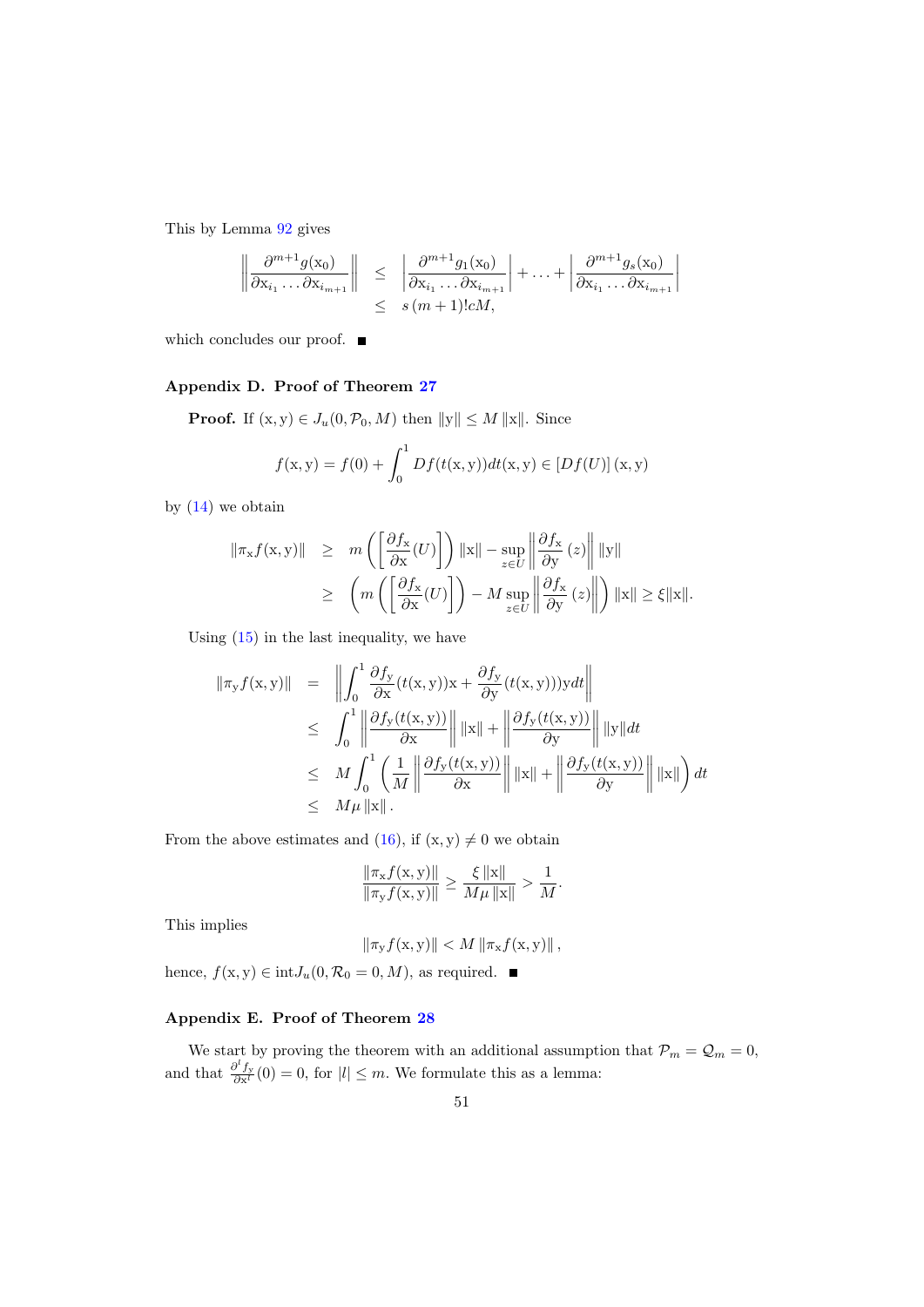**Lemma 93.** Let  $U \subset \mathbb{R}^u \times \mathbb{R}^s$  be a convex bounded neighborhood of zero and assume that  $f: U \to \mathbb{R}^u \times \mathbb{R}^s$  is a  $C^{m+1}$  map satisfying  $f(0) = 0$  and

<span id="page-51-2"></span>
$$
||f(U)||_{C^{m+1}} \leq c,
$$
\n(E.1)

<span id="page-51-1"></span>
$$
\frac{\partial^l f_y}{\partial x^l}(0) = 0, \qquad \text{for } |l| \le m. \tag{E.2}
$$

If for  $\xi > 0$ , and  $\rho < 1$ 

$$
m\left(\frac{\partial f_x}{\partial x}(0)\right) \geq \xi,
$$
  

$$
\left\|\frac{\partial f_x}{\partial y}(0)\right\| \leq B,
$$
  

$$
\left\|\frac{\partial f_y}{\partial y}(0)\right\| \leq \mu,
$$
 (E.3)

<span id="page-51-0"></span>and

$$
\frac{\mu}{\xi^{m+1}} < \rho,\tag{E.4}
$$

then there exists a constant  $M^* = M^*(c, B, 1/\xi)$ , such that for any  $M > M^*$  there exists  $\delta = \delta(M, c, B, 1/\xi)$  such that

$$
f(J_u(0, \mathcal{P}_m = 0, M, \delta) \cap U) \subset J_u(0, \mathcal{P}_m = 0, M).
$$

Moreover, if for some  $K > 0$  holds  $c, B, \frac{1}{\xi} \in [0, K]$ , then  $M^*$  depends only on K and  $\rho$ .

Proof. Let us introduce the following notations

$$
D_{11} = \frac{\partial f_{\mathbf{x}}}{\partial \mathbf{x}}(0), \quad D_{12} = \frac{\partial f_{\mathbf{x}}}{\partial \mathbf{y}}(0), \quad D_{22} = \frac{\partial f_{\mathbf{y}}}{\partial \mathbf{y}}(0),
$$

then since  $\frac{\partial^l f_y}{\partial x^l}(0) = 0$  for  $|l| \leq m$ 

$$
f(x, y) = (D_{11}x + D_{12}y + g_1(x, y), D_{22}y + g_2(x, y)),
$$

where by the Taylor formula and Lemma [91](#page-46-1)

$$
g_1(x, y) \leq C(||x||^2 + ||y||^2),
$$
  
\n $g_2(x, y) \leq C(||y||^2 + ||x|| ||y|| + ||x||^{m+1}),$ 

for  $(x, y) \in U$ ,  $||(x, y)|| \le 1$  with C depending on c.

Let  $(x, y) \in J_u(0, 0, M) \cap U$ . Then  $||y|| \le M ||x||^{m+1}$ . Let  $(x_1, y_1) = f(x, y)$ . We have

$$
\begin{array}{rcl}\n\|\mathbf{x}_1\| & \geq & m(D_{11})\|\mathbf{x}\| - \|D_{12}\| \cdot \|\mathbf{y}\| - C(\|\mathbf{x}\|^2 + \|\mathbf{y}\|^2) \\
& \geq & \xi \|\mathbf{x}\| - BM \|\mathbf{x}\|^{m+1} - C\|\mathbf{x}\|^2 (1 + M^2 \|\mathbf{x}\|^{2m})\n\end{array}
$$

It is apparent that there exists  $\delta = \delta(M, c, B, 1/\xi) > 0$ , such that if  $||x|| \leq \delta$ , then  $x_1$  is positive. Observe that  $\delta$  is decreasing with respect to all of its arguments.

We now compute

$$
\begin{array}{rcl} \|y_1\| & \leq & \|D_{22}\| \|y\| + C \left( \|y\|^2 + \|x\| \|y\| + \|x\|^{m+1} \right) \\ & \leq & M \left\| x \right\|^{m+1} \left( \mu + C \left( M \left\| x \right\|^{m+1} + \left\| x \right\| + \frac{1}{M} \right) \right). \end{array}
$$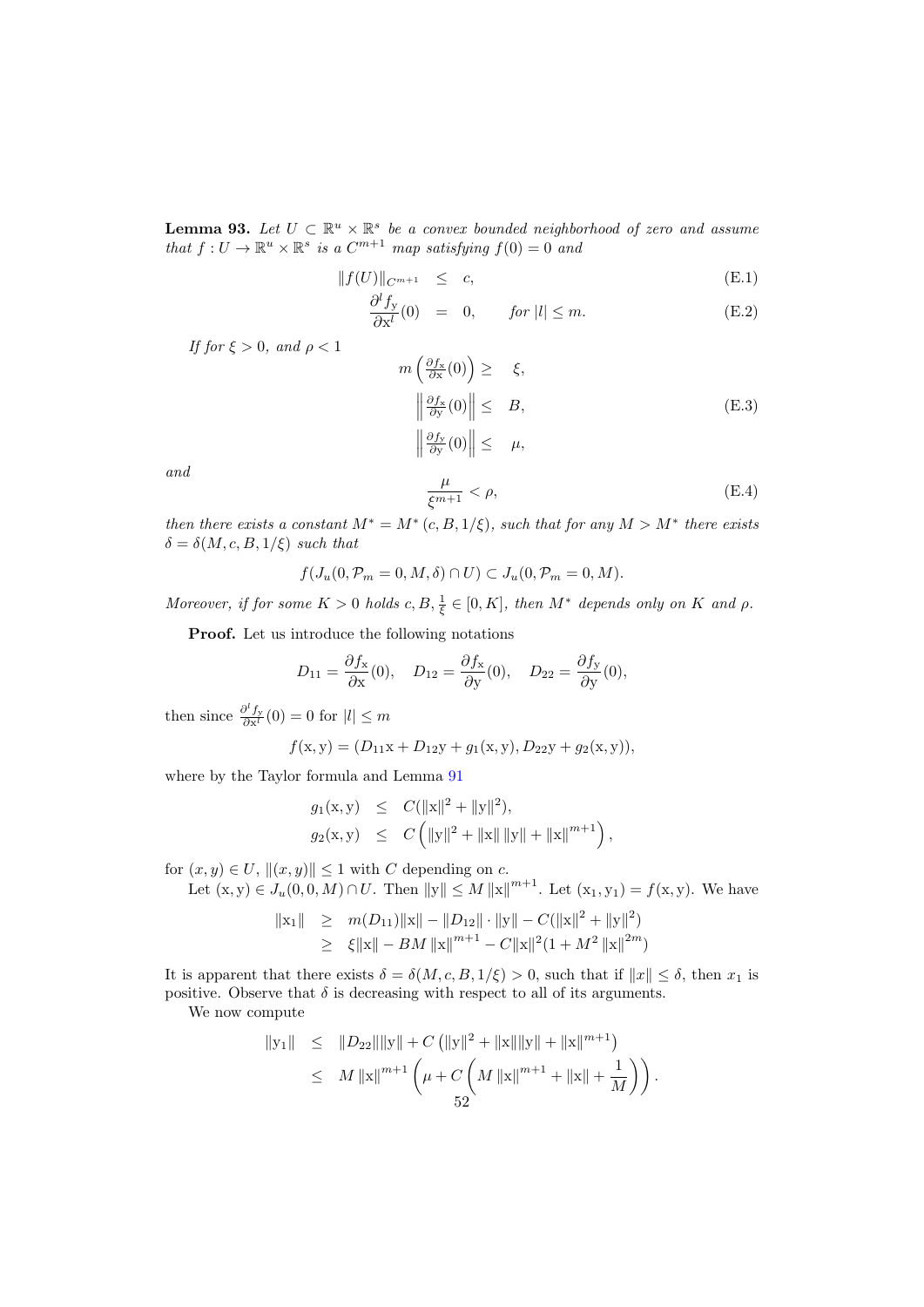By further decreasing  $\delta$  if necessary we obtain for  $||x|| \leq \delta$  the following inequalities

$$
||x||^m \le M^{-2}
$$
,  $||x||^{m+1} \le M^{-2}$ ,  $||x||^{2m} \le M^{-2}$ 

hence by  $(E.4)$ , for sufficiently large M

$$
\frac{\|y_1\|}{\|x_1\|^{m+1}} \leq \frac{M \left\|x\right\|^{m+1} \left(\mu + C \left(M \left\|x\right\|^{m+1} + \left\|x\right\| + \frac{1}{M}\right)\right)}{\left(\xi\|x\| - BM \left\|x\right\|^{m+1} - C\|x\|^2 (1 + M^2 \left\|x\right\|^{2m})\right)^{m+1}}
$$
\n
$$
= M \frac{\mu + C \left(M \left\|x\right\|^{m+1} + \left\|x\right\| + \frac{1}{M}\right)}{\xi^{m+1} \left(1 - \frac{1}{\xi} BM \left\|x\right\|^{m} - \frac{1}{\xi} C\|x\| (1 + M^2 \left\|x\right\|^{2m})\right)^{m+1}}
$$
\n
$$
\leq M \frac{\mu + \frac{1}{M} C \left(2 + \frac{1}{M}\right)}{\xi^{m+1} \left(1 - \frac{1}{M} \frac{1}{\xi} \left(B + 2C\right)\right)^{m+1}}
$$
\n
$$
\leq M \frac{\rho + \frac{1}{M\xi^{m+1}} C \left(2 + \frac{1}{M}\right)}{\left(1 - \frac{1}{M} \frac{1}{\xi} \left(B + 2C\right)\right)^{m+1}}
$$
\n
$$
\leq M.
$$

The choice of the size of M depends on  $C, B, \rho$  and  $\frac{1}{\xi}$ . Since  $\frac{||y_1||}{||x_1||^{m+1}} \leq M$  we have shown that  $(x_1, y_1) \in J_u(0, 0, M)$ , as required.  $\blacksquare$ 

We are now ready to prove Theorem [28:](#page-13-1)

**Proof.** We would like to change the coordinates around zero, so that the map  $f$  in these coordinates will satisfy the assumptions of Lemma [93.](#page-50-2)

Let  $(x_0, y_0)$  be the new coordinates in the neighborhood of zero given by  $(x, y)$  =  $\Phi_{z_0\to z}(x_0, y_0)$ 

$$
x = x_0,
$$
  
\n
$$
y = y_0 + \mathcal{P}_m(x_0),
$$

We denote the inverse transformation as  $\Phi_{z \to z_0} = \Phi_{z_0 \to z}^{-1}$ .

Analogously, let us also consider coordinates  $(x_1, y_1)$  given by  $\Phi_{z_1 \to z}(x_1, y_1) = (x, y)$ 

$$
x = x_1,
$$
  
\n
$$
y = y_1 + \mathcal{R}_m(x_1).
$$

and denote  $\Phi_{z \to z_1} = \Phi_{z_1 \to z}^{-1}$ .

Observe that both inverse transformations  $\Phi_{z_0 \to z}^{-1}$  and  $\Phi_{z_1 \to z}^{-1}$  are polynomial:

$$
\Phi_{z_0 \to z}^{-1}(\mathbf{x}, \mathbf{y}) = (\mathbf{x}, \mathbf{y} - \mathcal{P}_m(\mathbf{x})) \n\Phi_{z_1 \to z}^{-1}(\mathbf{x}, \mathbf{y}) = (\mathbf{x}, \mathbf{y} - \mathcal{R}_m(\mathbf{x}))
$$

and satisfy he same bound on the coefficients.

Now let  $\tilde{f}(x_0, y_0) = \Phi_{z \to z_1}(f(\Phi_{z_0 \to z}(x_0, y_0))),$  i.e. we express f in new coordinates.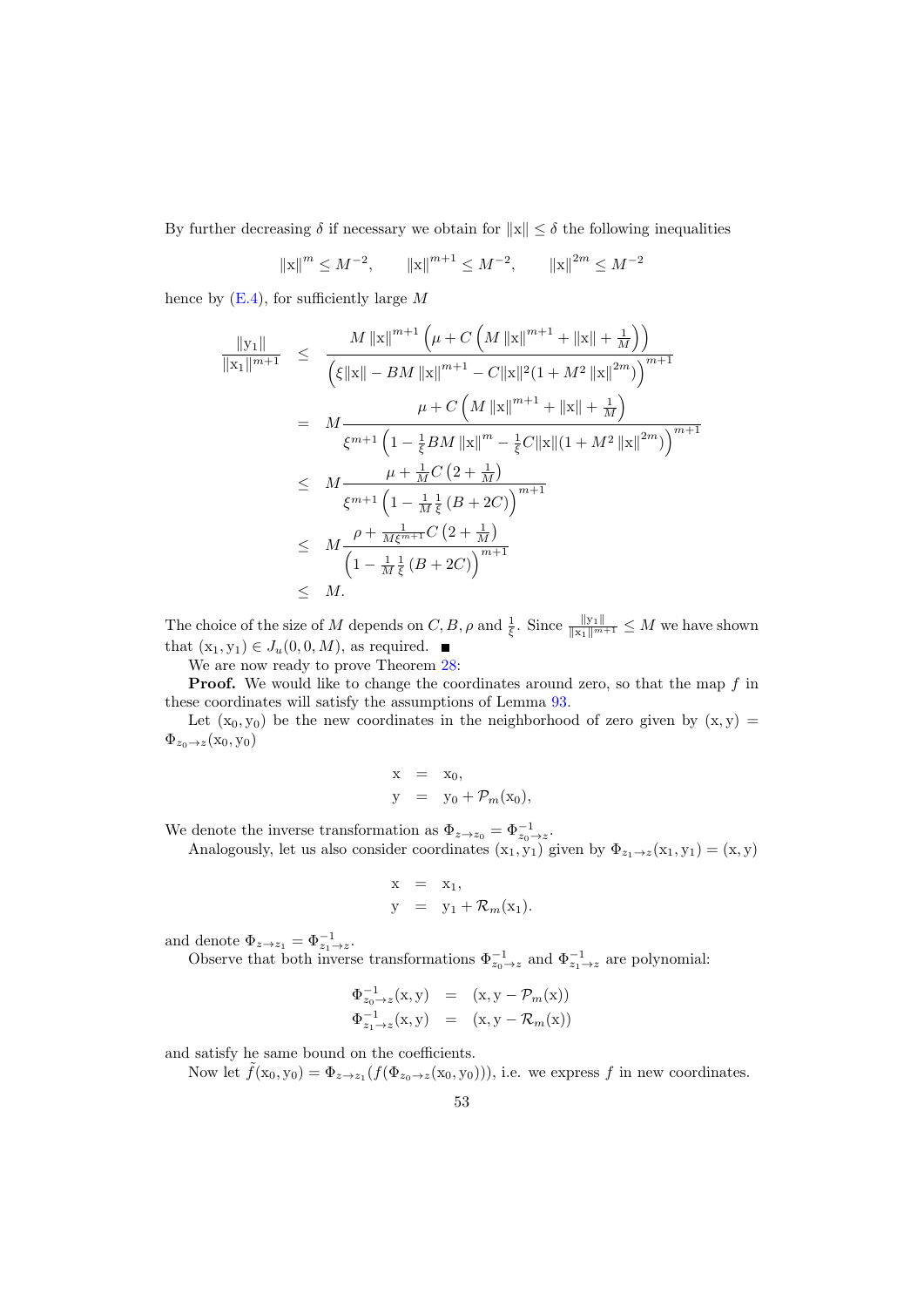Observe that in coordinates  $(x_0, y_0)$  the set  $J_u(0, \mathcal{P}_m, M)$  is just  $J_u(0, 0, M)$ , i.e.  $\Phi_{z \to z_0}(J_u(0, \mathcal{P}_m, M)) = J_u(0, 0, M)$ . Analogously,  $\Phi_{z \to z_1}(J_u(0, \mathcal{R}_m, M)) = J_u(0, 0, M)$ . Now we compute the derivative of  $\tilde{f}$ . We have

$$
D\tilde{f}(0) = \begin{bmatrix} I & 0 \\ -D\mathcal{R}_m(0) & I \end{bmatrix} \cdot \begin{bmatrix} Df_{11} & Df_{12} \\ Df_{21} & Df_{22} \end{bmatrix} \cdot \begin{bmatrix} I & 0 \\ D\mathcal{P}_m(0) & I \end{bmatrix}
$$
  
= 
$$
\begin{bmatrix} D\tilde{f}_{11} & D\tilde{f}_{12} \\ D\tilde{f}_{21} & D\tilde{f}_{22} \end{bmatrix},
$$

hence

$$
D\tilde{f}_{11} = Df_{11} + Df_{12}D\mathcal{P}(0), \nD\tilde{f}_{12} = Df_{12}, \nD\tilde{f}_{22} = Df_{22} - D\mathcal{R}(0)Df_{12}.
$$

By  $(18-19)$  $(18-19)$  we see that assumptions  $(E.3-E.4)$  $(E.3-E.4)$  of Lemma [93](#page-50-2) are satisfied.

We now show that assumption  $(E.1)$  from Lemma [93](#page-50-2) is satisfied with a common constant c for <u>all</u> polynomials  $P_m$  and  $\mathcal{R}_m$  satisfying our assumptions. The fact that  $\|\tilde{f}(D)\|_{C^{m+1}}$  is bounded follows from the fact that  $\|f(D)\|_{C^{m+1}} \leq C$  and since  $\Phi_{z_0 \to z}$ ,  $\Phi_{z\rightarrow z_1}$  are polynomial changes of coordinates. We assumed that the coefficients of  $\mathcal{P}, \mathcal{R}$ are bounded by C, hence  $\|\tilde{f}(D)\|_{C^{m+1}}$  can be bounded by a constant dependent only on  $C, m$  and the size of the set  $D$ .

What remains is to verify that condition [\(E.2\)](#page-51-2) holds for  $\tilde{f}$ . From the definition of  $\Phi_{z\to z_1}$  we see that

<span id="page-53-0"></span>
$$
\pi_{\mathbf{y}} \circ \Phi_{z \to z_1} \circ (\mathbf{x}, \mathcal{R}_m(\mathbf{x})) = 0.
$$
 (E.5)

By  $(17)$ , for any x

 $T_{f \circ (\mathrm{id}, \mathcal{P}_m), m, 0}(\mathbf{x}) = (\mathbf{x}', \mathcal{R}_m(\mathbf{x}'))$ 

for some  $x' \in \mathbb{R}^u$ , hence from  $(E.5)$  it follows that

$$
\pi_{\mathbf{y}} \circ \Phi_{z \to z_1} \circ T_{f \circ (\mathrm{id}, \mathcal{P}_m), m, 0}(\mathbf{x}) = 0.
$$

The Taylor expansion of  $\pi_y \circ \Phi_{z \to z_1} \circ T_{f \circ (\mathrm{id}, \mathcal{P}_m), m, 0}$  up to order m is equal to the Taylor expansion of  $\pi_y \circ \Phi_{z \to z_1} \circ f \circ (\mathrm{id}, \mathcal{P}_m)$  up to order m. This means that

$$
T_{\pi_y \circ \Phi_{z \to z_1} \circ f \circ (\mathrm{id}, \mathcal{P}_m), m, 0}(\mathbf{x}) = 0.
$$

Since  $(id, \mathcal{P}_m)(x) = \Phi_{z_0 \to z}(x, 0)$ , above implies that

$$
T_{\pi_{\mathbf{y}} \circ \tilde{f} \circ (\mathrm{id}, 0), m, 0}(\mathbf{x}) = 0,
$$

hence

$$
\frac{\partial^l \tilde{f}_y}{\partial x^l}(0) = 0.
$$

We have thus shown  $(E.2)$ , which concludes the proof.  $\blacksquare$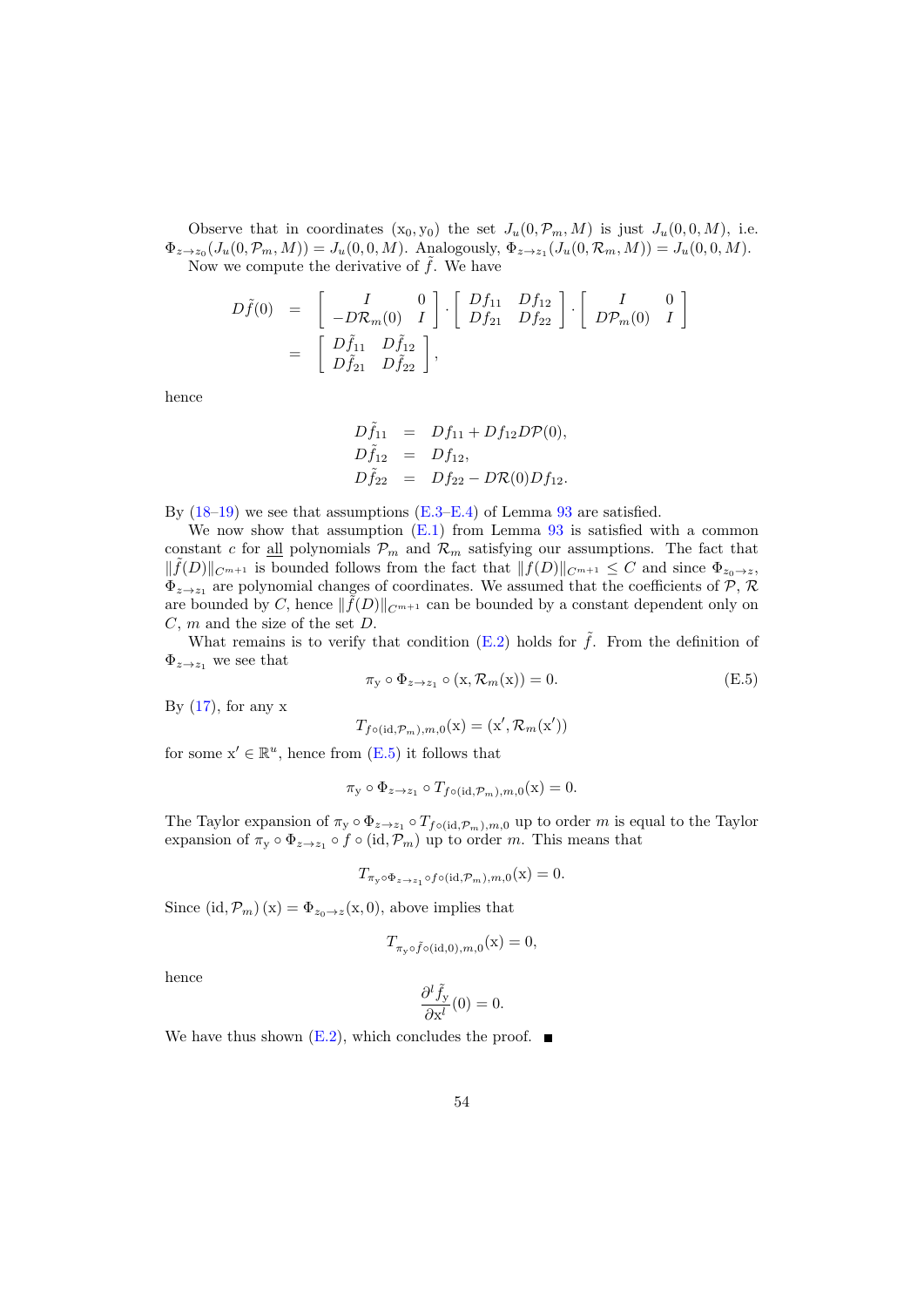# <span id="page-54-0"></span>Appendix F. Proof of Theorem [32](#page-14-3)

Proof. We first observe that

$$
J_s^c(0, Q_0 = 0, M) = \{ ||\mathbf{x}|| > M ||\mathbf{y}|| \} = \text{int} J_u\left(0, 0, \frac{1}{M}\right).
$$

Conditions [\(20–](#page-14-4)[22\)](#page-15-2) imply that assumptions of Theorem [27](#page-13-0) are satisfied (for  $1/M$  in place of  $M$ ). This means that

$$
f\left(\overline{J_s^c(0, \mathcal{Q}_0 = 0, M)} \cap U\right) = f\left(J_u\left(0, 0, \frac{1}{M}\right) \cap U\right)
$$
  

$$
\subset \text{int} J_u\left(0, 0, \frac{1}{M}\right) \cup \{0\}
$$
  

$$
= J_s^c(0, \mathcal{R}_0 = 0, M) \cup \{0\},
$$

as required.

# <span id="page-54-1"></span>Appendix G. Proof of Theorem [33](#page-15-0)

The proof goes along the same lines as the proof of Theorem [28.](#page-13-1) There are some differences though in the needed estimates.

Similarly to the proof of Theorem [28,](#page-13-1) we start by proving the theorem with an additional assumption that  $\mathcal{Q}_m = \mathcal{R}_m = 0$ , and that  $\frac{\partial^l f_x}{\partial y^l}(0) = 0$ , for  $|l| \leq m$ . We formulate this as a lemma:

<span id="page-54-3"></span>**Lemma 94.** Let  $U \subset \mathbb{R}^u \times \mathbb{R}^s$  be a convex bounded neighborhood of zero and assume that  $f: U \to \mathbb{R}^u \times \mathbb{R}^s$  is a  $C^{m+1}$  map satisfying  $f(0) = 0$  and

$$
||f(U)||_{C^{m+1}} \leq c,
$$
\n(G.1)

<span id="page-54-2"></span>
$$
\frac{\partial^l f_x}{\partial y^l}(0) = 0, \quad \text{for } |l| \le m. \tag{G.2}
$$

If for  $\xi > 0$ , and  $\rho < 1$ 

$$
m\left(\frac{\partial f_x}{\partial x}(0)\right) \geq \xi,
$$
  

$$
\left\|\frac{\partial f_y}{\partial x}(0)\right\| \leq B,
$$
  

$$
\left\|\frac{\partial f_y}{\partial y}(0)\right\| \leq \mu,
$$
  
(G.3)

and

$$
\frac{\mu^{m+1}}{\xi} < \rho,\tag{G.4}
$$

then there exists a constant  $M^* = M^*(c, B, 1/\xi, \rho)$ , such that for any  $M > M^*$  there exists  $\delta = \delta(M, c, B, 1/\xi)$  such that

$$
f(J_s^c(0,\mathcal{P}_m=0,M,\delta)\cap U)\subset J_s^c(0,\mathcal{P}_m=0,M).
$$

Moreover, if for some  $K > 0$  holds  $c, B, \frac{1}{\xi} \in [0, K]$ , then  $M^*$  depends only on K and  $\rho$ . 55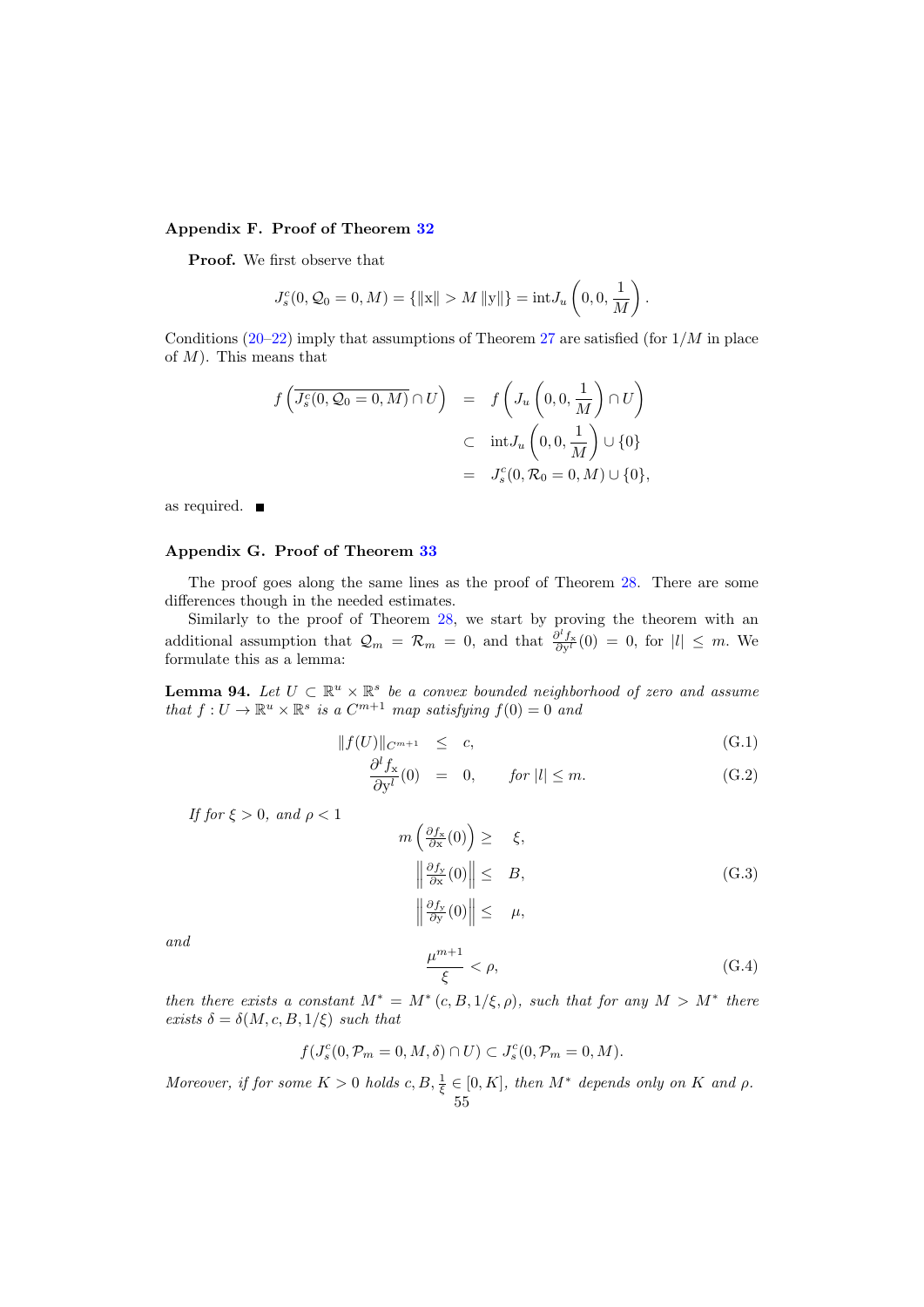Proof. Let us introduce the following notations

$$
D_{11} = \frac{\partial f_{\mathbf{x}}}{\partial \mathbf{x}}(0), \quad D_{21} = \frac{\partial f_{\mathbf{y}}}{\partial \mathbf{x}}(0), \quad D_{22} = \frac{\partial f_{\mathbf{y}}}{\partial \mathbf{y}}(0),
$$

then since  $\frac{\partial^l f_{\mathbf{x}}}{\partial \mathbf{y}^l}(0) = 0$  for  $|l| \leq m$ 

$$
f(x, y) = (D_{11}x + g_1(x, y), D_{21}x + D_{22}y + g_2(x, y)),
$$

where by the Taylor formula and Lemma [91](#page-46-1)

$$
\begin{array}{rcl} \|g_1(\mathbf{x},\mathbf{y})\| & \leq & C\left(\|\mathbf{x}\|^2+\|\mathbf{x}\|\,\|\mathbf{y}\|+\|\mathbf{y}\|^{m+1}\right),\\[0.2cm] \|g_2(\mathbf{x},\mathbf{y})\| & \leq & C(\|\mathbf{x}\|^2+\|\mathbf{y}\|^2), \end{array}
$$

for  $(x, y) \in U \cap B(0, 1)$  with C depending on c.

Let  $(x, y) \in J_s^c(0, 0, M) \cap U$ . Then  $||x|| > M ||y||^{m+1}$ . Let  $(x_1, y_1) = f(x, y)$ . From [\(G.3\)](#page-54-2) we have

<span id="page-55-1"></span>
$$
\|x_1\| \geq m(D_{11})\|x\| - C\left(\|x\|^2 + \|x\| \|y\| + \|y\|^{m+1}\right)
$$
  
\n
$$
\geq \|x\| \left(\xi - C\left(\|x\| + \left(\frac{1}{M} \|x\|\right)^{\frac{1}{m+1}} + \frac{1}{M}\right)\right).
$$
 (G.5)

It is apparent that taking  $M$  sufficiently large and sufficiently small  $||x||$ , the lower bound for  $\|x_1\|$  is positive.

We now compute

<span id="page-55-0"></span>
$$
||y_1|| \le ||D_{21}|| \, ||x|| + ||D_{22}|| ||y|| + C(||x||^2 + ||y||^2). \tag{G.6}
$$

.

Taking  $||x|| \leq M^{-m}$  we see that  $\left(\frac{1}{M}||x||\right)^{\frac{1}{m+1}} \leq M^{-1}$ , hence for  $(x, y) \in J_s^c(0, 0, M)$ ,

$$
||y||
$$
  $<\left(\frac{1}{M} ||x||\right)^{\frac{1}{m+1}},$   
\n $||y||^2 < M^{-1} \left(\frac{1}{M} ||x||\right)^{\frac{1}{m+1}}$ 

If  $M > 1$  and  $||\mathbf{x}|| \leq M^{-4m}$  then

$$
||x|| = ||x||^{\frac{1}{m+1}} ||x||^{\frac{m}{m+1}} \n\leq ||x||^{\frac{1}{m+1}} (M^{-4m})^{\frac{m}{m+1}} \n= \frac{1}{M} \left(\frac{1}{M} ||x||\right)^{\frac{1}{m+1}} M^{\frac{m+2-4m^2}{m+1}} \n< \frac{1}{M} \left(\frac{1}{M} ||x||\right)^{\frac{1}{m+1}},
$$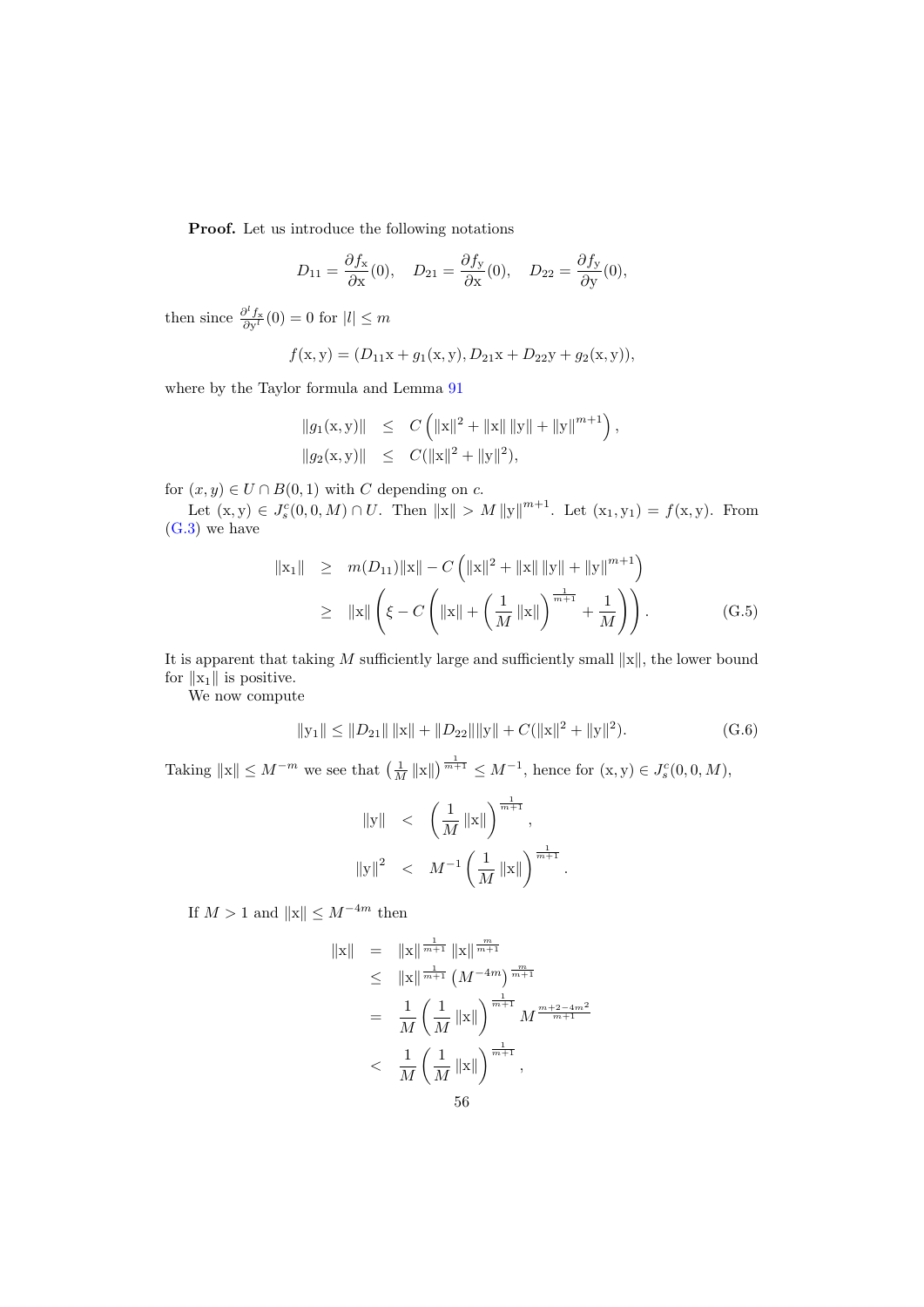and

$$
||x||^2 \le M^{-1} \left(\frac{1}{M} ||x||\right)^{\frac{1}{m+1}}.
$$

This by [\(G.6\)](#page-55-0) and [\(G.3\)](#page-54-2) means that for  $M > 1$  and  $||x|| \leq M^{-4m}$ 

$$
\begin{array}{rcl} \|y_1\| & \leq & \left(\frac{1}{M} \left\|x\right\|\right)^{\frac{1}{m+1}} \left[\left\|D_{21}\right\| M^{-1} + \left\|D_{22}\right\| + 2CM^{-1}\right)\right] \\ & \leq & \left(\frac{1}{M} \left\|x\right\|\right)^{\frac{1}{m+1}} \left[\mu + \frac{1}{M} \left(B + 2C\right)\right], \end{array}
$$

which combined with  $(G.5)$  gives

$$
\frac{\|y_1\|^{m+1}}{\|x_1\|} \leq \frac{\frac{1}{M} \|x\| \left[\mu + \frac{1}{M} (B + 2C)\right]\right]^{m+1}}{\|x\| \left(\xi - C \left(\|x\| + \left(\frac{1}{M} \|x\|\right)^{\frac{1}{m+1}} + \frac{1}{M}\right)\right)}
$$
  

$$
\leq \frac{\frac{1}{M} \left[\mu + \frac{1}{M} (B + 2C)\right]^{m+1}}{\xi - 3C/M}
$$
  

$$
= \frac{1}{M} \frac{\left(\frac{\mu}{\xi^{1/m+1}} + \frac{B + 2C}{M \xi^{1/m+1}}\right)^{m+1}}{(1 - \frac{3C}{\xi M})}
$$
  

$$
< \frac{1}{M} \frac{\left(\rho^{1/m+1} + \frac{B + 2C}{M \xi^{1/m+1}}\right)^{m+1}}{(1 - \frac{3C}{\xi M})}
$$

Since  $\rho < 1$ , taking sufficiently large M (the choice of M depends on C, B,  $1/\xi$  and  $\rho$ ), we see that  $\frac{\|y_1\|^{m+1}}{\|x_1\|} < \frac{1}{M}$ , hence  $(x_1, y_1) \in J_s^c(0, 0, M)$ , as required.

We are now ready to give the proof of Theorem [33.](#page-15-0)

**Proof.** The claim of Theorem  $33$  follows from Lemma  $94$ , by considering f in suitable local coordinates. The proof follows from a mirror argument to the proof of Theorem [28,](#page-13-1) with the only difference that we need to swap the roles of the coordinates x and y.  $\blacksquare$ 

# <span id="page-56-0"></span>Appendix H. Proof of Lemma [36](#page-16-1)

**Proof.** By Remark  $6$ ,  $z_1$  and  $z_2$  are contained in the same chart. Since  $z_1 \in J_u(z_2, 1/L)$ 

$$
\left\|\pi_{(\lambda,y)}(z_1-z_2)\right\| \leq \frac{1}{L} \left\|\pi_x(z_1-z_2)\right\|.
$$

We have

$$
f(z_1) - f(z_2) = \int_0^1 Df(z_2 + t(z_1 - z_2))dt(z_1 - z_2),
$$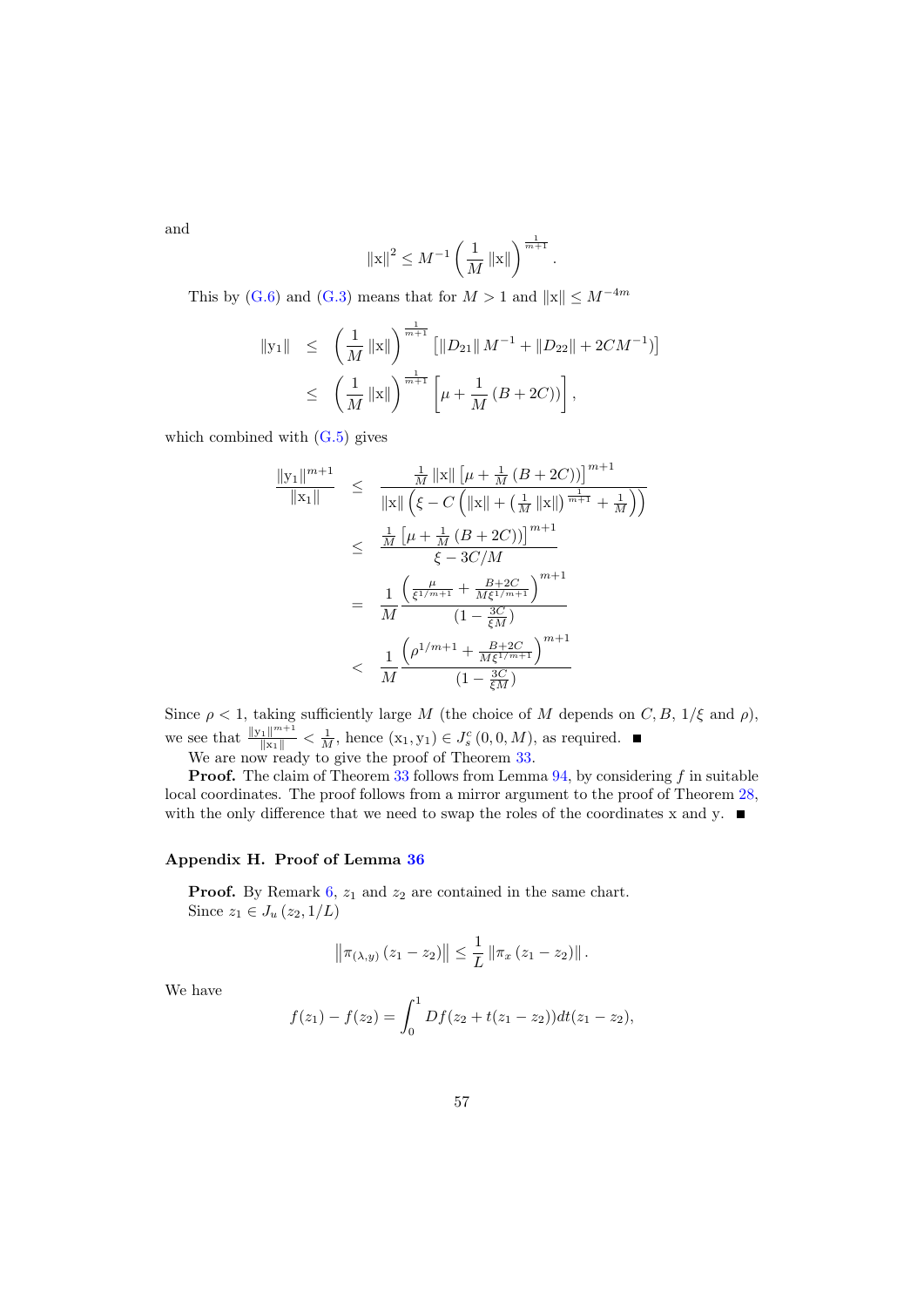hence

$$
\|\pi_x(f(z_1) - f(z_2))\|
$$
\n
$$
\geq m\left(\frac{\partial f_x}{\partial x}(P(z_1))\right) \|\pi_x(z_1 - z_2)\| - \sup_{z \in D} \left\|\frac{\partial f_x}{\partial(\lambda, y)}z\right\| \|\pi_{(\lambda, y)}(z_1 - z_2)\|
$$
\n
$$
\geq \inf_{z \in D} m\left(\frac{\partial f_x}{\partial x}(P(z))\right) \|\pi_x(z_1 - z_2)\| - \frac{1}{L} \sup_{z \in D} \left\|\frac{\partial f_x}{\partial(\lambda, y)}(z)\right\| \|\pi_x(z_1 - z_2)\|
$$
\n
$$
\geq \xi_{u, 1, P} \|\pi_x(z_1 - z_2)\|,
$$

$$
\blacksquare
$$

# <span id="page-57-0"></span>Appendix I. Proof of Lemma [37](#page-16-3)

**Proof.** By Remark [6,](#page-6-2)  $z_1$  and  $z_2$  are contained in the same chart. Since  $z_1 \in J_s(z_2, 1/L)$ ,

$$
\|\pi_{\theta}(z_1 - z_2)\| < 1/L \|\pi_y(z_1 - z_2)\|.
$$

We have

$$
f(z_1) - f(z_2) = \int_0^1 Df(z_2 + t(z_1 - z_2)))dt(z_1 - z_2).
$$

This implies that

$$
\|\pi_y f(z_1) - \pi_y f(z_2)\|
$$
\n
$$
= \left\| \int_0^1 \frac{\partial f_y}{\partial y} (z_2 + t(z_1 - z_2)) \pi_y (z_1 - z_2) + \frac{\partial f_y}{\partial \theta} (z_2 + t(z_1 - z_2)) \pi_{\theta} (z_1 - z_2) dt \right\|
$$
\n
$$
\leq \int_0^1 \left\| \frac{\partial f_y}{\partial y} (z_2 + t(z_1 - z_2)) \right\| \|\pi_y (z_1 - z_2)\| + \left\| \frac{\partial f_y}{\partial \theta} (z_2 + t(z_1 - z_2)) \right\| \|\pi_{\theta} (z_1 - z_2)\| dt
$$
\n
$$
\leq \sup_{z \in D} \left( \left\| \frac{\partial f_y}{\partial y} (z) \right\| + \frac{1}{L} \left\| \frac{\partial f_y}{\partial \theta} (z) \right\| \right) \|\pi_y (z_1 - z_2)\|
$$
\n
$$
\leq \mu_{s,1} \|\pi_y (z_1 - z_2)\|,
$$

as required.

# <span id="page-57-1"></span>Appendix J. Proof of Lemma [38](#page-16-5)

**Proof.** Since  $z_1 \in J_{cu} (z_2, L)$ ,

$$
\|\pi_y(z_1 - z_2)\| \le L \|\pi_{(\lambda,x)}(z_1 - z_2)\|.
$$

We have

$$
f(z_1) - f(z_2) = \int_0^1 Df(z_2 + t(z_1 - z_2))dt(z_1 - z_2).
$$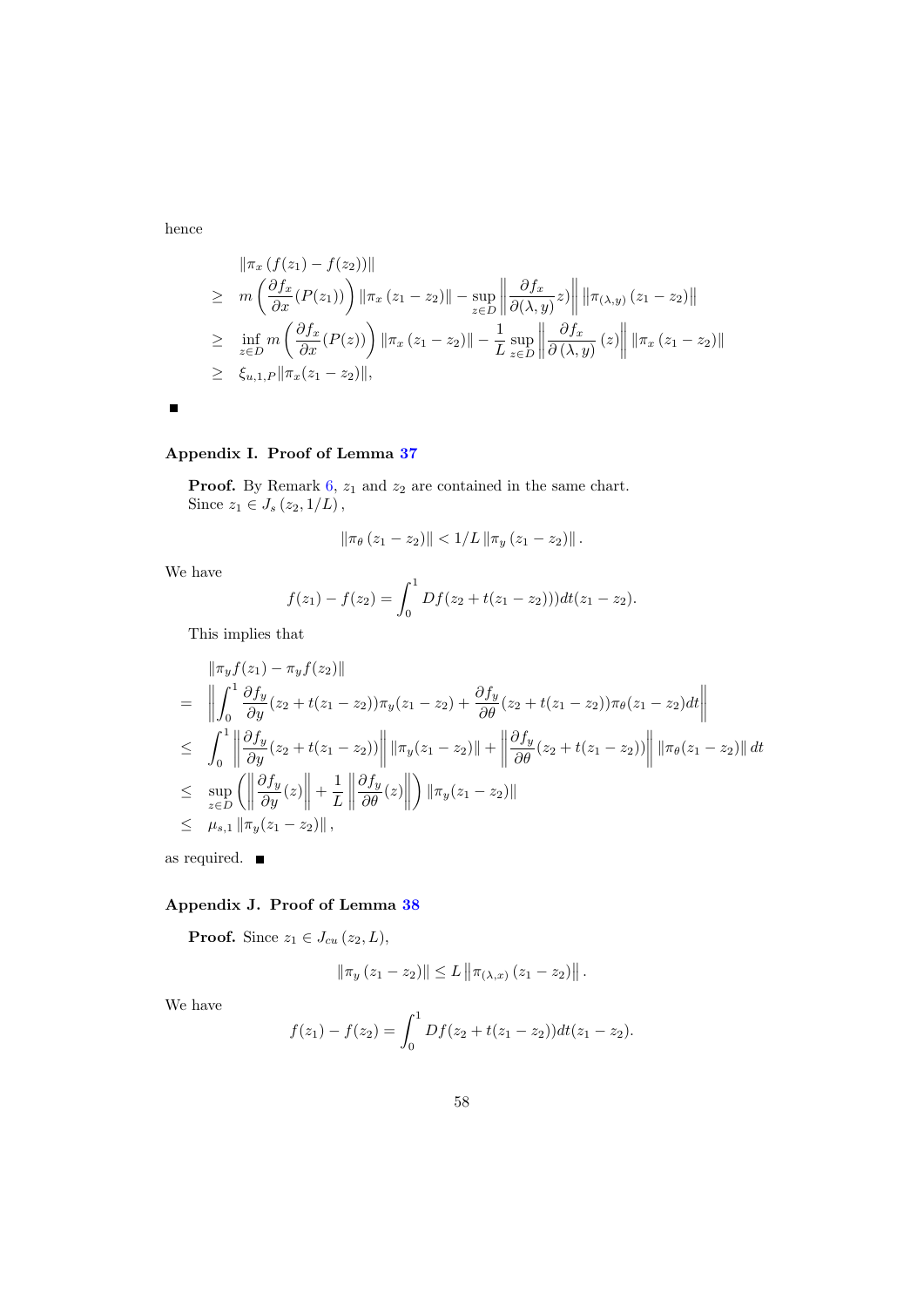This gives

$$
\|\pi_{(\lambda,x)}(f(z_1)-f(z_2))\|
$$
\n
$$
\geq m\left(\frac{\partial f_{(\lambda,x)}}{\partial(\lambda,x)}(P(z_1))\right)\|\pi_{\lambda,x}(z_1-z_2)\| - \sup_{z\in D} \left\|\frac{\partial f_{(\lambda,x)}}{\partial y}(z)\right\| \|\pi_y(z_1-z_2)\|
$$
\n
$$
\geq \left(\inf_{z\in D} m\left(\frac{\partial f_{(\lambda,x)}}{\partial(\lambda,x)}(P(z))\right) - L \sup_{z\in D} \left\|\frac{\partial f_{(\lambda,x)}}{\partial y}(z)\right\| \right) \|\pi_{(\lambda,x)}(z_1-z_2)\|
$$
\n
$$
\geq \xi_{cu,1,P} \|\pi_{(\lambda,x)}(z_1-z_2)\|,
$$

 $\blacksquare$ 

# <span id="page-58-0"></span>Appendix K. Proof of Lemma [39](#page-16-4)

**Proof.** Since  $z_1 \in J_{cs}(z_2, L)$ ,

$$
\|\pi_x(z_1 - z_2)\| \le L \|\pi_{(\lambda, y)}(z_1 - z_2)\|.
$$

We have

$$
f(z_1) - f(z_2) = \int_0^1 Df(z_2 + t(z_1 - z_2))dt(z_1 - z_2).
$$

hence

$$
\|\pi_{(\lambda,y)}(f(z_1) - f(z_2))\|
$$
\n
$$
= \left\|\int_0^1 Df_{(\lambda,y)}(z_2 + t(z_1 - z_2))(z_1 - z_2)dt\right\|
$$
\n
$$
\leq \int_0^1 \left\|\frac{\partial f_{(\lambda,y)}}{\partial(\lambda,y)}(z_2 + t(z_1 - z_2))\right\| \|\pi_{(\lambda,y)}(z_1 - z_2)\|
$$
\n
$$
+ \left\|\frac{\partial f_{(\lambda,y)}}{\partial x}(z_2 + t(z_1 - z_2))\right\| \|\pi_x(z_1 - z_2)\| dt
$$
\n
$$
\leq \sup_{z \in D} \left(\left\|\frac{\partial f_{(\lambda,y)}}{\partial(\lambda,y)}(z)\right\| + L \left\|\frac{\partial f_{(\lambda,y)}}{\partial x}(z)\right\| \right) \|\pi_{(\lambda,y)}(z_1 - z_2)\|
$$
\n
$$
\leq \mu_{cs,1} \|\pi_{(\lambda,y)}(z_1 - z_2)\|,
$$

as required.

# <span id="page-58-1"></span>Appendix L. Proof of Lemma [44](#page-17-0)

**Proof.** Let  $z = b(0)$  and  $\lambda^* \in \Lambda$  be the point from Definition [15](#page-7-3) for z. Note that since b is a horizontal disc,  $b(\overline{B}_u(R)) \subset J_u(z, 1/L)$ . This also means that

$$
\left\|\pi_{(\lambda,y)}\left(b\left(x_1\right)-b\left(x_2\right)\right)\right\| \leq \frac{1}{L}\left\|\pi_x\left(b\left(x_1\right)-b\left(x_2\right)\right)\right\| = \frac{1}{L}\left\|x_1 - x_2\right\|.
$$
 (L.1)

From Definition [15](#page-7-3) follows that

<span id="page-58-2"></span>
$$
f(b(\overline{B}_u(R))) \subset B_c(\lambda^*, R_\Lambda) \times \mathbb{R}^u \times \mathbb{R}^s,
$$
  
59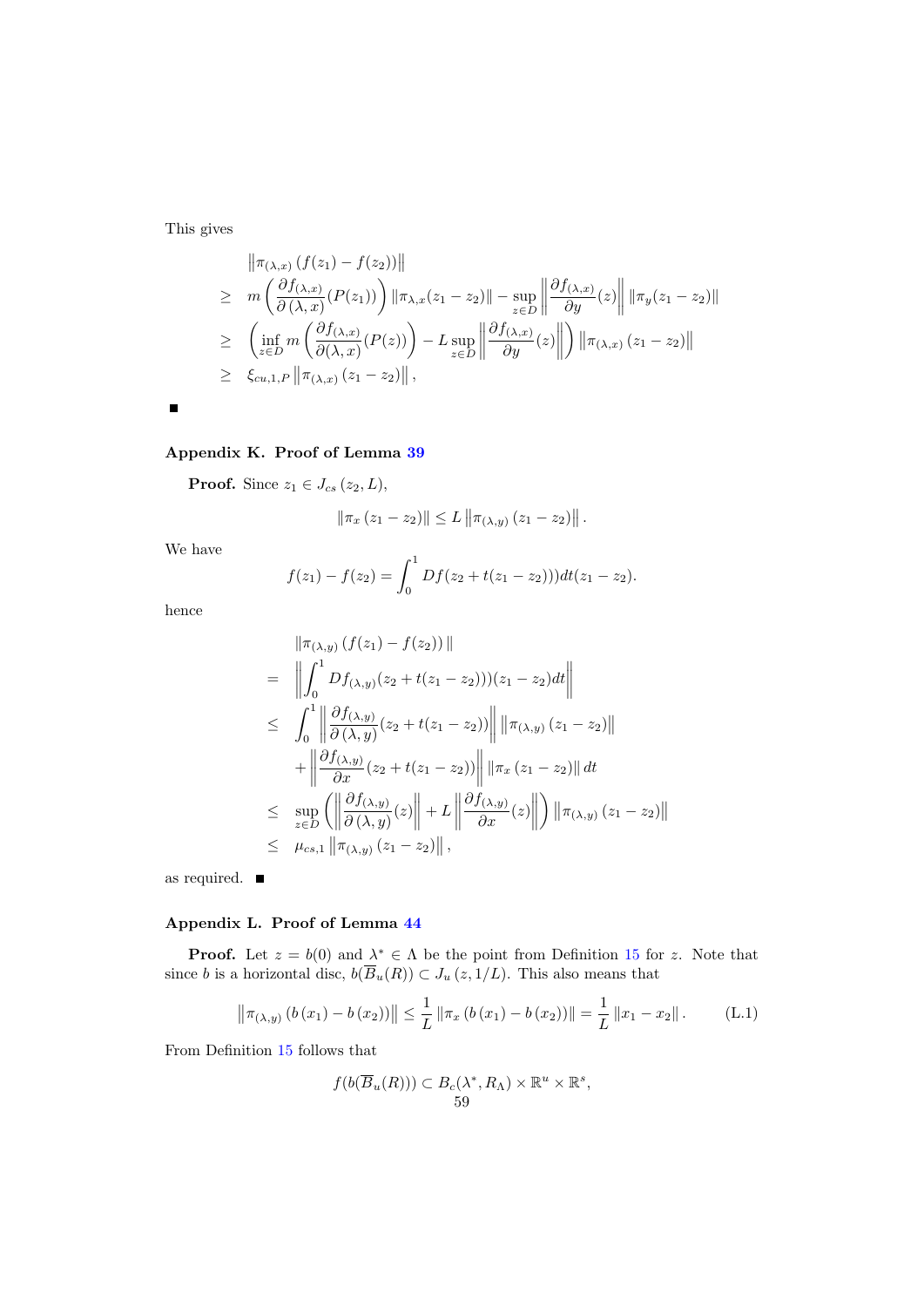hence

$$
f(b(\overline{B}_u(R))) \cap D \subset D_{\lambda^*}.
$$

Observe that by Remark [6,](#page-6-2)  $h_t$  maps the disk b in a set contained in a single chart. We start by showing that for any  $\hat{x} \in \overline{B}_u(R)$  there exists  $x = x(\hat{x})$  such that

<span id="page-59-2"></span>
$$
\pi_x f(b(x)) = \hat{x}.\tag{L.2}
$$

and then disk  $b^*$  will be defined by  $b^*(\hat{x}) = f(b(x(\hat{x})))$ . Let us fix  $\hat{x} \in \overline{B}_u(R)$  and consider a function

$$
F:\overline{B}_u(R)\to\mathbb{R}^u
$$

defined as

$$
F(x) = \pi_x f(b(x)) - \hat{x}.
$$

Our objective is to show that there exists a unique x such that  $F(x) = 0$ .

Let  $h_{\alpha}$  be the homotopy from Definition [15.](#page-7-3) Let us define a homotopy

<span id="page-59-0"></span>
$$
H: [0,1] \times \overline{B}_u(R) \to \mathbb{R}^u
$$

$$
H_{\alpha}(x) = \pi_x h_{\alpha}(b(x)) - \hat{x}.
$$

Note that  $H_0 = F$ . We will start by showing that

$$
\forall \alpha \in [0,1] \quad \forall x \in \partial B_u(R) \qquad H_\alpha(q) \neq 0. \tag{L.3}
$$

To prove [\(L.3\)](#page-59-0) let us take  $x \in \partial B_u(R)$ . Since  $b(x) \in J_u(z, 1/L) \cap D_{\pi_\lambda(z)}^{\sim}$ , by condition [\(7\)](#page-8-1) from Definition [15](#page-7-3)  $h_{\alpha}(b(x)) \notin D_{\lambda^*}$ , which means that  $h_{\alpha}(b(x)) \neq \hat{x}$ , implying  $H_{\alpha}(q) \neq 0$ .

Let  $U \subset \mathbb{R}^n$  be a set and  $q \in \mathbb{R}^n$  be a point. We use the notation deg  $(F, U, q)$  for the Brouwer degree of F with respect to the set D at  $q$ . From condition [\(L.3\)](#page-59-0) by the homotopy property of the Brouwer degree (see [\[19\]](#page-63-12)), we obtain

$$
\deg(F, B_u(R), 0) = \deg(H_\alpha, B_u(R), 0) = \deg(H_1, B_u(R), 0). \tag{L.4}
$$

Our next step is to show that  $\deg(H_1, B_u(R), 0) \neq 0$ . Since  $h_1(x) = Ax$  we see that

<span id="page-59-1"></span>
$$
H_1(x) = (Ax, 0) - \hat{x}.
$$

By point 4. from Definition [15](#page-7-3) it follows that  $\det(A) \neq 0$  and  $A^{-1}\hat{x} \in B_u(R)$ . Therefore equation  $H_1(q) = 0$  has a unique solution in  $B_u(R)$  and by the degree property for affine maps

$$
\deg(H_1, B_u(R), 0) = \text{sgn} \det A = \pm 1
$$

By  $(L.4)$ , this gives

$$
\deg(F, B_u(R), 0) = \deg(H_1, B_u(R), 0) \neq 0.
$$

This means that there exists an  $x \in B_u(R)$  such that  $F(x) = 0$ . This finishes the proof of [\(L.2\)](#page-59-2).

We now define the candidate for  $b^*(\hat{x})$  as

<span id="page-59-3"></span>
$$
b^*(\hat{x}) = f \circ b(x(\hat{x})).
$$
 (L.5)  
60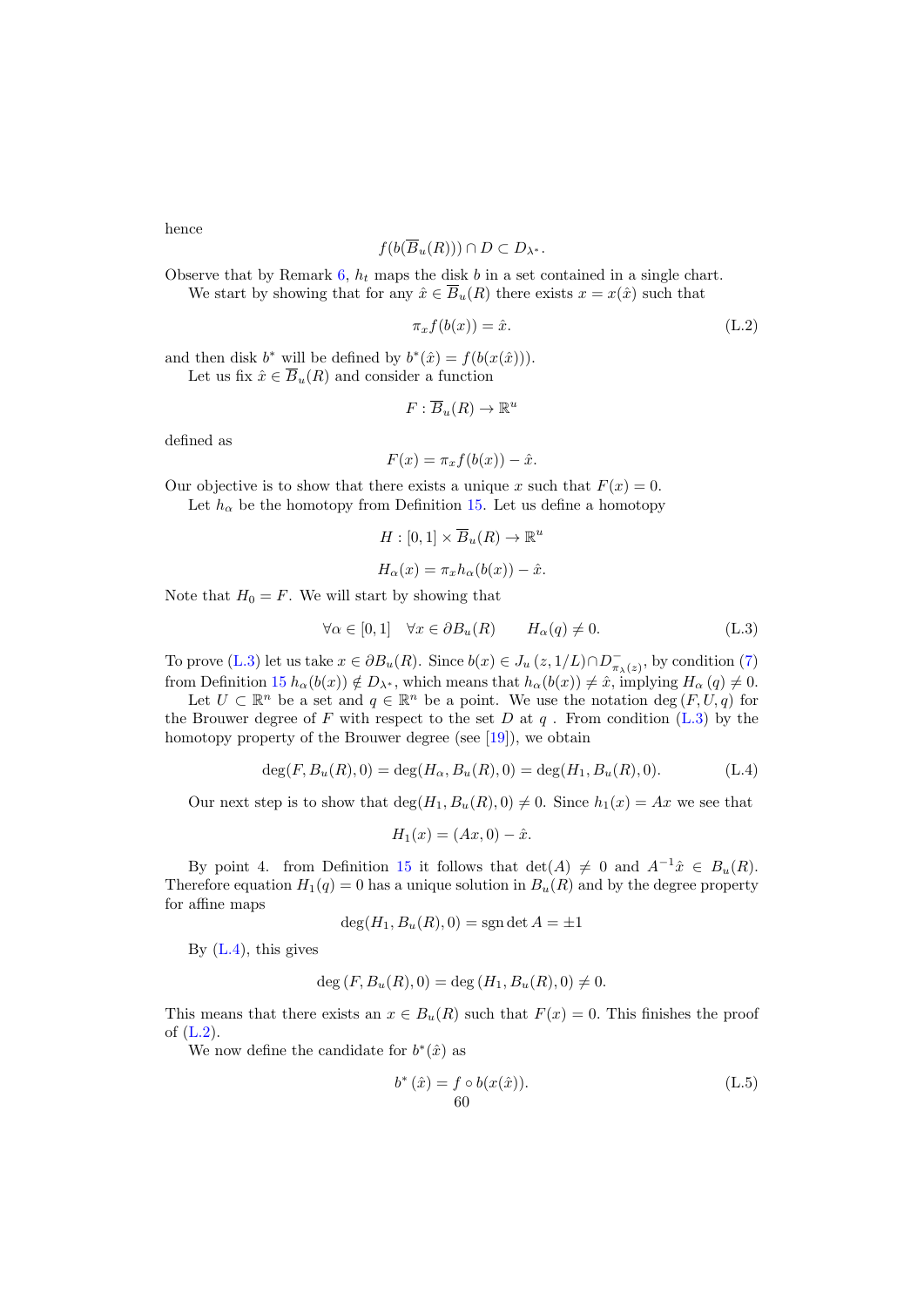By construction,  $\pi_x b^*(\hat{x}) = \hat{x}$ . We need to show that  $b^*(\hat{x})$  is well defined (meaning that the choice of  $x(\hat{x})$  is unique), and that it is a horizontal disc.

Let  $x_1 \neq x_2$ . By Lemma [36](#page-16-1) we have

$$
\|\pi_x(f \circ b(x_1) - f \circ b(x_2))\| \ge \xi_{u,1,P} \|\pi_x(b(x_1) - b(x_2))\| = \xi_{u,1,P} \|x_1 - x_2\| \ne 0. \quad \text{(L.6)}
$$

Hence,  $b^*(\hat{x})$  is well defined.

Observe that [\(L.6\)](#page-60-0) can be rewritten as

<span id="page-60-0"></span>
$$
\|\hat{x}_1 - \hat{x}_2\| = \|\pi_x(f \circ b(x(\hat{x}_1)) - f \circ b(x(\hat{x}_2)))\| \ge \xi_{u,1,P} \|x(\hat{x}_1) - x(\hat{x}_2)\|.
$$

Therefore  $x(\hat{x})$  is Lipschitz, hence  $b^*$  is continuous.

We will now show that for any  $\hat{x} \in \overline{B}_u(R)$  we have  $b^* (\overline{B}_u) \subset J_u(b^*(\hat{x}), 1/L)$ . By Corollary [34](#page-16-0)

$$
f\left(J_u\left(b(x),1/L\right)\cap D\right)\subset J_u\left(f\circ b(x),1/L\right).
$$

Since for any x we have  $b(\overline{B}_u) \subset J_u(b(x), 1/L)$ , we obtain

$$
f\circ b(\overline{B}_u)\subset J_u\left(f\circ b(x),1/L\right),\,
$$

which by the definition of  $b^*$  from  $(L.5)$  implies

$$
b^*(\overline{B}_u) \subset J_u\left(b^*(\hat{x}), 1/L\right),
$$

as required.

We now need to show that if  $f, b$  are  $C^k$ , for  $k \geq 1$ , then so is  $b^*$ . Let us introduce the notation

$$
g : \overline{B}_u(R) \to \mathbb{R}^u,
$$
  

$$
g(x) = \pi_x f \circ b(x).
$$

We can rewrite the definition of  $b^*$  using g as

$$
b^* (x^*) = f \circ b \circ g^{-1} (x^*).
$$

To show that  $b^*$  is  $C^k$ , it is sufficient for  $g^{-1}$  to be  $C^k$ . From  $(L.1)$  we see that  $\pi_{(\lambda,y)}b$  is Lipschitz with the constant  $1/L$ , hence

$$
m(Dg(x)) = m(D\pi_x f \circ b(x))
$$
  
\n
$$
= m\left(\frac{\partial f_x}{\partial x}(b(x)) + \frac{\partial f_x}{\partial (\lambda, y)}(b(x))\frac{\partial \pi_{(\lambda, y)}b}{\partial (\lambda, y)}(x)\right)
$$
  
\n
$$
\geq m\left(\frac{\partial f_x}{\partial x}(b(x))\right) - \left\|\frac{\partial f_x}{\partial (\lambda, y)}(b(x))\frac{\partial \pi_{(\lambda, y)}b}{\partial (\lambda, y)}(x)\right\|
$$
  
\n
$$
\geq m\left(\frac{\partial f_x}{\partial x}(b(x))\right) - \frac{1}{L}\left\|\frac{\partial f_x}{\partial (\lambda, y)}(b(x))\right\| \geq \xi_{u, 1} > 0.
$$

and by the inverse function theorem  $g^{-1}$  is  $C^k$ ; as required.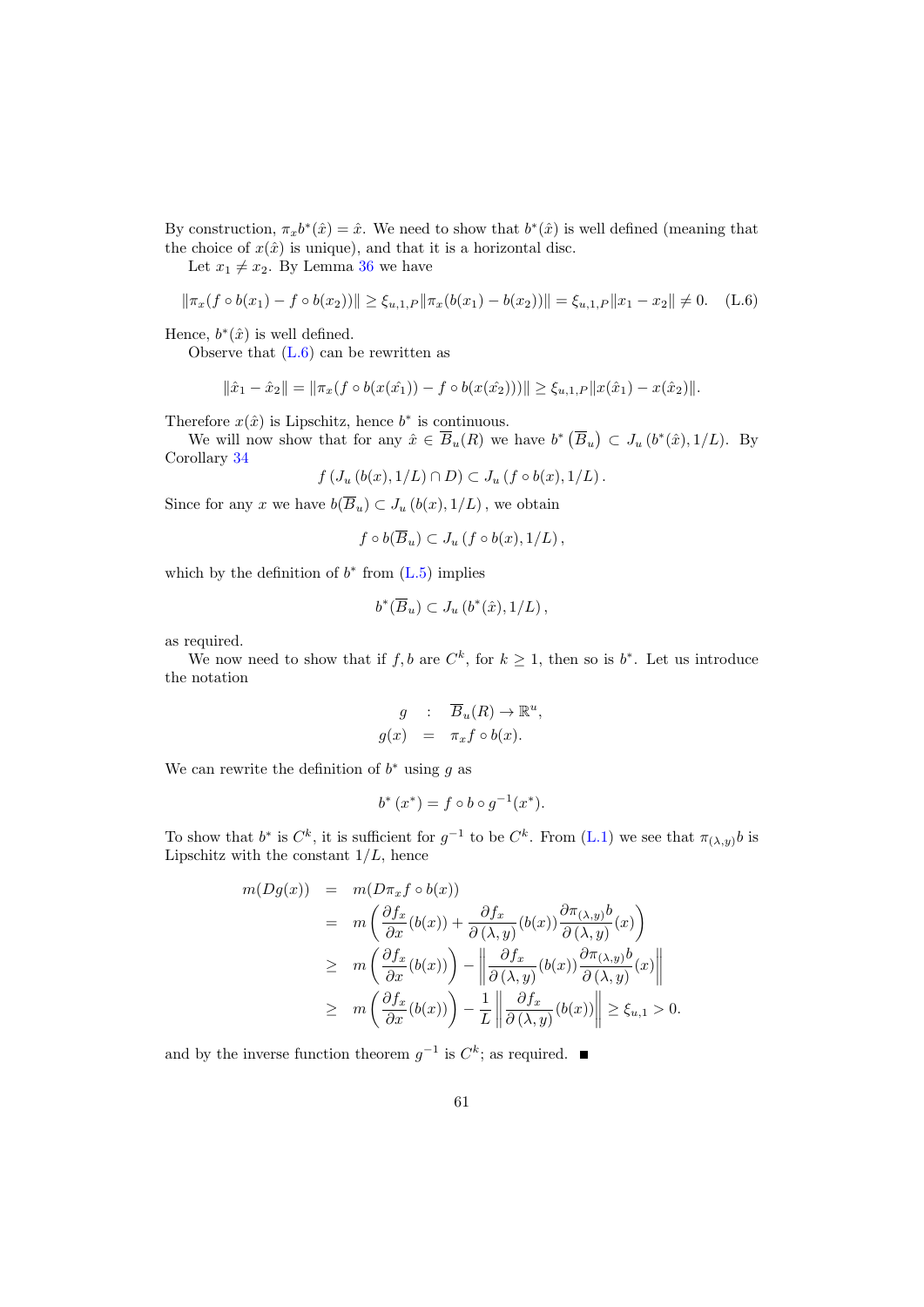# <span id="page-61-0"></span>Appendix M. Proof of Lemma [45](#page-17-1)

Proof. First, we will prove that

<span id="page-61-2"></span>
$$
(f \circ b(\Lambda \times \overline{B}_u(R))) \cap D \neq \emptyset.
$$
 (M.1)

For any  $\lambda \in \Lambda$  let us consider  $b^{\lambda} : \overline{B}_u(R) \to D$  given by  $b^{\lambda}(x) = b(\lambda, x)$ . We will argue that  $b^{\lambda}$  is a horizontal disc. We first observe that

<span id="page-61-1"></span>
$$
\pi_x b^{\lambda}(x) = \pi_x b(\lambda, x) = \pi_x \pi_{(\lambda, x)} b(\lambda, x) = \pi_x(\lambda, x) = x.
$$

We need to show that

$$
b^{\lambda}(\overline{B}_u(R)) \subset J_u\left(b^{\lambda}(x), 1/L\right). \tag{M.2}
$$

Since b is a center-horizontal disc, by definition, for any  $x_1, x_2 \in \overline{B}_u(R)$ ,

$$
b(\lambda, x_2) \in J_u(b(\lambda, x_2), L),
$$

hence

$$
\|\pi_y b(\lambda, x_1) - \pi_y b(\lambda, x_2)\| < L \left\|\pi_{(\lambda, x)} b(\lambda, x_1) - \pi_{(\lambda, x)} b(\lambda, x_2)\right\|.
$$

Since  $\pi_{(\lambda, x)}b(\lambda, x_i) = (\lambda, x_i)$ , this gives (remember that  $L < 1$ )

$$
\begin{array}{rcl}\n\left\| \pi_{(\lambda,y)} b^{\lambda}(x_1) - \pi_{(\lambda,y)} b^{\lambda}(x_2) \right\| & = & \left\| \pi_{(\lambda,y)} b(\lambda, x_1) - \pi_{(\lambda,y)} b(\lambda, x_2) \right\| \\
& = & \left\| (\lambda, \pi_y b(\lambda, x_1)) - (\lambda, \pi_y b(\lambda, x_2)) \right\| \\
& = & \left\| \pi_y b(\lambda, x_1) - \pi_y b(\lambda, x_2) \right\| \\
& < L \left\| \pi_{(\lambda,x)} b(\lambda, x_1) - \pi_{(\lambda,x)} b(\lambda, x_2) \right\| \\
& = & L \left\| x_1 - x_2 \right\| \\
& = & L \left\| \pi_x b^{\lambda}(x_1) - \pi_x b^{\lambda}(x_2) \right\| \\
& \leq & 1/L \left\| \pi_x b^{\lambda}(x_1) - \pi_x b^{\lambda}(x_2) \right\|,\n\end{array}
$$

which implies  $(M.2)$ . We have thus shown that  $b^{\lambda}$  is a horizontal disc.

From Lemma [44](#page-17-0) it follows that  $f \circ b^{\lambda}(\overline{B}_u(R)) \cap D$  is a horizontal disk in D, in particular this implies [\(M.1\)](#page-61-2).

In the remainder of the proof we will use notation  $\theta = (\lambda, x)$ .

We will now show that  $\pi_{\theta} f \circ b$  is an open map, in fact it is continuous and locally injective.

Let us fix  $\theta_1$  and let us take U, an convex open neighborhood contained in a single chart and such that  $f(b(U))$  is contained in a single chart. From Lemma [38](#page-16-5) it follows that

$$
\|\pi_{\theta}f \circ b(\theta_1) - \pi_{\theta}f \circ b(\theta_2)\| \geq \xi_{cu,1,P} \|\theta_1 - \theta_2\|.
$$

Therefore  $\pi_{\theta} f \circ b : U \to \Lambda \times \mathbb{R}^u$  is continuous and injective, hence by the Brouwer open map theorem we know  $\pi_{\theta} f \circ b(U)$  is an open set. This means that  $\pi_{\theta} f \circ b$  is an open map, and therefore  $\pi_{\theta} f \circ b(\Lambda \times B_u(R))$  is an open set.

From the covering relation (Definition [15\)](#page-7-3) we know that the points  $b(\theta)$  for  $\theta \in$  $\Lambda \times \partial \overline{B}_u(R)$  are mapped by f out of the set D

$$
\pi_{\theta} f \circ b(\Lambda \times B_u(R)) \cap (\Lambda \times \overline{B}_u(R)) = \pi_{\theta} f \circ b(\Lambda \times \overline{B}_u(R)) \cap (\Lambda \times \overline{B}_u(R)).
$$
  
62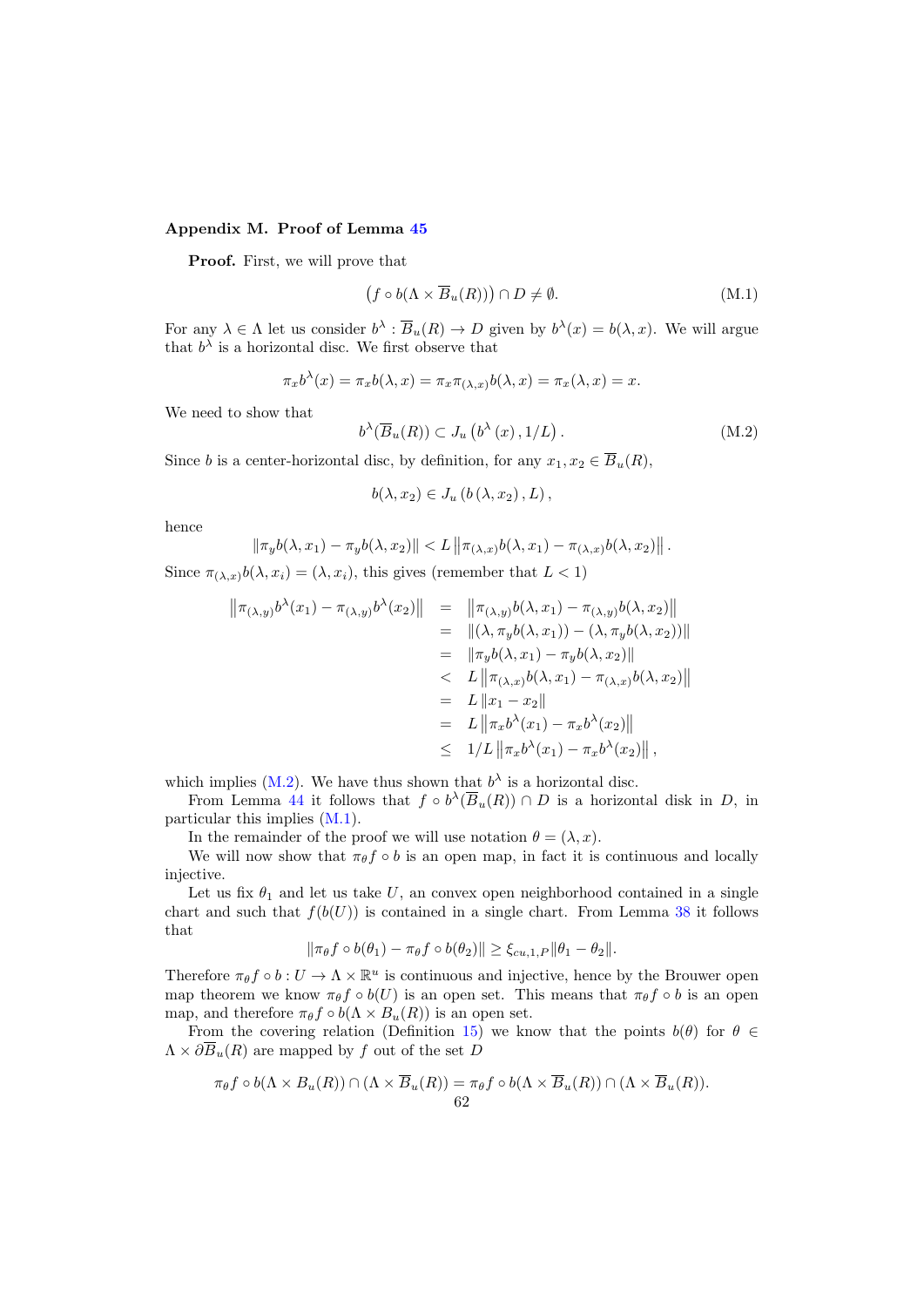Therefore the set  $\pi_\theta f \circ b(\Lambda \times B_u(R)) \cap (\Lambda \times \overline{B}_u(R))$  is both open and closed in  $\Lambda \times \overline{B}_u(R)$ and since it is also nonempty and  $\Lambda \times \overline{B}_u(R)$  is connected, we infer that

$$
\pi_{\theta} f \circ b(\Lambda \times B_u(R)) \cap (\Lambda \times \overline{B}_u(R)) = \Lambda \times \overline{B}_u(R). \tag{M.3}
$$

We need to show that the map  $\pi_{\theta} f \circ b$  is an injection on  $(\pi_{\theta} f \circ b)^{-1} (\Lambda \times \overline{B}_u(R)).$ This is a direct consequence of the backward cone condition (see Definition [13\)](#page-7-2). To show this, assume that there exists  $\theta_1 \neq \theta_2$  in  $\Lambda \times \overline{B}_u(R)$  such that

<span id="page-62-9"></span>
$$
\pi_{\theta}f(b(\theta_1)) = \pi_{\theta}f(b(\theta_2)).
$$

Then

$$
f(b(\theta_1)) \in J_s(f(b(\theta_2)), 1/L),
$$

therefore the backward cone condition implies that

$$
b(\theta_1) \in J_s(b(\theta_2), 1/L),
$$

which contradicts condition  $(26)$  required of center-horizontal disks.

We have shown [\(M.3\)](#page-62-9), which means that for any  $\theta^* \in \Lambda \times \overline{B}_u(R)$  there exists an  $\theta$ such that

$$
\pi_{\theta}f\circ b(\theta)=\theta^*.
$$

Such  $\theta$  is unique due to the fact that  $\pi_{\theta} f \circ b$  is injective. We can therefore define

$$
b^*(\theta^*) = f \circ b(\theta).
$$

From the construction of  $b^*$  it follows that  $\pi_\theta b^* (\theta^*) = \theta^*$ . Condition [\(26\)](#page-17-2) is a consequence of backward cone conditions, and follows from a mirror argument to the one used for the proof of injectivity of  $\pi_{\theta} f \circ b$ , which was done in the preceding paragraph.

What is left is to show that if  $f, b$  are  $C^k$ , for  $k \geq 1$ , then so is  $b^*$ . This follows from mirror arguments to the proof of  $C^k$  smoothness in Lemma [44.](#page-17-0)

#### References

- <span id="page-62-1"></span>[1] P. W. Bates, K. Lu, C. Zeng, Approximately invariant manifolds and global dynamics of spike states. Invent. Math. 174 (2008), no. 2, 355–433.
- <span id="page-62-5"></span>[2] P. Berger, A. Bounemoura, A geometrical proof of the persistence of normally hyperbolic submanifolds. Dyn. Syst. 28 (2013), no. 4, 567–581.
- <span id="page-62-2"></span>[3] R. C. Calleja, A. Celletti, R. de la Llave, A KAM theory for conformally symplectic systems: Efficient algorithms and their validation, J. Differential Equations 255 (2013) 978–1049
- <span id="page-62-0"></span>[4] M. Chaperon, Stable manifolds and the Perron-Irwin method, Ergodic Theory Dynam. Systems 24 (2004), no. 5, 1359–1394.
- <span id="page-62-3"></span>[5] M. J. Capiński, Covering Relations and the Existence of Topologically Normally Hyperbolic Invariant Sets, Discrete Contin. Dyn. Syst. Ser A. 23 (2009), no. 3, 705 – 725
- <span id="page-62-7"></span>[6] M. J. Capiński, P. Roldán, Existence of a Center Manifold in a Practical Domain around L1 in the Restricted Three-Body Problem, SIAM J. Appl. Dyn. Syst. Vol. 11, No. 1, (2012) pp. 285?318
- <span id="page-62-8"></span>[7] M. J. Capiński, C. Simó, Computer Assisted Proof for Normally Hyperbolic Manifolds, Nonlinearity 25 (2012) 1997?2026
- <span id="page-62-4"></span>[8] M. J. Capiński, P. Zgliczyński, Cone conditions and covering relations for topologically normally hyperbolic manifolds, Discrete Contin. Dyn. Syst., 30 (2011), pp. 641–670.
- <span id="page-62-6"></span>[9] N. Fenichel. Asymptotic stability with rate conditions for dynamical systems. Bull. Amer. Math. Soc., 80:346?349, 1974.